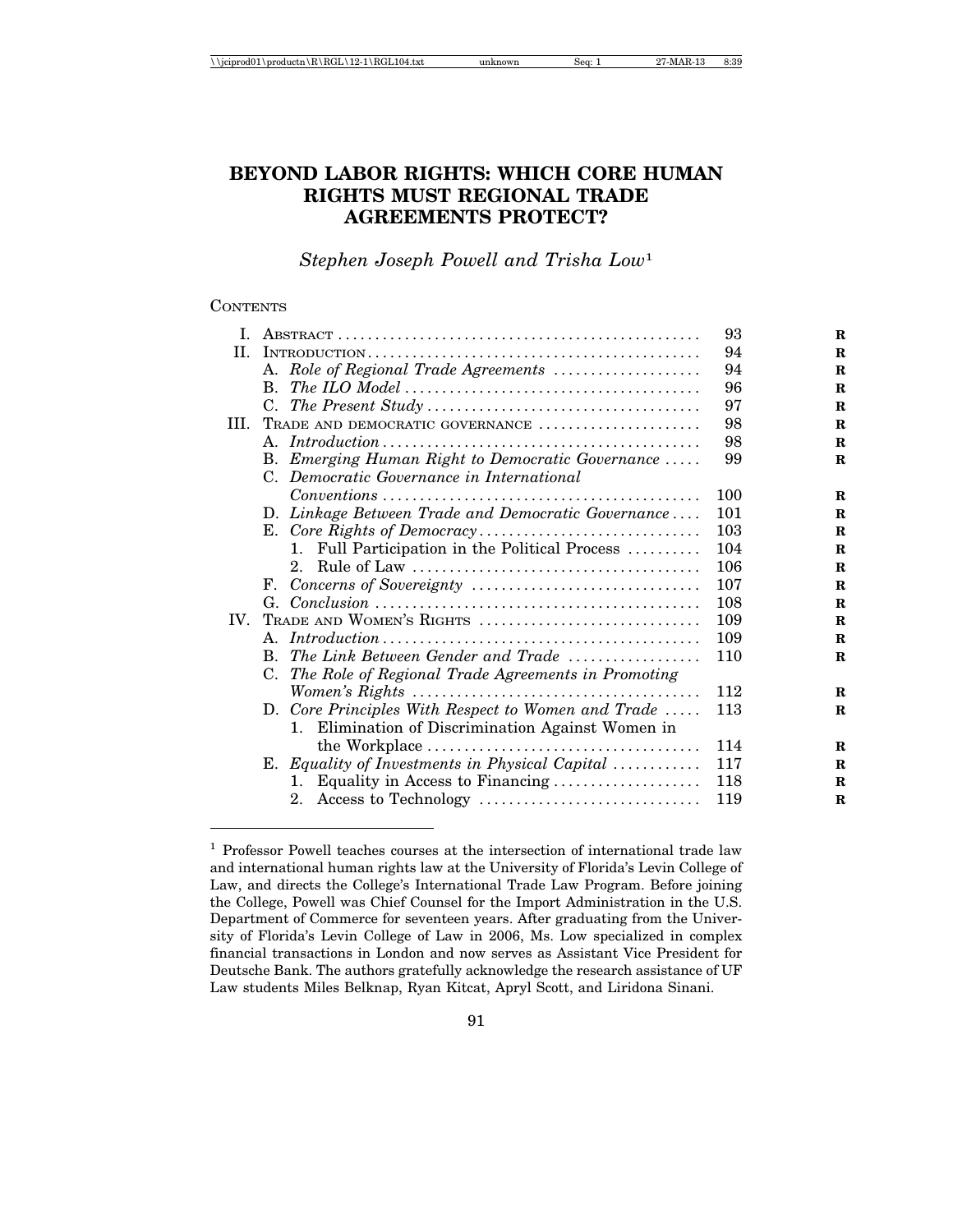|       |                                                        | 120 |
|-------|--------------------------------------------------------|-----|
|       |                                                        | 121 |
| V.    |                                                        | 121 |
|       |                                                        | 121 |
|       | B. Relationship Between Trade and Health               | 122 |
|       |                                                        | 122 |
|       |                                                        | 128 |
|       |                                                        | 135 |
| VL.   | TRADE AND INDIGENOUS RIGHTS                            | 135 |
|       |                                                        | 135 |
|       | B. Link Between Trade and Indigenous Rights            | 138 |
|       | C. The Role of RTAs in Indigenous Rights               | 139 |
|       | D. Core Principles for Indigenous Peoples              | 140 |
|       | Right to Own Land and Resources<br>ı.                  | 140 |
|       | Protection of Traditional Knowledge<br>2.              | 144 |
|       | 3.                                                     | 148 |
|       | 4. Participation in Decision-Making                    | 150 |
|       |                                                        | 151 |
| VII.  | TRADE AND WORKER RIGHTS                                | 151 |
|       |                                                        | 151 |
|       | B. Link Between Trade and Labor                        | 153 |
|       |                                                        | 154 |
|       | Freedom of Association and Collective<br>1.            |     |
|       |                                                        | 154 |
|       | Elimination of All Forms of Compulsory or Forced<br>2. |     |
|       |                                                        | 156 |
|       | Abolition of Child Labor<br>3.                         | 157 |
|       | 4.<br>Elimination of Employment and Occupational       |     |
|       |                                                        | 158 |
|       |                                                        | 160 |
|       | Right to Minimum Wages<br>1.                           | 161 |
|       | 2.<br>Right to Acceptable Working Conditions           | 163 |
|       | 3.                                                     | 167 |
|       | 4.<br>Chemical and Biological Risks                    | 168 |
|       | Е.                                                     | 170 |
| VIII. | TRADE AND A HEALTHY ENVIRONMENT                        | 171 |
|       | А.                                                     | 171 |
|       | B. International Conventions Addressing a Healthy      |     |
|       |                                                        | 173 |
|       | C. Link Between Trade and a Healthy Environment        | 175 |
|       | D. Core Rights with Respect to a Healthy Environment   | 176 |
|       | Right to Safe Food and Water<br>1.                     | 176 |
|       | 2.<br>Right to Participate in Decision-Making          | 178 |
|       | 3.<br>Right to Sustainable Development                 | 179 |
|       | Right to Application of Polluter Pays Principle<br>4.  | 181 |
|       | Right to Application of Precautionary Principle<br>5.  | 183 |
|       | E.,                                                    | 187 |
| IX.   |                                                        | 187 |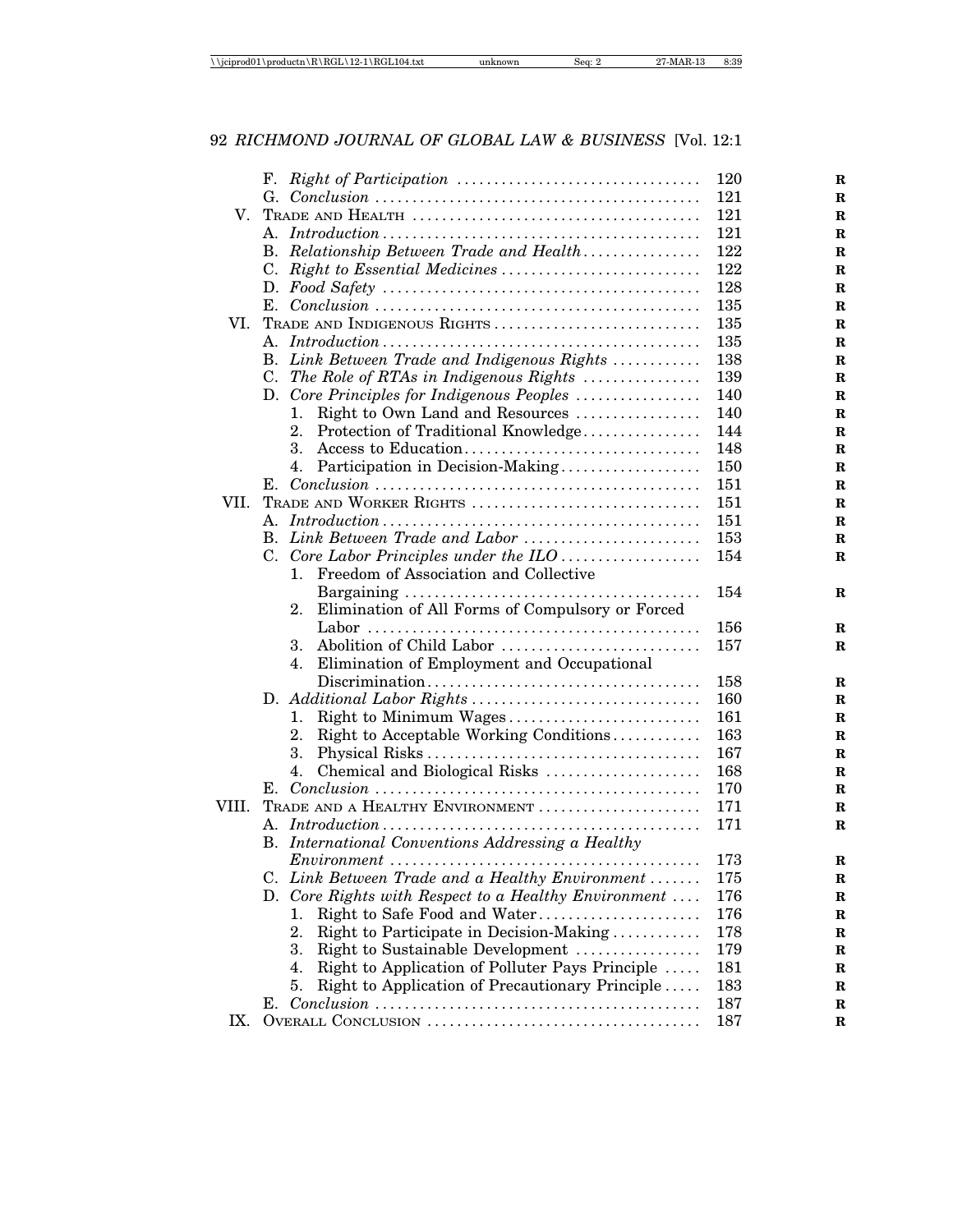#### I. ABSTRACT

As World Trade Organization ("WTO") Members relentlessly pursue new regional trade agreements to achieve even faster economic growth than the extraordinary numbers posted by global trade rules, the smaller number of parties and their greater cultural affinity have led negotiators to address the intersection of trade and human rights to an extent unparalleled in the culturally disparate and near-unmanageable, 150-plus member WTO itself. These new provisions have used trade's huge power to improve worker rights, secure environmental protections, and make initial inroads toward defending indigenous populations from trade's adverse effects. Employing the perspectives both of trade negotiators and students of this halting progress toward the integration of trade and human rights, we have concluded that the single greatest barrier to engaging in regional trade agreements ("RTAs") openly and unequivocally to reduce global poverty through human rights implementation is the near-impenetrable complexity of human rights norms.

Captured within dozens of United Nations human rights treaties and a growing *corpus* of customary international norms, human rights law embraces literally hundreds of specific entitlements, each by U.N. guarantee designated as indivisible, interdependent, and interrelated. This foreboding array of obligations, each ostensibly of equal rank, whose legal intricacies are sometimes beyond the experience and training of trade ministries, explains the reluctance of trade negotiators to undertake the responsibility for further integration of trade rules with human rights, and does so more credibly than the oftcited reason that trade rules succeed only when they single-mindedly pursue economic growth.

The breakthrough in worker rights may be attributed directly to the International Labor Organization's ("ILO's") endorsement, at WTO urging, of four core human rights standards inarguably tied to international trade. The ILO's Work Declaration chooses those core standards for workers that are inarguably and inextricably linked to trade without downplaying the importance of the hundreds of worker protections identified in dozens of other ILO conventions. This choice has freed trade negotiators to concentrate on incorporating these core worker rights in regional trade agreements, a manageable task that has met with great success.

Encouraged by the ILO precedent, we identify those core standards in each of six categories of human rights that are so closely linked to trade and so fundamental in importance that their exclusion from RTAs cannot reasonably be argued. We justify in some detail our selection of those core aspects of the human rights of women, indigenous cultures, health, the environment, and democratic governance that stand at the same level of importance to trade as do the four core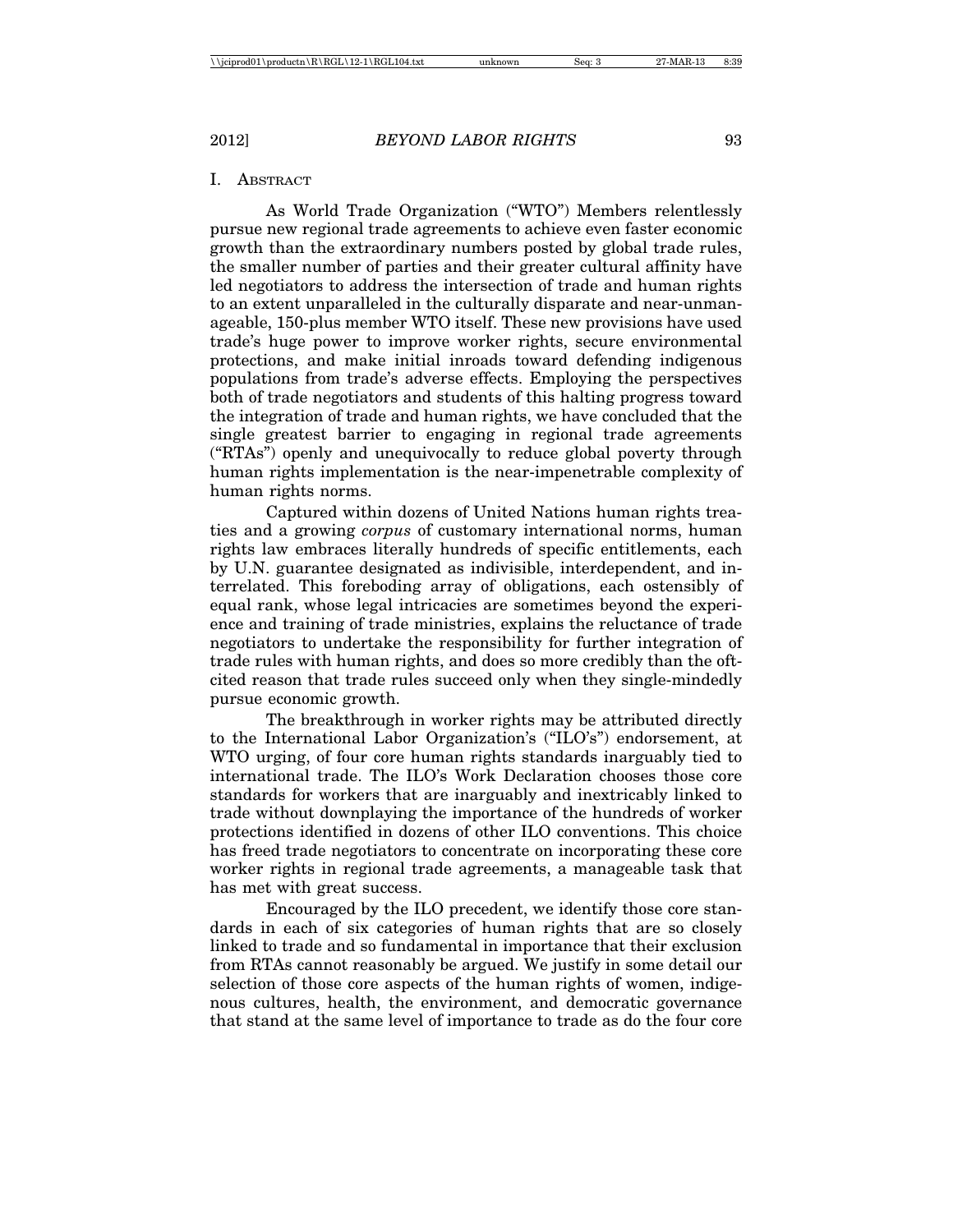labor standards identified by the ILO. With respect to the core labor standards, we explain in greater detail the specific obligations placed on states for implementation of worker rights in RTAs.

By identifying a limited and manageable body of fundamental human rights standards in those human rights fields most closely affected by trade, we believe that trade negotiators may more successfully use RTAs to accomplish the symbiosis of trade and human rights that is inherent in their basic objectives. This symbiosis can accomplish the goal of increased economic growth together with increased standards of well-being of civil society.

We begin our study with the most difficult case to make: that there are core standards in the emerging right to democracy that must be included in RTAs regardless of the form of governance of the parties. We next take up the human rights of women most often implicated by trade liberalization and proceed, in turn, to treat the core human rights of health, of indigenous populations, and of workers. We conclude by identifying core standards of the emerging human right to a healthy environment.

### II. INTRODUCTION

#### *A. Role of Regional Trade Agreements*

The relentless process of trade liberalization, that is, the expansion of markets for the export of goods and services, forcefully pursues the reduction of government-imposed border barriers to lessen the costs of transnational commerce.<sup>2</sup> WTO Members have achieved such reductions in no small part by using RTAs.<sup>3</sup> The use of RTAs is widely debated, including whether their proliferation marks a turning point for the WTO's utility,<sup>4</sup> but their explosive numbers— Members

 $2$  BERTA HERNANDEZ-TRUYOL & STEPHEN JOSEPH POWELL, JUST TRADE: A NEW COVENANT LINKING TRADE AND HUMAN RIGHTS 30 (2009)[hereinafter JUST TRADE]. <sup>3</sup> Antoni Estevadeordal & Kati Suominen, *Bridging Regional Trade Agreements in*

*the Americas* viii*, Special Report on Integration and Trade* (Inter-Amer. Dev. Bank 2009), *available at* http://idbdocs.iadb.org/wsdocs/getdocument.aspx?docnum= 2252290.

<sup>4</sup> Stephen Joseph Powell & Trisha Low, *Is the WTO Quietly Fading Away? The New Regionalism and Global Trade Rules*, 9 GEO. J. L. & PUB. POL'Y 261, 282 (2011). Because of RTAs, over half of the world's goods cross borders without the discipline of the GATT's venerable pillar against discrimination, the Most-favored Nation Clause. Antoni Estevadeordal & Kati Suominen, *supra* note 3. As dolefully put in the Sutherland Report on the occasion of the WTO's 10th anniversary, "nearly five decades after the founding of the GATT, MFN is no longer the rule; it is almost an exception." THE FUTURE OF THE WTO: ADDRESSING INSTITUTIONAL CHALLENGES IN THE NEW MILLENNIUM (WTO 2004), http://www.wto.org/english/ thewto\_e/10anniv\_e/future\_wto\_e.htm.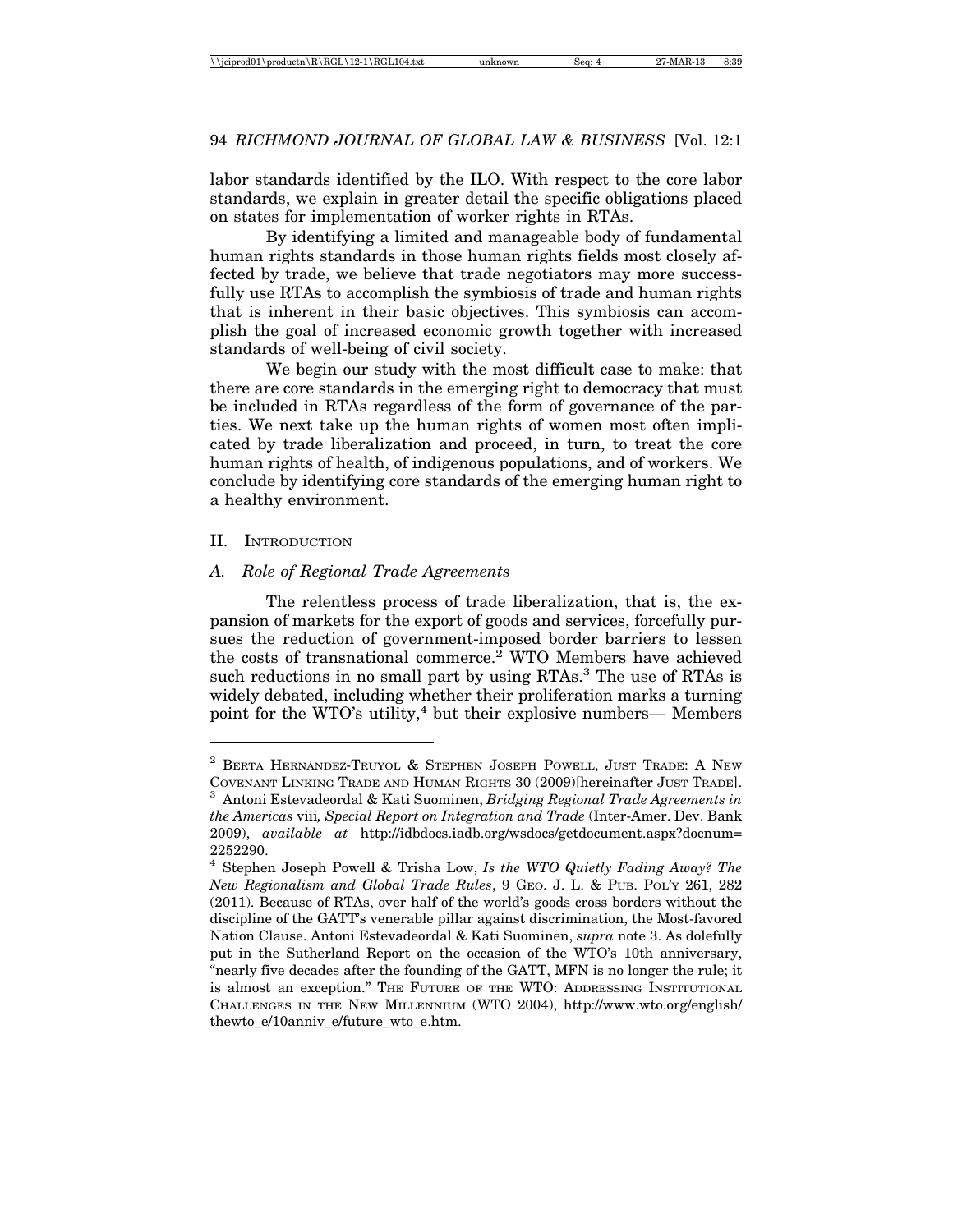have reported over 500 to the WTO as of January 2012—<sup>5</sup>evidence the belief of Members that RTAs can increase economic growth beyond the limits achievable through global trade rules alone.

RTAs can be tools both in achieving multilateral economic growth and in reducing global poverty. Because each country faces specific barriers and challenges, trade liberalization affects each country differently. With fewer negotiating partners and usually close cultural connections, RTAs often are able to address issues that are beyond the reach of a larger international organization, such as the WTO, with its 150+ Members of starkly differing economic, political, and religious propensities.

In recognition of this greater meeting of cultural minds, RTAs have begun to address the intersection of trade with human rights, particularly in the area of worker rights and environmental protection, with the occasional foray into protecting indigenous populations from trade's adverse effects. In negotiating these agreements, policy makers must understand the linkages between trade and human rights with respect to gender, health, indigenous rights, workers, the environment, and democratic governance. Mastering the effects of these intersections has been a daunting task, given the study required to master international human rights law. As stated in the foundation work on these intersections:

> The consensus documents that make up this blueprint [for human rights in the 21st century) address issues ranging from environment to education; from universality of rights to respect for cultural traditions; from population growth to economic growth and sustainable development; from gender equity and equality to the empowerment of women; from the role of the family to the role of government; from health to migration; from equity among generations to the placing of people at the center of development; from the recognition that social development is both a national and international concern to the recognition of the need to integrate economic, cultural, and social policies to achieve desired ends; and from employment to affordable housing so that the health, education, and welfare goals of individuals, families, governments, and the global community can be met.<sup>6</sup>

It is often stated that trade officials shun integration of the human rights regime because trade liberalization requires unremit-

<sup>5</sup> *Regional Trade Agreements Gateway*, WORLD TRADE ORGANIZATION, http://www. wto.org/english/tratop\_e/region\_e/region\_e.htm (last visited Jan. 22, 2013).

<sup>6</sup> JUST TRADE, *supra* note 2, at 50.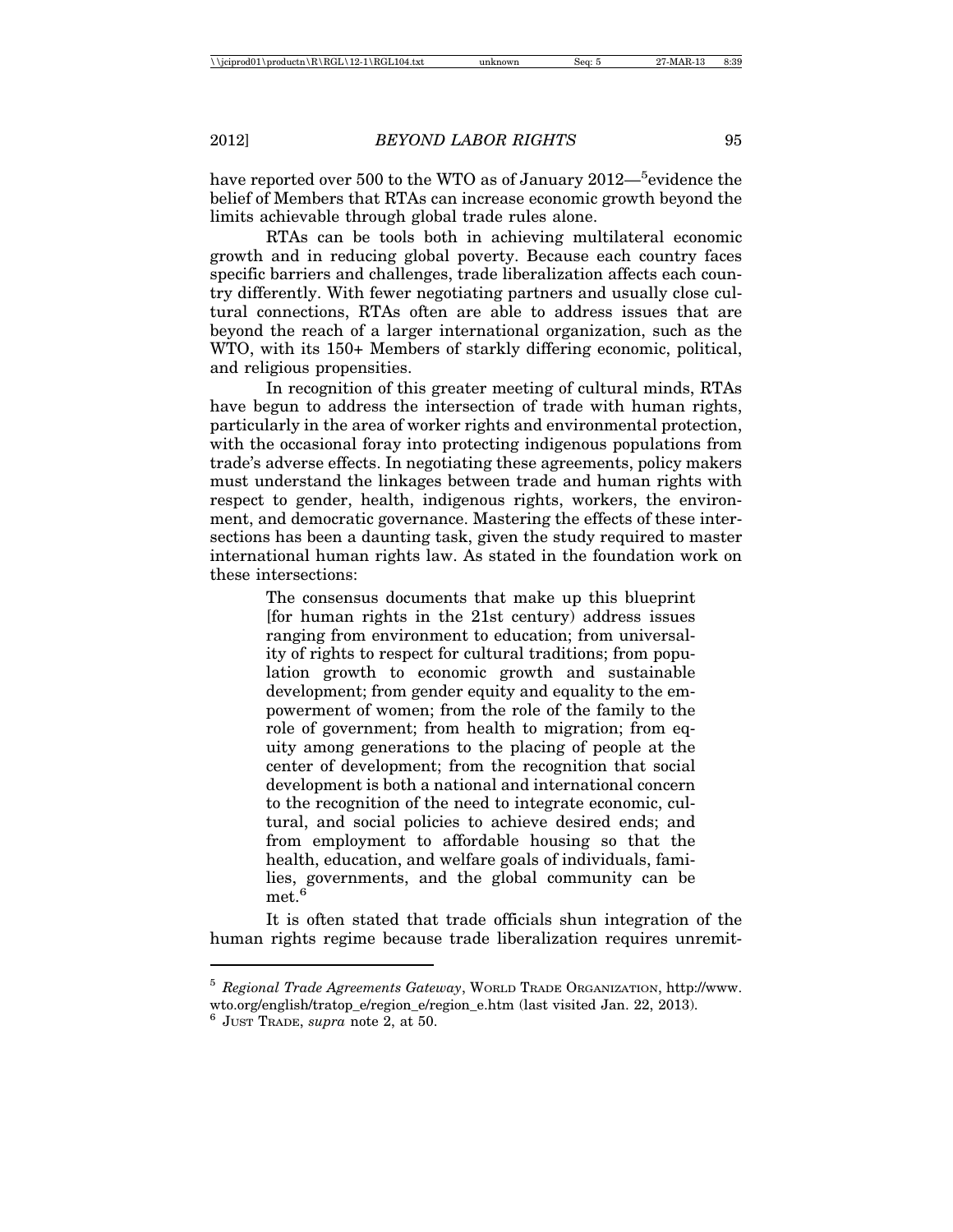ting pursuit of wealth maximization through the benefits of comparative advantage.<sup>7</sup> Our conclusion, after considerable study,<sup>8</sup> is that international human rights law to date has failed to present trade officials with a workable body of rights that fit the singular confines of the trade regime.

With a smaller body of human rights with which to work, and in the knowledge that each of these rights has a close and undeniable linkage to trade, trade negotiators may more easily identify areas where trade liberalization can advance broader domestic goals and where RTAs potentially undermine other public policy priorities. Our present study aims to stimulate this understanding.

#### *B. The ILO Model*

Many trade agreements touch upon human rights issues. In almost all cases, however, the language is aspirational and does not set out specific mechanisms for implementing compliance with these rights, including penalties for non-compliance. Although the examples discussed in this paper demonstrate a global concern for human rights issues with respect to trade, they also demonstrate the difficulty in transforming deontological human rights concepts into concrete, RTAfriendly, solutions. Based on our experience, a major hindrance to this transformation has been the plethora of specific human rights protected by U.N. treaties.

As but one example, the right to health encompasses access to essential medications, availability of medical care, safe drinking water, adequate sanitation, and assurances of rest and leisure from work. It protects health-related education and information, adequate nutrition and housing, safe food, healthy working conditions, and wholesome environmental conditions. The right to health also ensures freedom from non-consensual medical treatments, special consideration for child and reproductive health, participation in health-related decision-making at the national and community level, and gender

<sup>7</sup> *See* DAVID HUNTER, JAMES SALZMAN & DURWOOD ZAELKE, INTERNATIONAL ENVI-RONMENTAL LAW AND POLICY 1198 (4th ed. 2011).

<sup>8</sup> *See* Stephen J. Powell & Paola A. Chavarro, *Toward a Vibrant Peruvian Middle Class: Effects of the Peru-United States Free Trade Agreement on Labor Rights, Biodiversity, and Indigenous Populations*, 20 FLA. J. INT'L L. 93 (2008), Stephen J. Powell, *Regional Economic Arrangements and the Rule of Law in the Americas: The Human Rights Face of Trade Agreements*, 17 FLA. J. INT'L L. 59, 61-2 (2005)[hereinafter Powell, *Regional Economic Arrangements*], *and* Stephen J. Powell, *The Place of Human Rights Law in World Trade Organization Rules*, 16 FLA. J. INT'L L. 219, 224 (2004).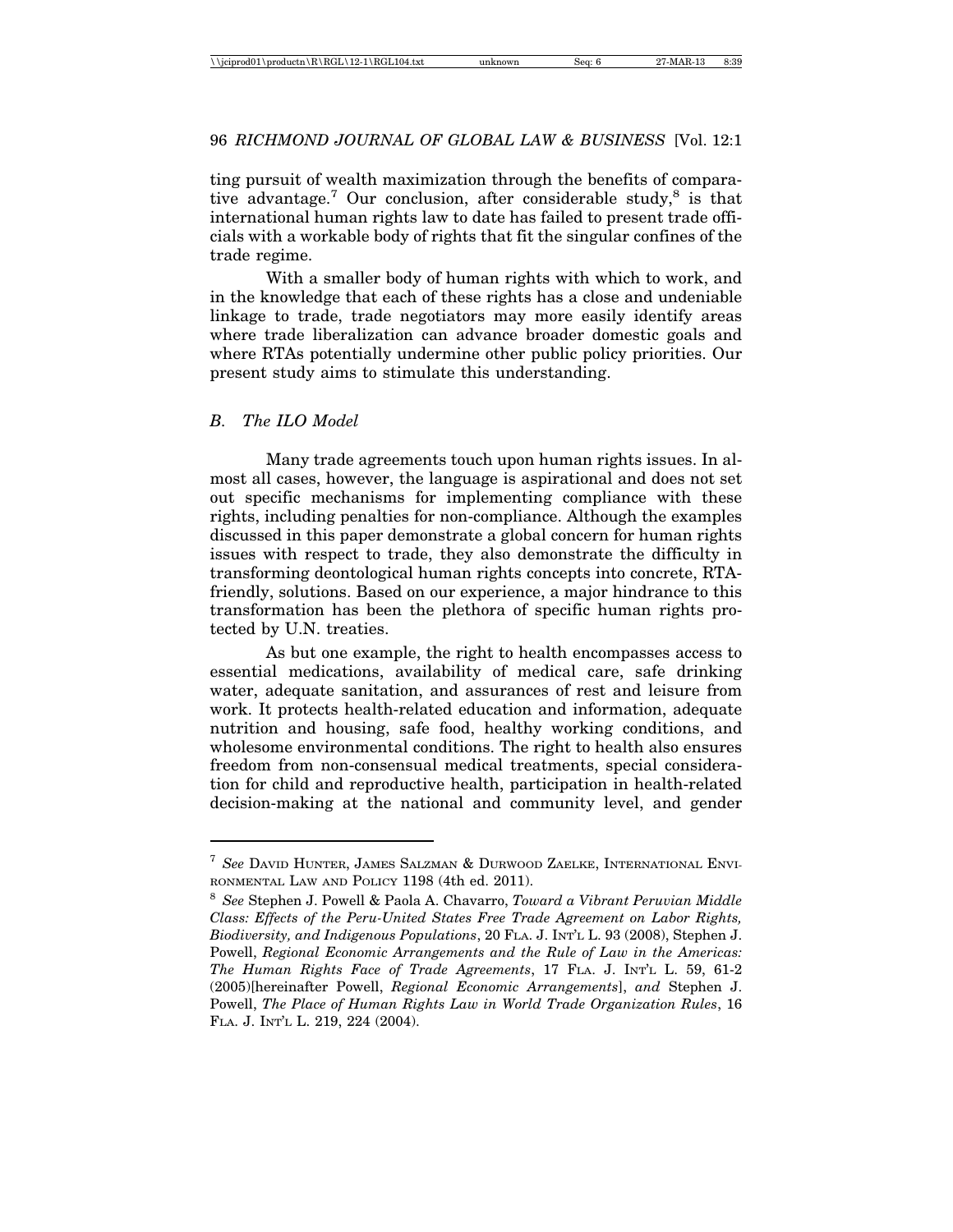equality.<sup>9</sup> Faced with this bewildering arsenal of health rights, none of which is singled out as more important than any other, trade negotiators may be forgiven their hesitation to attempt to contribute through RTAs to a healthier civil society.

Following the Ministerial Conference in Singapore in 1996, the WTO issued a declaration recognizing that, while trade liberalization has created more and better paying jobs in many countries and has created opportunities for growth and development, not all of the effects on civil society have been positive.10 Liberalized trade's challenges include balancing the problems trade creates for realization of human rights against the acknowledged economic benefits of trade.

The Singapore Declaration went on to affirm the WTO's commitment to core labor standards, which it found fell under the U.N.'s International Labor Organization (ILO) jurisdiction. Taking up the challenge, two years later, the ILO adopted the Declaration of Rights and Principles at Work by consensus, $11$  setting out the four core standards that have the most insistent linkage to international trade. As the ILO notes, the Declaration "recognizes that economic growth alone is not enough to ensure equity, social progress and to eradicate poverty."12

#### *C. The Present Study*

We propose to identify in this study the core standards in each of six categories of human rights that are so closely linked to trade and so fundamental in importance that their exclusion from RTAs cannot reasonably be argued. In the sections that follow, we identify and justify our selection in some detail of those core aspects of the human rights of women, indigenous cultures, health, the environment, and democratic governance that stand at the same level of importance to trade as do the four core labor standards identified by the ILO. With respect to the ILO Work Declaration's core labor standards, which have generally been accepted as necessary for inclusion in RTAs,<sup>13</sup> we

<sup>9</sup> World Health Organization [WHO], *The Right to Health*, at 2-3, Fact Sheet No. 31 (June 2008), *available at* http://www.ohchr.org/Documents/Publications/Factsheet31.pdf.

<sup>10</sup> World Trade Organization [WTO], Ministerial Declaration of 13 Dec. 1996, WT/ MIN(96)/DEC (1996), *available at* http://www.wto.org/english/thewto\_e/minist\_e/ min96\_e/wtodec\_e.htm [hereinafter Singapore Declaration].

<sup>&</sup>lt;sup>11</sup> International Labor Organization [ILO], Declaration on Fundamental Principles and Rights at Work, 86th Sess., 37 I.L.M. 1233, 1235 (1998), *available at* http://www.ilo.org/declaration/thedeclaration/lang—en/index.htm [hereinafter ILO Work Declaration].<br> $12$   $Id$ .

<sup>&</sup>lt;sup>13</sup> *See, e.g., Trade Promotion Agreement, U.S.-Peru, Apr. 12, 2006, art. 17.2, <i>available at* http://www.ustr.gov/sites/default/files/uploads/agreements/fta/peru/asset-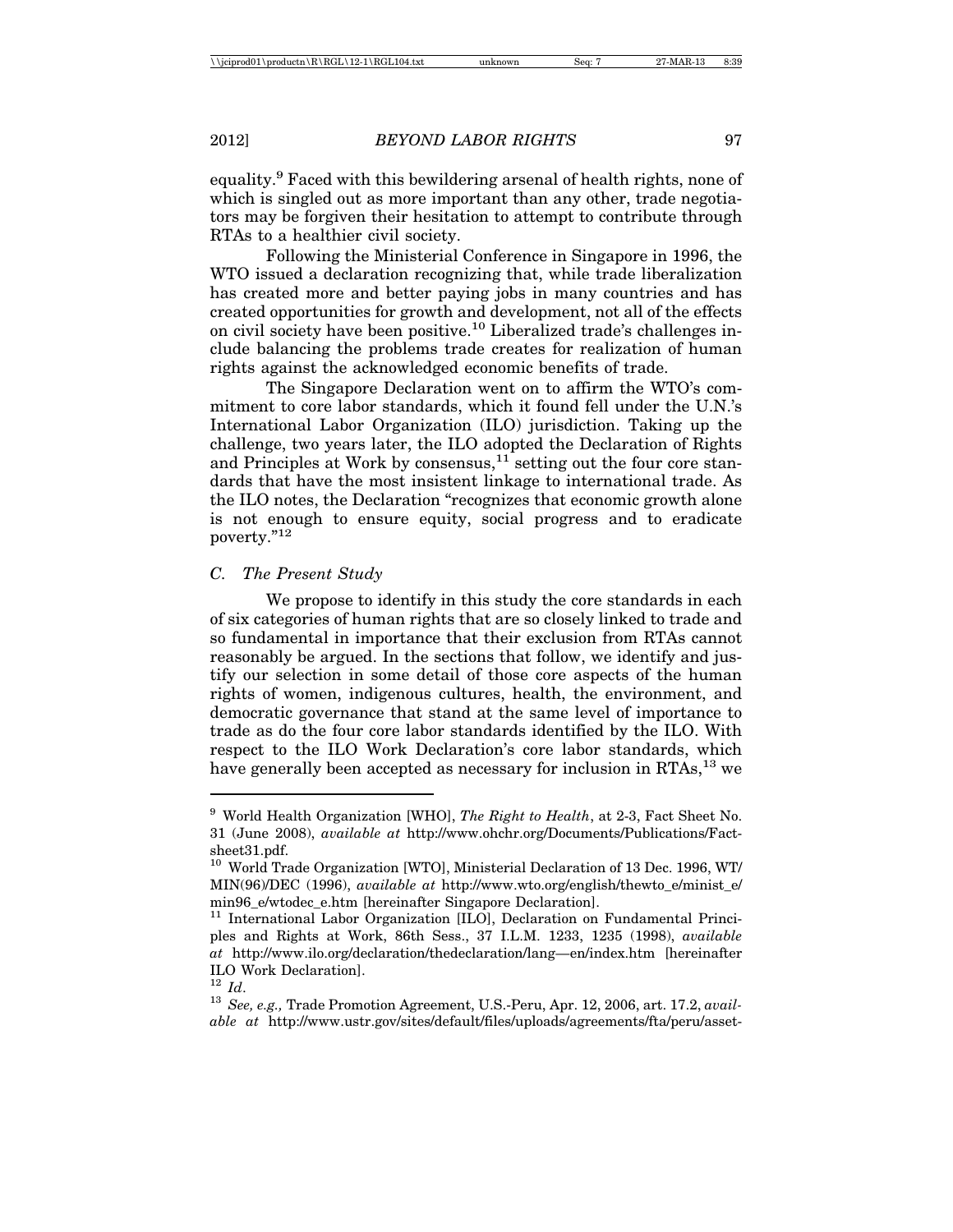explain in greater detail the specific obligations placed on states for implementation of the worker rights in RTAs.

### III. TRADE AND DEMOCRATIC GOVERNANCE

#### *A. Introduction*

Trade permits countries to interact economically regardless of their form of governance. For example, the communist People's Republic of China and the democratic European Union are two of the biggest trading partners in the world,<sup>14</sup> despite destabilizing differences in their views on political participation in governance by civil society and adherence to other human rights.15 Nearly 160 states participate harmoniously as Members of the WTO without regard to their authoritarian, commonwealth, communist, democratic, monarchic, or republican forms of governance.<sup>16</sup>

Debate continues as to whether democracy is the form of government best suited to promote liberalized trade. Whatever the evidence ultimately demonstrates in this respect, a close linkage between democratic governance and economic rights is widely accepted.<sup>17</sup> As the great Indian economist Amartya Sen famously observed, no country with freedom of the press and open elections has ever been afflicted with famine.<sup>18</sup> Given this close connection, and in light of the emerging human right to democratic governance, the core standards of democratic governance that we identify here must be included in RTAs, regardless of the form of government of the contracting parties. In this

upload-file73-9496.pdf; Dominican Republic-Central America Free Trade Agreement, Aug. 5, 2004, art. 16.1, *available at* http://www.ustr.gov/sites/default/files/ uploads/agreements/cafta/asset\_upload\_file320\_3936.pdf; Comunidad Andina (Andean Pact or CAN), Dec. 545, Andean Labor Migration Instrument, ch. 5, Jun. 25, 2003, *available at* http://www.comunidadandina.org/ingles/normativa/D545e.htm; *and* Declaraci´on Socio-laboral del Mercosur, Dec. 19, 1998, arts. 1-10, *available at* http://www.mercosur.int/msweb/Documentos/Publicados/Declaraciones%20Con juntas/003671668\_CMC\_10-12-1998\_\_DECL-DPR\_S-N\_IN\_SocioLaboral.pdf.

<sup>14</sup> *China*, EUROPEAN COMMISSION, http://ec.europa.eu/trade/creating-opportuni ties/bilateral-relations/countries/china/ (last visited Jan. 2, 2013).

<sup>15</sup> Duncan Freeman & Gustaaf Geeraerts, *Europe, China, and Expectations for Human Rights*, 4 CHINESE J. INT'L POLITICS 179, 181 (2011), *available at* http:// cjip.oxfordjournals.org/content/4/2/179.full.pdfˇtml. <sup>16</sup> *Members and Observors, Understanding the WTO: The Organization*, WORLD

TRADE ORGANIZATION, *http://www.wto.org/english/thewto\_e/whatis\_e/tif\_e/org 6\_e.htm* (last visited Jan. 2, 2013); *The World Factbook – Appendix B*, U.S. CEN-TRAL INTELLIGENCE AGENCY, https://www.cia.gov/library/publications/the-worldfactbook/fields/2128.html (last visited Jan. 2, 2013).<br><sup>17</sup> JUST TRADE, *supra* note 2, at 250.

<sup>&</sup>lt;sup>18</sup> Amartya Sen, *Freedom and Needs: An Argument for the Primacy of Political Rights*, THE NEW REPUBLIC, Jan. 10, 1994, at 34-35.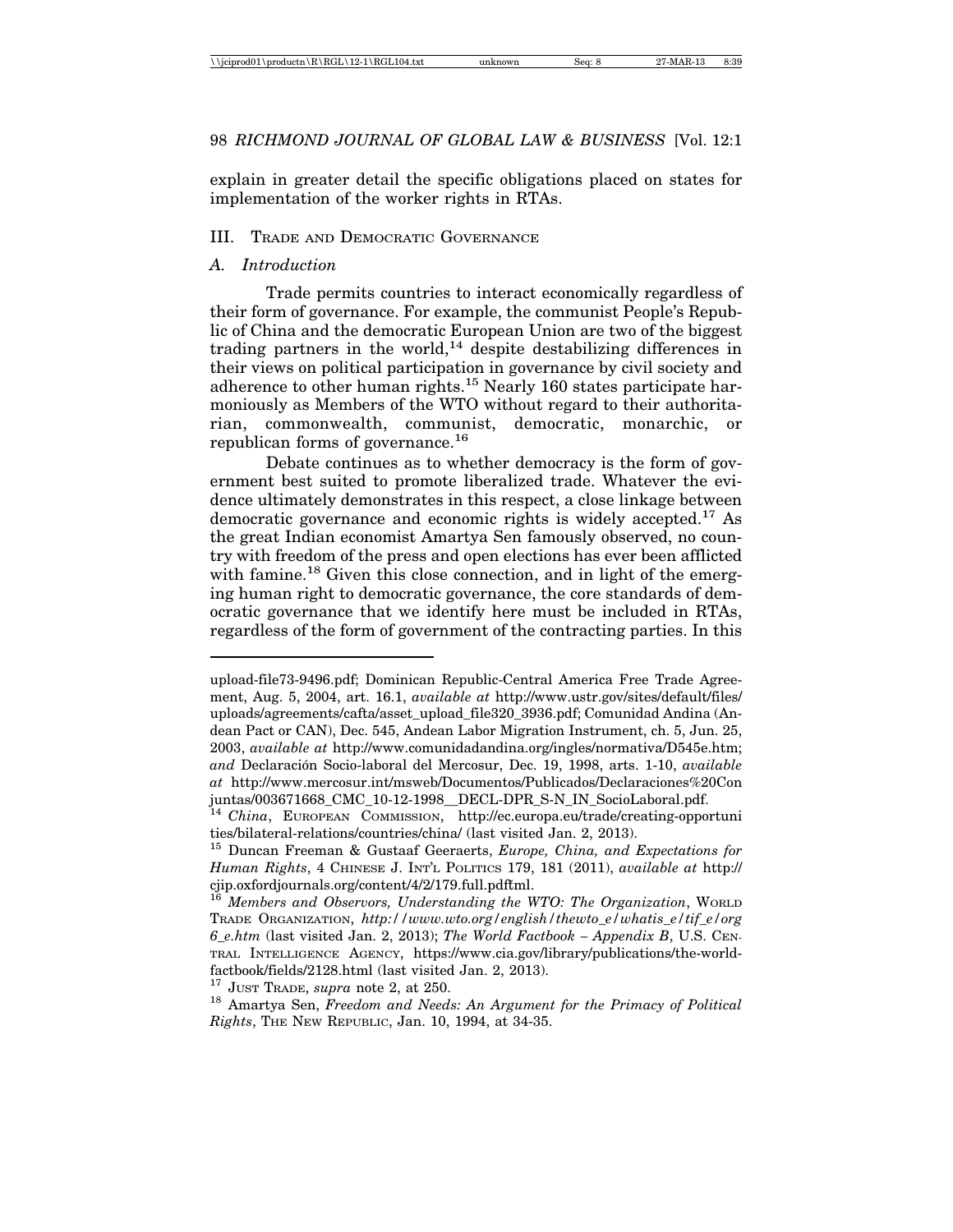paper, we make the boldest proposal of the entire paper, that the core democratic standards we identify here must be included in RTAs regardless of the form of governance of the parties.

### *B. Emerging Human Right to Democratic Governance*

Traditional international law was indifferent to a sovereign state's form of governance. As recently as 1986, the International Court of Justice, in rejecting the U.S. argument for a right of intervention, observed that adherence by Nicaragua to a "particular ideology or political system," even, as suggested by the U.S. Congress, a totalitarian communist dictatorship, "does not constitute a violation of customary international law."19 However, legal scholars have argued that these principles are not absolute.

In fact, since the fall of the Soviet Union and other communist states from 1989 to 1991, one may observe that international law's indifference to a state's internal form of government has swung toward a concept of popular sovereignty based on the will of civil society.20 The demise of these anti-democratic forces found in 1991 some 110 nations professing adherence to open and universal elections with multiple parties and secret ballots.<sup>21</sup> One of the leading American international law scholars, former N.Y.U. Law Professor Thomas M. Franck, $^{22}$  observed in an influential 1992 article that "democratic entitlement . . . [is being transformed] from moral prescription to international legal obligation."

This newly emerging "law"—which requires democracy to validate governance—is not merely the law of a particular state that, like the United States under its Constitution, has imposed such a precondition on national governance. It is also becoming a requirement of international law, applicable to all and implemented through global standards, with the help of regional and international organizations.<sup>23</sup>

<sup>&</sup>lt;sup>19</sup> Military and Paramilitary Activities in and against Nicaragua (Nicaragua v. U.S.) (Merits) (June 27, 1986), ICJ Reports 14, at 108, 133, *available at* www.icjcij.org/docket/files/70/9505.pdf.

 $20$  Gregory H. Fox, The Right to Political Participation in International Law, in DEMOCRATIC GOVERNANCE AND INTERNATIONAL LAW 49 (2000). <sup>21</sup> Thomas M. Franck, *The Emerging Right to Democratic Governance*, 86 AMER. J.

INT'L L. 46, 47 (1992). Even China, by far the largest non-democratic WTO Member, has signed the ICCPR and recently announced progress toward ratification of the treaty, albeit without emphasis on the right of citizens to decide their government. *See* Frank Ching, *China Government Announces Plans to Ratify 1998 ICCPR Treaty*, THE CHINA POST ONLINE, Jul. 20, 2011, http://www.chinapost.com. tw/commentary/the-china-post/frank-ching/2011/07/20/310434/China-govt.htm.

<sup>22</sup> Dennis Hevesi, *Thomas Franck, Who Advised Countries on Law, Dies at 77*, N. Y. TIMES, May 29, 2009, at A12 (quoting Professor David Kennedy). <sup>23</sup> Franck, *supra* note 21, at 47.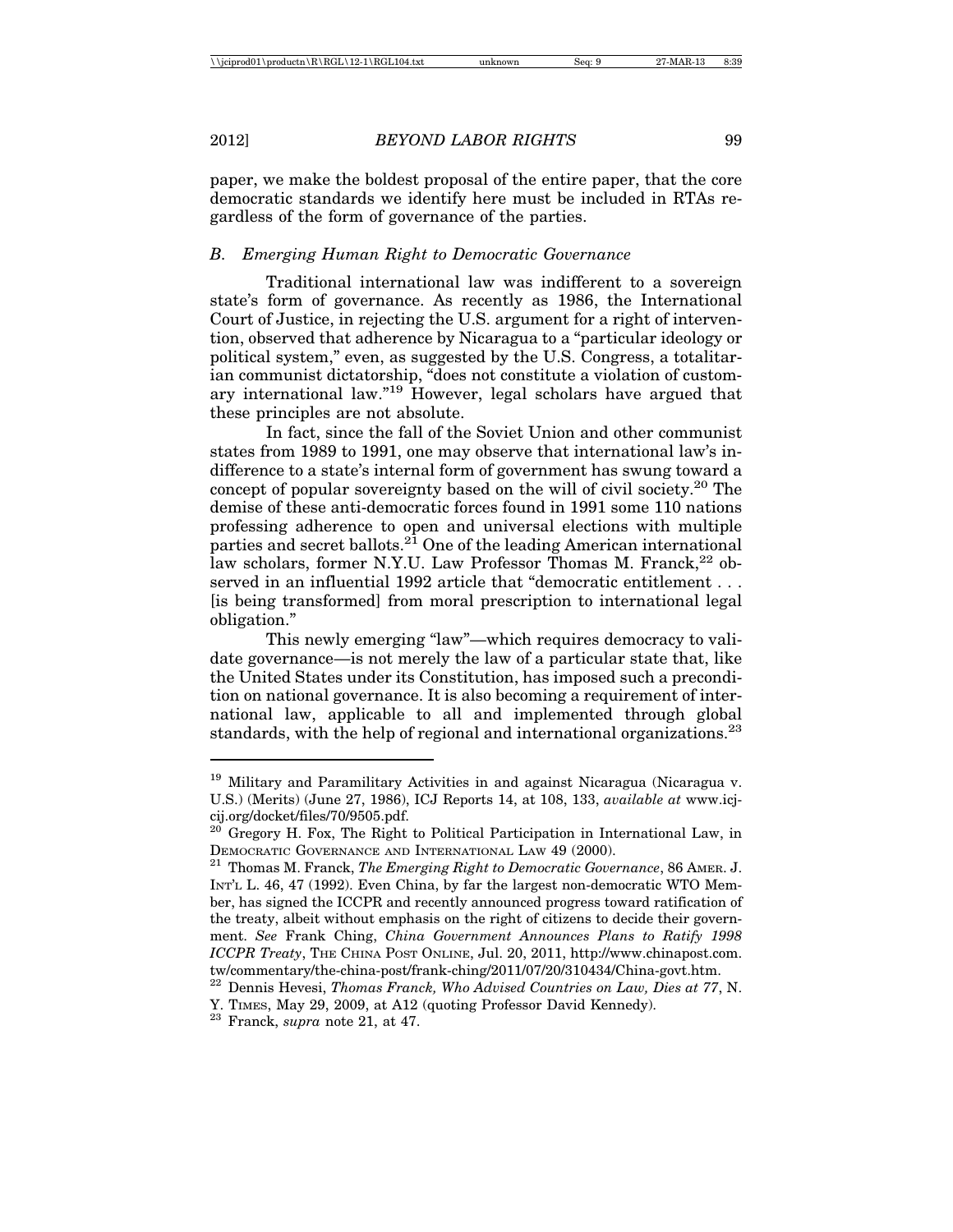### 100 *RICHMOND JOURNAL OF GLOBAL LAW & BUSINESS* [Vol. 12:1

The crumbling of non-democratic governments in North Africa in 2011's "Arab Spring" has accelerated the establishment of the emerging human right to democracy.<sup>24</sup>

### *C. Democratic Governance in International Conventions*

The foundation for our claim that democracy is an emerging human right is laid by a number of human rights documents. Article 21 of the Universal Declaration guarantees everyone the right to participate in the government of his country and the right to equal access to public service. Consistent with emerging international law in this respect, it ratifies the will of the people as the basis of a government's authority to govern.<sup>25</sup> Article  $25$  of the Civil Covenant grants every person the right to participate in her own governance, either personally or through representatives that she freely chooses.<sup>26</sup> General Comment 25 to the Civil & Political Covenant, adopted in 1996 by the Human Rights Committee formed under that Covenant, greatly strengthens the push for democratic governance by rejecting any condition of eligibility to vote or stand for office and by demanding that voters be free to support or oppose the government without undue influence.27

As noted by the U.N.'s Office of the High Commissioner for Human Rights, "democracy is one of the universal core values and principles of the United Nations."28 The Charter of the OAS is so

<sup>&</sup>lt;sup>24</sup> Michèle Olivier, *Impact of the Arab Spring: Is Democracy Emerging as a Human Right in Africa?*, CONSULTANCY AFRICA INTELLIGENCE (Oct.3, 2011), *http:/ /www.consultancyafrica.com/index.php?option=com\_content&view=article&id=8 66:impact-of-the-arab-spring-is-democracy-emerging-as-a-human-right-in-africa& catid=91:rights-in-focus&Itemid=296.*

 $^{25}$  Universal Declaration of Human Rights, G.A. Res. 217(III)A, U.N. Doc. A/RES/ 217(III) (Dec. 10, 1948) [hereinafter Universal Declaration].

<sup>&</sup>lt;sup>26</sup> International Covenant on Civil and Political Rights, New York, Dec. 16, 1966, 999 U.N.T.S. 171. As of Mar. 28, 2012, 176 parties have acceded to the ICCPR. *See Databases*, U.N. TREATY COLLECTION, http://treaties.un.org/Pages/ViewDetails.asp x?src=TREATY&mtdsg\_no=IV-4&chapter=4&lang=en&clang=\_en.

 $27$  General Comment No. 25: The Right to Participate in Public Affairs, Voting Rights and the Right of Equal Access to Public Service (Art. 25)*,* CCPR/C/21/Rev.1/ Add.7 (July 12, 1996)*;* Same Varayudej, *A Right to Democracy in International Law: Its Implications for Asia*, 12 ANN. SURV. INT'L & COMP. L. 1, 8-9 (2006).

<sup>&</sup>lt;sup>28</sup> Rule of Law—Democracy and Human Rights, OFFICE OF THE HIGH COMMIS-SIONER FOR HUMAN RIGHTS, *http://www2.ohchr.org/english/issues/rule\_of\_law/ democracy.htm.* The High Commissioner for Human Rights is the principal human rights official of the United Nations. *See Who We Are,* OFFICE OF THE HIGH COM-MISSIONER FOR HUMAN RIGHTS*, available at* http://www.ohchr.org/EN/AboutUs/ Pages/WhoWeAre.aspx (last visited Jan. 22, 2013)*.*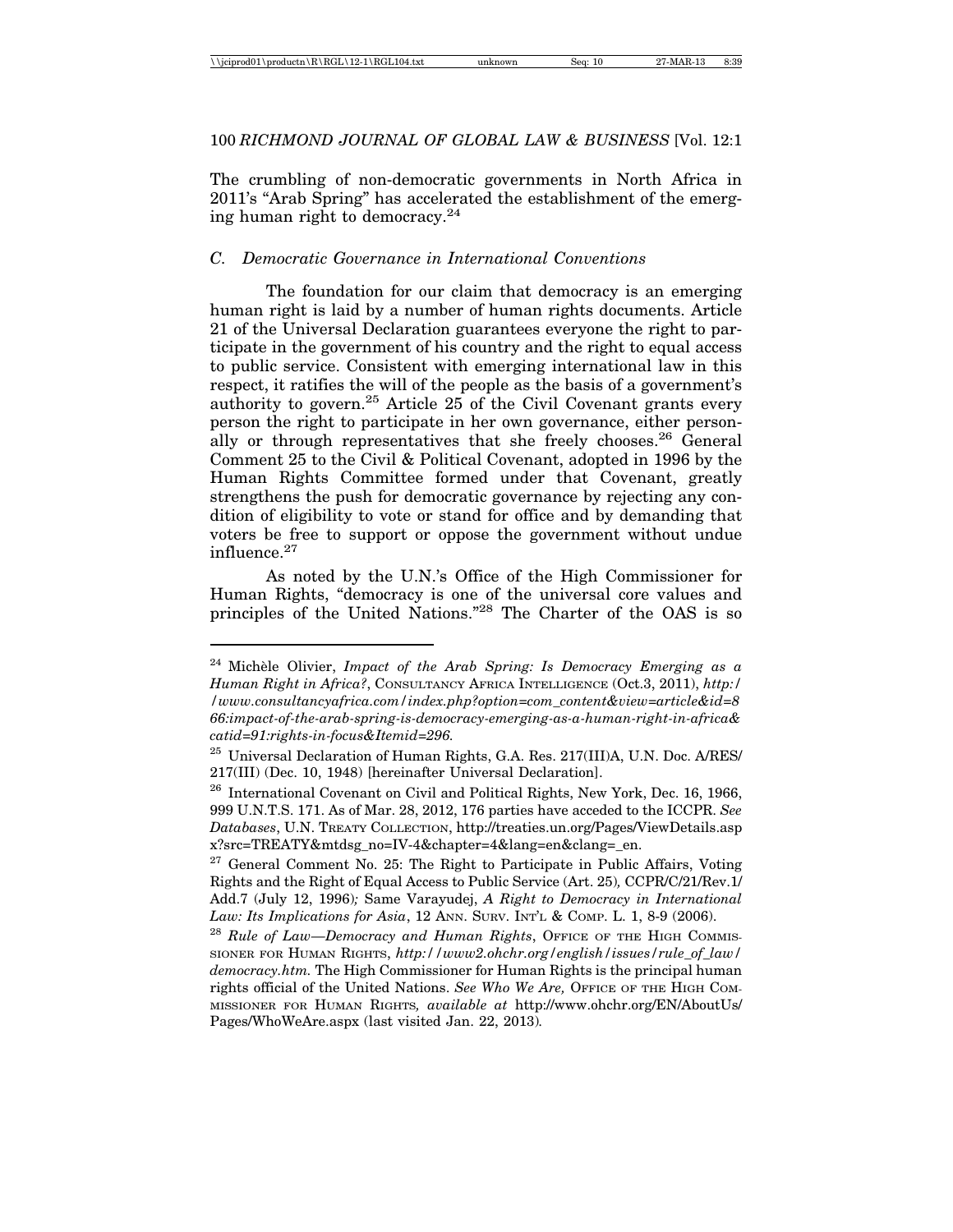strongly committed to democracy that a democratically constituted government is a condition of continued membership.29

### *D. Linkage Between Trade and Democratic Governance*

We noted earlier Amartya Sen's observed connection between the elements of democracy and freedom from famine, a strong economic underpinning of the emerging right to democratic governance.<sup>30</sup> Harold Koh, Yale law school professor and former dean, and former U.S. assistant secretary of state believes that "democracy and genuine respect for human rights remain the best paths for sustainable economic growth."31 Koh explains

> "In genuine democracies, rights to a fair trial and to personal security are enhanced. Elected leaders gain legitimacy through the democratic process, allowing them to build popular support, even for economic and political reforms that may entail temporary hardships for their people."32

Two recent studies by Princeton political scientist Helen Milner, one co-authored with World Bank senior economist, Keiko Kubota, the second with Penn State political scientist, Bumba Mukherjee, offer compelling evidence that democratic governance promotes liberalized trade. These political scientists conclude that the wave of trade liberalization<sup>33</sup> over the past 20 years<sup>34</sup> is best explained by changes toward democratic governance, as opposed to other explanations such as economic crises or outside influences.

Earlier studies had suggested that the type of government bore little relation to trade liberalization tendencies. Boston University's Strom Thacker presents the more traditional point of view:

<sup>29</sup> New Article 9, Protocol of Amendments to the Charter of the OAS, *done* Dec. 14, 1992, *entered into force*, Sept. 25, 1997, 1-E Rev. OEA Documentos Oficiales OEA/ Ser.A/2 Add. 3 (SEPF). Common Articles 1 of the ICCPR and the ICESCR guarantee the right of self-determination, which underlies the concept of a government representative of its people and, at least in the West, the concept of democracy. Jure Vidmar, *The Right of Self-Determination and Multiparty Democracy: Two Sides of the Same Coin?,* 10 HUM. RTS. L. REV. 239, 240-41 (2010). <sup>30</sup> Amartya Sen, *Freedom and Needs: An Argument for the Primacy of Political*

*Rights*, THE NEW REPUBLIC, Jan. 10, 1994, at 34-35. <sup>31</sup> Harold H. Koh, *The Right to Democracy*, U.S. Dept. of State, WASHINGTON FILE,

EPF112, May 15, 2000, *available at* http://usinfo.org/wf-archive/2000/000515/epf 112.htm (last visited Mar. 7, 2012).<br> $\frac{32}{1}$  *Id*.

<sup>&</sup>lt;sup>33</sup> The term, "emerging market countries" is preferred over the more common "developing countries" because it is both more accurate and less debasing.

<sup>34</sup> Helen V. Milner & Keiko Kubota, *Why the Move to Free Trade? Democracy and Trade Policy in the Developing Countries*, 59 INT'L ORG. 107, 110–11 (2005).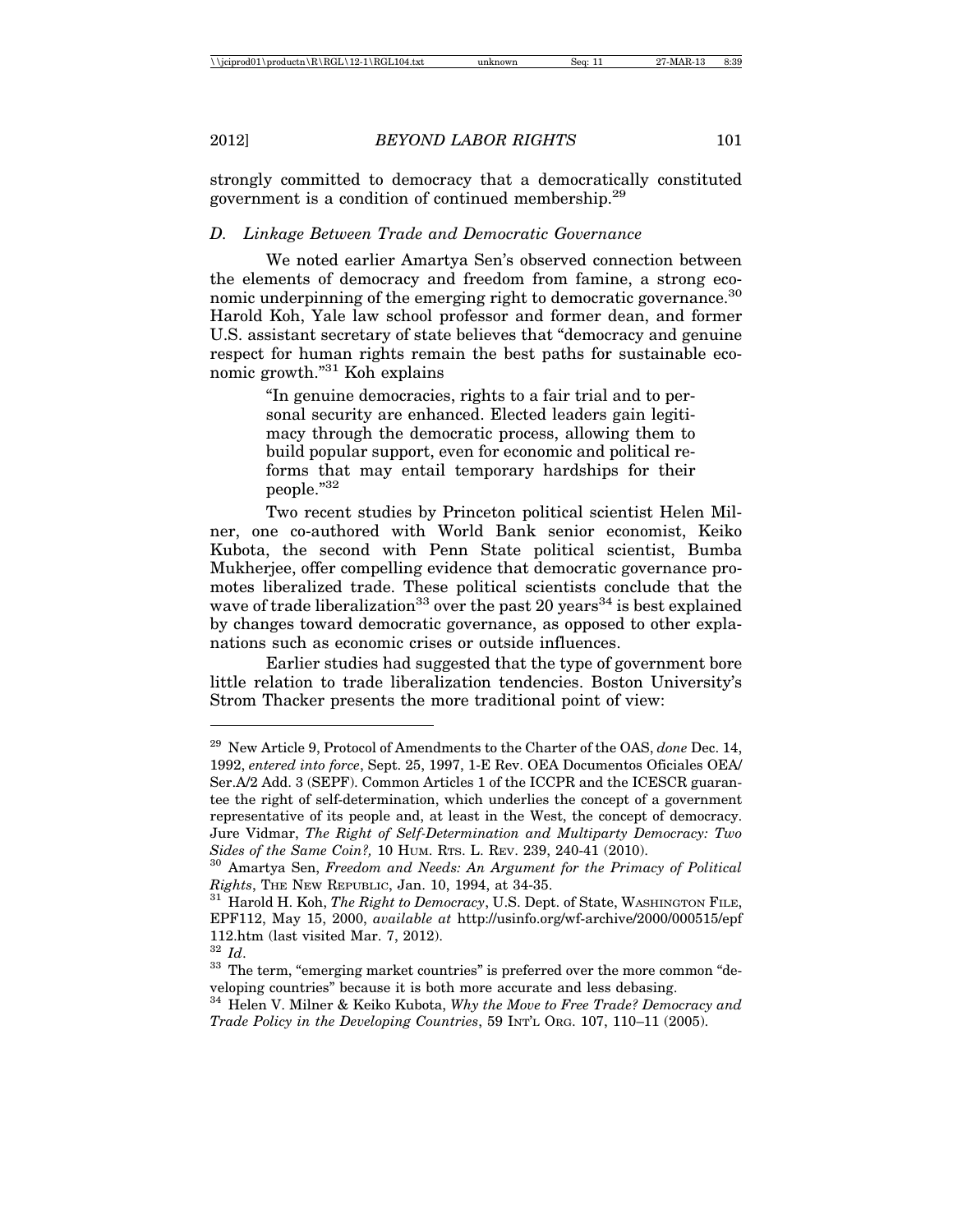"The nature of more fundamental political institutions, such as party systems, the bureaucracy, and organizations of interest group representation, along with external factors, may be more important in determining economic policy than regime type per se."35

The 2005 Milner and Kubota study, on the other hand, found empirically that democratization has played a critical role in fostering trade liberalization relative to other explanations, which suggests that it was the spread of liberal trade ideas among government officials in emerging market countries that led to a decline in trade barriers.<sup>36</sup>

These studies theorized that the results are consistent with the changes in the electorate achieved by democratic governance. As the size of the electorate grows under democracy's principles of allowing the people to choose their governments, the country's leaders must adopt trade policies that better promote the welfare of the consumers at large, or "selectorate."37 This implies more liberal trade policies for the country.

Expansion of the ruling class, in this argument, from a small group of powerful military, industrial, and religious officials also broadens the range of imports and exports that brings economic benefit to the selectorate. Protectionist trade measures will no longer provide a sufficiently broad base of political support.

These results have been repeated in numerous studies,  $38$  including a more detailed follow-up analysis by Milner and Mukherjee published in 2007. The later paper expands on the original research by focusing on the way democracy-related trade liberalization affects different segments of the population. The study corroborates the earlier paper's conclusion that democratization produces "substantially positive" trade liberalizing effects, but notes that these effects will be con-

<sup>35</sup> Strom Thacker, Does Democracy Promote Economic Openness?, Boston Univ. Dept. of Int'l Rels. 4 (unpublished manuscript 2007).

 $36$  Milner & Kubota, *supra* note 34, at 115.<br><sup>37</sup> The term was coined by N.Y.U. political scientist Bruce Bueno de Mesquita and his co-authors to describe those members of the total citizenry responsible for choosing the leadership. Bruce Bueno de Mesquita et al*.*, *An Institutional Explanation of the Democratic Peace,* 93 AMER. POLIT. SCI. REV. 791, 793 (1999). *See also* Bruce Bueno de Mesquita et al.*, Testing the Selectorate: Explanation of the Democratic Peace*, *available at* http://www.nyu.edu/gsas/dept/politics/faculty/bdm/dem peace\_bdm.pdf. In a democracy, one expects the selectorate to include essentially all voting age members of the population; in more autocratic regimes, only landowners, military commanders, business magnates, and other wealthy members of civil society have significant influence on the choice of leaders.

<sup>38</sup> Helen V. Milner & Bumba Mukherjee, *Democratization and Economic Globalization*, 12 ANN. REV. POLIT. SCI. 163, 166-67 (2009) [hereinafter Democratization and Economic Globalization].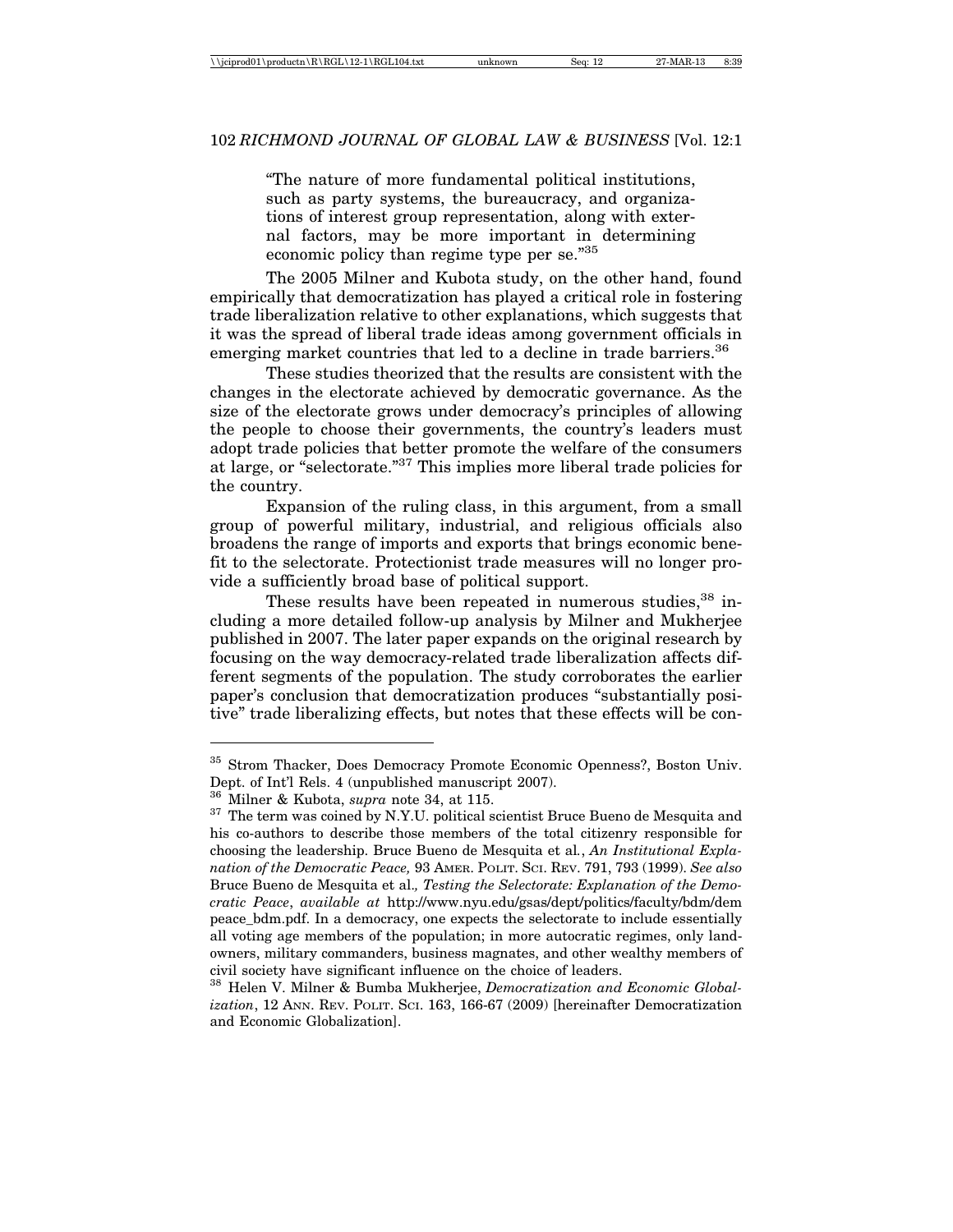centrated in skill-intensive segments of the economy. Tariffs on low skilled goods will actually tend to increase. They theorize that this is because trade liberalization brings greater benefits to skilled workers, with the result that poorer low-skilled or unskilled workers will hold more protectionist views.<sup>39</sup> These studies isolate the wave of democratization over the past two decades as a distinct causal factor in promoting liberalized trade.40

It is important to note that this explanation emphasizes the loss of the incentive to use protectionism strategically rather than the notion that liberalization itself is used strategically. In that sense, democracy-related trade liberalization is compatible with continued disparities in the concentrations of the benefits of trade, and the articles do not necessarily indicate that trade liberalization will actually tend to support further democratization. In fact, the 2009 Milner and Mukherjee analysis posits, primarily from a review of the literature, a cautionary tale that, because trade liberalization will bring greater benefits to higher skilled workers, the income inequality engendered by trade may actually work against further democratization.<sup>41</sup> In our view, these results suggest trade agreements that reduce this income inequality will more likely promote democratic governance. That is, trade agreements which seek to strengthen democratic practices will need to take care that the policies selected also are compatible with the strengthening of non-ruling classes in society.

#### *E. Core Rights of Democracy*

We are firm in our belief in the existence of a human right to democracy, and of the positive impact of democracy on economic growth. We acknowledge, however, that not all nations involved in trade have yet reached a democratic stage of governance and, even more critically, that not all of civil society has benefited equally from

<sup>39</sup> Helen V. Milner & Bumba Mukherjee, *Democratization and Trade Liberalization*, Sept. 25, 2007, at 5, *available at* http://www.princeton.edu/~pcglobal/confer ences/globdem/papers/milner\_mukherjee.pdf.

 $40$  It is less clear that liberalized trade promotes democracy in the first instance. One scholar concludes that trade promotes the formation of a sizeable and educated middle class that takes an interest in public affairs and is greatly less willing to enable an authoritarian regime. Daniel Griswold, *Trade, Democracy, and Peace: The Virtuous Cycle*, *available at* http://www.cato.org/publications/speeches/ trade-democracy-peace-virtuous-cycle (last visited Apr. 16, 2012). While we find this argument convincing, we do not believe proving that trade promotes democracy is necessary, given the existence of the emerging right to democracy and the evidence that democracy promotes liberalized trade, toward demonstrating the need to include democratic principles in RTAs.

<sup>41</sup> *Democratization and Economic Globalization*, *supra* note 38, at 163, 170.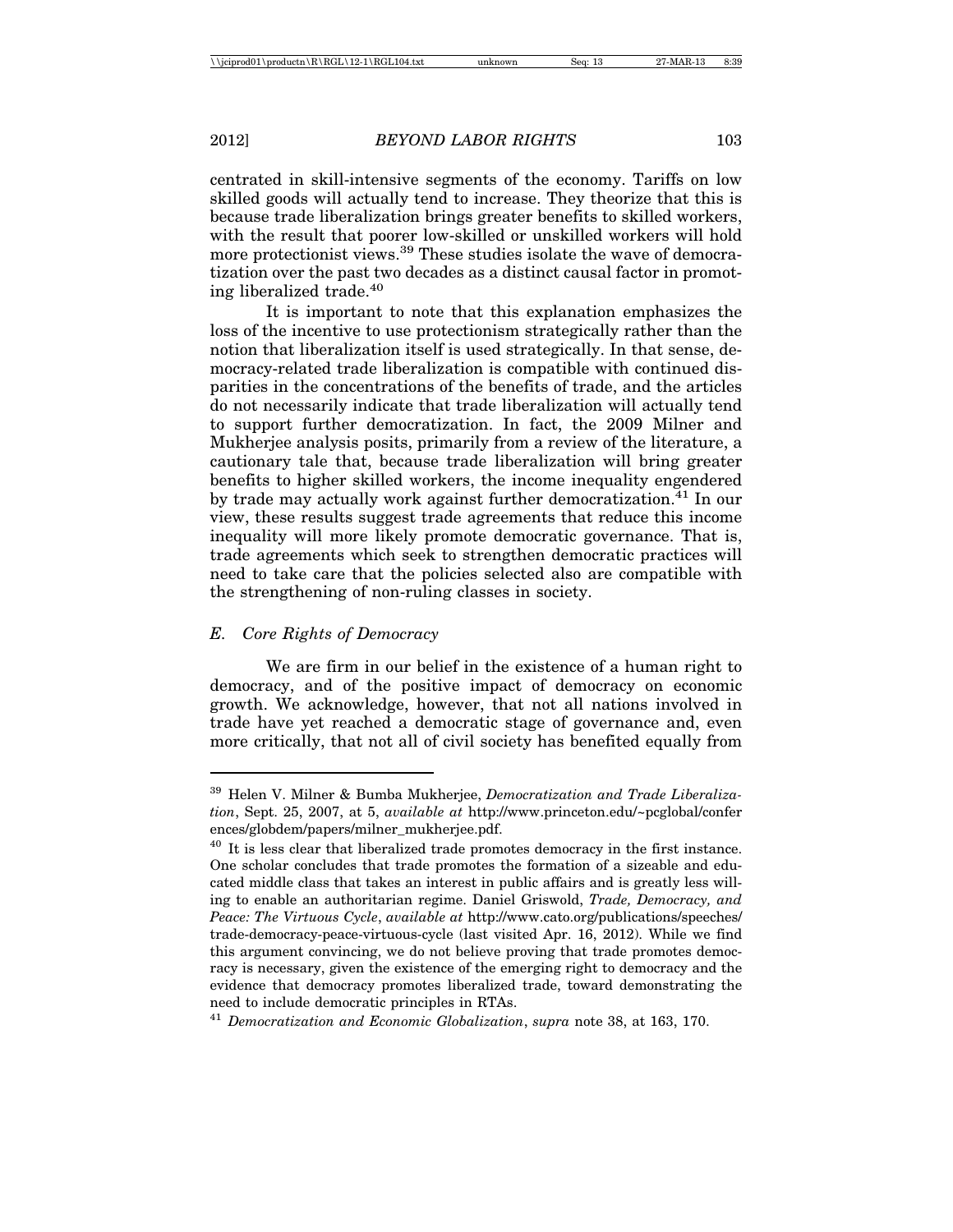the economic welfare engendered by trade.<sup>42</sup> In these circumstances, what aspects of democratic governance must be included in RTAs regardless of the form of government of the contracting states?

We find that two aspects of the human right to democracy, the right to participate in the political process and the rule of law, are so fundamental, so universally accepted, and so closely linked to trade that, like the core labor standards adopted by the ILO in 1998, credible argument cannot be mounted against their inclusion in trade agreements.

#### *1. Full Participation in the Political Process*

As John Rawls pronounced in *A Theory of Justice*, "all citizens are to have an equal right to take part in, and to determine the outcome of, the constitutional process that establishes the laws with which they are to comply."<sup>43</sup>

We should state at the outset that we do not delimit the core right to participate in the political process by the mere holding of elections, even "free" and "open" ones. A right to vote, taken alone, bears little relation to democratic governance, as confirmed by elections ranging from the non-democratic regimes "freely and fairly" elected in wartime Nazi Germany to those in modern Venezuela and Iran.<sup>44</sup> Article 21(3) of the Universal Declaration provides that "the will of the people . . . shall be expressed in periodic and genuine elections which shall be by universal and equal suffrage and shall be held by secret vote or by equivalent free voting procedures."45 However, there is no agreed definition of which elections are "genuine," and the putative freedom of elections is more often honored in the breach than in the observance.46

<sup>42</sup> *See* JUST TRADE, *supra* note 2, at 257-58.

<sup>43</sup> JOHN RAWLS, A THEORY OF JUSTICE 194 (1999); *see* Joshua Cohen, *Is there a Human Right to Democracy*, THE EGALITARIAN CONSCIENCE: ESSAYS IN HONOUR OF G. A. COHEN 226, 228 (2006). In the interest of full disclosure, neither Rawls nor Cohen accepts for reasons not relevant here that democratic governance is properly labeled a "human right."

<sup>44</sup> JUST TRADE, *supra* note 2, at 255. <sup>45</sup> Universal Declaration, *supra* note 25, art. 21(3). Article 25(b) of the ICCPR is to similar effect. *See* 999 U.N.T.S. 171.<br><sup>46</sup> *Freedom in the World*, Freedom House's widely-used report, for example, counts

<sup>117</sup> electoral democracies in 2011 (countries that at least *de jure* conduct open elections), but only 87 countries that are considered "free" in the sense of a wider range of democratic governance factors such as ability to stand as candidates, access to information about elections, strength of opposition parties, and breadth of the suffrage right. *Freedom in the World 2012*, FREEDOM HOUSE, http://www. freedomhouse.org/report/freedom-world/freedom-world-2012 (last visited Jan. 11, 2013).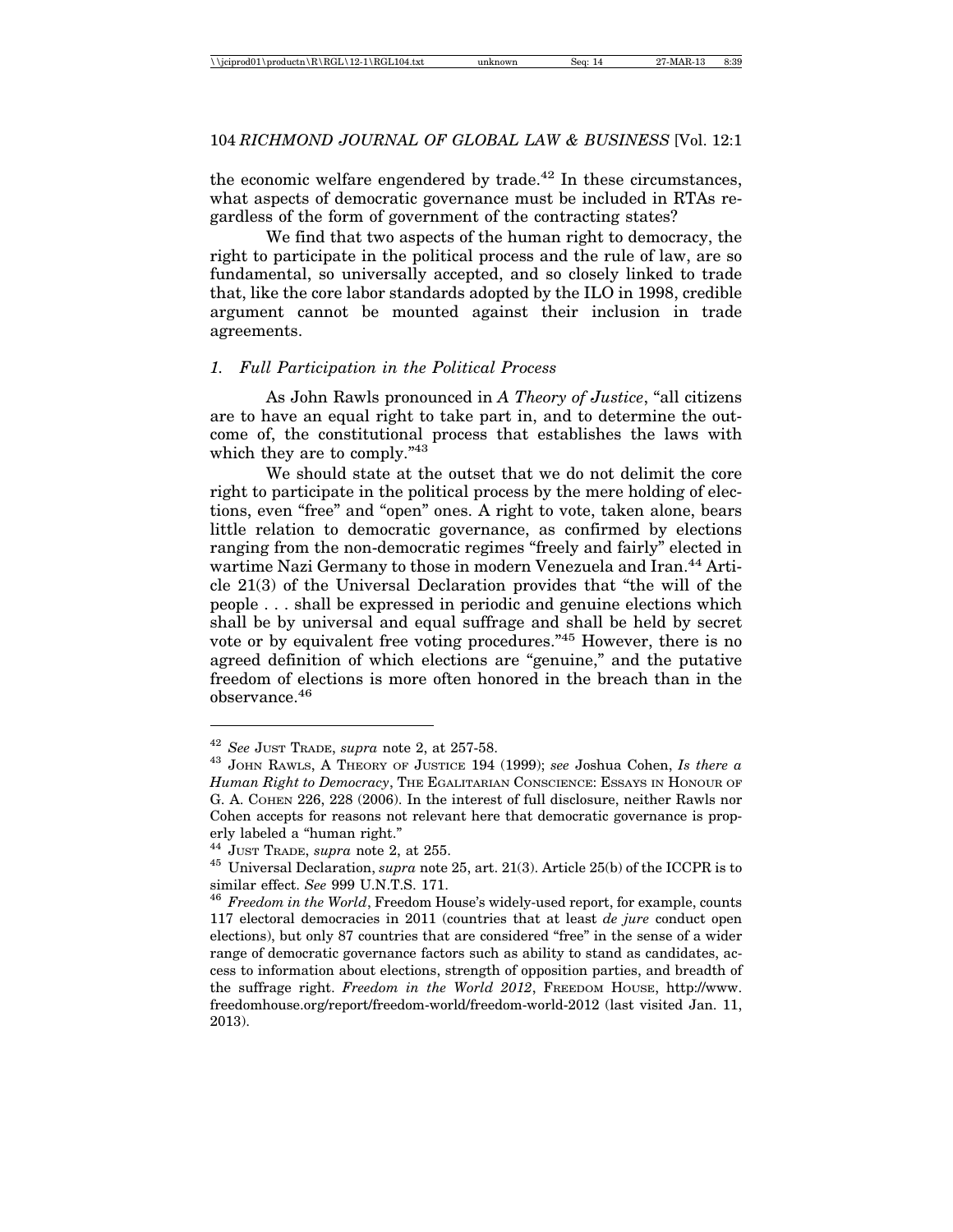Therefore, political participation must go beyond the holding of popular elections. Our core democratic rights aim to make elections "a proxy for the ability of persons to empower themselves by creating or having a voice in the environment in which they live so they can fulfill their personhood."47

### *a) Unrestrained Right to Vote and Stand for Office*

As a critical starting point, cultural, ethnic, religious, and other minority groups should have full rights to participate in the electoral process, both as part of the "selectorate" and as candidates for office  $48$ 

While freedom from discrimination on the basis of race, color, creed, religion, or origin is an elemental human right, <sup>49</sup> our emphasis here relates to the groups whose livelihoods have been marginalized the most from the economy by trade. The rabid increase in income inequality between rich and poor brought about through trade's economic favoritism50 justifies including steps in RTAs to level the playing field for those members of civil society who are at the greatest disadvantage in having an effect on the political process.

#### *b) Freedom from Outside Influences and Corruption*

From a trade standpoint, it is equally important whether the "people's political choices [are] free from domination by the military, foreign powers, totalitarian parties, religious hierarchies, economic oligarchies, or any other powerful group" and, concomitantly, whether the government is "free from pervasive corruption."51 Either type of undue influence on elections and other selection processes undercuts the power of a citizen's individual vote, and thus, the level of democratic governance in the country. Because democratic governance promotes trade, RTAs sensibly should ensure that all members of civil

<sup>&</sup>lt;sup>47</sup> JUST TRADE, *supra* note 2, at 255.<br><sup>48</sup> Freedom House, *supra* note 46.<br><sup>49</sup> Common Article 2 of the ICCPR and the ICESCR. International Covenant on Civil and Political Rights, New York, Dec. 16, 1966, 999 UNTS 171 and 1057 UNTS 407 / [1980] ATS 23 / 6 ILM 368 (1967); International Covenant on Economic, Social and Cultural Rights, New York, Dec. 16, 1966, 993 UNTS 3/ [1976] ATS 5/ 6 ILM 360 (1967).

<sup>50</sup> Kenneth G. Dau-Schmidt, *The Changing Face of Collective Representation: The Future of Collective Bargaining*, 82 CHI.-KENT L. REV. 903, 920 (2007). Dau-Schmidt explains that international trade increases the wealth of the high-skilled workers whose production is the principal currency of trade while decreasing demand, and thus payments, to lower-skilled—and usually already poor—workers whose production is not favored by trade. *Id.* at 920-21. <sup>51</sup> Freedom House, *supra* note 46.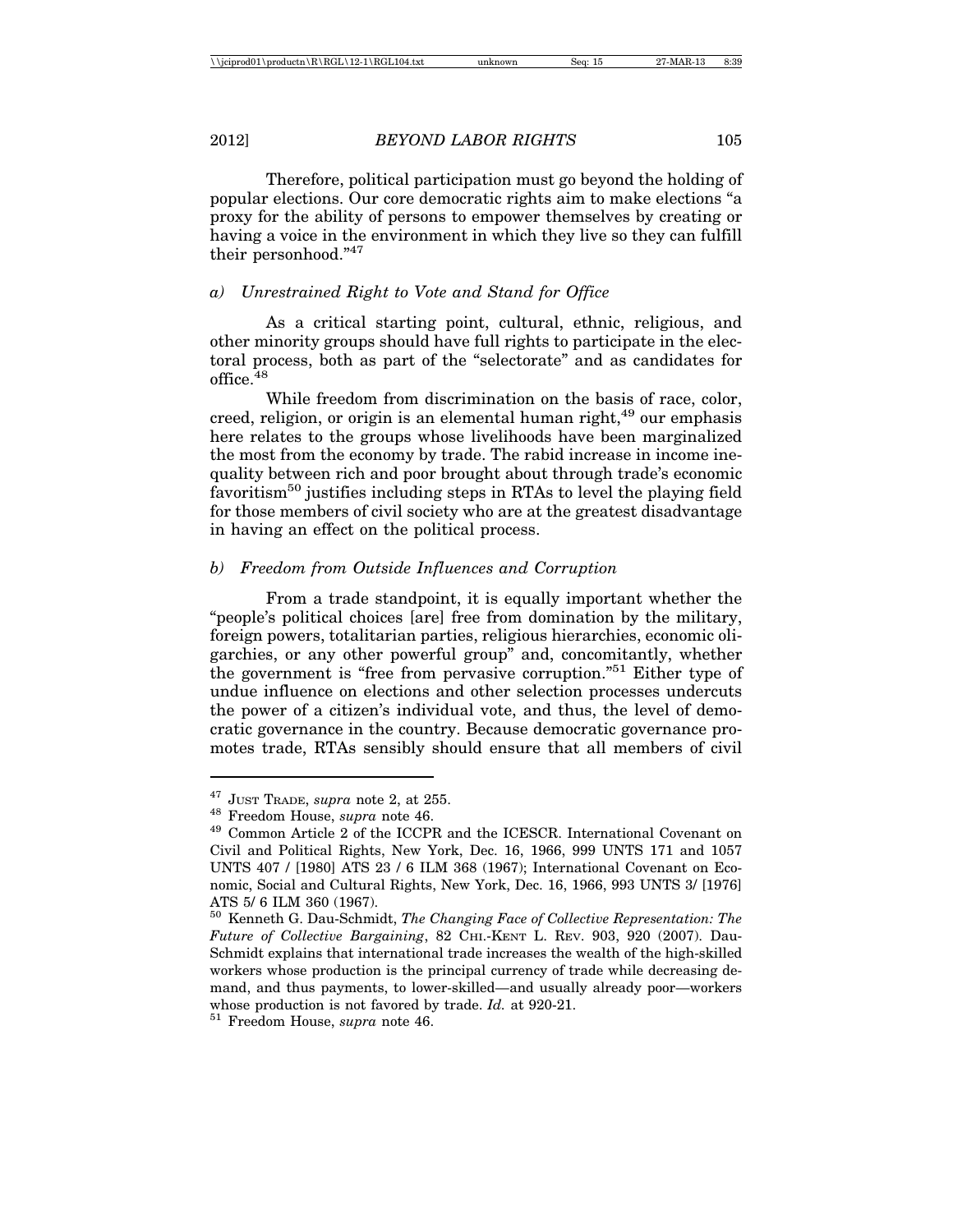society have meaningful powers in sustaining the governmental process.

### *2. Rule of Law*

Promotion of the rule of law through trade agreements has long underpinned the expansion of export markets, for the simple reason that rules-based governance creates "business-friendly environments . . . that will best ensure the success" of transnational economic endeavors.52 The particular elements of the rule of law that we find to be most closely linked to trade in promoting democratic governance are government transparency and accountability and an independent judiciary.

### *a) Government Transparency*

Rights to participate in the political governance of a nation have little meaning in the absence of an informed electorate. RTAs must confirm and strengthen existing processes that safeguard open and transparent governments, which successfully educate civil society about their activities, policies, and decisions.<sup>53</sup> We have written elsewhere that government transparency and accountability contribute strongly to bringing the economic benefits of trade to civil society as a whole, as well as to creating stable and predictable markets most favored by trade.<sup>54</sup>

Transparent governments are those that publish, that is, provide open notice of, laws and regulations and the reasons under consideration for their promulgation or revision.<sup>55</sup> Publication also requires notice of government actions in an official, regularly-issued, and widely-available journal, such as Brazil's *Diário Oficial da União*.

### *b) Government Accountability*

Having taken account of participation in the political process by civil society and having made the public aware of its action through publication, government accountability ensures against the undermining of these laws and actions through the "corralling of discretion."56 Two means are paramount toward this end.

First, governments must maintain records of their actions. Under the transparency provisions, this documentation of the premises for government decisions would be made available to the electorate as protection against hidden deals that belie the government's

<sup>&</sup>lt;sup>52</sup> Powell, *Regional Economic Arrangements*, *supra* note 8, at 59, 65-66.<br><sup>53</sup> Freedom House, *supra* note 46.<br><sup>54</sup> Powell, *Regional Economic Arrangements*, *supra* note 8, at 73, 76.<br><sup>55</sup> Id. at 76.<br><sup>56</sup> Id. at 81-82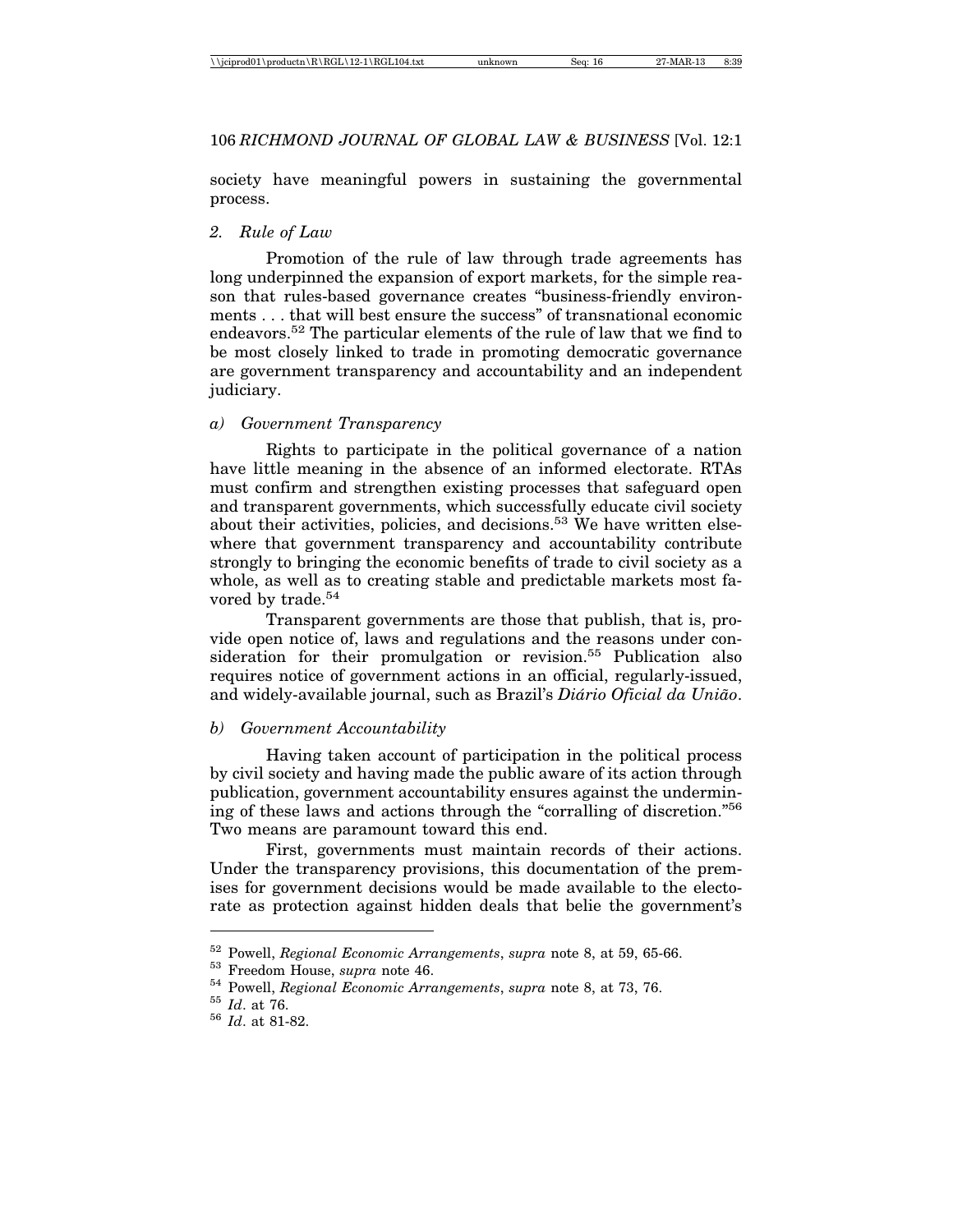official justification for its actions. These records also would be available in the event of a challenge by a member of civil society to the legality or reasonableness of a government decision.<sup>57</sup>

Second, government decisions must be reviewable under reasonable terms and conditions through a mechanism for oversight of administrative actions. Such a review holds government officials at least to a minimum of accountability and, secondarily, deters corruption.58

#### *c) Independent Judiciary*

Joseph Raz, Columbia University law professor and philosopher, wrote the foundational work on the elements of the rule of law. In delineating the eight principles that characterize a society that is applying the rule of law, he emphasized, in addition to the transparency and accountability guidelines discussed above, that the independence of the judiciary must be guaranteed.59

The ability of the government to pervert the political participation of civil society by misapplication of laws governing voting, candidacy for office, and information dissemination requires that the people have access to a judicial review system that is not beholden to the government whose allegedly anti-democratic action is at issue. An independent judiciary is an absolute necessity of democratic governance.

The connection with international trade is equally plain. Unless transnational business actors have access to an independent review process, the democratically enacted laws governing business are continually in jeopardy. Just as RTAs have been responsible for creation of dispute settlement systems whose administration is independent of the contracting parties to the agreement,<sup>60</sup> so also must  $\angle RTAs$ that seek to promote democratic governance address the independence of the review system for the political participation laws of the Parties.

#### *F. Concerns of Sovereignty*

As we have noted, "RTAs cannot of course directly inject rulesbased governance into a country. Only national governments can ensure the success of the rule of law in their countries.<sup>"61</sup> If trade agreement language is intended to guarantee core democratic rights, it

 $^{57}$  *Id.* at 85.<br> $^{58}$  *Id.* at 82.<br> $^{58}$  Joseph Raz, *The Rule of Law and Its Virtue,* in THE AUTHORITY OF LAW: Essays

ON LAW AND MORALITY 210, 216-17 (1979). <sup>60</sup> Stephen J. Powell, *Expanding the NAFTA Chapter 19 Dispute Settlement System: A Way to Declaw Trade Remedy Laws in a Free Trade Area of the Americas?,* 16 L. & BUS. REV. AMERS. 217, 219 (2010). <sup>61</sup> Powell, *Regional Economic Arrangements*, *supra* note 8, at 70.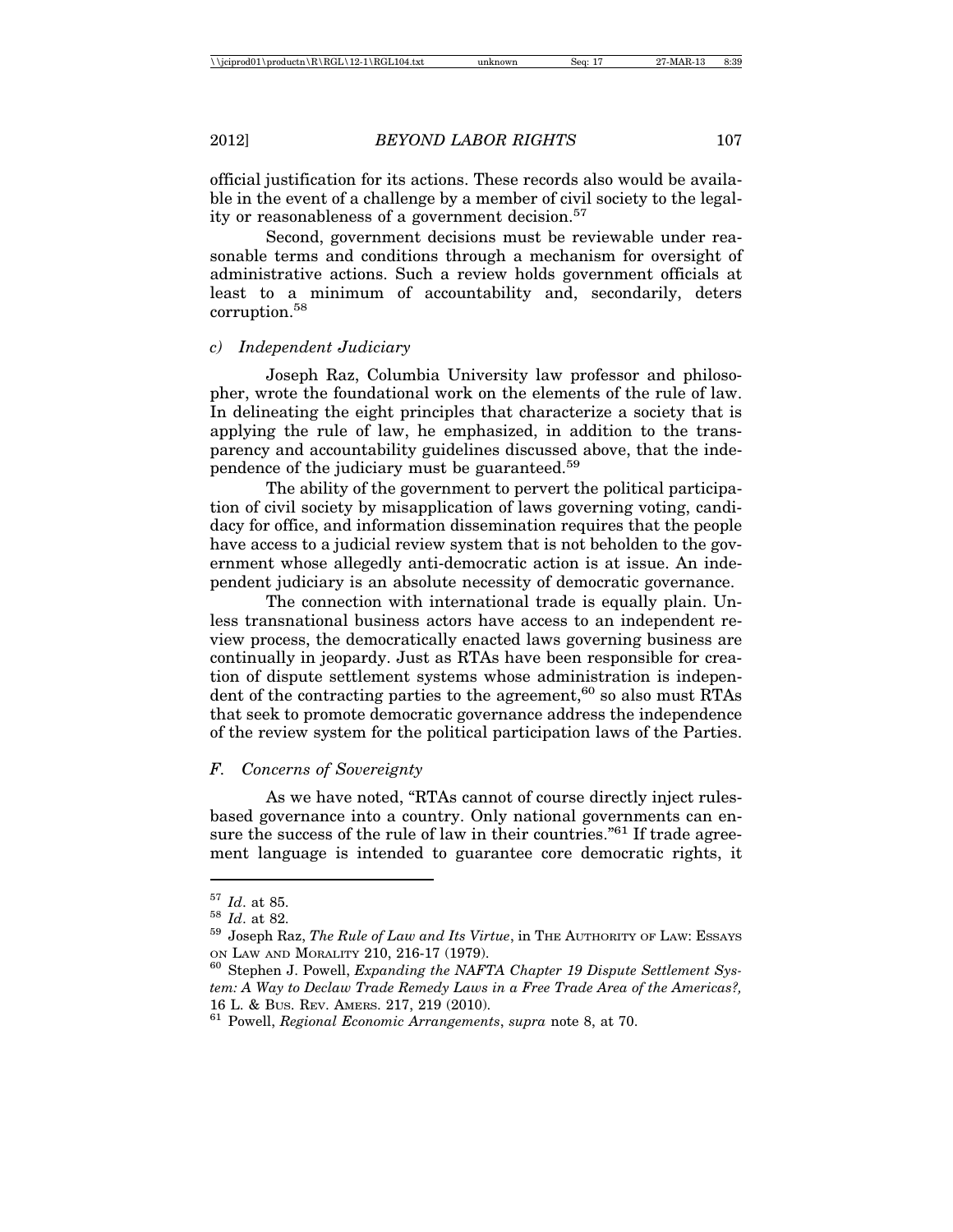must be crafted to foster the development of democratic capacity that already is underway. As noted by the Council for a Community of Democracies, "democracy is about people developing popular self-government for themselves."62

Therefore, we have chosen these core rights of democratic governance based not only on their importance to the maintenance of democracy in the territory of the Parties, but also because they infringe the least on the sovereignty of state parties that have not achieved full democratic governance. Nevertheless, we believe that democratic governance is an emerging human right and must be respected in every country.

#### *G. Conclusion*

Trade policy, governance structures, and political freedoms are in some respects complementary and in other respects in tension. RTAs must emphasize and ensure political freedoms because prosperous, open markets and democratic societies are strongly correlated. There is a growing consensus that a human right to democratic governance is emerging. The weight of the evidence supports the view that the incidents of democratic governance promote economic growth through trade. Thus, even for those countries that do not benefit fully from democratic governance, RTAs properly include protections of the core rights to democratic governance.

It is essential to confront the possible tensions that can emerge when trade obligations are used to confirm and secure democratic rights, but these tensions do not represent insurmountable challenges. The core democratic rights of full participation in the political process and the rule of law find support in the constitutions and other domestic laws of most nations substantially involved in trade.<sup>63</sup>

We would be remiss in failing to return to the "cautionary tale" mentioned earlier,<sup>64</sup> regarding recent studies supporting a strong correlation between democratic governance and trade liberalization. Because the income inequality between rich and poor worsened by trade may actually work against further democratization,<sup>65</sup> policies selected to confirm and strengthen the core rights to democratic governance

<sup>&</sup>lt;sup>62</sup> A DIPLOMAT'S HANDBOOK FOR DEMOCRACY DEVELOPMENT SUPPORT 11 (Council for a Community of Democracies 2010), *available at http://www.diplomatshand book.org/*. <sup>63</sup> Franck, *supra* note 21, at, 47.; *see* Juan Carlos Botero, Joel Martinez, Alejandro

Ponce & Christine S. Pratt, *The Rule of Law Index 2011, Pt. II: The Rule of Law Around the World* 19 & *passim* (The World Justice Project 2011), *available at* http://www.worldjusticeproject.org/rule-of-law-index/index-2011.

<sup>64</sup> *See* Democratization and Economic Globalization, *supra* note 38, at 163, 170. <sup>65</sup> *Id*.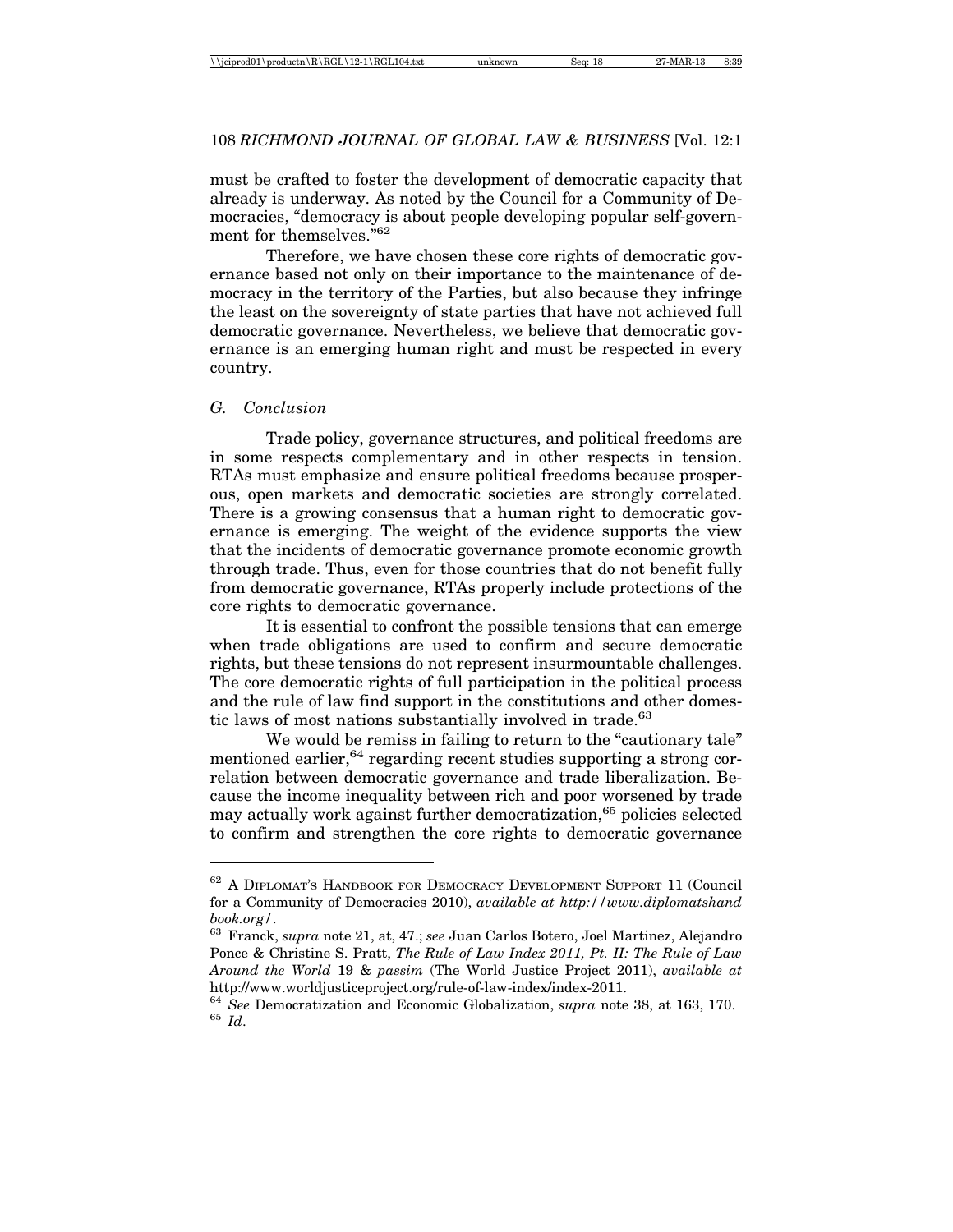through RTAs must also advance the economic positions of the lowearning members of civil society so that the inculcated democratic principles will have the effect of promoting further trade liberalization.

#### IV. TRADE AND WOMEN'S RIGHTS

#### *A. Introduction*

Trade officials claim that trade rules are gender neutral because they do not use masculine and feminine pronouns. In fact, trade liberalization affects men and women differently<sup>66</sup> because women have unequal access to ownership and control of productive resources and an unequal influence on decision-making. Women are also more likely to suffer the negative impacts of trade liberalization<sup>67</sup> because they are more vulnerable to adversity based in discrimination and inequality in employment, wages, and access to capital.<sup>68</sup> Gender inequalities prevent women from enjoying the benefits created by the expansion of trade.<sup>69</sup>

Common Article 2 of the Universal Declaration<sup>70</sup> and both of the Civil and Economic Covenants prohibit discrimination based on gender. A special U.N. Convention adopted in 1979 is expressly dedicated to eliminating such discrimination. Discrimination is defined broadly in the Convention on the Elimination of All Forms of Discrimination against Women as "any distinction, exclusion or restriction made on the basis of sex which has the effect or purpose of impairing or nullifying the recognition, enjoyment or exercise by women . . . of human rights and fundamental freedoms in the political, economic, social, cultural,  $\lceil \text{or} \rceil$  civil . . . field."<sup>71</sup>

By addressing gender-related barriers to the economic activities of a country's work force, policies promoting gender equity can cre-

<sup>66</sup> Heather Gibb, *Gender, Trade and the WTO*, *Speaking Notes for the WTO Public Symposium*, THE NORTH SOUTH INSTITUTE CANADA 1 (June 16, 2003), http://www. cid.harvard.edu/cidtrade/Papers/gibb.pdf [hereinafter Gibb, Gender and Trade].

<sup>67</sup> Anh-Nga Tran-Nguyen & Americo Beviglia Zampetti, *Trade and Gender Opportunities and Challenges for Developing Countries* x, UNCTAD (2004), http://www. unctad.org/en/docs/edm20042\_en.pdf (last visited Jan. 23, 2013).

<sup>68</sup> Gibb, G*ender and Trade, supra* note 66*,* at 1.

<sup>69</sup> *See generally, Because I am a Girl: The State of the World's Girls 2010 - Digital and Urban Frontiers,* PLAN, *http://plan-international.org/girls/resources/digi tal-and-urban-frontiers-2010.php (last visited Jan. 23, 2013).*

<sup>70</sup> Universal Declaration, *supra* note 25, at art. 2.

 $71$  Convention on the Elimination of All Forms of Discrimination Against Women, *available at* http://www.un.org/womenwatch/daw/cedaw/cedaw.htm (last visited Jan. 13, 2013) [hereinafter CEDAW].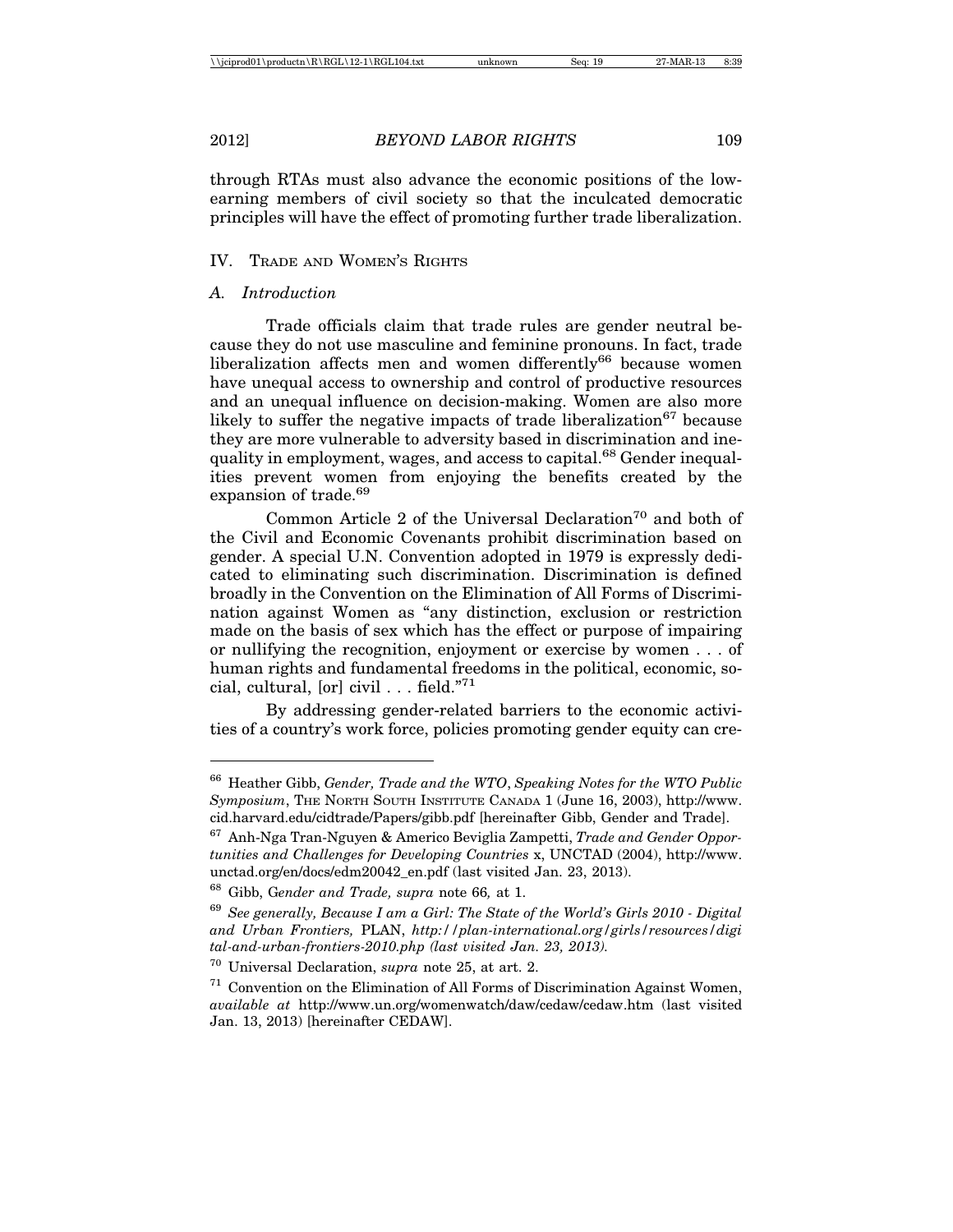ate gains in productivity. Such policies can increase female productive capital and the total level of productive capital in society.<sup>72</sup>

Gender equality is critical to the well-being of global civil society. In its statement on the occasion of International Women's Day 2012, the UN estimated that agricultural yields would rise by 20 percent to 30 percent if rural women had access to productive resources, lifting 150 million people out of hunger.<sup>73</sup> This powerful evidence demonstrates the importance of gender equity in the quest for sustainable development.

### *B. The Link Between Gender and Trade*

A number of factors demonstrate that gender is closely related to international trade. Women receive 10 percent of the world's income even though they perform two-thirds of the world's work.74 In addition, women own only 1 percent of the means of production such as farms, factories, and machines.<sup>75</sup> Further studies show that about 70 percent of the world's poor are women,76 and women make up 70 percent of the informal economies of most countries, constituting 40 percent of the world's total economically active population.<sup>77</sup> Because of the prominent role of women in the economy, without protections, gender inequalities cause great harm to the global economy.

Investing in women is critical because women can benefit through greater empowerment and autonomy, improving their social and economic status, thereby shifting the power in their relationships with men, and improving their well-being, negotiating power, and their status in general.78 Eliminating discrimination against women

<sup>72</sup> *Integrating Gender into the World Bank's Work: A Strategy for Action,* World Bank 5 (Jan. 2002), http://siteresources.worldbank.org/INTGENDER/Resources/ strategypaper.pdf [hereinafter *Integrating Gender Report*]. <sup>73</sup> U.N. International Women's Day, *Empower Rural Women, End Hunger and*

*Poverty,* UNITED NATIONS (Mar. 8, 2012), http://www.un.org/en/events/womens day/.

<sup>74</sup> U.N. Dev. Fund for Women (UNIFEM), *World Poverty Day 2007: Investing in Women-Solving the Poverty Puzzle, Facts & Figures*, UNITED NATIONS, *available at* http://www.womenfightpoverty.org/docs/WorldPovertyDay2007\_FactsAndFigures. pdf (referencing the informal slogan of the Decade of Women) (last visited Jan. 23, 2012) [hereinafter UNIFEM].  $^{75}$   $^{17}$ 

<sup>75</sup> *Id.* <sup>76</sup> *Gender, Climate Change and Human Security: Lessons from Bangladesh, Ghana and Senegal* at 1 (May 2008), *available at* http://www.gdnonline.org/ resources/WEDO\_Gender\_CC\_Human\_Security (last visited Jan. 23, 2012).

<sup>77</sup> Megan Berry, *A Woman's Worth: Accounting For Women In The Global Market*, 37 DEN. J. INT'L L. & POL'Y 465, 470 (2009). <sup>78</sup> Zo Randriamaro, *Gender and Trade: Overview Report,* BRIDGE 16 (2005),

*available at http://www.bridge.ids.ac.uk/reports/CEP-Trade-OR.pdf*.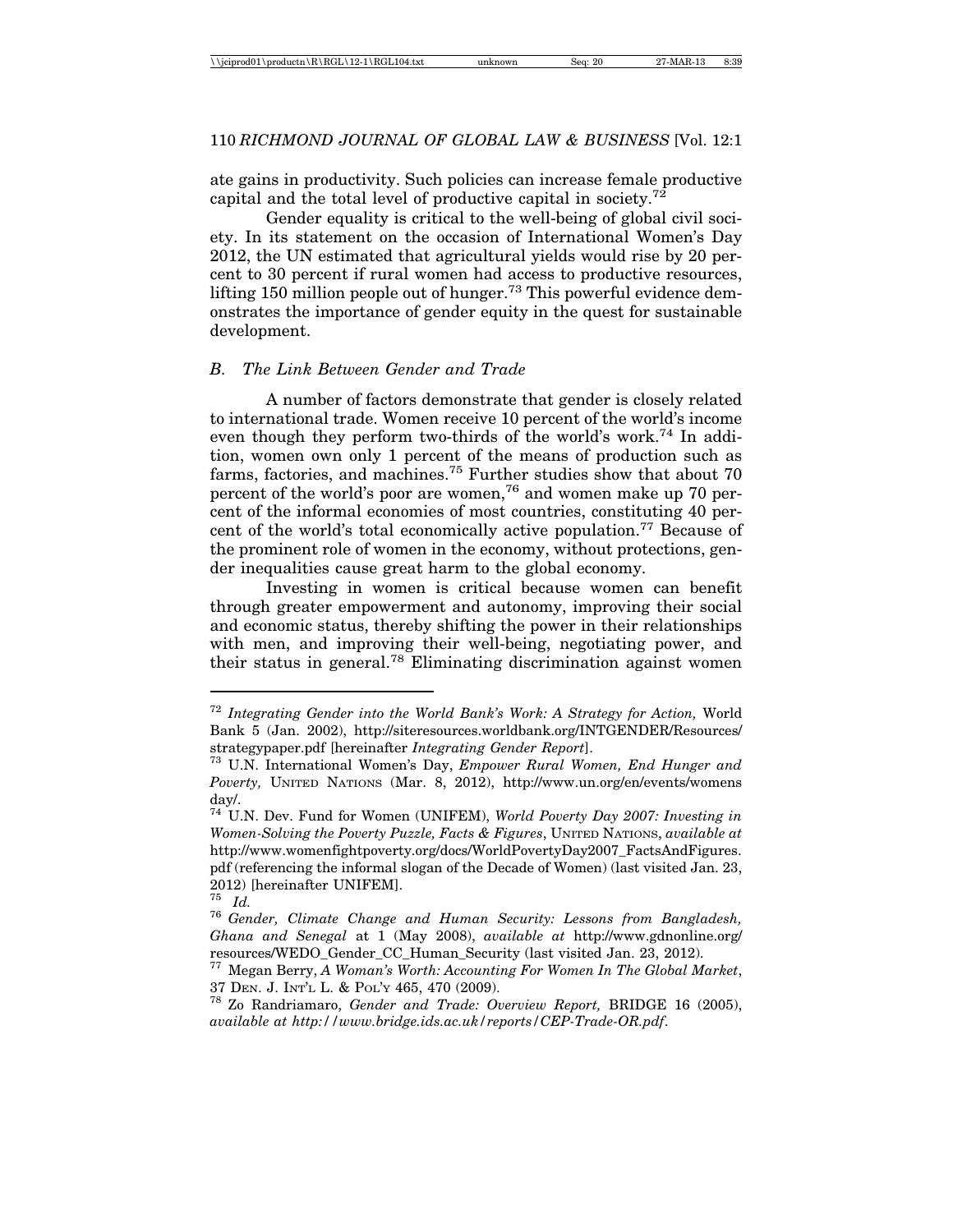will result in women reinvesting their income into their families.<sup>79</sup> As family income grows, women are able to allocate resources toward putting food on the family's table, of course, but also into the education of both their girl and boy children, thereby creating the potential for more and better prepared women in the workforce.<sup>80</sup> In short, empowering women contributes strongly to a nation's economic growth.

Practically speaking, trade affects individuals through fluctuations in prices, which affect the availability of goods, and through changes in output, which affect what people produce, how, and under what conditions.<sup>81</sup> Throughout the world, women continue to exist in relationships and roles that make them subordinate to men, thus limiting their capacity to benefit from the greater opportunities presented by trade.<sup>82</sup>

Although trade liberalization has increased the availability of opportunities for women, they are generally in low-skilled and lowpaying jobs or sectors.<sup>83</sup> Trade liberalization usually results in an increase in labor-intensive exports from emerging market countries, such as textiles or assembly of manufactured goods. As shown by employment in Mexico's maquiladoras, employers prefer women for these jobs because of their greater reliability and attention to detail.<sup>84</sup> For example, in 2000, approximately 35 percent of the manufacturing work force in Latin America consisted of women and 41 percent in Asia, where 80 percent of the workforce in the export industries of Southeast-Asia were women.<sup>85</sup> Trade liberalization can extend products and increase production opportunities, create new activities to employ a labor surplus, and increase productivity and wage levels.<sup>86</sup> Women can capitalize on these opportunities, with some help from the international community.

We often hear about trade's "creative destruction," and that inefficient and outdated industries give way to newer, more efficient businesses. Buried telephone cables have given way to cellular towers for mobile phones, and tea and coffee industries are feeling competi-

<sup>79</sup> Jennifer Powers & Barbara Magnoni, *A Business to Call Her Own: Identifying, Analyzing and Overcoming Constraints to Women's Small Businesses in Latin America and the Caribbean* at 3 (Apr. 2010), *available at* http://idbdocs.iadb.org/ wsdocs/getdocument.aspx?docnum=35327678.<br><sup>80</sup> Randriamaro, *supra* note 78, at 8.

<sup>&</sup>lt;sup>81</sup> *Id.*<br><sup>82</sup> *Id.* at 9.<br><sup>83</sup> Tran-Nguyen & Zampetti, *supra* note 67, at 3.<br><sup>84</sup> Gurushri Swamy, *The Impact of International Trade on Gender Equality*, 86 PREM NOTES (May 2004), *available at* https://openknowledge.worldbank.org/bit stream/handle/10986/11271/302000premnote86.pdf?sequence=1.

<sup>85</sup> Randriamaro, *supra* note 78, at 16. <sup>86</sup> Tran-Nguyen & Zampetti, *supra* note 67, at 17.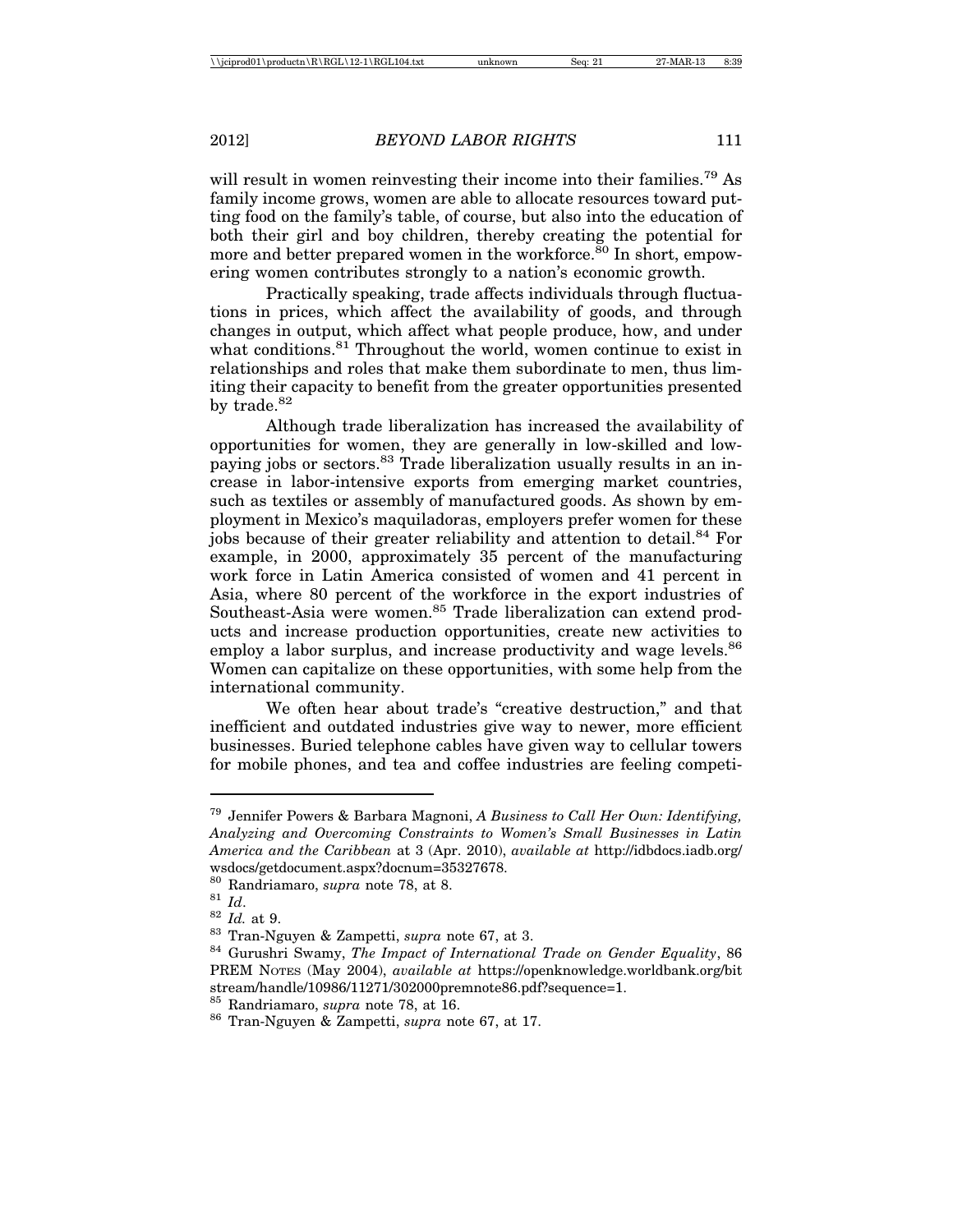tion from vitamin and flavored water producers. Because women own very few of the productive resources and are usually the least educated in a country, they have fewer opportunities to take advantage of these changes.

These disturbing facts do not, of course, prove that trade *causes* the gender inequities that exist in the first place. Indeed, domestic cultures are the reason for the subservient, disadvantaged positions in the workplace and otherwise in the economic life of the society in which women find themselves. These cultural stereotypes are reflected in legal restrictions, religious traditions, and customs or beliefs of the society, such as the marianista/machismo roles women and men still play in parts of many Latin American nations.

However, even assuming that domestic cultural stereotypes primarily underpin the inequities that position women to suffer more severely from trade liberalization, unless trade takes account of these stereotypes, its effects will be outsized. We are told that trade's economic tide raises all ships; this is not, however, the case with respect to the disadvantaged members of society who live on the margins.<sup>87</sup>

Gender discrimination causes a severe distortion of economic growth patterns. For example, unless redirected to production rewarded by trade, even micro-credit programs can result in women performing "pink collar" jobs, basically extensions of their household and reproductive duties.<sup>88</sup> For these reasons, trade must share the blame in perpetuating these inequities and play a role in ameliorating them.

The most potent antidote to the cultural stereotypes we describe is education. Women in particular need greater access to the educational skills that will help eliminate wage and job inequalities by making women less dependent on male family members and more qualified for male-dominated work. RTAs, while ill-equipped to directly oppose cultural stereotypes, certainly may properly address work-related training and educational opportunities on a gendered basis as a model for closing the gender gap associated with trade.

# *C. The Role of Regional Trade Agreements in Promoting Women's Rights*

The United Nations Conference on Trade and Development (UNCTAD) observed that trade, as the most important form of globalization, can have significant implications for gender equality.<sup>89</sup> At the individual level, RTAs affect prices, employment, and production

<sup>&</sup>lt;sup>87</sup> JUST TRADE, *supra* note 2, at 3.<br><sup>88</sup> Tracy Bachrach Ehlers, *Women and the False Promise of Microenterprise*, 12 GENDER & SOCIETY 424, 426 (1998).<br><sup>89</sup> United Nations Conference on Trade & Development (UNCTAD), Sao Paulo,

Brazil, June 13-18, 2004, *Report of UNCTAD on its Eleventh Session*, UN Doc. TD/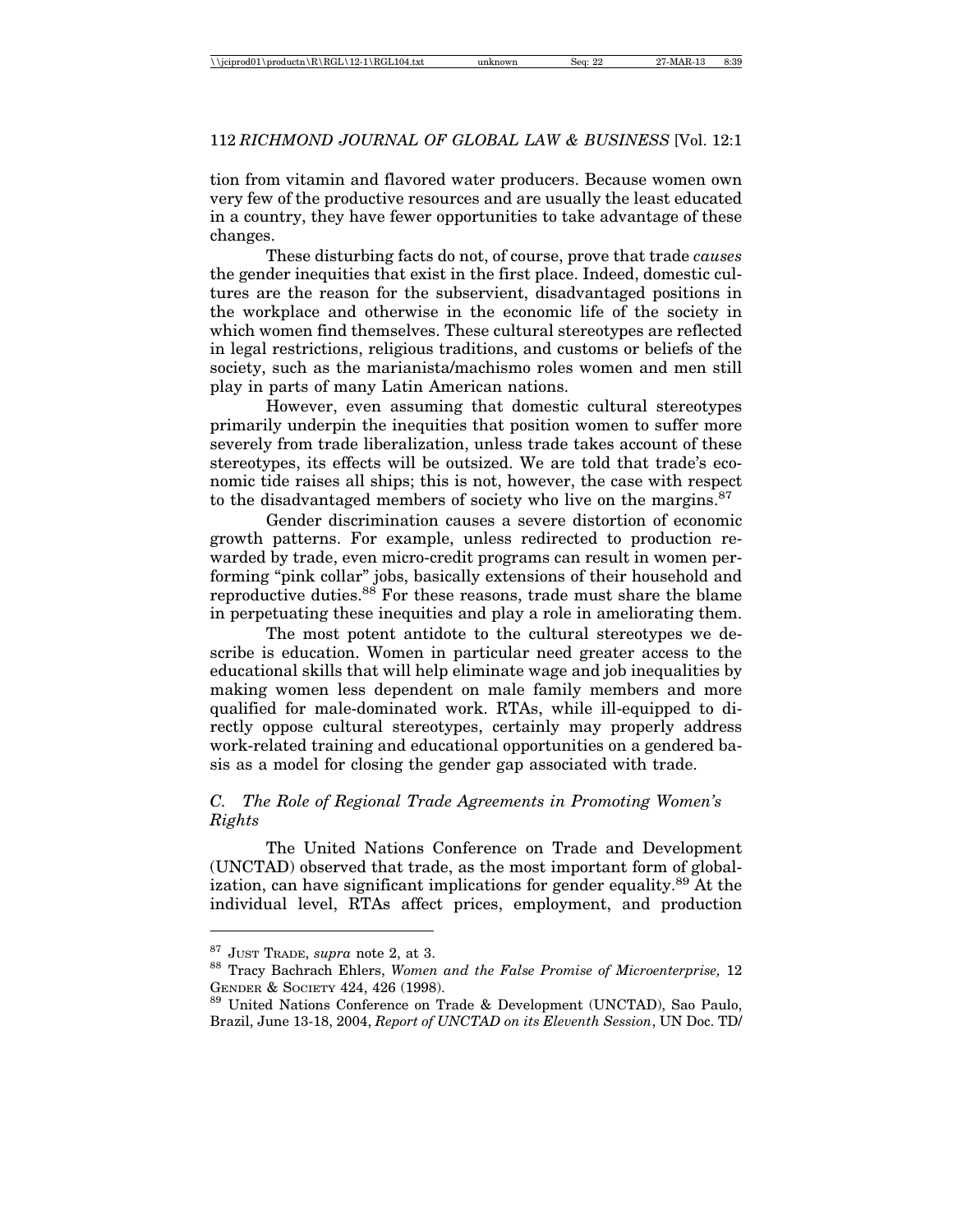strategies,<sup>90</sup> which differently affect the various societal groups within a country.

Individuals are more likely to gain if they have access to export markets, credit, transportation, land, technology, and other infrastructure, and are more likely to lose if they are dependent on uncompetitive sectors or cannot access new markets or sectors.<sup>91</sup> Because of the intersection between trade and gender inequality, some multilateral trade promotion organizations have attempted to integrate these issues into their trade agreements.

At the Fourth World Conference on Women in Beijing in 1995, members of the UN identified specific problems in the context of women's rights and trade, and proposed action plans to assist in solving them.<sup>92</sup> For example, the Cotonou Agreement, a partnership agreement between the European Union and members of the African, Caribbean, and Pacific Group of States, explicitly states that ". . .account shall be taken of the situation of women and gender issues in all areas - political, economic and social." Numerous other conventions also seek to eliminate discrimination against women.<sup>93</sup> These examples demonstrate a global concern for gender inequalities; however, the language is aspirational at best. This paper seeks to enumerate three core principles with respect to women's rights as they pertain to trade and to provide examples of how these principles apply to trade on a practical level.

### *D. Core Principles With Respect to Women and Trade*

Consistently with these links between women's rights and trade, we have identified – from among the dozens of human rights of women - three core women's rights that should be included in all trade agreements. They are the elimination of discrimination against women in the workplace, equality in investments in physical capital, and

<sup>412, ¶ 73 (</sup>Aug. 20, 2004), *available at* http://www.unctad.org/en/docs/td412\_en. pdf.

<sup>90</sup> Heather Gibb, *Gender and Regional Trade Agreements* at 8, 13th Meeting of the APEC Women Leaders Network, May 12-14, 2008), *available at http://archive. unctad.org/Templates/StartPage.asp?intItemID=2068* [hereinafter Gibb, *Regional Trade*]. <sup>91</sup> *Id.* <sup>92</sup> United Nations Conference on Women, Beijing, 1995, *Report of the U.N. Fourth*

*World Conference on Women*, *available at* http://www.un.org/womenwatch/daw/ beijing/pdf/Beijingpercent20fullpercent20reportpercent20E.pdf.

<sup>&</sup>lt;sup>93</sup> In 1986, the Organization of African Unity adopted the African Charter on Human and People's Rights (Banjul Charter), which required the State to eliminate discrimination against women. See African [Banjul] Charter on Human and Peoples' Rights, OAU Doc. CAB/LEG/67/3 rev. 5 (June 27, 1981), 21 I.L.M. 58 (1982), entered into force Oct. 21, 1986.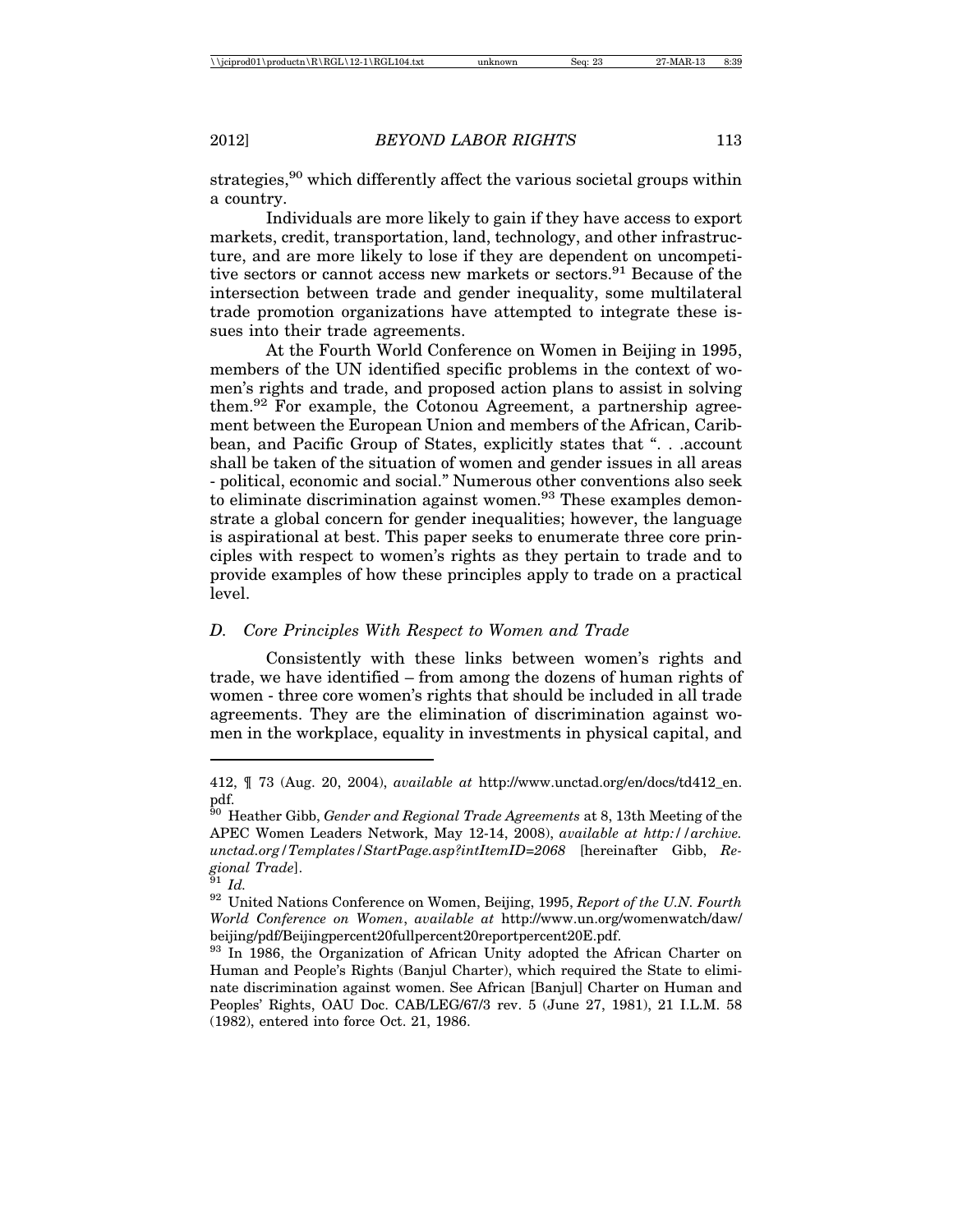the right to participate in the markets and institutions that set policies.94

#### *1. Elimination of Discrimination Against Women in the Workplace*

ILO Convention No. 111 addresses discrimination in the workplace and defines "discrimination against women" as any distinction, preference, or exclusion based upon sex, which nullifies or impairs the equality of opportunity or treatment in occupation or employment.<sup>95</sup> In order to promote equality at work, discrimination against women needs to be eliminated by dismantling the barriers between men and women.96 This first core right has three components. The wage gap between men's and women's work must be eliminated, their educational opportunities must be increased, and they must be given more job opportunities.

### *a) Elimination of the Gender Wage Gap*

According to the Universal Declaration, everyone has the right to equal pay for equal work without discrimination.<sup>97</sup> A 2001 World Bank study found that if wage and employment differences between men and women were eliminated, world GDP would experience a 6 percent increase.98 This shows the enormity of the inequality in pay

<sup>&</sup>lt;sup>94</sup> Integrating Gender Report, *supra* note 72, at 5.<br><sup>95</sup> International Labor Organzation [ILO], Convention Concerning Discrimination in Respect of Employment and Occupation, art. 1 (June 15, 1960), *available at* http://www.ilo.org/declaration/principles/eliminationofdiscrimination/lang—en/in dex.htm [hereinafter Convention No. 111].

<sup>96</sup> *See generally id*. <sup>97</sup> Universal Declaration, *supra* note 25, art. 23. *See also* International Covenant on Economic, Social, and Cultural Rights [ICESCR], which guarantees the right to "[f]air wages and equal remuneration for work of equal value, without distinction of any kind, in particular women being guaranteed conditions of work not inferior to those enjoyed by men, with equal pay for equal work." Office of the United Nations High Commissioner for Human Rights, International Covenant on Economic, Social, and Cultural Rights, G.A. Res. 2200A (XXI), art. 7 (Dec. 16, 1966); *see also* Convention on the Elimination of all forms of Domestic Violence Against Women [CEDAW], which provides for the right "to equal remuneration, including benefits, and to equal treatment in respect of work of equal value, as well as equality of treatment in the evaluation of the quality of work." Office of the High Commissioner of Human Rights, Convention on the Elimination of all forms of Domestic Violence Against Women, art. 11(d) (1979), *available at* http://www.un.org/women watch/daw/cedaw/text/econvention.htm#article11.

<sup>98</sup> Elizabeth M. King & Andrew D. Mason, *Engendering Development Through Gender Equality in Rights, Resources and Voice, a World Bank Policy Report 2001, available at* http://econ.worldbank.org/external/default/main?pagePK=64165259& theSitePK=477960&piPK=64165421&menuPK=64166093&entityID=000094946\_ 01020805393496 (last visited Apr. 13, 2012).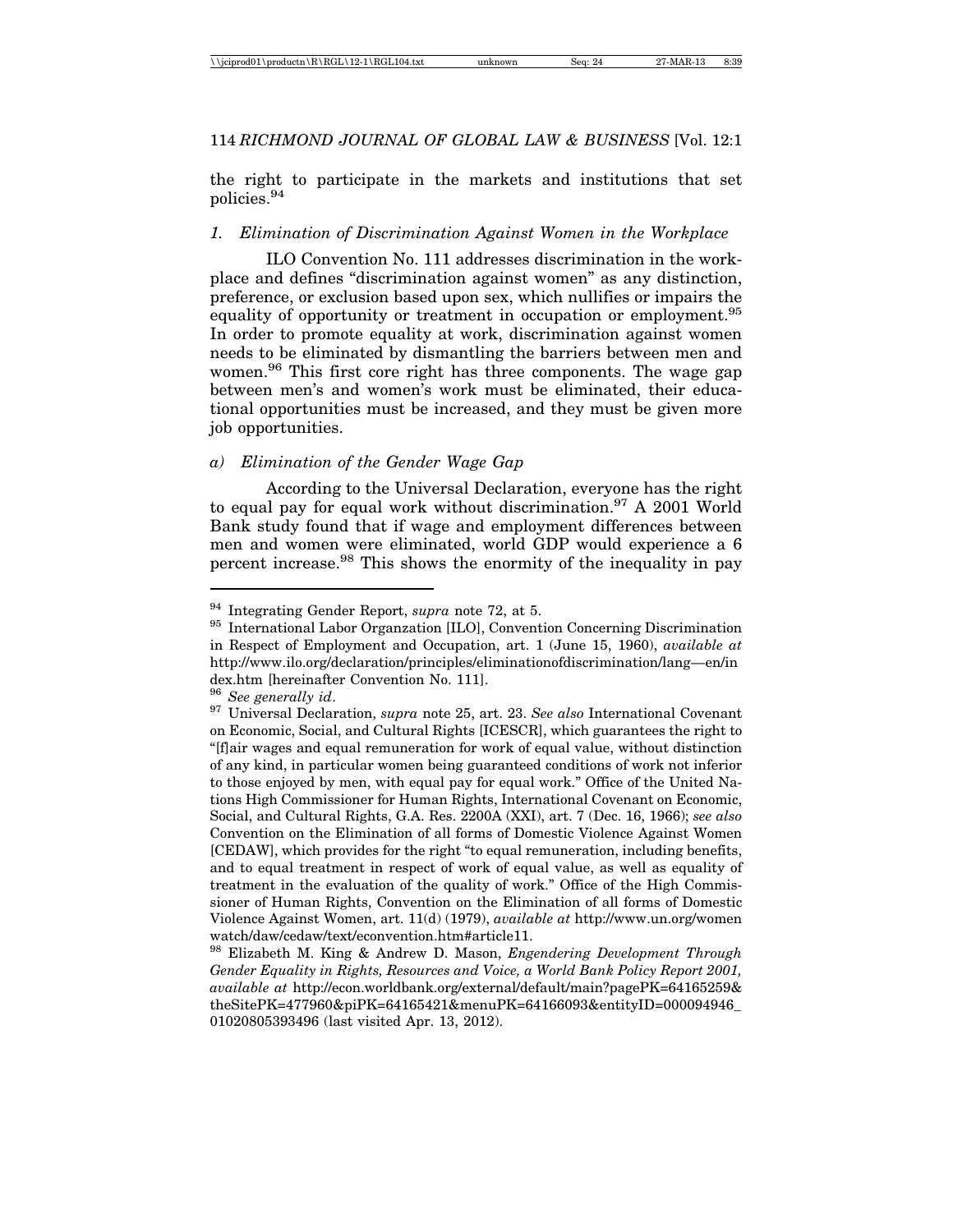and types of work. ILO Convention No. 100 provides that the principle of equal remuneration should be applied to men and women for work of equal value.<sup>99</sup> The 2001 World Bank study found that even at comparable skill levels, women still earn significantly less than men worldwide.<sup>100</sup> Women's earnings represented 73 percent of men's earnings in emerging market countries and only 20 percent of the earnings gap could be explained by differences in work experience and educational attainment.<sup>101</sup> Even in highly skilled occupations, presumably where the education and training of men and women are comparable, the average wage a woman earns is only 88 percent of a man's wage.<sup>102</sup>

Participation in labor unions can also influence the gender wage gap. As we might expect, the gender wage gap is only 6 percent among unionized employees. A female unionized worker earns about 80 percent of what a male unionized worker earns; by comparison, a non-unionized female worker earns approximately 74 percent of what an equivalent non-unionized male worker earns.<sup>103</sup> Another influential factor appears to be age, as the wage gap increasingly favors men as the years go by. $104$ 

### *b) Elimination of the Educational Gap*

Reducing the earnings gap between men and women is intricately connected with increasing a woman's skill level.<sup>105</sup>

Women should be accorded equal access to opportunities to develop their skills, knowledge, and competencies relevant to the activities in which they choose to participate.106 Recognizing women's reproductive role, training centers could be set up in neighborhoods or travel from neighborhood to neighborhood.

<sup>99</sup> International Labor Organization [ILO], *Convention Concerning Equal Remuneration for Men and Women Workers for Work of Equal Value*, art. 2 (1951), *available at* http://www.ilo.org/ilolex/cgi-lex/convde.pl?C100 [hereinafter Convention No. 100].

<sup>100</sup> Melanie Ramjoue, *Can Trade Policies Promote Gender Equalities? Exploring the Trade-Growth-Gender Nexus*, U.N. ESCAP (Nov. 2010), *available at* http:// www.unescap.org/tid/artnet/pub/alert7.pdf.

<sup>101</sup> *Id.*

<sup>102</sup> Tran-Nguyen & Zampetti, *supra* note 67, at 6.

<sup>103</sup> *Id*. at 11.

<sup>104</sup> *Id.* at 13.

<sup>105</sup> Ramjoue, *supra* note 100, at 4; The gender wage gap is closing in some countries, likely because of increased training and education among the female population. Gibb, *Gender and Trade*, *supra* note 66, at 3.

<sup>106</sup> *Elimination of Discrimination in Respect of Employment and Occupation*, IN-TERNATIONAL LABOR ORGANIZATION [ILO], http://www.ilo.org/declaration/principles /eliminationofdiscrimination/lang—en/index.htm (last visited Jan. 23, 2013).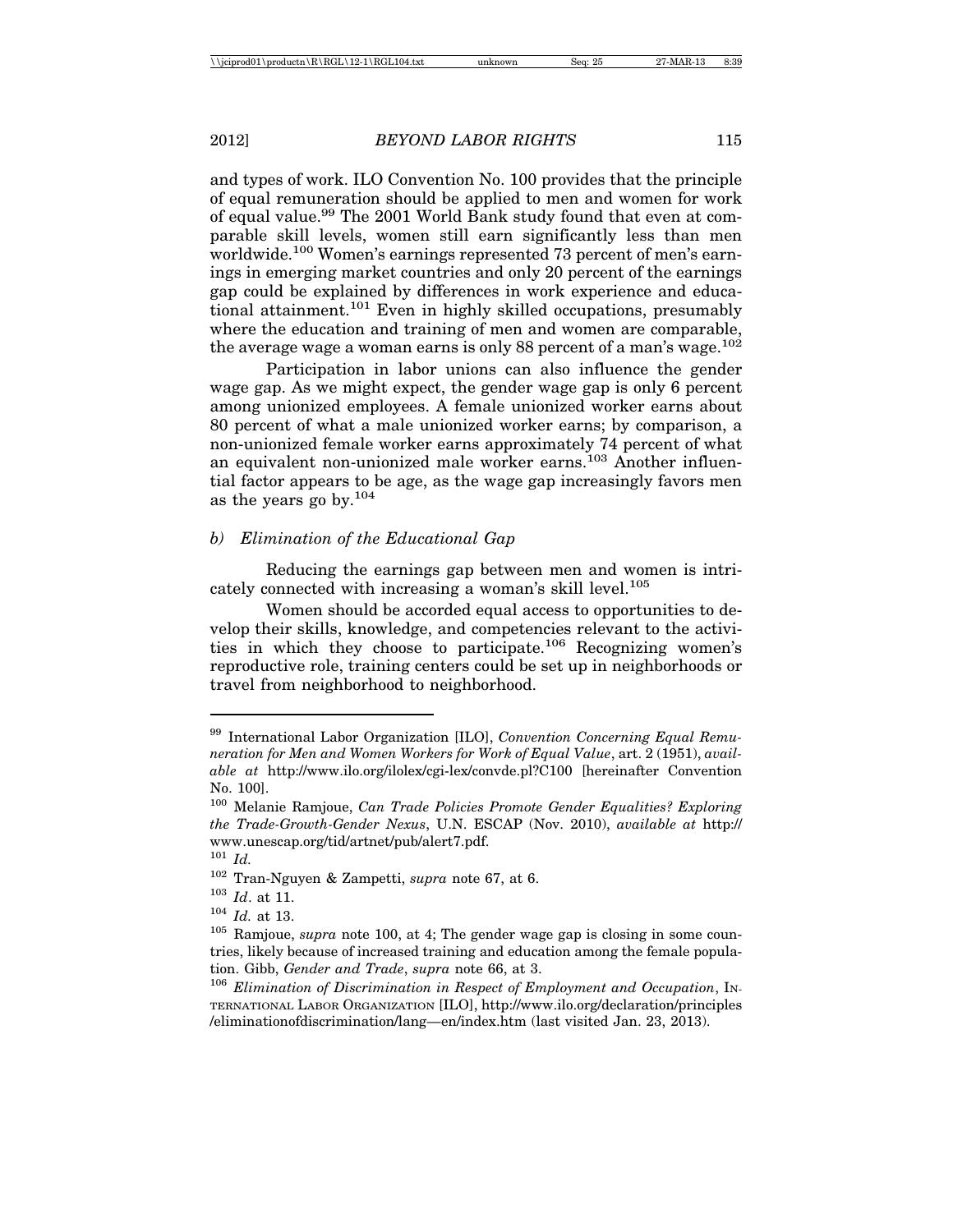### 116 *RICHMOND JOURNAL OF GLOBAL LAW & BUSINESS* [Vol. 12:1

In the rural areas of Guatemala and Bolivia, large gender gaps in literacy and educational attainment remain; however, even in countries where there is a smaller gender gap in educational attainment, women are less likely to have participated in on-the-job training. Better training will qualify women for service sectors such as automobile and electronics repair, rather than the consumer-oriented sectors such as personal services and small commerce to which they often are relegated because they lack the needed skill sets.

Increasing a woman's training and education is critical for developing a country's productive capacity, including the rate of return on investment, which of course will attract more investors. More educated women are better able to profit from new forms of technology and the opportunities they create.<sup>107</sup> Evidence from Mexico and Singapore indicates that as production becomes more capital- and machineintensive, higher skilled male workers replaced lesser skilled women workers.<sup>108</sup> Studies have also found a need for business training such as money management and financial education, costing and accounting skills, bookkeeping, and technical and vocational training.109 Because of the link between women's productivity and the potential gains to the country, it is important for RTAs to include provisions that require secondary and vocational training for women.

### *c) Access to Equal Work Opportunities*

Another barrier to reducing the wage gap is a lack of access to certain types of work as a result of social conventions and family responsibilities. Throughout the world, many people believe that work can be classified as "women's work" or "men's work." "Women's work" relies on the abilities and social characteristics learned by women (such as administrative and domestic services), while "men's work" generally encompasses cash crops (instead of food and subsistence crops), physical labor, and managerial roles.<sup>110</sup> According to the Statistical Yearbook for Asia and the Pacific, women are overrepresented in poorly paid positions and sectors of the economy and under-

<sup>107</sup> Integrating Gender Report, *supra* note 72, at 5; A 2009 U.N. study spanning a 40-year period indicated that gaps in women's education and training significantly affected economic growth through the reduction of the average ability of the workforce. *See* Ramjoue, *supra* note 100, at 2.

<sup>108</sup> Ramjoue, *supra* note 100, at 4; In the textile and clothing sector, certain countries such as Madagascar, Bangladesh, Vietnam, and South Africa exclude women from training activities, making them less likely to be promoted into higher positions, thereby limiting them to lower function jobs. *See* Tran-Nguyen & Zampetti, *supra* note 67, at 21.

<sup>109</sup> Powers & Magnoni, *supra* note 79, at 2.

<sup>110</sup> Gibb, Regional Trade, *supra* note 90, at 9.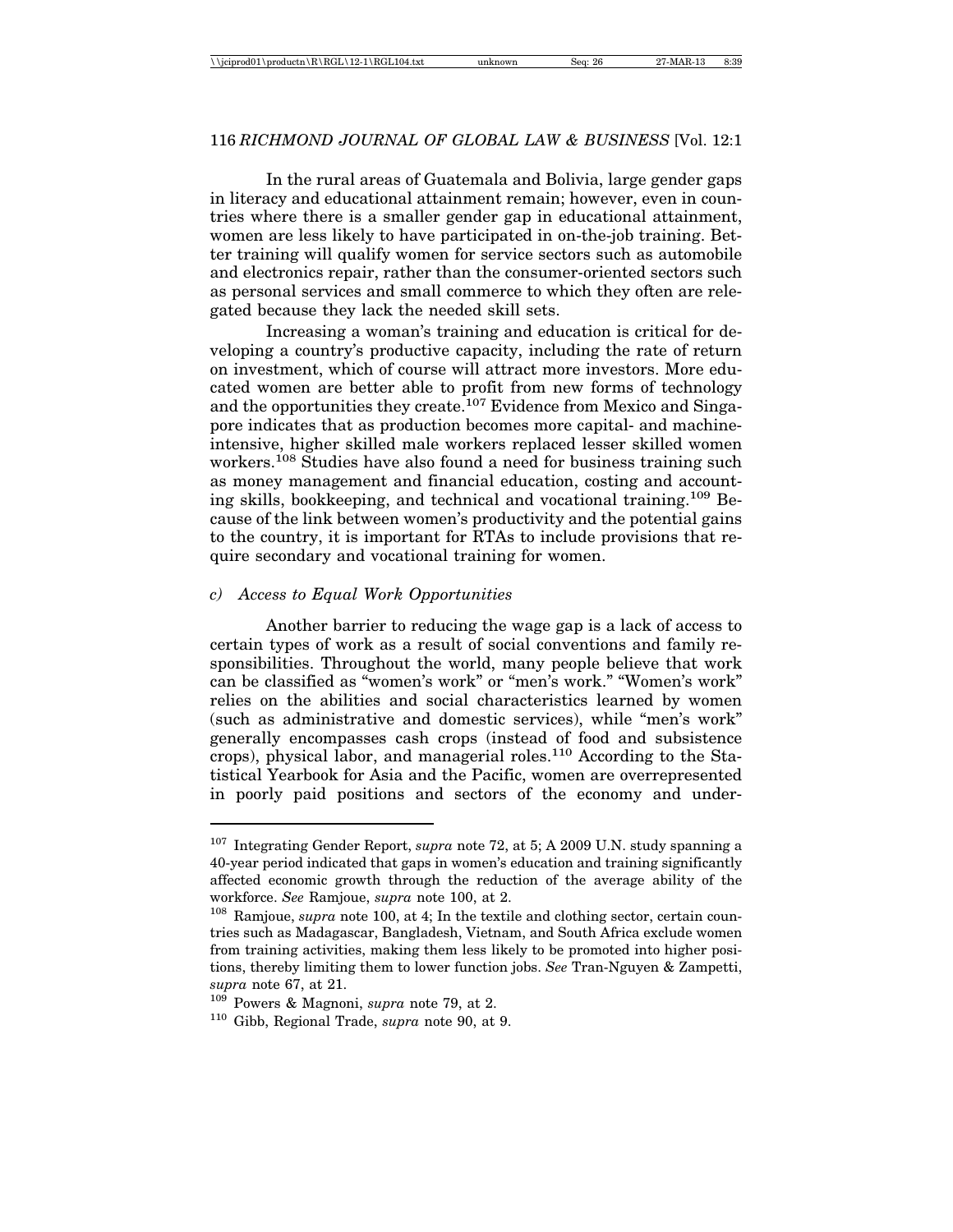represented in better-paid industrial and service sectors.<sup>111</sup> In 2008, data showed that 47 percent of women in the region were engaged in agriculture.<sup>112</sup>

Social conventions in Latin America have somewhat evolved so that the thinking is no longer that the woman's place is solely in the home. Still, these conventions tend to dictate the roles and responsibilities of men and women. A woman's familial responsibility can play a role in the type of business in which she can engage. Women are still largely considered the primary caregivers of the children, their husbands, and older relatives, thereby placing constraints on the hours and jobs a woman can work.

This leads to many women opening small businesses. In Guatemala, Mexico, and Peru, women largely enter into consumer-oriented sectors such as personal services where the profit margins tend to be much lower than in male-dominated businesses such as business services and manufacturing.113 Studies revealed that profits in business services are much higher than in the personal services sector. Through retraining and investment, women could move into more profitable work.

### *E. Equality of Investments in Physical Capital*

It is difficult to address the issue of discrimination in the workplace without considering the discrimination that exists outside the more traditional notions of the workplace. This leads to the second core women's right, equality of investments in physical capital. Two areas in which this disparity is especially notable are in equality of access to financing and technology.

Women often own small or medium sized enterprises and face different types of barriers which constrain their potential growth.<sup>114</sup> Even without these barriers, women's entrepreneurial endeavors have been notable. In low- and middle-income countries, women entrepreneurs make an important contribution to economic development, especially in Latin America and the Caribbean.115 Latin America has the highest rate of entrepreneurial activity in the world with 21 percent,

<sup>111</sup> *Statistical Yearbook for Asia and the Pacific*, U.N. ESCAP (2011), http://www. unescap.org/stat/data/syb2011/I-People/Women-empowerment.asp [hereinafter Yearbook for Asia].<br> $^{112}$  *Id*.

<sup>112</sup> *Id*. <sup>113</sup> Powers & Magnoni, *supra* note 79, at 13. <sup>114</sup> Gibb, Gender and Trade, *supra* note 66, at 1. <sup>115</sup> I. Elaine Allen & Nan Langowitz et al., 2007 *Report on Women and Entrepreneurship, Global Enterpreneurship Monitor*, The Centre for Women's Leadership, Babson College and Baruch College, *available at* http://www.gemconsortium.org/ docs/download/282.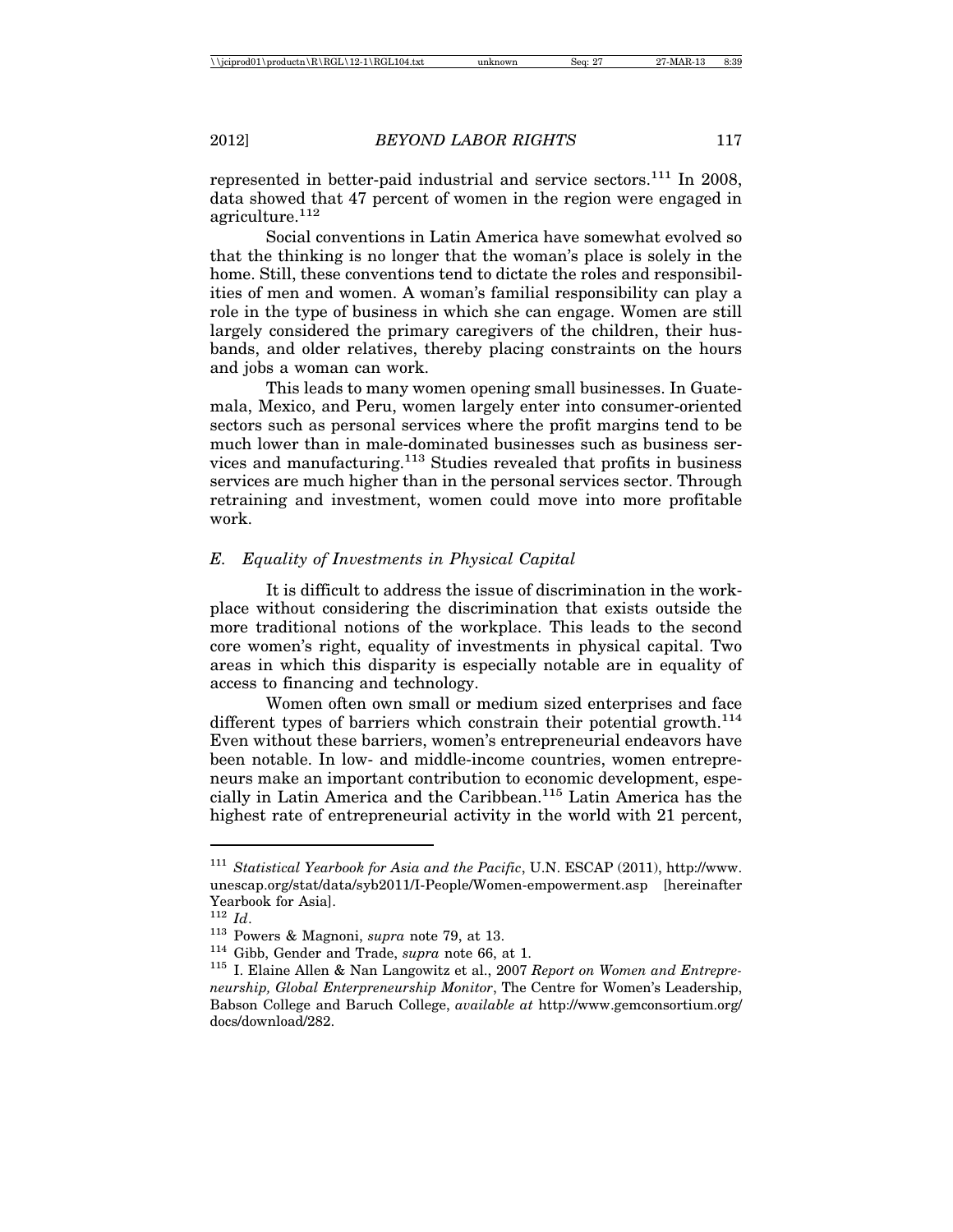as compared with 12.2 percent in other low- and middle-income countries in Europe and Asia. Even in high-income countries, the rate is only 7.9 percent.

Women's entrepreneurial activity in Latin America is a great contributor to countries' economies. Because the number of women entrepreneurs can account for up to a 19 percent change in GDP in Latin America, it is important to take steps to increase this number.<sup>116</sup> Women's entrepreneurship allows countries to exponentially capitalize on new venture creation, because there is evidence that returns on investment in women is higher than investments in men because women are more likely to share their gains in health, education, and resources with their families and their communities.

However, women entrepreneurs face a myriad of barriers, including constraints in accessing financing and gender based bias in legal structures and financial institutions. As with the gender gap, other key barriers include family responsibilities, social conventions, and lack of access to education and technology.<sup>117</sup> Research conducted on entrepreneurial activity shows a gender gap in ownership activity and venture creation. In general, women are underrepresented as business owners and their businesses are smaller and slower growing than men's in terms of the number of employees and the level of sales.118

### *1. Equality in Access to Financing*

Access to markets and enterprise development are considered fundamental in enabling emerging market countries to engage in international trade.<sup>119</sup> However, trade liberalization has generally not caused a significant increase in women's access to credit and has not provided more opportunities to use domestic savings for entrepreneurial activities.<sup>120</sup> Women face the discriminatory attitudes of financial institutions, $121$  thereby limiting their access to bank loans. Additionally, their access to other forms of property is very low.<sup>122</sup> Frequently, collateral requirements are higher for women, who in any event often lack collateral because of gender inequalities in property

<sup>116</sup> Powers & Magnoni, *supra* note 79, at 5.

<sup>117</sup> *Id*. at 1.

<sup>118</sup> *Id.*; The exceptions to the under-representation of women business owners are Peru, Thailand, Japan, and Brazil. *See* Allen & Langowitz et al., *supra* note 115, at 2.

<sup>119</sup> Randriamaro, *supra* note 78, at 18.

<sup>120</sup> *Id*. at 18.

<sup>121</sup> Powers & Magnoni, *supra* note 79, at 12.

<sup>&</sup>lt;sup>122</sup> In Afghanistan and Papua New Guinea, women lack access to property other than land. *Id*. at 12.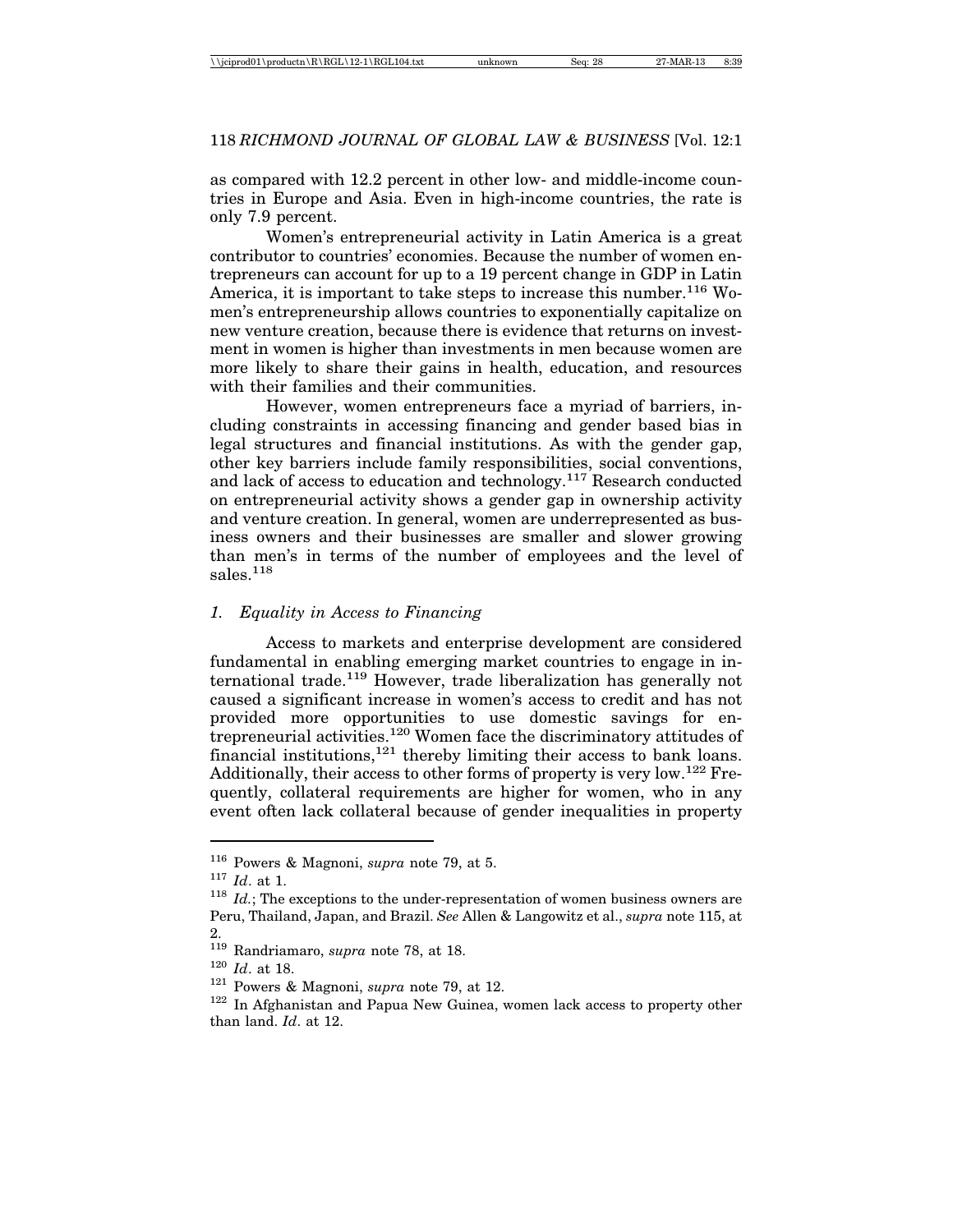ownership and rights.123 Women's businesses also tend to have fewer fixed assets, all of which translates into less collateral that women can  $post^{124}$  to secure loans from traditional banks.

Access to capital presents a significant constraint for women entrepreneurs.125 Women have been empowered through the experience of microcredit programs in South Asia and other low-income countries.126 Women micro-entrepreneurs in Latin America have benefited from the growth of the microfinance industry because it has provided them more equitable access to financing for their businesses. Women have proven themselves to be reliable borrowers and have higher rates of repayment than men, thus, raising their profile with lending institutions. Women are being given access to short-term loans, which can help meet their working capital needs. However, banks have not been successful at developing products that meet women's investment capital needs, which could potentially support the long-term growth and development of their businesses.<sup>127</sup>

Savings is a useful source of capital for women to expand their business through the purchase of additional market space or to diversify into other businesses. However, women generally have lower savings because their businesses have lower profits.128 Very often, women lack seed money for their business because they have not previously held wage-earning jobs. Moreover, even if they held such jobs, cultural conventions may dictate that women must turn their wages over to their husbands or other male family members.

#### *2. Access to Technology*

Women around the world play a significant role in farming and post-harvesting activities.<sup>129</sup> In Sub-Saharan Africa, the agricultural sector has become predominantly women-based with women contributing between 60 percent and 80 percent of the labor for food production.130 Studies on productivity indicate that women farmers have lower rates of productivity because they lack resources; however, there is no evidence that this discrepancy is attributable to efficiency in per-

<sup>&</sup>lt;sup>123</sup> Randriamaro, *supra* note 78, at 18.<br>
<sup>124</sup> Powers & Magnoni, *supra* note 79, at 12.<br>
<sup>125</sup> Examples include Guatemala, Nicaragua, Peru, and Colombia. *Id.* at 1.<br>
<sup>126</sup> Integrating Gender Report, *supra* note 72, unep.org/training/programmes/Instructor%20Version/Part\_2/Activities/Human\_ Societies/Agriculture/Supplemental/Women-Farmers\_Productivity\_in\_Sub\_ Saharan\_Africa.pdf (last visited Jan. 24, 2013) [hereinafter Women Farmer's Productivity].

<sup>130</sup> For example, In Kenya, approximately 86 percent of farmers are women. *Id.*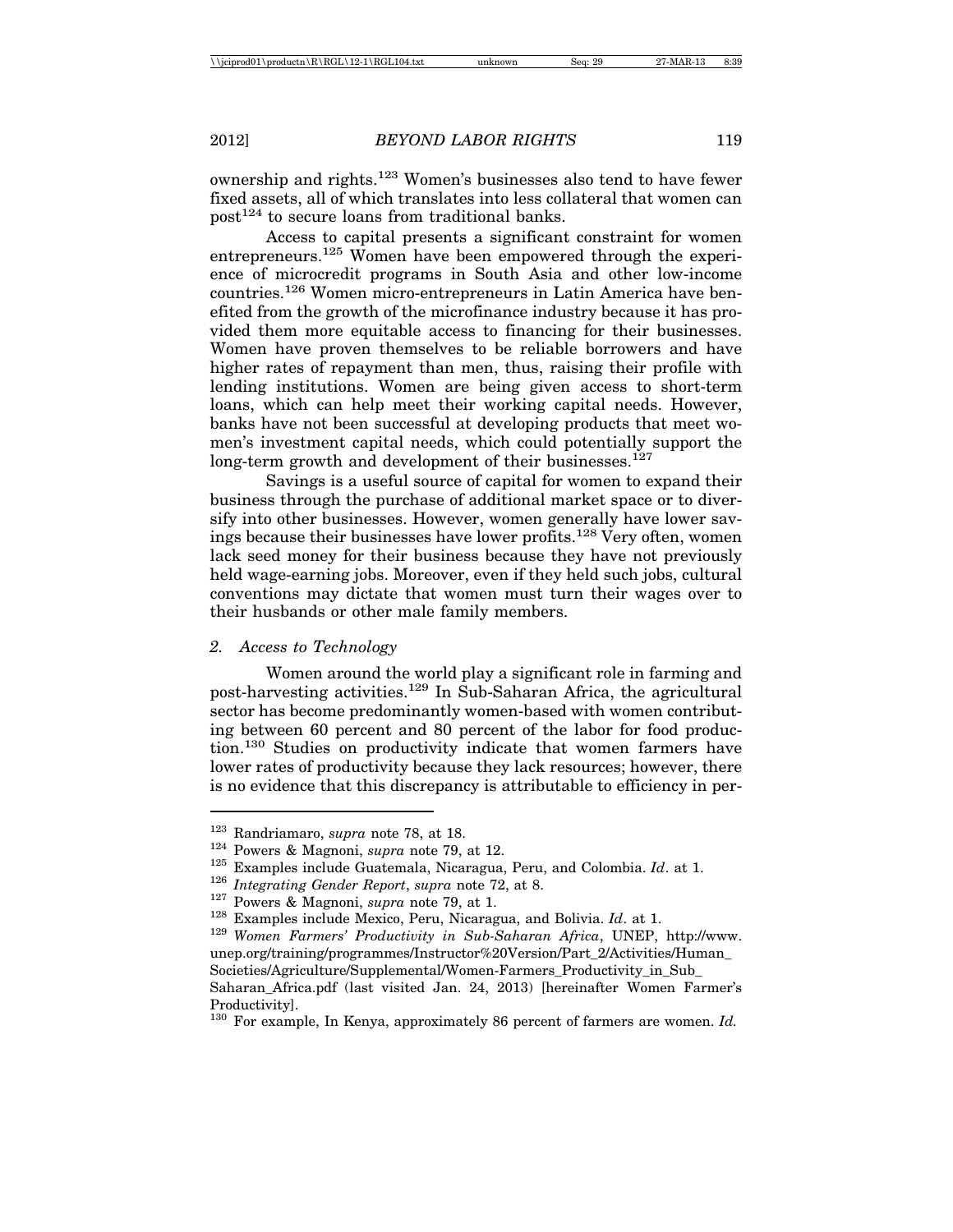forming their tasks.<sup>131</sup> There is some indication that if women and men had equal access to resources, total agricultural output could increase between 6 percent and 20 percent.<sup>132</sup>

Women also are less likely to utilize technology in their businesses.133 It is critical for women to be educated to utilize newer technologies to increase their productivity because evidence indicates that with training and education, women are more likely than men to utilize their knowledge and new technologies. The lower productivity of women can be explained by a number of reasons. In the agricultural sector, women farmers have less access to technology, land, information, inputs, and credits.134 They are severely disadvantaged because they farm smaller plots with uncertain tenure. Women's access to land is limited by institutional and legal factors which prevent ownership and inheritance of land.135 Because women are unable to secure title to land, they are excluded from participating in cooperatives and other organizations, making it more difficult for their voices to be heard in policies developed by these groups.

Women also lack access to reliable accounting systems and have limited access to channels through which they can market their products. This saturation limits their ability to compete for large orders, much less deliver them.<sup>136</sup>

# *F. Right of Participation*

The third core principle with respect to women's rights is the ability to participate in decision-making, which can increase the likelihood that their interests are considered.<sup>137</sup> Men seek to preserve their authority, naturally leading them to exclude women from their decision-making circles.<sup>138</sup> Policy-makers and managers are predominantly male, especially in the agricultural sector, and rarely understand the challenges and needs of women, which leads to wo-

<sup>&</sup>lt;sup>131</sup> *Id.*<br><sup>132</sup> *Id.*<br><sup>133</sup> Powers & Magnoni, *supra* note 79, at 1.<br><sup>135</sup> Women Farmers' Productivity, *supra* note 129.<br><sup>135</sup> For example, in Sudan, any land owned by women is registered in the name of the male. *Id*. For example, in Afghanistan, Bangladesh, Fiji, India, the Islamic Republic of Iran, Mongolia, Papua New Guinea, and Sri Lanka, women's access to land is very limited. *See Statistical Yearbook for Asia and the Pacific 2011*, U.N. ESCAP, http://www.unescap.org/stat/data/syb2011/I-People/Women-empower ment.asp (last visited Jan. 12, 2013)

<sup>&</sup>lt;sup>136</sup> Powers & Magnoni, *supra* note 79, at 13.<br><sup>137</sup> UN ESCAP Statistical Yearbook for Asia and the Pacific, 2011, *available at* http://www.unescap.org/stat/data/syb2011/I-People/Women-empowerment.asp (last visited Jan. 12, 2012).

<sup>138</sup> Tran-Nguyen & Zampetti, *supra* note 67, at 2.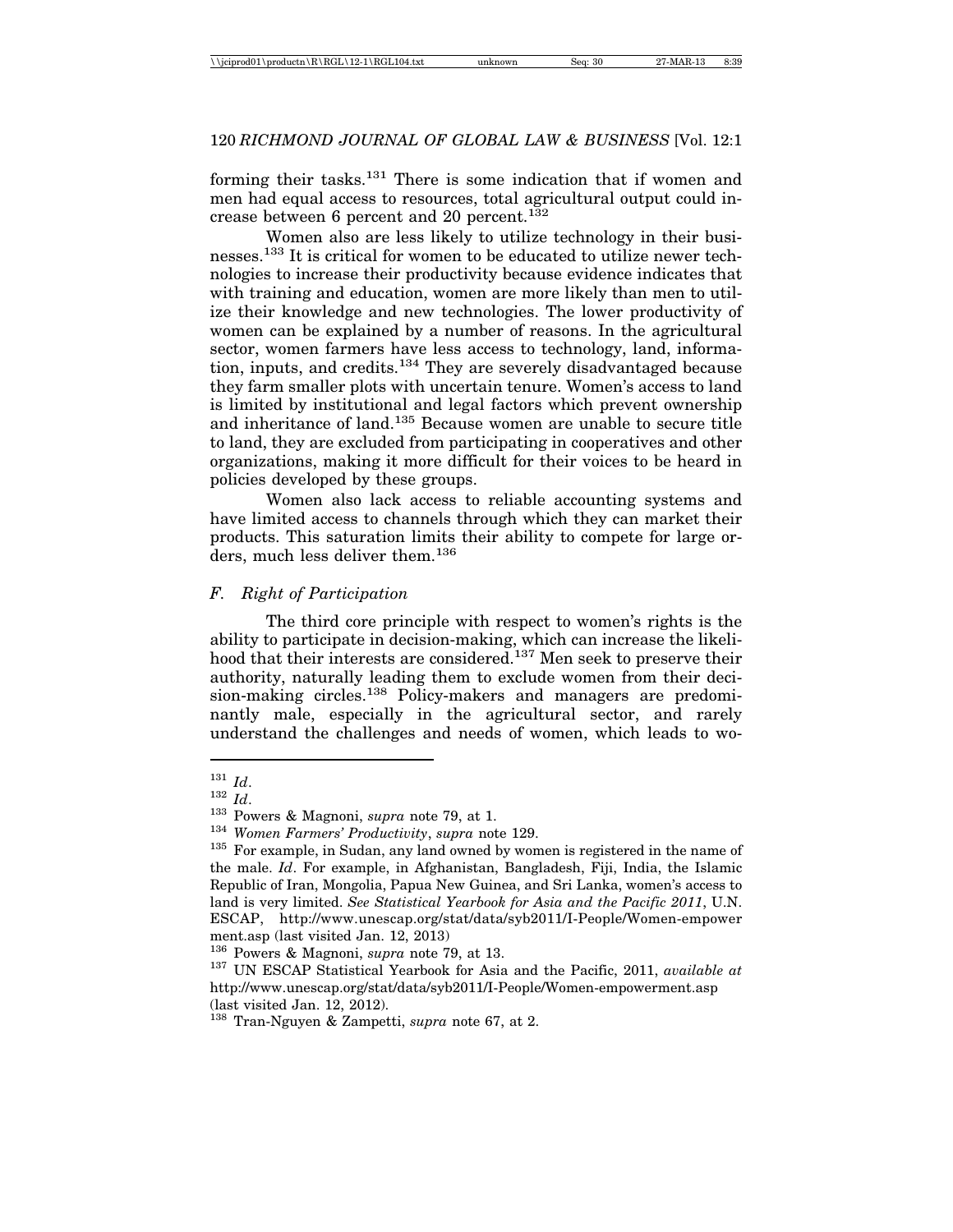men's interests being underrepresented and potentially harmed by the policies and rules that are put in place. Many cultures consider women inferior members of society, causing women to lack any semblance of power in the workplace.139

Even with advancements in education, women still are greatly underrepresented in top government posts and senior managerial positions.140 Women thus lack experience in organizing lobbying groups or entering into negotiations to address critical work issues.<sup>141</sup> The ongoing gender gaps in income and business leadership limit achievement of development objectives and threaten long-term sustainable development. Women's participation in business leadership is highly correlated to growth in GDP,<sup>142</sup> and although education alone does not guarantee power or rights, it is a critical step in empowering women and increasing their participation in the political system.<sup>143</sup>

Good governance is necessary to sustainable development and evidence suggests that gender equality in resources and rights is associated with better governance and less corruption. Attitudinal studies from 43 countries show that women view corruption more negatively than men, giving further support to the proposition that gender equality promotes economic growth through better governance.<sup>144</sup>

#### *G. Conclusion*

Throughout the world, men and women have unequal access to resources, rights, and a voice in decision-making. In order to ensure equality in the workplace, effective structures must be put in place to deal with the issues explored in this paper. To facilitate gender equality, countries need to consider "engendering" their trade agreements.

### V. TRADE AND HEALTH

### *A. Introduction*

The pursuit of economic growth often has disastrous consequences for human health, particularly in the areas of food safety and access to lifesaving medicines.145 These aspects of the human right to health form the basis for our two core rights to health in a RTA. The International Covenant on Economic, Social, and Cultural Rights

<sup>&</sup>lt;sup>139</sup> *Id.*<br>
<sup>140</sup> Powers & Magnoni, *supra* note 79, at 5.<br>
<sup>141</sup> Tran-Nguyen & Zampetti, *supra* note 67, at 3.<br>
<sup>142</sup> Powers & Magnoni, *supra* note 79, at 5.<br>
<sup>143</sup> *Integrating Gender Report, supra* note 72, at 6.<br>
<sup></sup> LEG. MED. & ETHICS 529 (2003).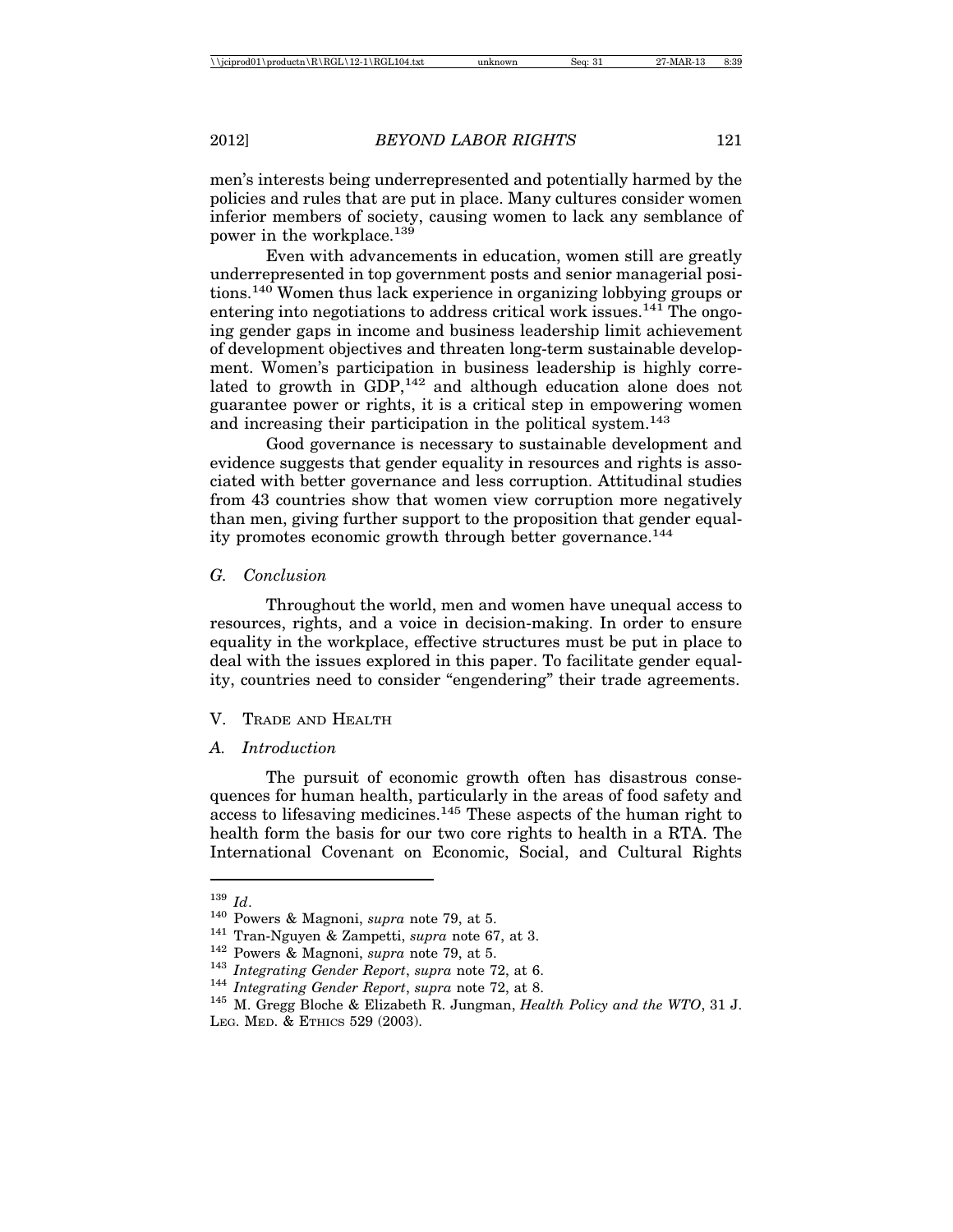# 122 *RICHMOND JOURNAL OF GLOBAL LAW & BUSINESS* [Vol. 12:1

(ICESCR) ensures the right to "the enjoyment of the highest attainable standard of physical and mental health," as well as the right to enjoy the fruits of scientific development.<sup>146</sup> As explained in the Universal Declaration, every person "has the right to a standard of living adequate for the health and well-being of himself and of his family." $147$ 

# *B. Relationship Between Trade and Health*

However, we must consider the competing societal interests that may be found at the intersection of trade and health. On the one hand, a healthy population is necessary to create a productive and prosperous economy and thus is fundamental to trade and sustainable development. On the other hand, the human right to health must be balanced against the human rights to property and self-determination as represented in intellectual property rights (IPR) protections. For this reason, it is important that RTAs not only take care to ensure that trade policies avoid adverse impacts on public health—and even that they take reasonable steps to promote health—but also that IPRs be preserved.

It is imperative that governments learn the consequences of globalization on issues such as food safety and access to medicine, in order to determine policies to best deal with them.<sup>148</sup> These issues affect not only individuals, but also states and the global economy. We find that two core rights to human health, the right to essential medicines and the right to food safety, have such close linkages to trade that RTAs must explicitly account for them.

### *C. Right to Essential Medicines*

The *sine qua non* of a healthy population is its access to essential medications, which will prevent or control epidemics and plagues. Article 4 of the Doha Declaration on TRIPS and Public Health,<sup>149</sup> later memorialized as an amendment to the TRIPS Agreement,<sup>150</sup> recognizes a state's right to protect public health and to promote access to medications for all of its citizens despite the IPRs protected by the Agreement. The World Health Organization (WHO) defines essential

<sup>&</sup>lt;sup>146</sup> ICESCR, *supra* note 97, arts. 12 & 15(1).<br><sup>147</sup> Universal Declaration, *supra* note 25, art. 25(1).<br><sup>148</sup> *The Effects of Globalization on Working Conditions in Developing Countries: An Analysis Framework and Country Study Results,* EMPLOYMENT POLICY PRIMER NO. 9 (2008), *available at* http://siteresources.worldbank.org/INTLM/214578-1103 128720951/21692675/EPPNoteNo9\_Eng.pdf [hereinafter Globalization on Working Conditions].

<sup>149</sup> World Trade Organization, *Declaration on the TRIPS Agreement and Public Health*, WT/MIN(01)/DEC/2,  $\parallel$  4 (Nov. 20, 2001) [hereinafter Doha Declaration].<br><sup>150</sup> Amendment of the TRIPS Agreement, Decision of Dec. 8, 2005, WT/L/641.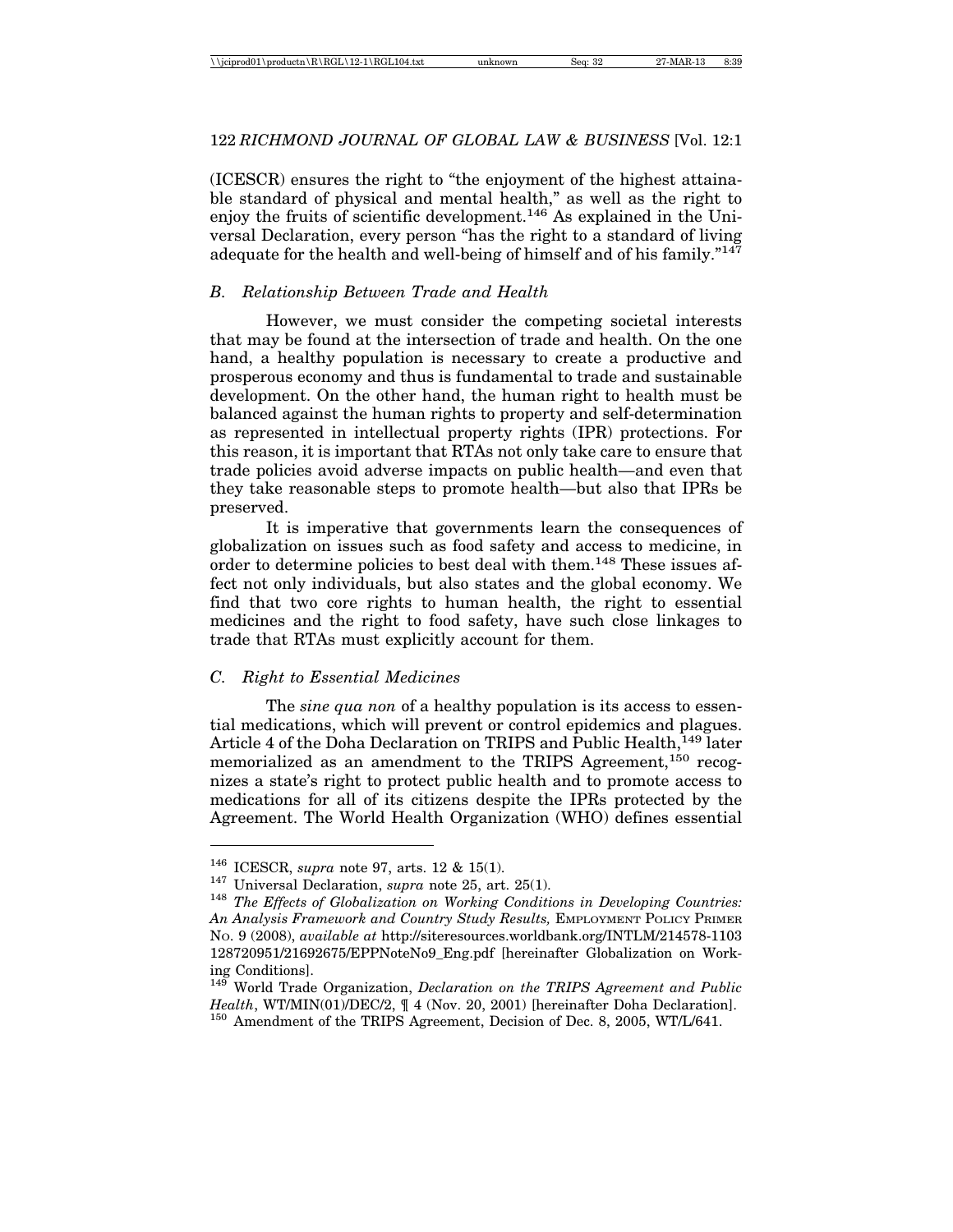medicines as medications that "satisfy the priority health care needs of the population."151 This broad recognition of the link between trade and essential medicines confirms its place in RTAs as a core right to human health.

Evidence indicates a strong correlation between poverty and high levels of disease. The WHO projects that there will be over 40 million deaths this year from lack of life-saving medications,  $152$  and estimates that two million people die from tuberculosis, one million from malaria, and three million from HIV/AIDS in developing countries annually.<sup>153</sup> Incredibly, as much as one-third of the world's population lacks access to essential medications, rising to over 50 percent in the poorest parts of Asia and Africa.154 Moreover, diarrheal diseases account for 4 percent of the burden of disease, with 88 percent of this type of illness caused by unsafe water supplies, hygiene, and sanitation.<sup>155</sup>

Although effective drug treatments exist for these life-threatening diseases,<sup>156</sup> extreme disparities in access to pharmaceuticals globally still abound. For some serious diseases discussed above, the treatments are either unaffordable or unavailable, and the situation only gets bleaker for rural areas.157 These areas often lack access to the most basic of drugs for treating common illnesses, much less drugs for more complicated diseases such as HIV/AIDS. Does this mean that individuals who can afford these drugs deserve to live and are worth

<sup>151</sup> *WHO Policy Perspectives on Medicines: The Selection of Essential Medicines* 1, WORLD HEALTH ORGANIZATION (June 2002), http://archives.who.int/tbs/sel/s2296e. pdf [hereinafter WHO Essential Medicines].

<sup>152</sup> *WHO: Medicines, A Summary of Essential Medicines and Pharmaceutical Policies*, WORLD HEALTH ORGANIZATION (2012), http://www.who.int/medicines/services/ essmedicines\_def/en/[hereinafter WHO Essential Medicines Summary].

<sup>153</sup> *Public Health, Innovation and Intellectual Property Rights: Report of The Commission on Intellectual Property Rights, Innovation and Public Health* 2-3, WORLD HEALTH ORGANIZATION (2006), http://www.who.int/intellectualproperty/documents /thereport/ENPublicHealthReport.pdf [hereinafter Public Health].

<sup>154</sup> WTO Agreements and Public Health: A Joint Study by the WHO and the WTO Secretariat 103, 87, WORLD TRADE ORGANIZATION (2002), http://www.wto.org/ english/res\_e/booksp\_e/who\_wto\_e.pdf [hereinafter Joint Study].

<sup>&</sup>lt;sup>155</sup> Evidence also suggests that by 2030 in sub-Saharan Africa, burning wood for fuel could cause the premature deaths of 2 million women and 8 million children through respiratory illnesses. Public Health, *supra* note 153, at 6.

<sup>&</sup>lt;sup>156</sup> Because the communicability of a disease does not delimit its requirement for essential medication, this paper uses the term, disease, to refer both to communicable and non-communicable diseases. Joint Study, *supra* note 154*,* at 87.

<sup>157</sup> Zita Lazzarini, *Making Access to Pharmaceuticals a Reality: Legal Options Under TRIPS and the Case of Brazil*, 6 YALE HUM. RTS. & DEV. L.J. 103, 105 (2003).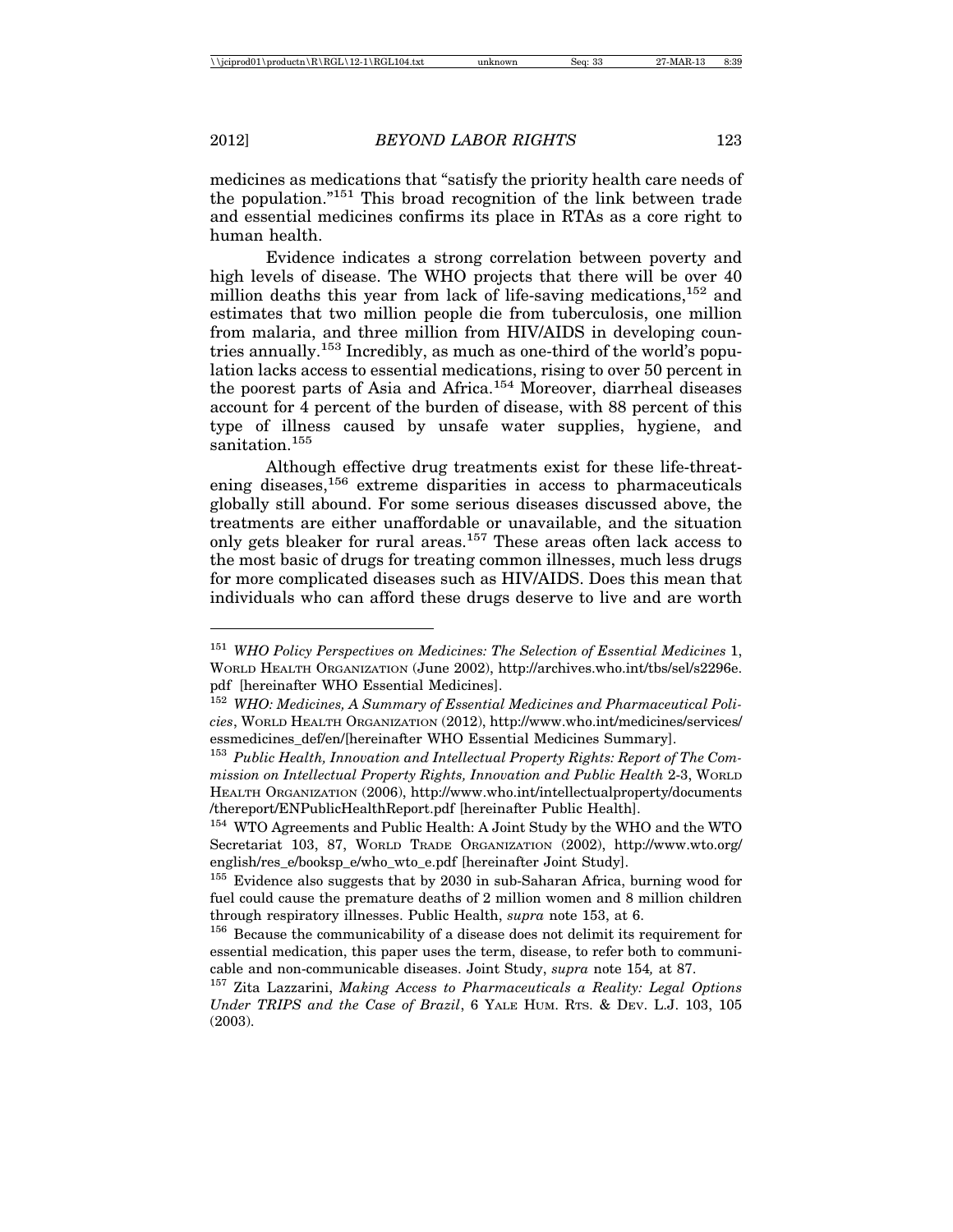### 124 *RICHMOND JOURNAL OF GLOBAL LAW & BUSINESS* [Vol. 12:1

more than those who cannot? This question cuts straight to the core of the issue.

Which pharmaceuticals must be considered "essential" for our purposes? The WHO has a Model List of Essential Drugs whose availability will satisfy the needs of a majority of the population. These drugs should be affordable and represent a balance of safety, quality, efficacy, and cost for a given health setting.158 While the WHO's Model list is purely a guide, it has led to global acceptance of the concept of essential medications and their ability to promote a healthy and sustainable population.159 Each state must determine and periodically update its own essential medication list. The emergence of new epidemics such as HIV/AIDS and of anti-microbial resistance has brought the notion of essential medicines to the forefront.<sup>160</sup> The list of essential medicines should not take into account whether the medicines are patented.

Essential medications are not accessible if they are cost prohibitive. One example of the importance of affordable drugs is highlighted in the Philippines. If Filipinos were required to purchase the patented version of the beta blocker, atenolol, an additional 22 percent of the population would live below the poverty line, compared to the 7 percent affected if they bought the generic equivalent instead.161 Insulin is much more inaccessible and is definitively less affordable. In the Islamic Republic of Iran, a 10 ml vial of insulin costs about \$1.50, as compared to more than \$47 in the Congo and Namibia. This represents an incredible price difference and highlights the problem of access to essential medicines.162

With respect to low-income countries, the cost of pharmaceuticals needs to be brought down to a level that is more affordable for the majority of people. While medical expenses can represent a significant portion of the household expenditure, they often are lower in priority than food and shelter. While the cost of a drug is largely determined by the price tag the manufacturer ascribes to it, the Joint Study proposes a number of things that governments and RTAs can do to reduce the

<sup>&</sup>lt;sup>158</sup> Joint Study, *supra* note 154, at 87.<br><sup>159</sup> The WHO also posits that essential medications should be chosen on the basis of the prevalence in the state of the diseases they counteract. WHO Essential Medicines Summary, *supra* note 152.<br><sup>160</sup> WHO Essential Medicines, *supra* note 151, at 1.<br><sup>161</sup> The poverty line in the Philippines is \$1.25 per day. Dele Abegunde, *Essential* 

*Medicines for Non-Communicable Diseases (NCDs)*, Background Paper 4 (2010) [hereinafter Abegunde Essential Medicines].

<sup>162</sup> In the case of diabetes mellitus, over 220 million people live with the disease; however, the cost of the oral drugs as compared to an individual's income makes the drugs inaccessible. Even the generic brand would cost over two days' wages in some countries and a shocking eight days' pay in Ghana. *Id*. at 12.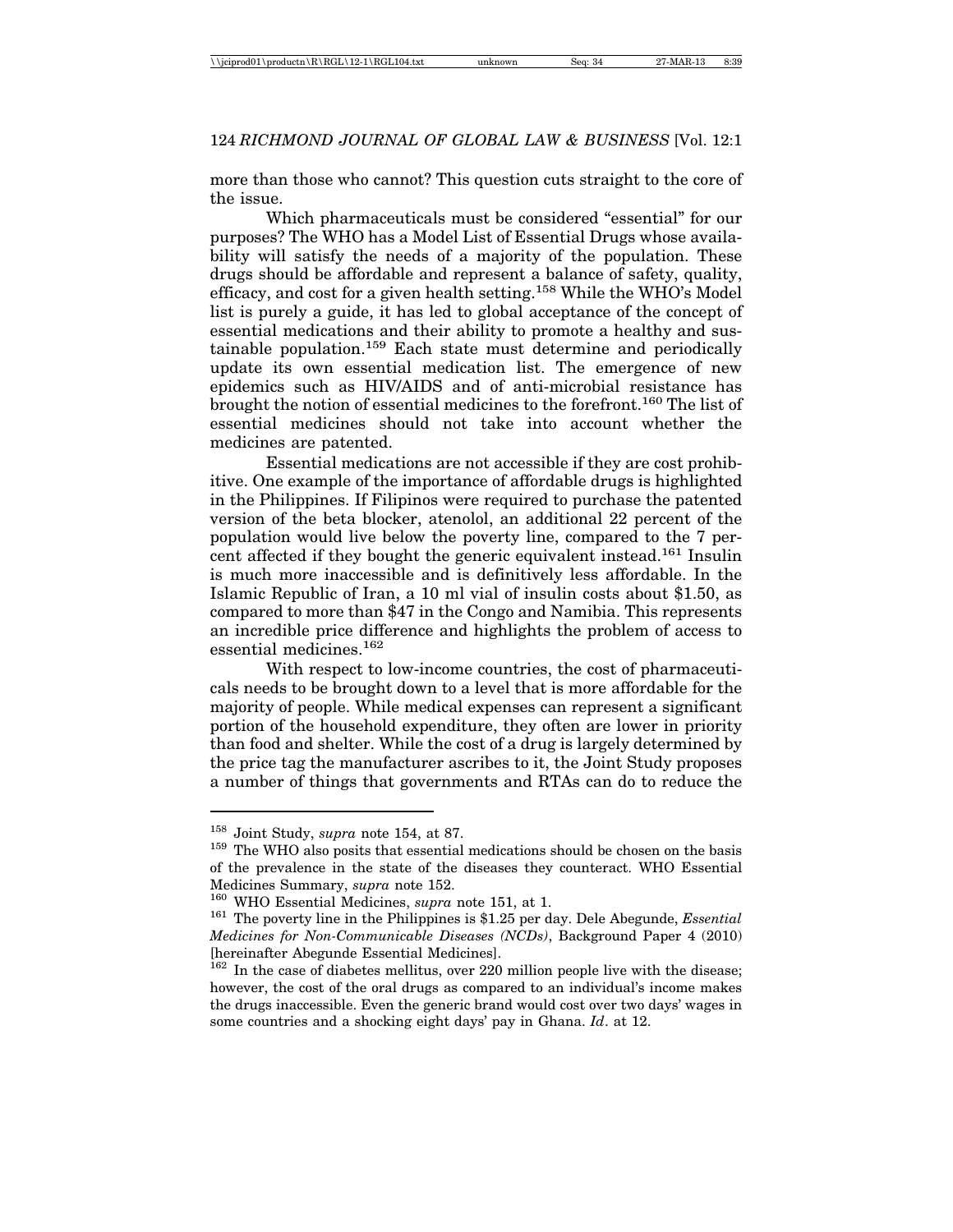cost. States can reduce import duties and other taxes on pharmaceuticals and they can rely on the use of safety measures built into the TRIPS Agreement, such as compulsory licensing,<sup>163</sup> parallel imports,164 and exceptions which permit early testing and approval of enerics.<sup>165</sup>

Another reason that medicines are expensive, in addition to the cost imposed by IPR protections, is that some countries try to derive tariff revenue from the import of medications. As RTAs to reduce tariffs have come into effect, import duties for medical supplies, vaccines, and other drugs have also begun to decrease, with average tariff rates in developing countries being low to moderate.<sup>166</sup> A number of emerging market countries allow duty free entry of a limited number of essential drugs, while others impose tariffs.<sup>167</sup> For example, in Sub-Saharan Africa, import tariffs on mosquito insecticides and netting in-

<sup>&</sup>lt;sup>163</sup> The TRIPS Agreement does not specifically use the term "compulsory licensing." Joint Study, *supra* note 154, at 60. However, Article 31, which provides for such licensing as "other use without authorization of the right holder." Marrakesh Agreement Establishing World Trade Organization Annex 1C, Agreement on Trade-Related Aspects of Intellectual Property Rights art. 31, Apr. 15, 1994, 1867 U.N.T.S. 154 [hereinafter TRIPS Agreement].

<sup>&</sup>lt;sup>164</sup> Parallel importation involves the importation of trademarked or patented products from a country where the product is marketed either by the right holder or the right holder's consent. Joint Study, *supra* note 154, at 60. This concept is regulated by the concept of exhaustion of IPRs under the TRIPS Agreement. Essentially, parallel exports allow a country to take advantage of products the right holder has released in a different country at a lower price. TRIPS Agreement, art. 6.

<sup>165</sup> Joint Study, *supra* note 154, at 44. Art. 30 of the TRIPS Agreement provides limited exceptions for usage, such as the ability of researchers to use the patented products to understand them more fully. Art. 30 of the TRIPS Agreement permits countries to allow manufacturers of generic drugs to use the patented drugs, *sans* permission from the rights holder and prior to the expiration of the patent in order to obtain marketing approval from public health authorities. This puts generic producers in a position to market their versions immediately after the patent expires.

<sup>166</sup> Two exceptions to this are Tunisia and India, where the tariff rates are 20.6 percent and 30 percent, respectively. Joint Study, *supra* note 154, at 88.

<sup>167</sup> Countries such as Pakistan, Tanzania, India, Tunisia, Kenya, and Burkino Faso have tariff rates in the range of 20 to 30 percent for active ingredients that go into the manufacturing of pharmaceuticals, such as insulin or penicillin. *See generally* Müge Olcay & Richard Laing, *Pharmaceutical Tariffs: What is their Effect on Prices, Protection of Local Industry and Revenue Generation?,* WORLD HEALTH ORGANIZATION (2005), http://www.who.int/intellectualproperty/studies/TariffsOn EssentialMedicines.pdf.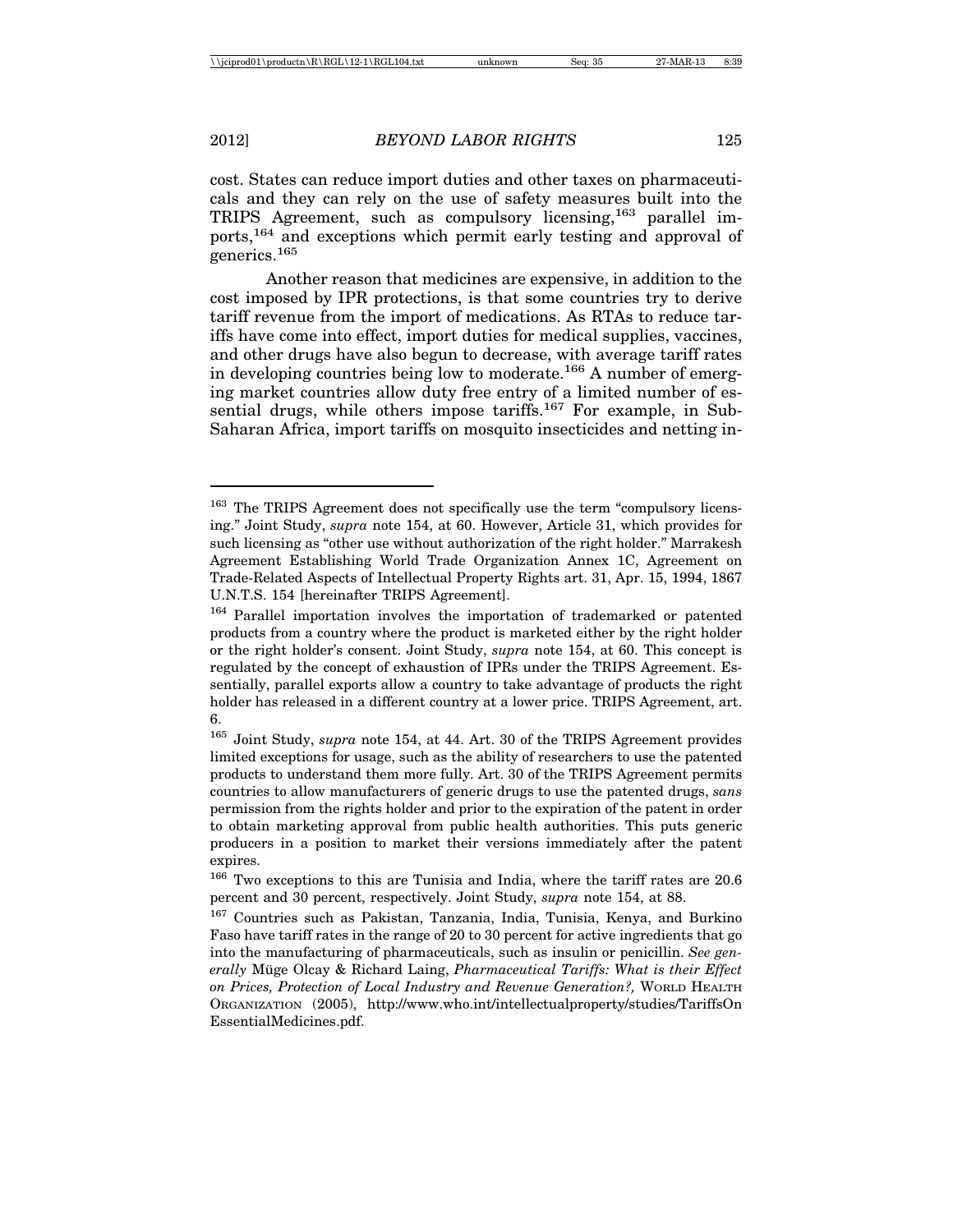creased their cost by 20 percent to 40 percent.168 Reducing the cost of mosquito nets can increase utilization and decrease rates of malaria.

The main barrier to essential medications arises out of IPR concerns because current standards intended to protect patent-holders often compromise public health. It is generally agreed that IPRs must be tempered with considerations of health issues, which has led the trade regime to attempt to balance the need for affordable medications with the need for the regulation of patent rights.<sup>169</sup> Infringing on the rights of patent holders would deter innovation; however, this policy needs to take into account the interests of public health. In 1994 members of the WTO adopted the TRIPS Agreement to create a global consensus on the protection of patent rights. The TRIPS Agreement acknowledges the intersection between public health and IPRs by addressing the needs of emerging markets countries with respect to pharmaceutical patents.170 The TRIPS Agreement grants patent protection to suitable products and processes for twenty years, with limited exceptions for public health, among others.<sup>171</sup>

The Agreement also contains mechanisms designed to increase access to pharmaceuticals for public health concerns and to include compulsory licensing, parallel importing, exceptions from patentability, and generic substitution.172 The balance of interests under the TRIPS Agreement involves the interplay between Articles 30 and 31. Article 31 of the TRIPS Agreement provides for government mandated manufacturing of generic pharmaceuticals if good-faith negotiations fail with the patent-holder. However, this Article has burdensome requirements that a state must meet before utilizing Article 31. For example, Article 31(f) provides that in the case of this compulsory licensing, the pharmaceuticals must be only for domestic use,  $173$  which clearly fails to provide a solution for states that lack the manufactur-

<sup>&</sup>lt;sup>168</sup> Prices for malaria nets vary throughout Africa with prices being as high as \$45 in Swaziland and \$30 in Sudan. In contrast, Tanzania reduced its taxes and tariff duties on mosquito nets to 5 percent, making mosquito nets on average \$3.50. Joint Study, *supra* note 154, at 88.

<sup>169</sup> *See* TRIPS Agreement, *supra* note 163, art. 8 (noting right of Member states to protect and promote public health).

<sup>&</sup>lt;sup>170</sup> *Id.* art. 8. Article 8 lets states "adopt measures necessary to promote public health" so long as these measures do not conflict with other provisions of the TRIPS Agreement. Article 30 also allows Member states to make limited exceptions to patent rights if they "do not unreasonably prejudice the legitimate interests of the patent holder."

<sup>171</sup> *See generally* TRIPS Agreement, *supra* note 163. <sup>172</sup> *Id.*

<sup>173</sup> TRIPS Agreement, *supra* note 163, art. 31.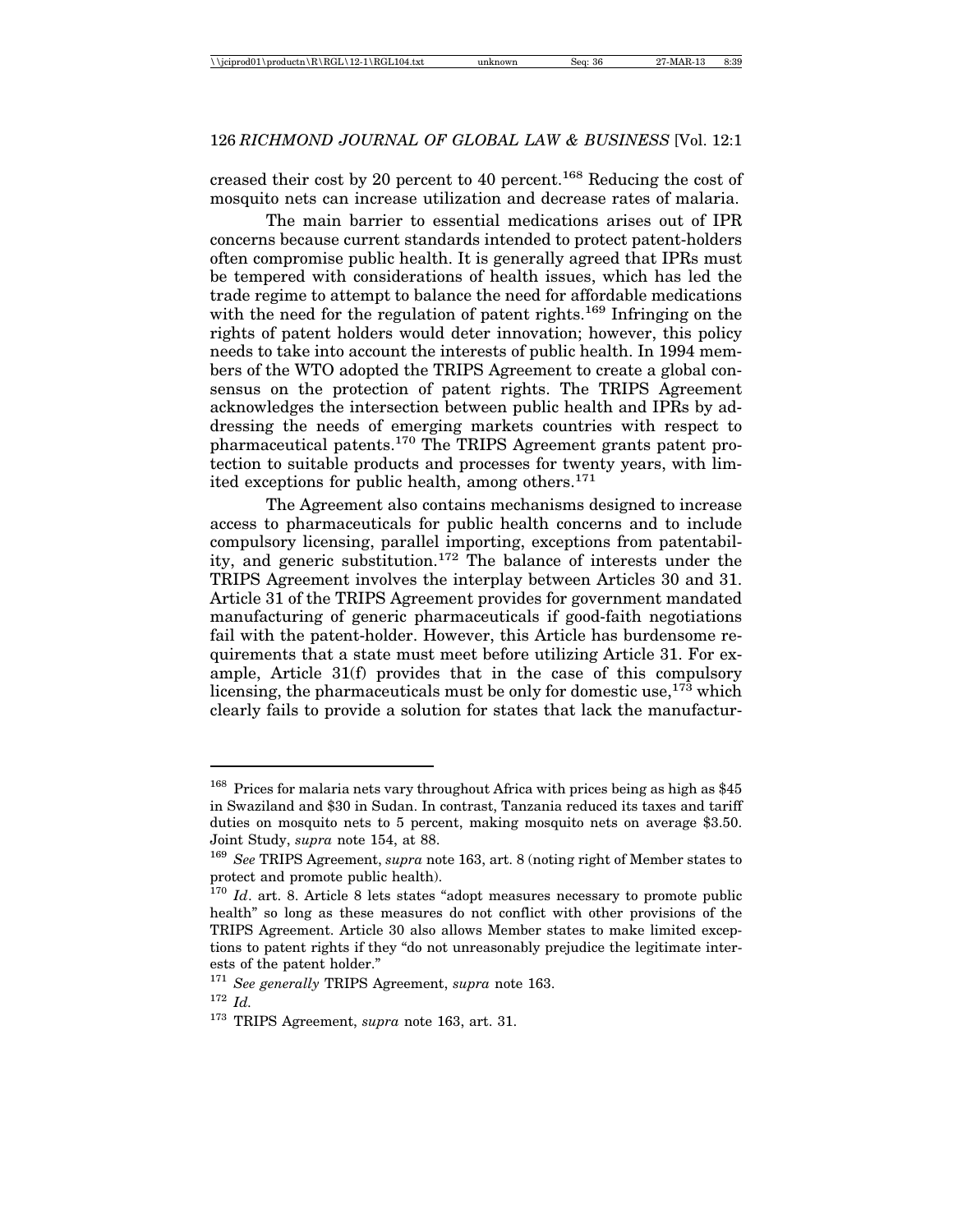ing capability for drugs.<sup>174</sup> Also, Article  $31(h)$  provides that the user must provide adequate compensation, taking into account the economic value of the compulsory licensing.<sup>175</sup> However, Article 31 must be read in conjunction with Article 30 which allows the exceptions under Article 31 provided that they do not conflict with the normal exploitation of the patent and do not prejudice the interests of the patent holder.176

The hyper-epidemic of HIV/AIDS highlights the problem with the disparity in access to pharmaceuticals. In the developed world, HIV/AIDS is largely considered a chronic but treatable illness. However, in emerging and underdeveloped countries, HIV/AIDS is considered a plague and a death sentence.<sup>177</sup> Statistics show that sub-Saharan Africa continues to bear the brunt of the global HIV burden. While the percentage of the population living with HIV/AIDS has started to decrease, the absolute numbers continue upward. In 2009, these countries represented 22.5 million of the 33 million people still living with HIV, which is 68 percent of the global total. More women than men have the disease in this region.<sup>178</sup>

In the Americas, Brazil is considered the epicenter of the HIV/ AIDS epidemic and accounts for 57 percent of all of the cases in the Caribbean and Latin America.<sup>179</sup> The price tag for the triple-cocktail drug therapy used to treat HIV/AIDS is between \$10,000 and \$15,000 per person per year, despite the fact that it costs the manufacturer a fraction of this amount to produce.180 Access to anti-retroviral medications makes the difference between life and death.

<sup>&</sup>lt;sup>174</sup> *Id.* art. 31(f). In the Doha Declaration on TRIPS and Public Health, the WTO reached an agreement allowing a waiver to art. 31(f) of the TRIPS Agreement for nations that need to import generic drugs. This Declaration was formally incorporated into the Agreement as art. 31b is in a 2008 amendment. Amendment of the TRIPS Agreement, Dec. 8, 2005, WT/L/641. This new policy allows a Member with manufacturing capacity to export the pharmaceuticals made under the compulsory license subject to burdensome, but viable, requirements. *See also* Press Release, World Trade Organization, Decision Removes Final Patent Obstacle to Cheap Drug Imports (Aug. 30, 2003), *available at* http://www.wto.org/english/ tratop e/trips e/implem para6 e.htm.

<sup>175</sup> Trips Agreement, *supra* note 163, art. 31(h).

<sup>176</sup> *Id*. art. 30.

<sup>177</sup> Zita Lazzarini, *Making Access to Pharmaceuticals a Reality: Legal Options Under TRIPS and the Case of Brazil*, 6 YALE HUM. RTS. & DEV. L.J. 103, 106 (2003).

<sup>178</sup> *Global Report 2010* at 25, U.N. AIDS, http://www.unaids.org/globalreport/ Global report.htm [hereinafter AIDS Report].

<sup>179</sup> Approximately 640,000 Brazilians live with HIV/AIDS. JUST TRADE, *supra* note 2, at 115.

<sup>180</sup> *Id*. at 116.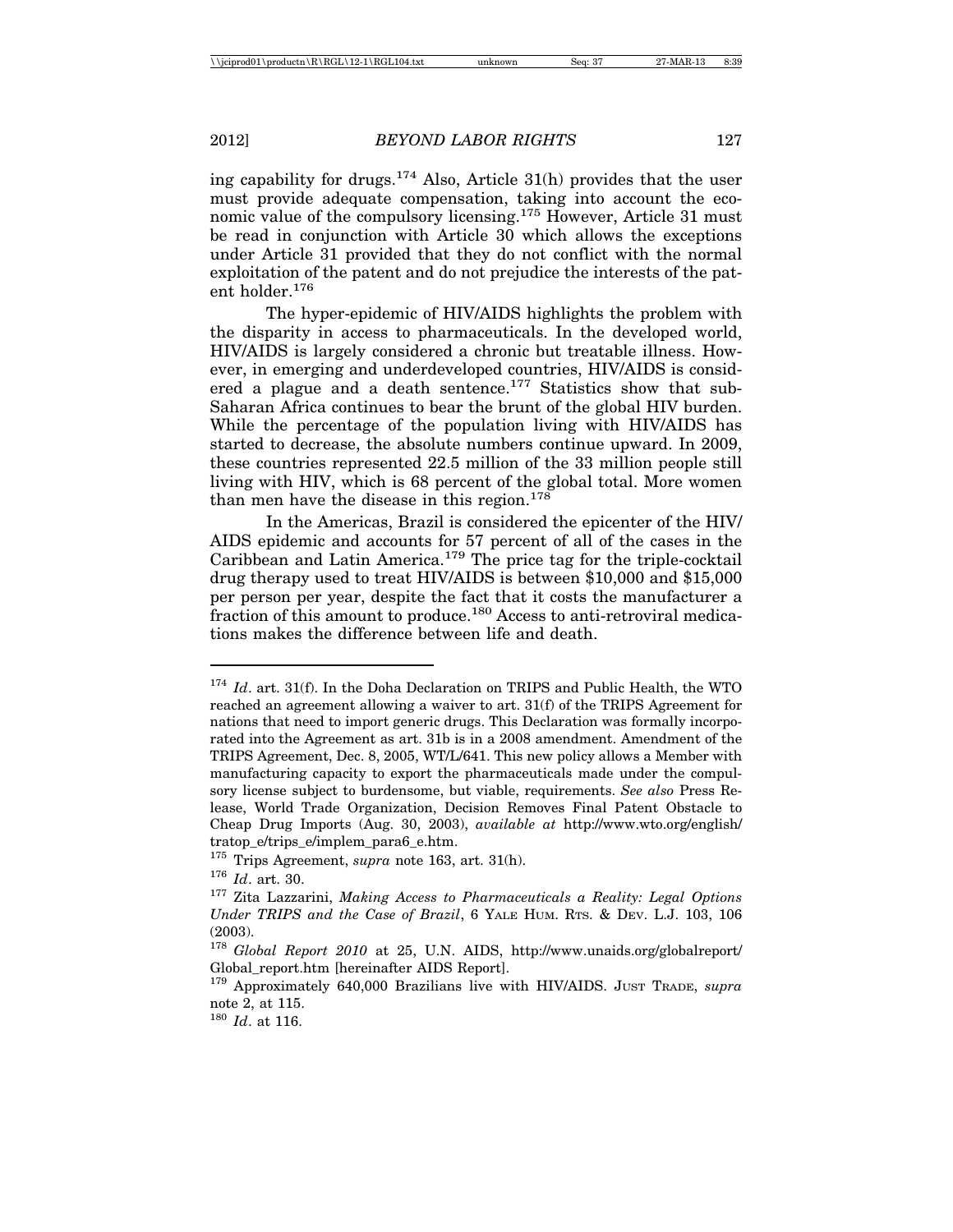In an attempt to quantify the economic impact of the losses, studies estimate that the loss of national income from stroke, diabetes, and heart diseases in 2005 was \$11 billion in the Russian Federation, \$18 billion in China, \$9 billion in India, and a startling \$43 billion in Brazil.<sup>181</sup> A lack of access to essential pharmaceuticals impacts the affected person, and that person's family productivity and well-being. Estimates indicate that between 2005 and 2015, China will have lost \$558 billion in national income due to stroke, diabetes, and heart  $d$ iseases. $182$ 

It seems clear that meaningful observance of human rights to health in this area requires the prioritization of direct protection of those rights. This can be accomplished through treatment with existing medicines over protection of business incentives to innovate new medicines and treatments, which has only an attenuated benefit to human health rights. Recognizing the need for access to essential medicines as a fundamental aspect of the right to health would ensure medicines with regard to the prevalence of a disease. The concept of essential medicines means those pharmaceuticals that satisfy the priority health care needs of the population,  $183$  those that address diseases reaching epidemic proportions or that present a threat to public health  $184$ 

### *D. Food Safety*

Another topic that deserves emphasis, and denominates our second core human right to health, is the connection between liberalized trade and food safety, including the quality of foods available in transitioning food markets, especially because of the probability that these products contribute to a new generation of public health risks. As explained by the Institute of Medicine of the National Academies,

> The increasing cross-border and cross-continental movements of people, commodities, vectors, food, capital, and decision-making power that characterize globalization, together with global demographic trends, have enormous potential to affect the emergence and spread of infectious diseases.<sup>185</sup>

<sup>181</sup> Essential Medicines, *supra* note 151, at 4.

<sup>182</sup> *Id*.

<sup>183</sup> *See generally* WHO Essential Medicines Summary, *supra* note 152.

<sup>184</sup> Melissa McClellan, "*Tools for Success": The TRIPS Agreement and the Human Right to Essential Medicine*, 12 WASH. & LEE J. CIVIL RTS. & SOC. JUST. 153, 161 (2005).

<sup>&</sup>lt;sup>185</sup> THE IMPACT OF GLOBALIZATION ON INFECTIOUS DISEASE EMERGENCE AND CON-TROL: EXPLORING THE CONSEQUENCES AND OPPORTUNITIES, Workshop Summary,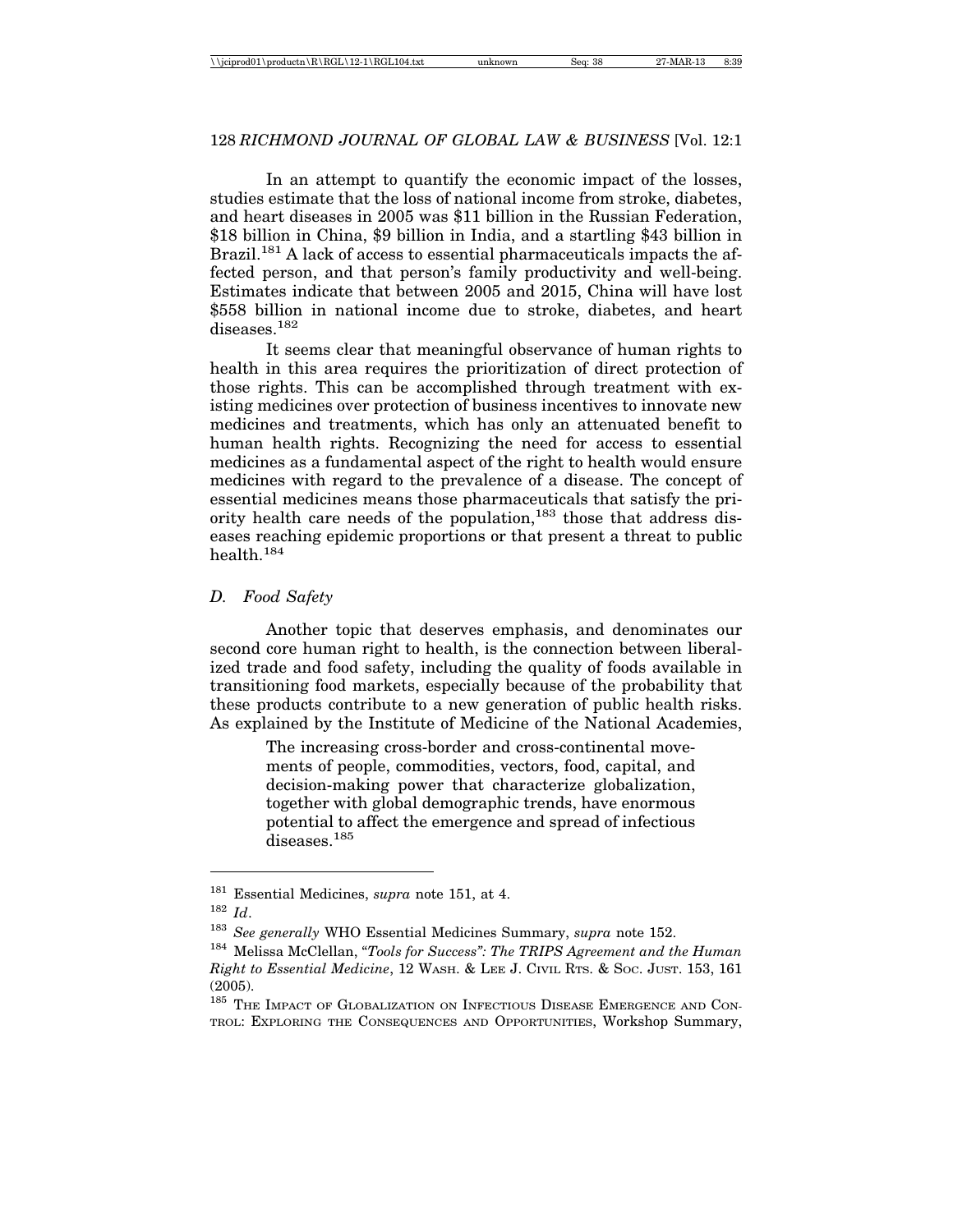These new risks include the possibility that dangerous infectious diseases such as swine flu are connected to intensive meat production. The Food and Agricultural Organization warned in a 2007 report that an excessive concentration of industrial animals has greatly exacerbated the risk of spreading swine and bird flu, hoof and mouth disease, and other pathogens from animals to humans in the quest to meet the burgeoning demand for beef, chicken, turkey, and pork:

> The risk of disease transmission from animals to humans will increase in the future due to human and livestock population growth, dynamic changes in livestock production, the emergence of worldwide agro-food networks and a significant increase in the mobility of people and goods.<sup>186</sup>

Food-borne illness<sup>187</sup> is no longer a problem localized to a particular nation or region. Trade liberalization has led to rapid and widespread marketing of food products internationally, making food-borne illness a concern of global scope. As of 2009, the value of the world food trade was roughly \$1.2 trillion and it is steadily increasing as a result of the liberalization of agricultural trade and a more prosperous and growing middle class that is demanding greater meat consumption.<sup>188</sup> The risk that food-borne illnesses can spread worldwide has led to the notion of "farm to fork" regulation, meaning that food controls and oversight must take place along the entire food chain.<sup>189</sup>

Forum on Microbial Threats, Inst. of Med. of the Nat'l Acads. 21 (2006), *available at* http://www.nap.edu/openbook.php?record\_id=11588&page=R1.

<sup>186</sup> *Dramatic Changes in Global Meat Production could Increase Risk of Diseases*, FOOD AND AGRICULTURE ORGANIZATION OF THE UNITED NATIONS (Sept. 17, 2007), http://www.fao.org/newsroom/en/news/2007/1000660/index.html [hereinafter Dramatic Changes].

<sup>&</sup>lt;sup>187</sup> Food-borne illness is defined by the WHO as diseases that are either toxic or infectious in nature, and are caused by agents that enter the body through the ingestion of food. *Food Safety and Foodborne Illness*, Fact Sheet No. 37 (2007), WORLD HEALTH ORGANIZATION, http://www.who.int/mediacentre/factsheets/fs237/ en/.

<sup>188</sup> *International Trade Statistics 2010*, WORLD TRADE ORGANIZATION, http://www. wto.org/english/res\_e/statis\_e/its2010\_e/its10\_merch\_trade\_product\_e.htm; *See Dramatic Changes*, *supra* note 186.

<sup>189</sup> *Veterinary Public Health and Food and Feed Safety Programme: the Safety of Animal Products from Farm to Fork*, FOOD AND AGRICULTURE ORGANIZATION OF THE UNITED NATIONS (2002), http://www.fao.org/docrep/MEETING/004/AB500E. htm.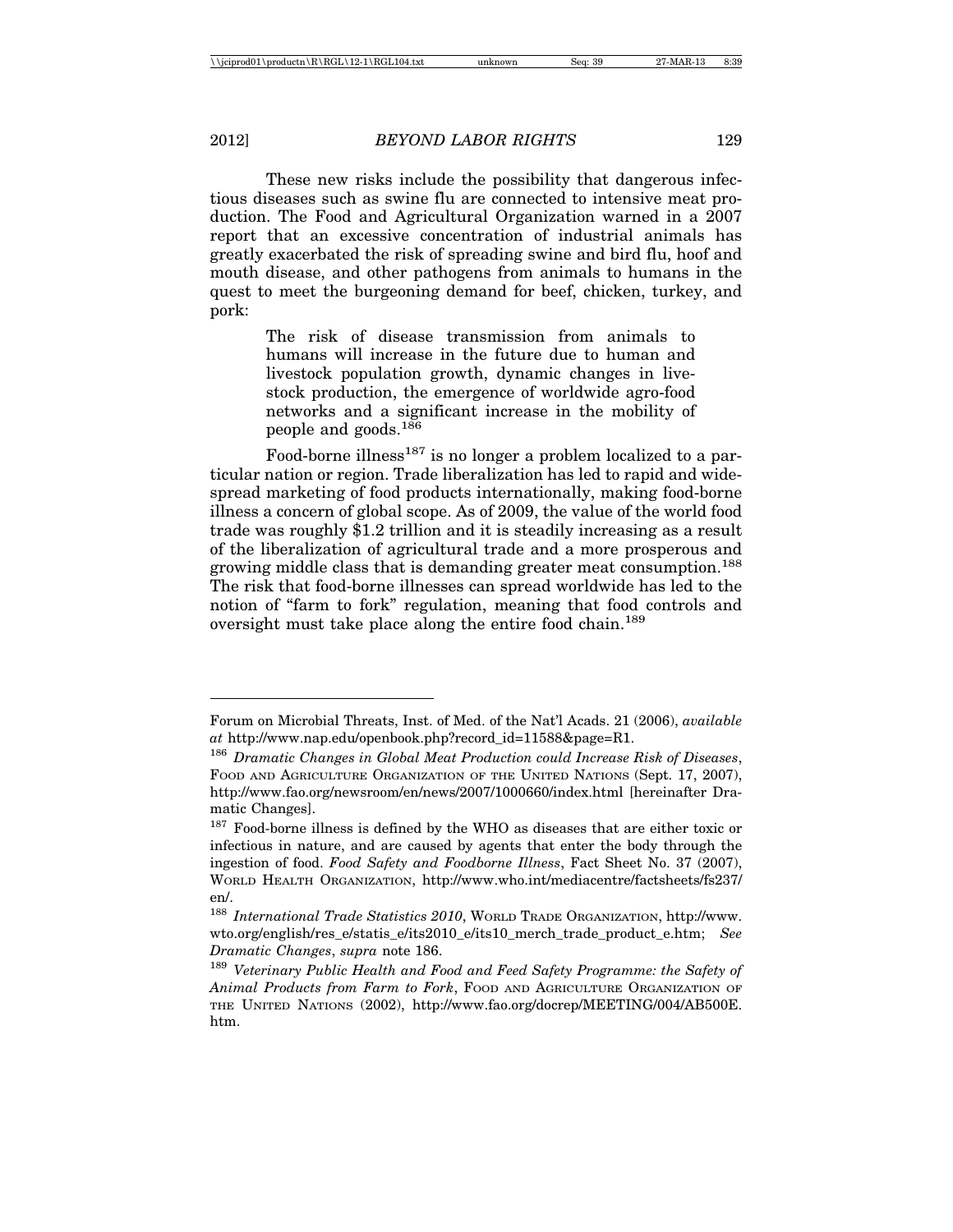Recent highly publicized food contamination problems in the United States after a 46-state salmonella poisoning from peanuts, <sup>190</sup> in Canada with 22 deaths from listeria poisoning from deli meat.<sup>191</sup> and in China with melamine-contaminated infant formula, <sup>192</sup> have underlined both the importance of food safety and its linkage to trade.193 Nations need effective food control systems in place to protect the health and safety of their people and to prevent epidemics of foodborne illnesses. Complications arise from the fact that many countries are themselves involved in the actual food production and distribution process, and each country has its own food control systems or lack thereof. The presence of pathogens in food is extremely complicated precisely because of the numerous vectors from which the food became contaminated. Mechanisms of control are critical to nations in ensuring the safety and quality of the foods that enter international trade, while ensuring that the foods they import also meet these requirements. Because of globalization, the burden is on both the importing

<sup>190</sup> In 2008, outbreaks of Salmonella Typhimurium in forty-six States and Canada caused 691 illnesses and at least nine deaths. The culprit turned out to be peanut butter produced by a Georgia processing plant. Producers recalled all peanut products from that plant. *See 2008-2009 Salmonella Typhimurium Outbreak Response*, CENTER FOR DISEASE CONTROL AND PREVENTION (May 18, 2009), http://www.cdc. gov/salmonella/typhimurium/SalmonellaTyphimuriumAAR.pdf.

 $191$  In the summer of 2008, Canada experienced a widespread outbreak of Lysteria Monocytogenes found to be caused by deli meat from a Maple Leaf Foods plant in Toronto. Even though Maple Leaf voluntarily recalled all of its products, the contamination resulted in 22 deaths. *See Listeriosis Outbreak Timeline*, CBCNEWS, Sep. 11, 2009, http://www.cbc.ca/news/health/story/2008/08/26/f-meat-recall-time line.html.

<sup>192</sup> In November 2008, 50,000 infants were hospitalized from a variety of kidney ailments. In total, 294,000 infants fell ill and six died. This outbreak was related to the consumption of melamine-contaminated infant formula and related dairy products. Contamination traces were also detected in liquid milk and powdered milk products originating from the Sanlu Group in China. Many countries banned Chinese dairy food and the WHO defined this crisis as one of the largest food safety events that it had dealt with in recent years. *See* Report of a WHO Expert Meeting in Collaboration with FAO, *Toxicological and Health Aspects of Melamine and Cyanuric Acid* (Dec. 1-4, 2008), http://whqlibdoc.who.int/publications/2009/ 9789241597951\_eng.pdf.

<sup>&</sup>lt;sup>193</sup> The term food safety is often used interchangeably with food quality. Food safety refers to hazards, whether acute or chronic, that make food injurious to the health of the end-user, while food quality refers to other attributes that influence a product's cost, and includes things such as contamination and spoilage. Food quality seems to be an additional requirement after already having achieved the minimum standards of food safety. For the purposes of this paper, we will treat the terms interchangeably.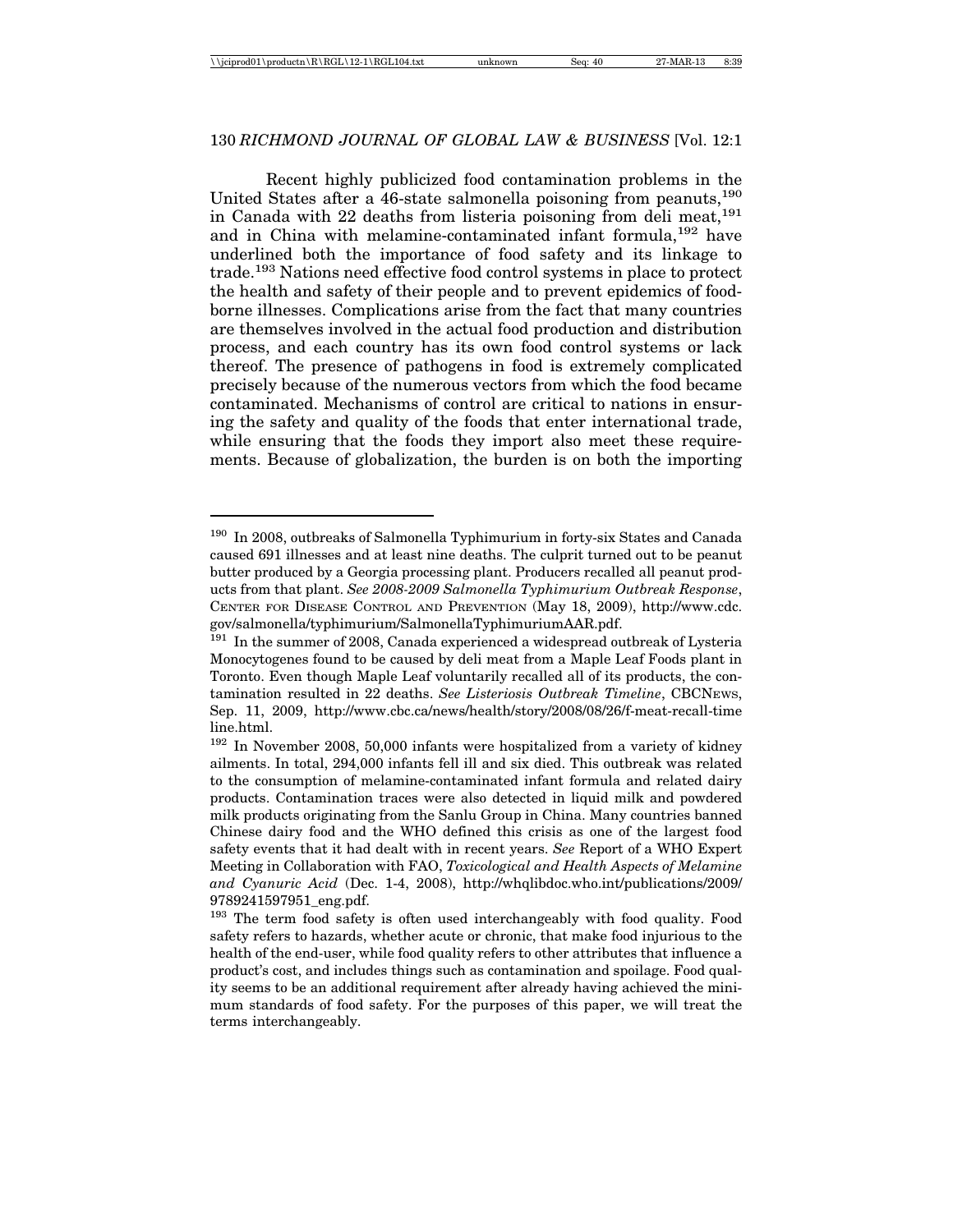and exporting countries to implement and enforce food control systems, while establishing risk criteria for their imports and exports.

The purpose of control systems is to enforce national laws already in place for the protection of the consumer. However, recognition that contamination can occur at all stages of the food chain—from farm to for $k^{194}$ —has inspired the creation of international instruments to extend this regulation to agricultural products transnationally. The WTO has recognized the importance of food safety and standards in two agreements: the Agreement on the Application of Sanitary and Phytosanitary Measures (SPS Agreement)<sup>195</sup> and the Agreement on Technical Barriers to Trade (TBT Agreement).196 Both the SPS and TBT Agreements provide Members with blueprints to protect human, animal, and plant life or health, as well as the environment, from disease and pest infestation.<sup>197</sup>

The SPS Agreement applies to trade-related measures taken to protect human health from various risks arising from toxins, contaminants, additives, drug and pesticide residues, and organisms that carry or cause disease in foods or beverages.<sup>198</sup> While the Agreement provides Members with the ability to take measures to protect its interests, and allows them to discriminate between like products if one of the products presents a health risk, it requires that such discrimination may only be in pursuit of the concerns of the SPS measure, not for arbitrary or unjustifiable purposes or otherwise as a disguised trade restriction.199

The SPS Agreement attempts to create an international consensus on food safety standards, using other international instruments such as the joint FAO/WHO Codex Alimentarius Commission.200 Members can take measures that result in higher

<sup>&</sup>lt;sup>194</sup> The Importance of Food Quality and Safety for Developing Countries, Food AND AGRICULTURAL ORGANIZATION OF THE UNITED NATIONS AND THE WORLD HEALTH ORGANIZATIONS, http://www.fao.org/trade/docs/LDC-foodqual\_en.htm (last visited Jan. 28, 2013)[hereinafter Food Safety].

<sup>&</sup>lt;sup>195</sup> Agreement on the Application of Sanitary and Phytosanitary Measures, Apr. 15, 1994, Marrakesh Agreement Establishing the World Trade, Annex 1A, 33 I.L.M. 1125, 1867 U.N.T.S. 493 (1994) [hereinafter SPS Agreement].

<sup>196</sup> *See* Agreement on Technical Barriers to Trade, Apr. 15, 1994, Marrakesh Agreement Establishing the World Trade Organization, Annex 1A art. 2 [hereinafter TBT Agreement].

<sup>197</sup> *See generally* SPS Agreement, *supra* note 195; TBT Agreement *supra* note 196. <sup>198</sup> *See* Joint Study, *supra* note 154, at 103.

<sup>199</sup> *See generally* SPS Agreement, *supra* note 195.

<sup>200</sup> The Codex Alimentarius Commission is an intergovernmental body whose purpose is to create international standards for food quality and safety requirements. Codex has formulated international standards for a range of food products and has developed specific requirements with respect to veterinary drugs, pesticide resi-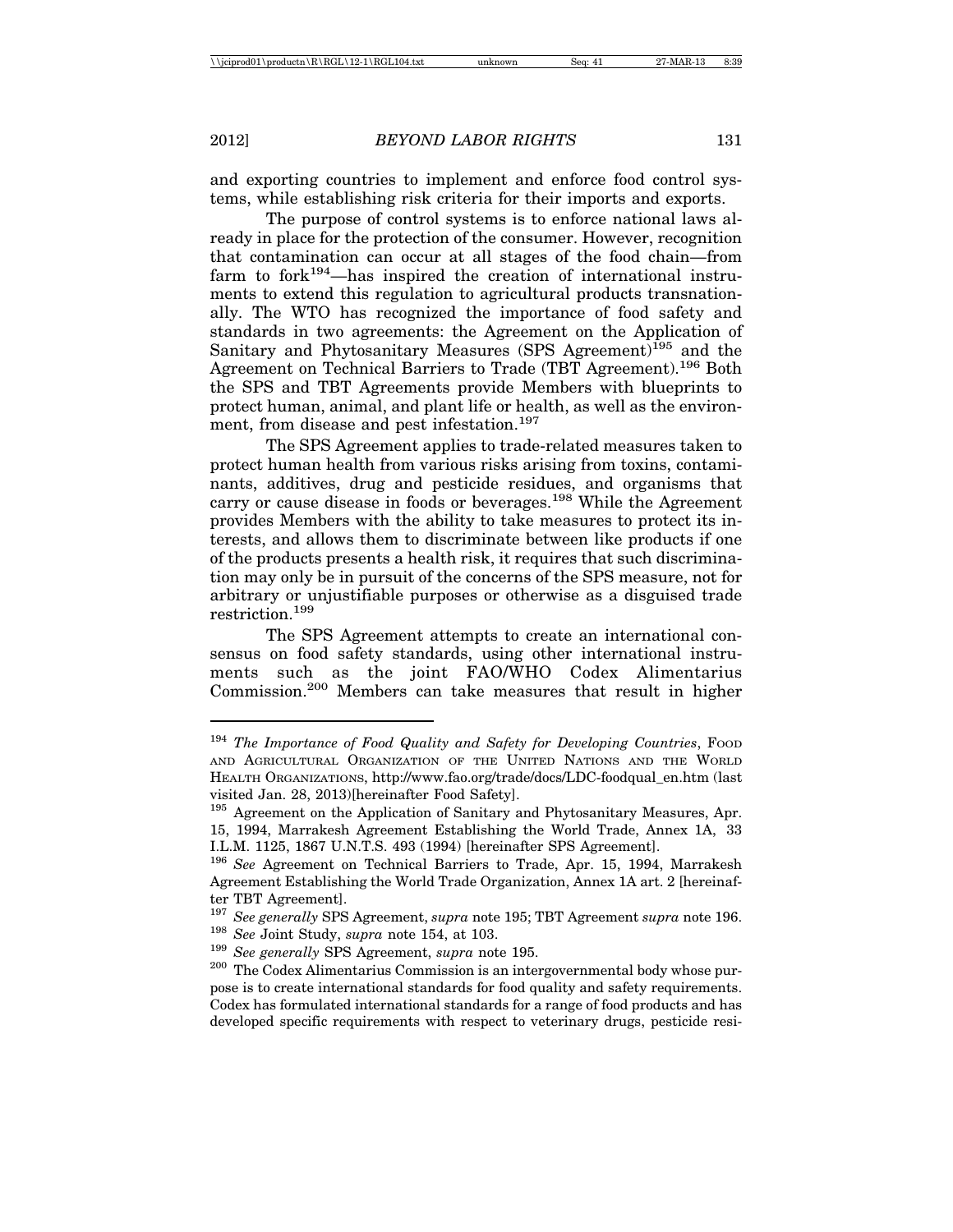levels of sanitary or phytosanitary protection for its citizens than these agreed international standards if they have scientific justification or if the Member meets the Agreement's version of the precautionary principle.

The Agreement imposes on Members the requirement to prepare scientific risk assessments justifying sanitary and phytosanitary measures that seek higher levels of protection than agreed international standards. The assessment must take into account the nature of the risks to human, animal, or plant life or health presented by the import, as well as the effectiveness of the Member's chosen border measure in preventing that risk.201

The main difference between the SPS Agreement and the TBT Agreement is that the SPS Agreement covers health protection measures as discussed above, while the TBT Agreement covers technical requirements, voluntary standards, and conformity assessment standards, excluding issues that are covered by the SPS Agreement.<sup>202</sup> With respect to food safety issues, the TBT Agreement has a much broader focus and covers things such as the non-deceptive labeling of the composition or quality of drugs, food and beverages, or products; quality requirements for fresh food; and packaging requirements.<sup>203</sup> For example, the TBT Agreement covers labeling issues dealing with nutritional claims, and quality and packaging regulations, which fall outside of the scope of the SPS Agreement.204 Because the coverage of the SPS Agreement is relatively narrow, this leaves the TBT Agreement with a wide variety of risks to cover.<sup>205</sup> With food safety primarily the domain of the SPS Agreement, the TBT Agreement focuses on food quality and seeks harmonization of these characteristics so that producers may easily trade in all WTO markets.

Food-borne illnesses not only create health problems for the population, but also have severe economic effects for the state. Quantifying these effects is difficult,<sup>206</sup> so we will illustrate with representa-

dues, food additives, contaminants, methods of analysis and sampling, and codes and guidelines of hygienic practices, among many other standards. Food Safety, *supra* note 194, para. 32.

<sup>201</sup> SPS Agreement, *supra* note 195, art. 5.1.

<sup>202</sup> TBT Agreement, *supra* note 196, art. 1.5.

<sup>&</sup>lt;sup>203</sup> The TBT Agreement covers most aspects of human disease control, with the exception of food safety or diseases carried by animals or plants. *SPS Agreement Training Module, Chapter 1, Introduction to the SPS Agreement*, WORLD TRADE ORGANIZATION, http://www.wto.org/english/tratop\_e/sps\_e/sps\_agreement\_cbt\_e/c1 s4p1\_e.htm (last visited Jan. 28, 2012).

 $^{204}$  *Id.* 

<sup>205</sup> *Id*.

<sup>206</sup> Studies rely on numerous methods in determining costs from food-borne illnesses. For example, these studies can use measurements of the monetary costs of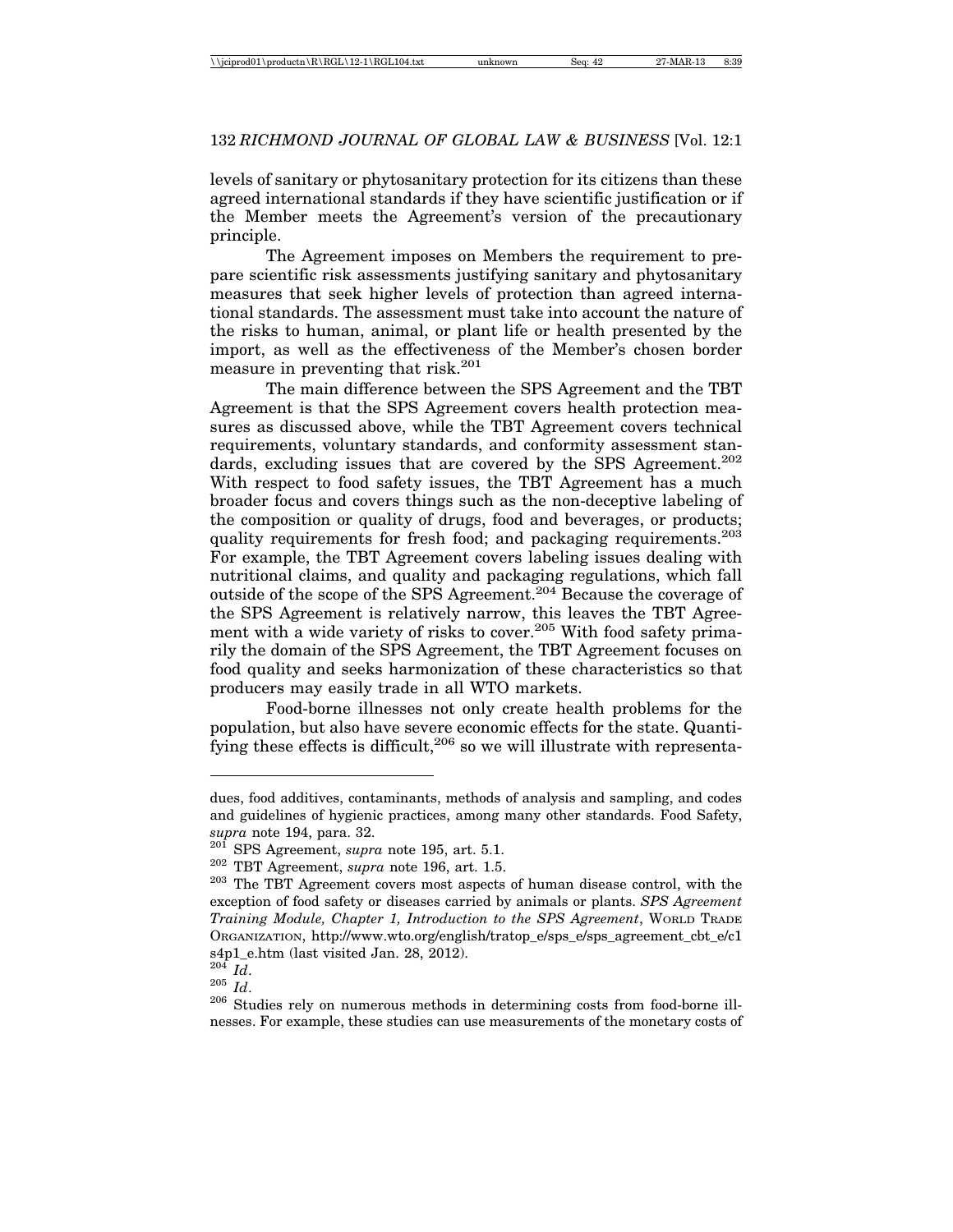tive examples.<sup>207</sup> For example, approximately 70 percent of the  $1.5$ billion instances of diarrhea that occur in the world annually are attributed to chemical or biological contamination of foods. Even though the disease by itself may not be fatal, it can lead to physical disabilities and mental retardation.208

A study conducted by the Centers for Disease Control and Prevention (CDC) in 2011 estimated that roughly 48 million new cases of food-borne illnesses occur in the United States every year, resulting in 128,000 hospitalizations and 3,000 deaths.<sup>209</sup> This study specifically focused on health related costs and estimated the cost of food-borne illnesses in the United States to be  $$152$  billion,<sup>210</sup> with approximately \$39 billion being attributed to produce.<sup>211</sup> This study estimated the health related cost as the sum of medical costs<sup>212</sup> together with quality-of-life losses.<sup>213</sup> These costs include the cost to others in society<sup>214</sup> together with costs incurred by the affected person. Differences in wages, access to medications, and exposure to pathogens all affect the costs of illness in each nation. Obviously, these effects translate into production decreases and health care costs.

The complexity in quantifying the economic consequences of contaminated food is derived from a number of factors including: a) the value of the animal products and crops that are spoiled or have to be destroyed as a result of contamination; b) the value of the rejections or detentions of these products in the export trade, such as losses from product bans, loss of reputation, and other breach of contract costs; c) the cost of healthcare; and d) the loss of productive output or earnings that result from premature death, morbidity, or disability. $2^{15}$ 

the illness to society, the "willingness-to-pay" principle to avoid illness, as well as hybrid approaches. Robert L. Scharff, *Health-Related Costs from Foodborne Illness in the United States* 1 (2010), *available at* http://www.producesafetyproject.org/ media?id=0009 [hereinafter Health Cost Study].

<sup>207</sup> *Id*. Studies that attempt to quantify the losses are often based on limited inputs. For example, only some studies take into account the long-term health consequences of acute food-borne illnesses.<br> $^{208}$  Food Safety, *supra* note 194, para. 18.

<sup>&</sup>lt;sup>209</sup> 2011 Estimates of Foodborne Illness, CENTER FOR DISEASE CONTROL AND PRE-VENTION (Apr. 3, 2012), http://www.cdc.gov/foodborneburden/2011-foodborne-esti mates.html.<br><sup>210</sup> Food Safety, *supra* note 194, at 1.

<sup>&</sup>lt;sup>211</sup> *Id.* at 14.  $\frac{212 \text{ } Id. \text{at } 14.}$  212 *Id.* at 2. Medical costs include pharmaceuticals, physician and hospital services.

<sup>&</sup>lt;sup>213</sup> *Id*. Examples of the cost of quality of life losses include pain, suffering, death, and disability.

<sup>214</sup> *Id*. For example, costs to society include costs to the insurance companies that pay the medical expenses.

<sup>215</sup> Food Safety, *supra* note 194, para. 20.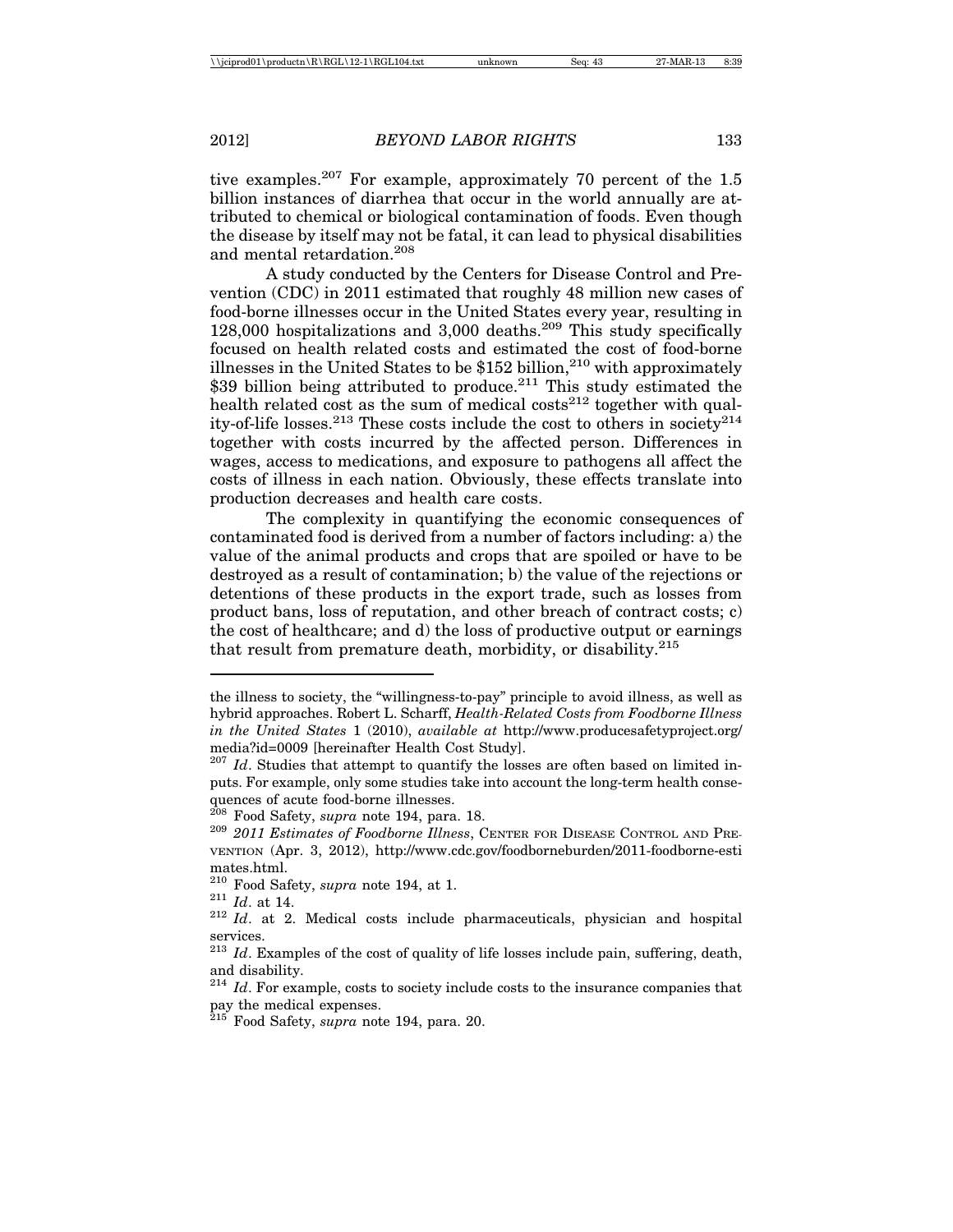The greatest health impact on the economy is the loss of output and earnings caused by contaminated food. The disability or death of the wage earner affects the country's economy as well as the individual's family.<sup>216</sup> The affected nation can lose a global comparative advantage when it loses the productive capacity of many of its citizens.

As an example of these many vectors, in 1996 an outbreak of an intestinal parasite in the United States and Canada sickened 1,500 people.217 California strawberries were erroneously implicated as the culprit by Ontario's chief medical examiner. Though the chief medical examiner proclaimed that Ontario strawberries were safe to eat, some consumers stopped eating them entirely and supermarkets removed them from their shelves. Shortly thereafter, the CDC determined that Guatemalan raspberries were actually to blame. Because of the confusion, the California Strawberry Commission estimated a loss of \$20 million to \$40 million. A spokesperson for the Commission was quoted as saying that "[Y]ou can take consumer confidence away in a day, but it takes forever to restore."218

A subsequent outbreak occurred in 1997 from Guatemalan raspberries and a temporary suspension on the export of raspberries was instituted.<sup>219</sup> This suspension affected over 250 producers and 5,000 workers and resulted in a \$10 million loss of income.<sup>220</sup> The United States even issued an import ban on these raspberries.<sup>221</sup> Even though the ban on Guatemalan raspberries has since been lifted, the demand is only one-third of what it once was,  $222$  giving other exporters an opportunity to corner the market. A study completed in 2000 found that only six Guatemalan raspberry farms remained, down from eighty-five farms in  $1996.<sup>223</sup>$ 

In 2006, the FDA informed the public of an outbreak of a specific strain of E. coli which had been linked to bagged spinach.<sup>224</sup> Be-

<sup>216</sup> *Id*.

<sup>217</sup> Dr. Douglas Powell, *Risk-Based Regulatory Responses in Global Trade: Guatemalan Raspberry Imports in the U.S. and Canada, 1996-1998*, at 7, *available at* http://www.foodsafety.ksu.edu/articles/443/guatemalan\_rasp\_imports.pdf [hereinafter Raspberry Case].

<sup>218</sup> *Id*. at 8.

<sup>219</sup> Raspberry Case, *supra* note 217, at 10.

<sup>220</sup> *Id*.

<sup>221</sup> *Id*. at 11.

<sup>222</sup> Judy C. Buzby, *Effects of Food-Safety Perceptions on Food Demand and Global Trade* 59 (May 2001), *available at* http://www.ers.usda.gov/publications/wrs011/ wrs011i.pdf.

<sup>223</sup> *Id*.

<sup>224</sup> Robert M. Yoke, Note, *Let Us Eat Lettuce (and Spinach): Is The Bioterrorism Preparedness Act Enough or Is An Independent Food Safety Agency Required?,* 96 KY. L.J. 731, 731 (2007-08).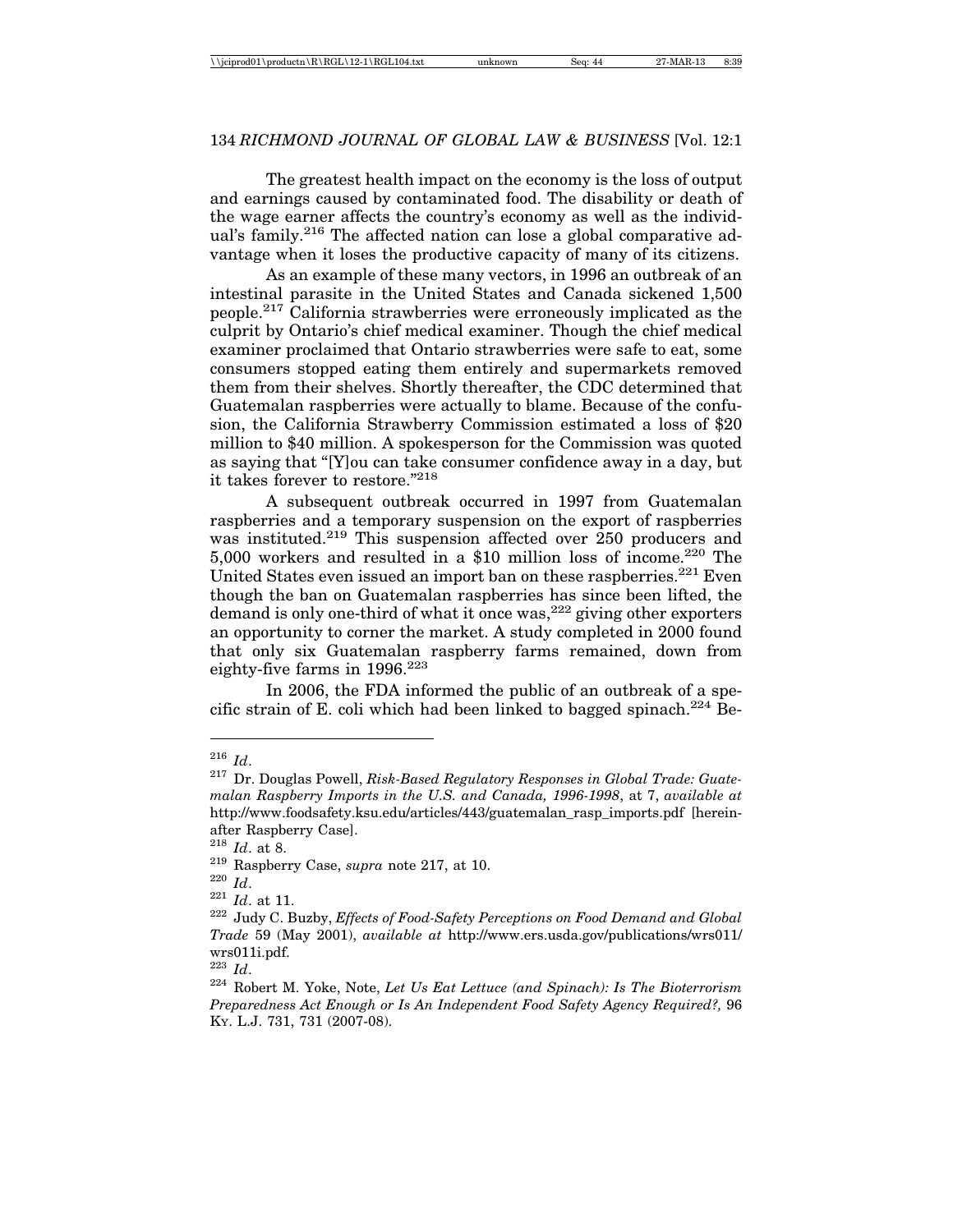cause the source of the contamination was unknown at that time, the FDA warned consumers to stay away from all bagged spinach.<sup>225</sup> Even though the FDA was subsequently able to determine possible causes of the E. coli outbreak, it was not able to identify a single source. As of 2006, this was considered one of the deadliest outbreaks in the coun- $\text{try.}^{226}$  and one of the costliest to date because of lost profits. The spinach industry was shut down by the FDA's warning for 5 days, causing grocery stores to pull the bagged spinach from their shelves and restaurants to remove it from their menu. One year after the outbreak, the California spinach market lagged \$60 million from before the outbreak. The spinach industry in general lost as much as \$350 million in profits.227

As discussed, unsafe food can have far-reaching consequences on individuals, nations, and the global economy. For these reasons, we consider food safety a fundamental aspect of the human right to health and a necessary right in achieving sustainable development an a growing economy.

### *E. Conclusion*

This paper seeks to highlight the two core human rights we find most fundamental to the intersection of trade and health. If the moral consequences highlighted in this paper are not enough to push nations towards creating programs to protect these rights, the numbers and what they mean for the global economy should be enough. Without access to essential life-saving medications and food safety the population as a whole will suffer. The loss of millions of people decreases the demand for products as well as efficient production of such products. A healthy population is the foundation to achieving a prosperous and sustainable economy.

# VI. TRADE AND INDIGENOUS RIGHTS

## *A. Introduction*

As previously discussed, while trade liberalization can create benefits, it can also have unintended consequences such as human rights abuses.<sup>228</sup> Critics of trade liberalization and RTAs claim that

<sup>225</sup> The outbreak resulted in 204 cases of illness across 26 states and Canada. Sara M. Benson, *Guidance for Improving the Federal Response to Foodborne Illness Outbreaks Associated with Fresh Produce*, 65 FOOD & DRUG L.J. 503, 508 (2010).<br><sup>226</sup> See generally id.

<sup>&</sup>lt;sup>227</sup> *Id.* at 509. <sup>227</sup> *Id.* at 509. <sup>228</sup> *Trade and Development - an Introduction, A Global Focus Key Issues Paper*, GLOBAL FOCUS (2010), http://www.globalfocus.org.nz/uploaded/documents/Trade% 20and%20development.pdf.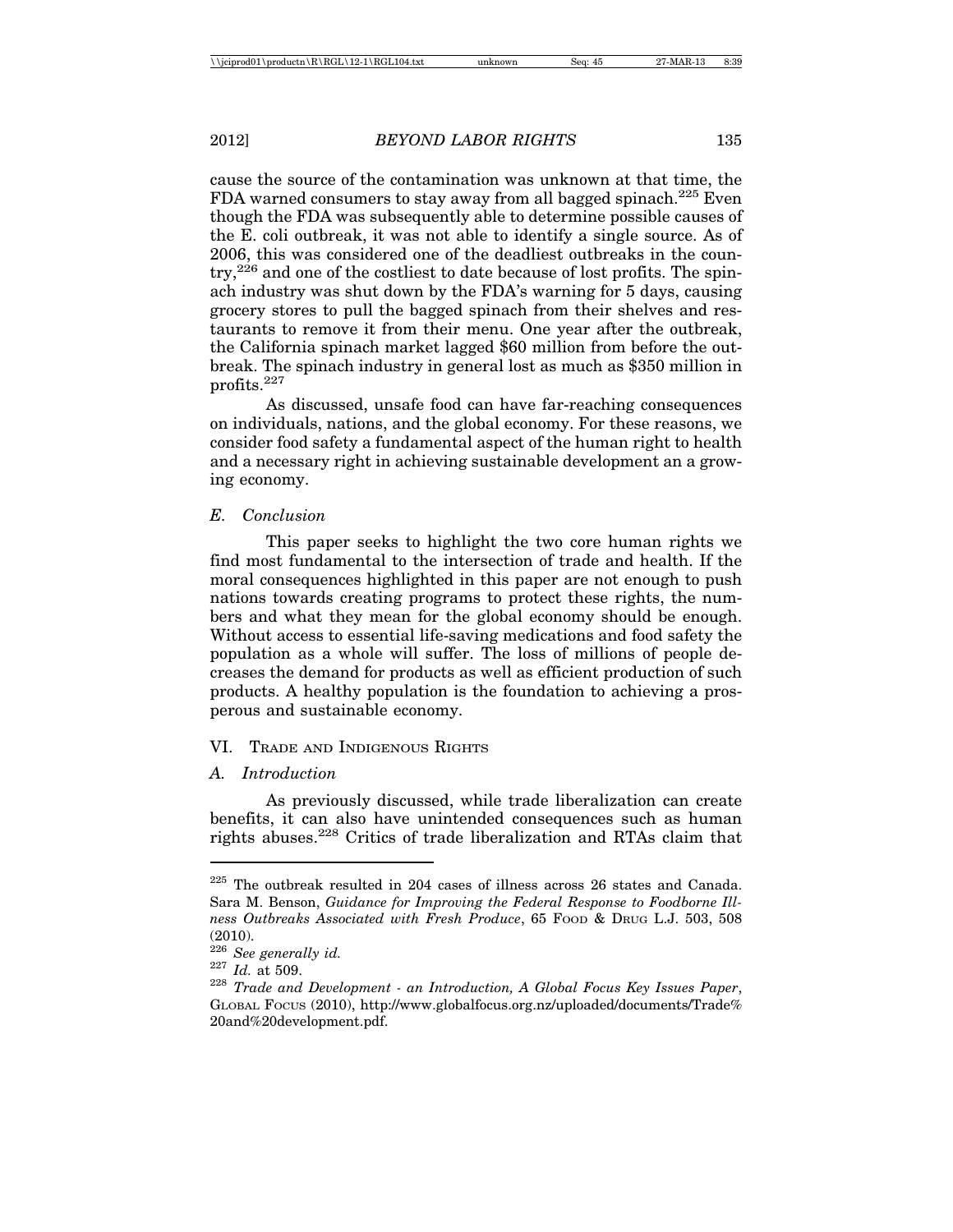this system and these agreements only benefit a few multinational corporations and local elites, while harming large parts of civil society,  $229$ particularly indigenous peoples. Indigenous peoples are inarguably entitled to share in the benefits of trade liberalization, including the opportunities and economic growth it creates.

Economic policies often ignore the non-economic effects of these policies, including increases in low-quality, unstable, low-paying employment and increased inequity and poverty, especially for women,  $\alpha$ children, the elderly, and indigenous peoples.<sup>230</sup> Additionally, participants in international trade often do not abide by land rights and international labor standards.<sup>231</sup> Local government human rights organizations insist that the continuing discrimination and exclusion of indigenous peoples has significant negative consequences.<sup>232</sup>

The term "indigenous peoples" refers to a population that shares a common culture, language, race, historical condition, or territorial connection, which are all objective elements. There is also a subjective element in which the group self-identifies as a distinctive ethnic or cultural group.<sup>233</sup> For the purposes of this paper, the term "indigenous peoples" will be defined as communities that pre-date colonization periods, are still characterized by a distinctive culture, and still inhabit ancestral lands.<sup>234</sup> These indigenous populations represent a minority group within their resident territories and generally live under conditions of severe economic deprivation in comparison to the majority group around them.235

As of 2011, there were approximately 300 million indigenous peoples worldwide, a majority of whom face marginalization from the dominant society and live under conditions of severe disadvantage, poverty, discrimination, and exclusion, all while struggling to preserve their original way of life and their culture.<sup>236</sup> Even though indigenous peoples comprise roughly 5 percent of the world's population, they ac-

<sup>229</sup> Roberto R. Coll, *Wielding Human Rights and Constitutional Procedure to Temper the Harms of Globalization: Costa Rica's Battle Over the Central America Free Trade Agreement*, 33 U. PA. J. INT'L L. 461, 464 (2011).

<sup>230</sup> *Trade and Development, supra* note 228.

<sup>231</sup> *Id*.

<sup>232</sup> *World Directory of Minorities and Indigenous Peoples—Nicaragua: Overview*, REFWORLD (June 3, 2008), http://www.unhcr.org/refworld/docid/4954ce1bc.html [hereinafter World Directory Nicaragua].

<sup>233</sup> Patrick Wieland, *Why the Amicus Curia Institution is Ill-suited to Address Indigenous Peoples' Before Investor State Arbitration Tribunals: Glamis Gold and the Right of Intervention*, 3 TRADE, LAW AND DEVELOPMENT 335, 345-46 (Fall 2011). <sup>234</sup> *Id*. at 346.

<sup>235</sup> JUST TRADE, *supra* note 2, at 207*.*

<sup>236</sup> Wieland, *supra* note 233, at 345.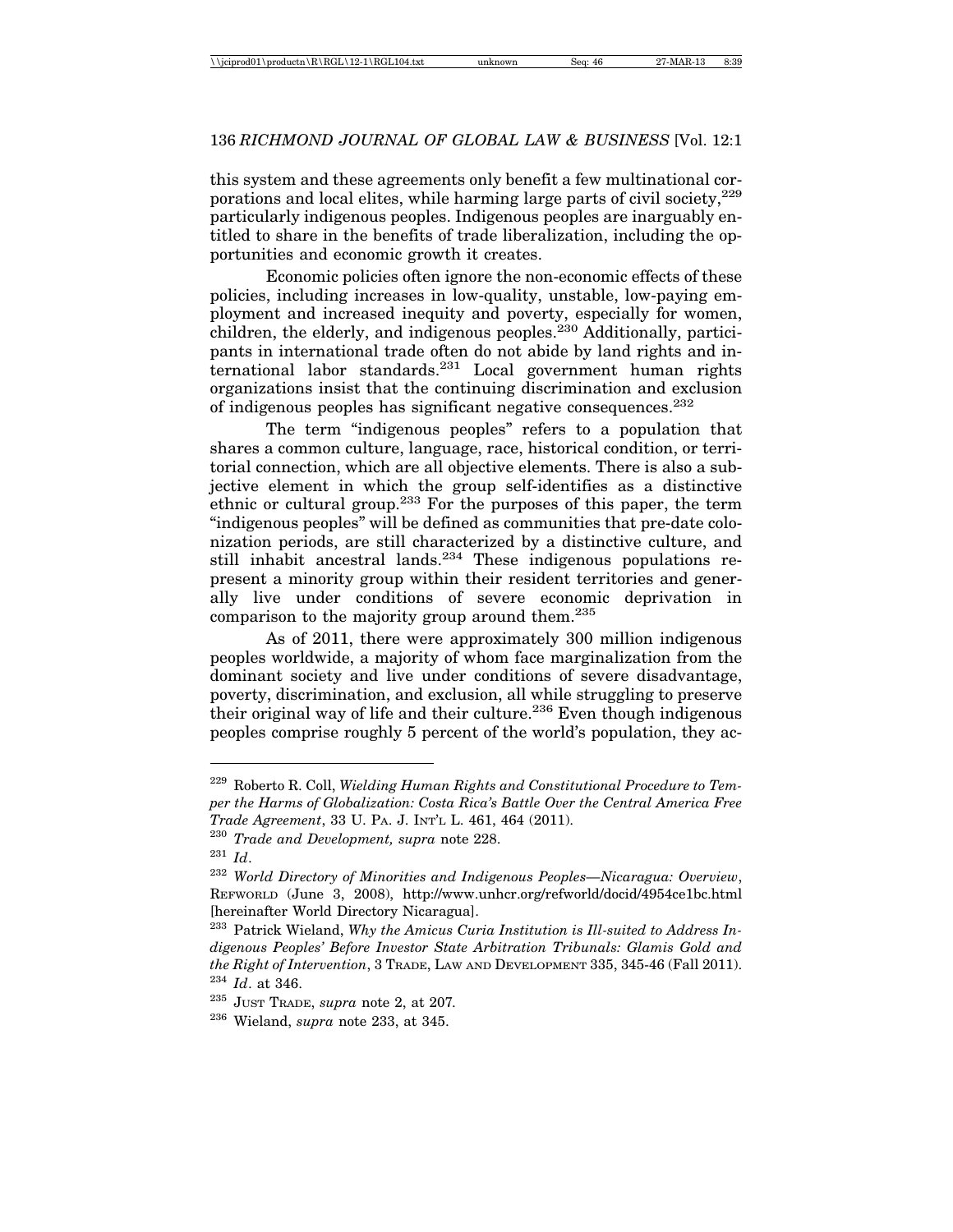count for about 15 percent of the world's poor.<sup>237</sup> A 2004 World Bank study indicated that indigenous peoples in Latin America have made little social and economic progress in the last decade and suffer from lower education, poverty, and a greater incidence of discrimination and disease than most other groups.<sup>238</sup>

For example, the majority of Nicaragua's minorities live in the Atlantic lowlands, which comprise approximately 56 percent of the national territory.239 Nicaragua, for example, is comprised of 15 districts and two Autonomous Regions, with significant inequalities existing between the districts and the Autonomous Regions.<sup>240</sup> This area contains some of the nation's richest reserves of natural resources and the second largest tropical jungle in the Americas,  $241$  providing a prime opportunity for investors and the government. The Autonomous Regions are primarily inhabited by indigenous peoples who have very low rates of formal employment and generally work in the subsistence fishing, mining and farming sectors, with the rate of unemployment in these regions being 90 percent as opposed to approximately 7 percent in the country as a whole. In addition, a majority of Nicaragua's indigenous population suffers from a lack of access to health care. Even while the rate of poverty in Nicaragua has decreased by about 14 percent during the past 5 years, it has increased by 11 percent among minority and indigenous Caribbean coast populations of Nicaragua.<sup>242</sup> These are troubling statistics that need to be addressed in order for these countries to both become more economically productive and to enjoy higher standards of living for all of civil society.

A majority of indigenous peoples have been separated from lands they consider sacred, deprived of their natural environments, and economically, culturally, politically, and religiously dispossessed.<sup>243</sup> They have borne the brunt of the international trade policies as evidenced by significant increases in unemployment, underemployment, and other social indicators indicative of Third World populations. Resource extraction can cause the forceful removal of people from their lands and the destruction of their natural environ-

<sup>237</sup> *Statistics and Key Facts about Indigenous People,* Rural Poverty Portal (Apr. 27, 2012, 9:48 AM), http://www.ruralpovertyportal.org/web/guest/topic/statistics/ tags/indigenous%20peoples.

<sup>238</sup> Gillian Moon, *Fair in Form, But Discriminatiory in Operation — WTO Law's Discriminatory Effects on Human Rights in Devloping Countries*, 14 J. INT'L ECON. L. 553, 570 (2011).

<sup>239</sup> *World Directory Nicaragua*, *supra* note 232.

<sup>240</sup> *Id*.

<sup>241</sup> *Id*.

<sup>242</sup> *Id.*

<sup>243</sup> Wieland, *supra* note 233, at 345.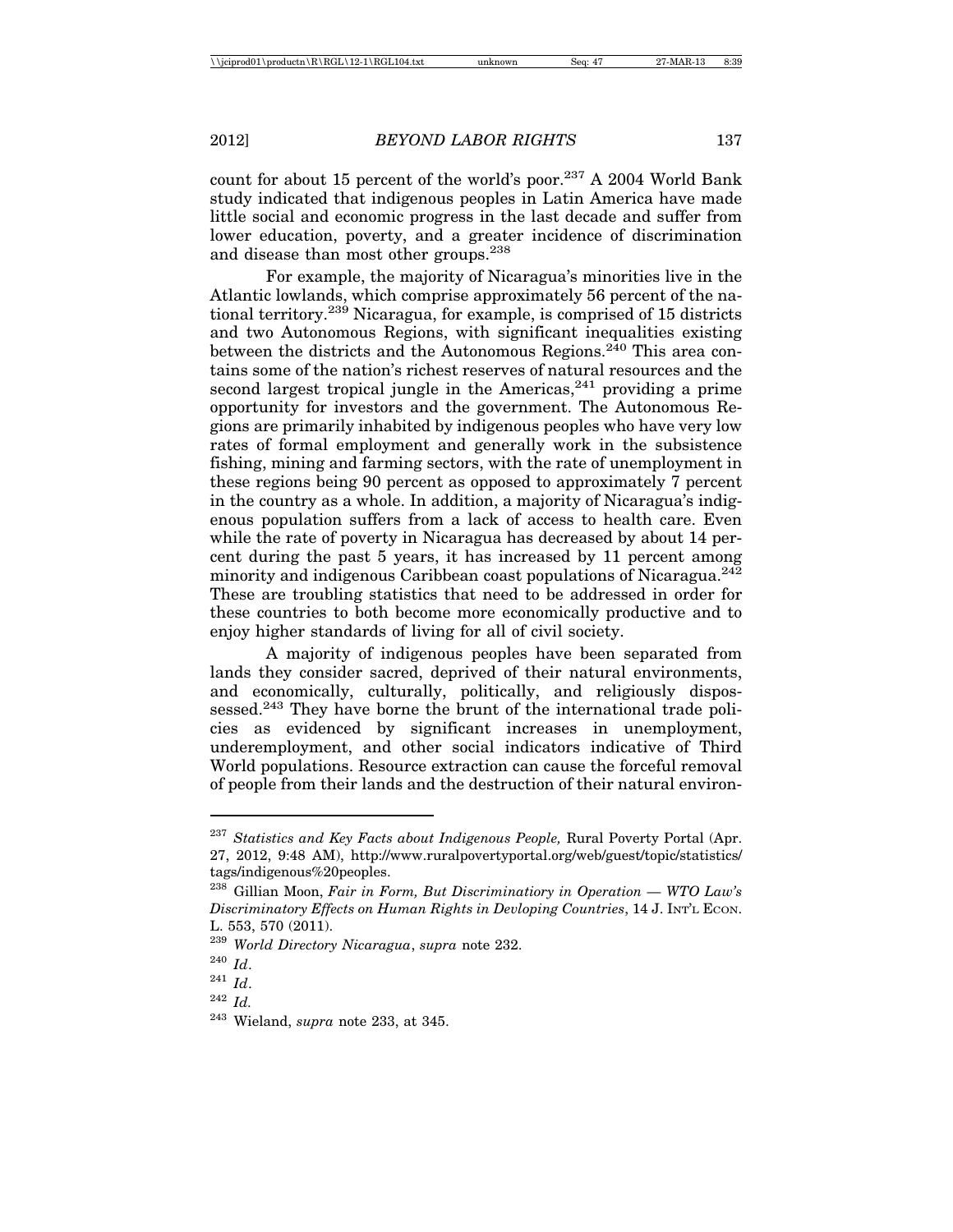ments.<sup>244</sup> This presents a significant issue when they face the loss of biodiversity, land, water, culture, livelihoods, and traditional knowledge.245 Investor's rights under investment treaties disproportionately affect indigenous peoples when "the boundaries of their sovereignty remain disputed."<sup>246</sup> Because of this, investors may not recognize indigenous peoples' rights to natural resources and land.

Additionally, indigenous peoples have a weakened bargaining position vis-à-vis their employers because of high levels of unemployment and the increased mobility of capital. They are particularly vulnerable when their integration into the global economy occurs without their free prior knowledge and consent because they are inadequately able to protect their livelihoods, culture, and rights,  $247$  making it difficult, if not impossible, to enjoy the opportunities and growth that come with trade liberalization.

### *B. Link Between Trade and Indigenous Rights*

The global economy operates under rules and legal frameworks, which can be adverse to indigenous peoples' rights and can lead to the destruction of their cultures and ways of life.<sup>248</sup> Indigenous peoples and their livelihoods need to be able to co-exist with other systems<sup>249</sup> in order for them to flourish in the economy. They need to be supported in the push for them to be integrated into the global market economy.<sup>250</sup> Investment in the indigenous potential of poorer regions can increase the competitiveness of regional economies. Indigenous communities are the keepers of unique skills, knowledge, and production systems, which can be an asset not only to the indigenous populations that discovered it, but also to the economy and global welfare.<sup>251</sup> It is important to take steps to protect, promote, and recognize the traditional industries, occupations, and economies of indigenous peoples.252 Doing so can have far-reaching effects on the economy, both nationally and globally through the increased productivity of more of the population.

<sup>&</sup>lt;sup>244</sup> Trade and Development, *supra* note 228.<br><sup>245</sup> *Id*. <sup>246</sup> Wieland, *supra* note 233, at 348.<br><sup>247</sup> *A Fair Globalization: Creating Opportunities for All,* WORLD COMMISSION ON THE SOCIAL DIMENSION OF GLOBALIZATION 46 (2004), http://www.ilo.org/public/ english/wcsdg/docs/report.pdf [hereinafter Fair Globalization].  $^{248}$   $Id.$  at 70.  $^{249}$   $Id.$ 

<sup>&</sup>lt;sup>250</sup> *Id. Id.* 251 *Id.* 251 *Rural Development through Decent Work, Rural Policy Brief*, INTERNATIONAL LABOR ORGANIZATION, *available at* http://www.ilo.org/wcmsp5/groups/public/—-ed\_ emp/documents/publication/wcms\_165311.pdf (last visited Jul. 1, 2012).  $^{252}$ *Id.*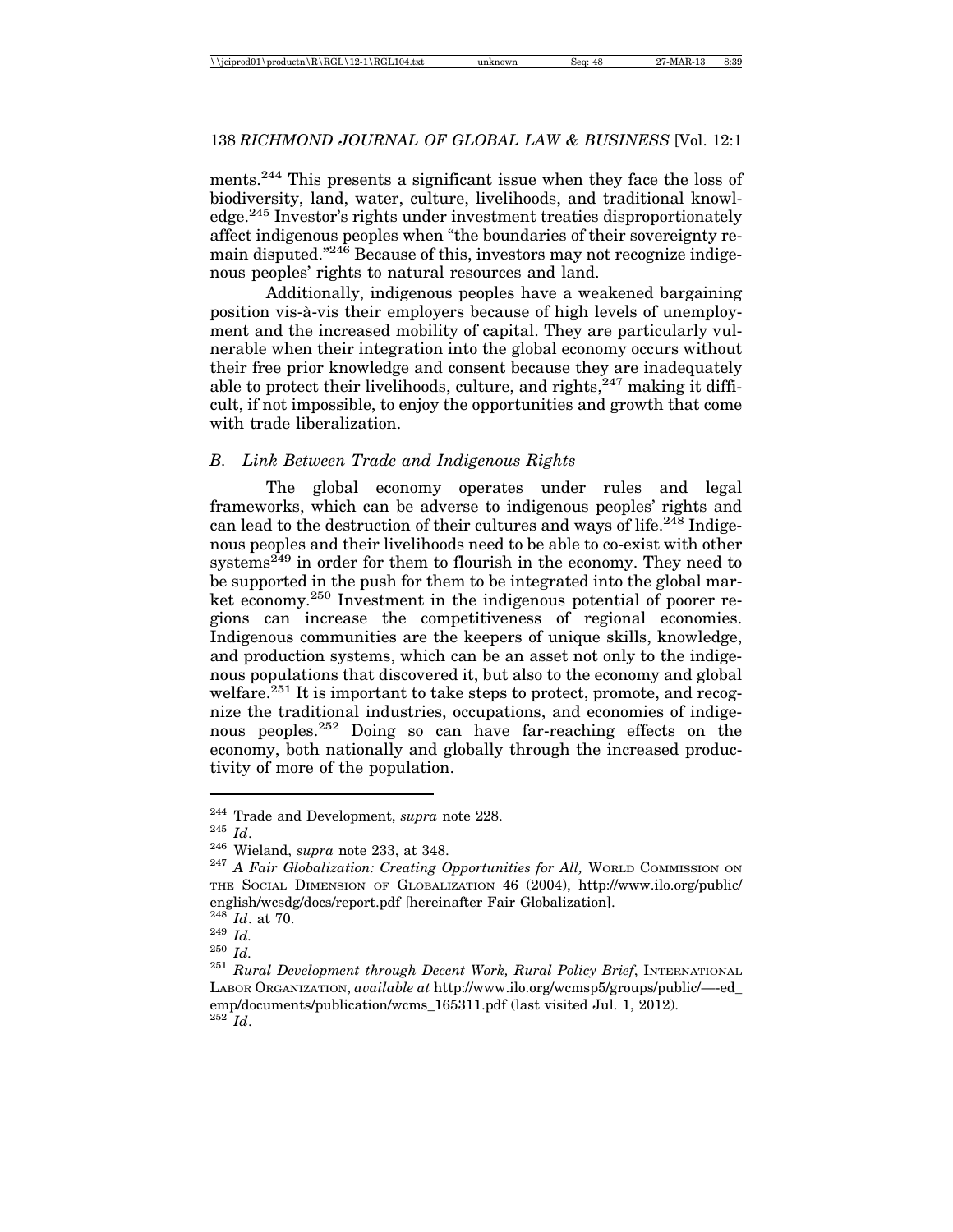Indigenous peoples are no strangers to entrepreneurship, innovation, and enterprise.<sup>253</sup> They are the world's first peoples and they are responsible for the creation and development of early forms of trade and barter, which now provide the base for modern commerce.<sup>254</sup> Indigenous innovation was based upon their extensive knowledge of their traditional lands and skills in designing artifacts and tools that were adaptable to their environment.<sup>255</sup> Indigenous peoples are critical to the development of the economy and their economic success can help maintain the survival of indigenous communities. Indigenous peoples are struggling to improve their socio-economic status and many of them believe that economic development is the way to achieve wealthier and healthier communities.<sup>256</sup> It also allows them to participate in the global economy through entrepreneurship and business development.257

### *C. The Role of RTAs in Indigenous Rights*

While international and non-governmental organizations have attempted to address human rights applicable to indigenous peoples, there are limited mechanisms in place to accomplish the goal of protecting indigenous rights. Indigenous peoples' rights were not even covered by the UN until the adoption by the General Assembly of the Declaration on the Rights of Indigenous Peoples (the "Indigenous Declaration") on September 13, 2007.<sup>258</sup> Even though it is an aspirational, non-binding document, the Indigenous Declaration has created a new awareness of indigenous peoples' concerns and human rights, recognized the invaluable contributions of indigenous peoples to the culture and heritage of the world, and created an awareness of the need to address the issues of indigenous peoples through regulations and budgets. The Indigenous Declaration can prove to be extremely useful

<sup>253</sup> Danielle M. Conway, *Promoting Indigenous Innovation, Enterprise and Entrepreneurship Through the Licensing of Article 31 Indigenous Assets and Resources*, 64 SMU L. Rev. 1095, 1098 (2011)[hereinafter Promoting Innovation].

<sup>254</sup> *Id*. at 1099.

<sup>255</sup> *Id*.

<sup>256</sup> Bob Kayseas et al., Fostering Indigenous Entrepreneurship: A Case Study of the Membertou First Nation, Nova Scotia, Canada 2 (2006) (unpublished manuscript), *available at* http://ciede.mgt.unm.edu/pdf/papers/BobKayseas.pdf (last visited July).

<sup>257</sup> *Id*.

<sup>258</sup> *See* United Nations Declaration on the Rights of Indigenous Peoples, G.A. Res. 61/295, at 1, U.N. GAOR, 61st Sess., 107th plen. mtg., U.N. Doc. A/RES/61/295 (Sept. 13, 2007), *available at* http://www.un.org/esa/socdev/unpfii/documents/ DRIPS\_en.pdf [hereinafter Indigenous Declaration].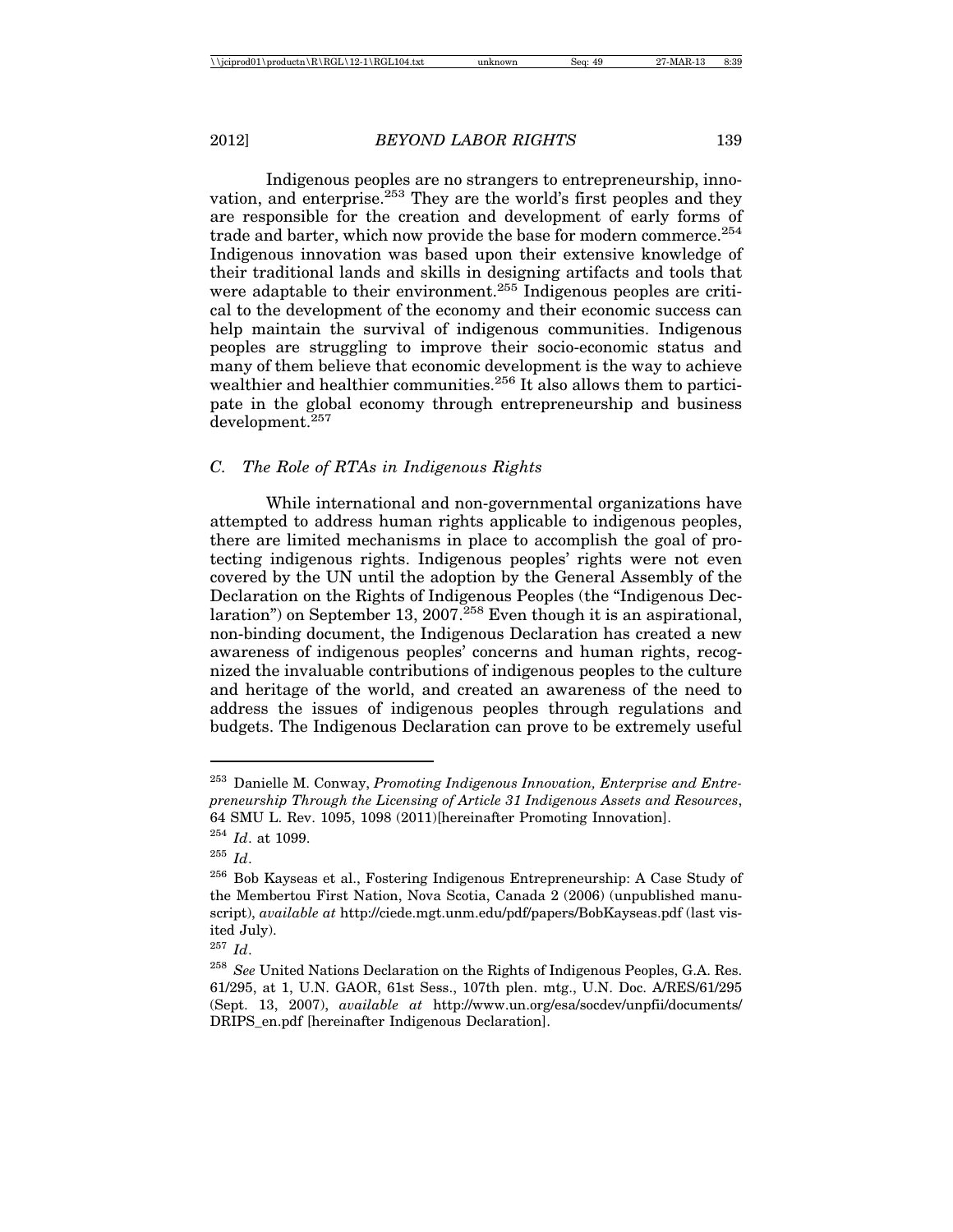if states, civil society, indigenous peoples, and the UN make use of it to provide guidance on indigenous rights.259

RTAs can manage trade between economic rivals and neighbors and can regulate competition in politically sensitive sectors of the economy.260 Structural change provided by RTAs has brought uncertainty and insecurity to workers because of the lack of social and economic provisions for adjustment. Indigenous peoples are among the most vulnerable because they lack economic assets and trade-significant skills.261 Today, a myriad of actors play an important role in shaping trade policy. These global networks can help bring together diverse groups of people to try to affect change<sup>262</sup> and can help address common problems such as gender equality, the environment, and the rights of indigenous peoples.<sup>263</sup>

Despite the aspirational language, these RTAs do not set out specific mechanisms for ensuring these rights. They are merely aspirational discussions in the social dimensions of the agreements or are often separate from the main text of the agreements. Although these examples demonstrate a global concern for indigenous inequalities, it is difficult to integrate this concept at a practical level. Enabling language such as that discussed above is not enough. This paper seeks to enumerate four core principles with respect to indigenous rights as they pertain to trade, and will provide examples of how these principles apply to trade on a practical level.

### *D. Core Principles for Indigenous Peoples*

We have identified four core indigenous rights that are so closely linked to trade and so critical to indigenous peoples that they must be included in RTAs. These are the right to own land and resources, the protection of traditional knowledge, access to education, and the right to participate in the institutions that set policies affecting them.

### *1. Right to Own Land and Resources*

One of the objectives of the indigenous rights movement has been articulated by Article 26(2) of the Indigenous Declaration which

 $^{259}$  UNFPII, State of the World's Indigenous Peoples, available at http://www.un. org/esa/socdev/unpfii/documents/SOWIP\_web.pdf (last visited Feb. 6, 2012) [hereinafter UNFPII].).

<sup>260</sup> Roberto R. Coll, *Wielding Human Rights and Constitutional Procedure to Temper the Harms of Globalization: Costa Rica's Battle Over the Central America Free Trade Agreement*, 33 U. PA. J. INT'L L. 461, 463 (2011).<br><sup>261</sup> Fair Globalization, *supra* note 247, at 4.<br><sup>262</sup> *Id*. at 9.<br><sup>263</sup> *Id*. at 10.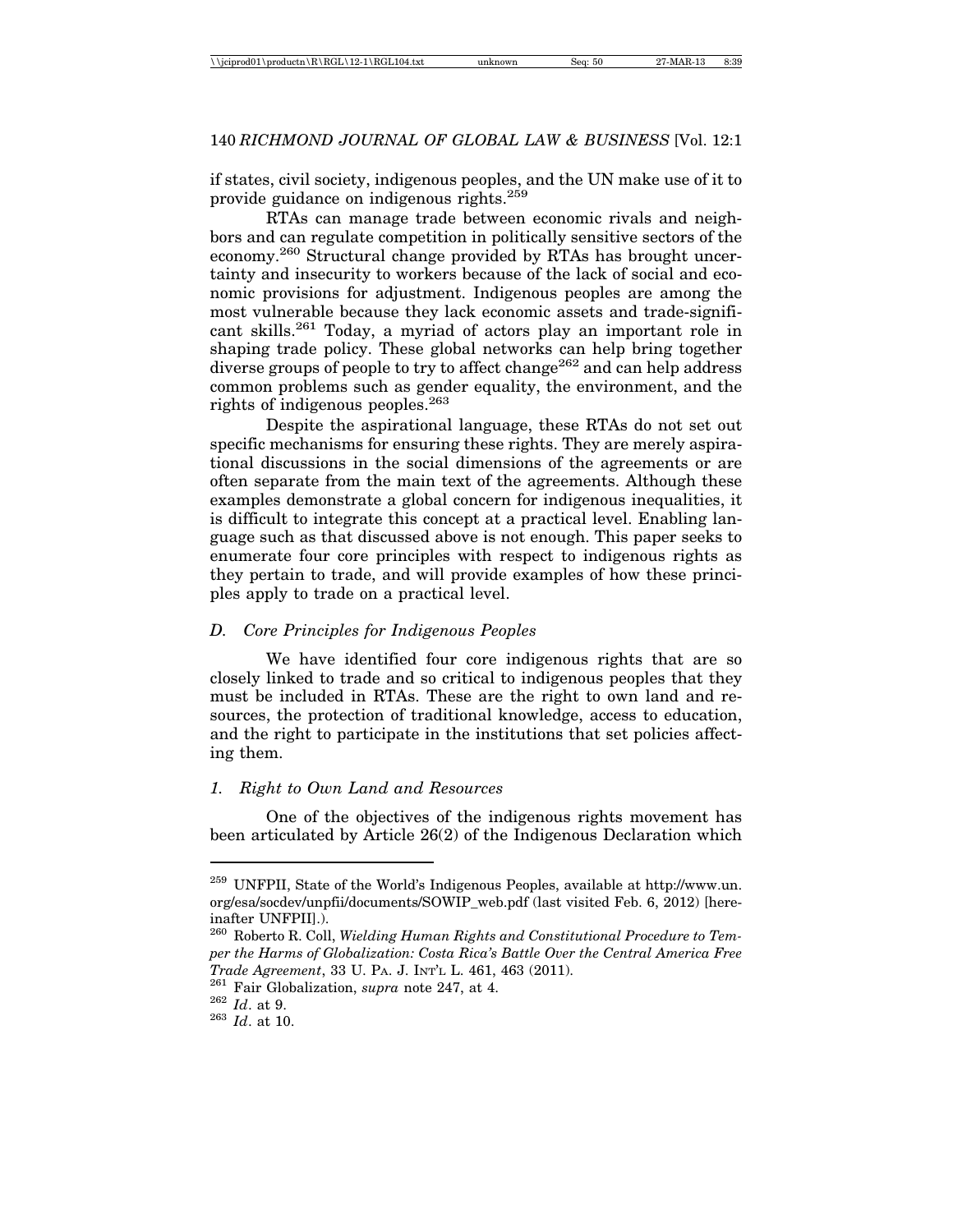states that "[i]ndigenous peoples have the right to own, use, develop and control the lands, territories and resources that they possess by reason of traditional ownership or other traditional occupation or use, as well as those which they have otherwise acquired."264 This objective often stands in opposition to trade's alluring potential for economic growth and development, which creates pressure for governments to use indigenous land in a way that maximizes financial rewards and increases the country's standing in the global market.

The right to control resources and land is crucial to the survival of indigenous populations as distinct peoples.265 Indigenous peoples' rights over land and resources need to be recognized because these lands and resources have been looked after by the indigenous for time immemorial.<sup>266</sup> Indigenous populations continue to lose their lands, leading to the loss of their culture and livelihoods,  $267$  together with their traditional knowledge as discussed below. The development of indigenous peoples depends on control of their land because land provides a base to rebuild indigenous communities by establishing an economic footing in modern society.268

Trade greatly affects the resources that are necessary to the survival of indigenous peoples and has caused the destruction of these resources. In cases of investments in extractive industries, plantations, and mega-hydroelectric dams, indigenous peoples have been subjected to disruption of livelihoods, massive dislocations, and the ecological degradation of their lands.<sup>269</sup> For example, oil development interests have affected five of Ecuador's indigenous tribes in the Amazon rain forest because the oil development by Texaco and its successor caused an oil spillage, which detrimentally affected the Amazon rain forest.270

One flagrant example of a massive dislocation of indigenous peoples from their land is the Mapuche people. In South America, the

<sup>264</sup> Lillian Aponte Miranda, *The Hybrid State- Corporate Enterprise and Violations of Indigenous Land Rights: Theorizing Corporate Responsibility and Accountability Under International Law*, 11 LEWIS & CLARK L. REV. 135, 137 (2007); Indigenous Declaration, *supra* note 258, at art. 26(2).

<sup>265</sup> Wieland, *supra* note 233, at 349.

<sup>266</sup> Fair Globalization, *supra* note 247, at 70.

 $^{267}$  Rural Development through Decent Work, Rural Policy Brief, INTERNATIONAL LABOR ORGANIZATION [ILO], *available at* http://www.ilo.org/wcmsp5/groups/public/ —-ed\_emp/documents/publication/wcms\_165311.pdf (last visited Feb. 16, 2012).

<sup>268</sup> Danielle M. Conway*, Indigenizing Intellectual Property Law: Customary Law, Legal Pluralism, and the Protection of Indigenous Peoples' Rights, Identity and Resources*, 15 TEX. WESLEYAN L. REV. 207, 212 (2009).

<sup>269</sup> Fair Globalization, *supra* note 247, at 46.

<sup>270</sup> JUST TRADE, *supra* note 2, at 225*.*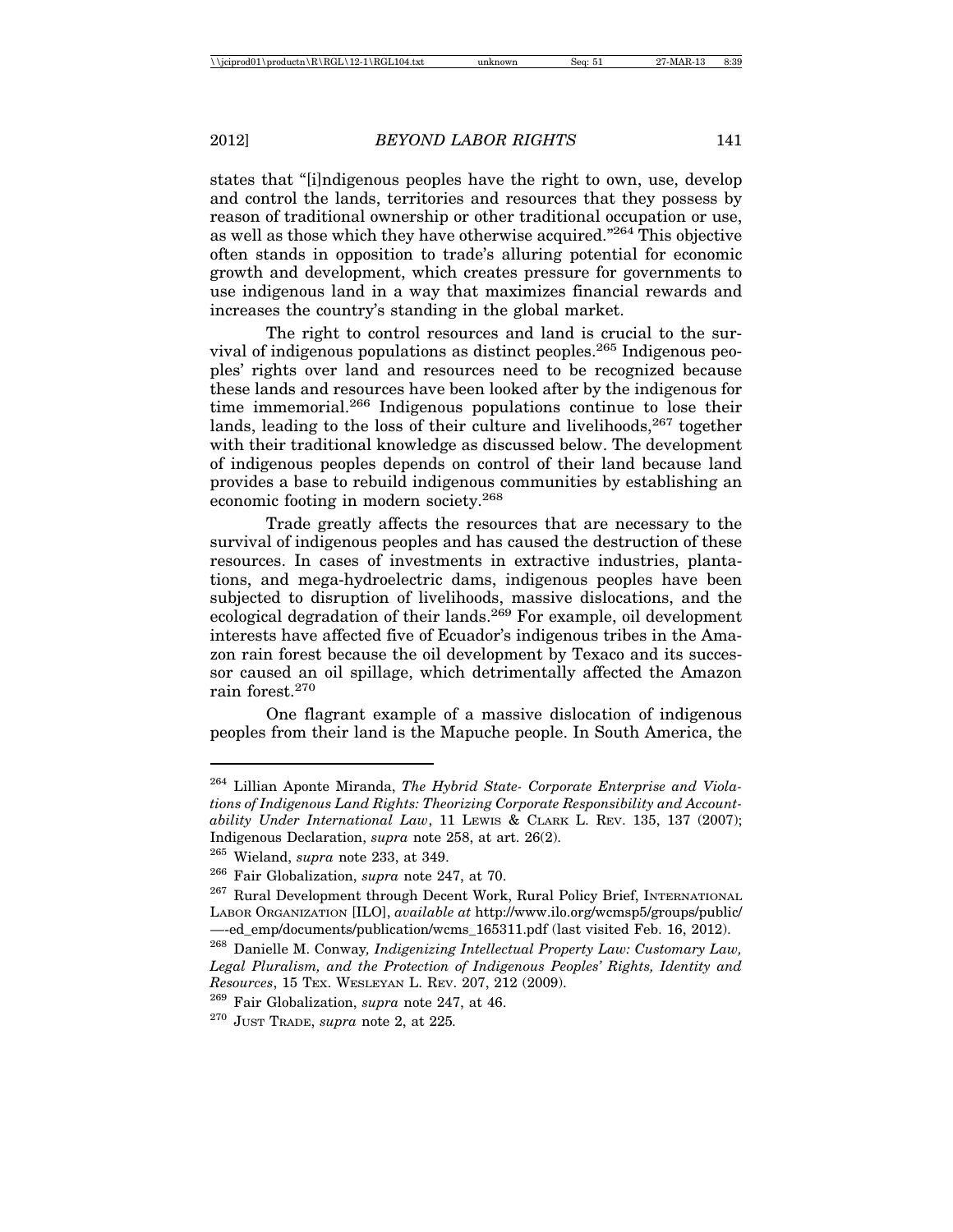Mapuche people are the third largest indigenous group<sup>271</sup> and comprise 8 percent of the population of Chile.<sup>272</sup> The Pehuenche tribe is part of the Mapuche and is actively seeking recognition of its rights to the resources and lands to which it is culturally, spiritually, and materially connected.<sup>273</sup> In 1989, the government of Chile approved a hydroelectric development plan for the upper Bio Bio River,  $274$  which traditionally was Mapuche-Pehuenche land.275 The project, once completed, was intended to supply 10 percent of Chile's energy,  $276$  which would spur economic growth and development.

The Pehuenches claimed that the project would require the displacement of their people because their lands would be flooded.277 After a series of legal battles, the Pehuenches filed a claim before the Inter American Commission for Human Rights (IACHR).278 Although this case settled out of court, it demonstrates how economic development trumps indigenous rights that, unlike most land property claims, involve an intimate attachment to the lands which they originally settled.

*Saramaka People v. Suriname* addressed the loss of indigenous resources, when the Saramaka filed various land and resource claims stemming from concessions Suriname granted to transnational companies for the exploration and extraction of natural resources. The IACHR found that Suriname violated the Saramaka people's rights to judicial protection and property through the granting of mining and logging concessions. The IACHR found that these concessions adversely affected resources necessary to subsistence and trade by the Saramaka and ordered Suriname to grant title over the Saramaka people's territory before authorizing new plans for development or investment of natural resources that could affect their territory.

<sup>&</sup>lt;sup>271</sup> Lila Barrera-Hernández, *Indigenous Peoples, Human Rights and Natural Resource Development: Chile's Mapuche Peoples and the Right to Water*, 11 ANN. SURV. INT'L & COMP. L. 1 (2005).

<sup>272</sup> *Id*. at 1, 12.

<sup>273</sup> *Id.*

<sup>274</sup> *Id.* at 1.

<sup>&</sup>lt;sup>275</sup> José Alwyn, *The Ralco Dam and the Pehuenche People in Chile: Lessons From an Etho-Environmental Conflict*, Paper Presented at the Conference at the Centre for the Study of Global Issues, University of British Columbia, Sept. 25-27, 2002, at 5-6, 9-10, 12, *available at* http://www.historiaecologica.cl/Ralco%20(Alwin).pdf. <sup>276</sup> Barrera-Hernández, *supra* note 271, at 13.

<sup>277</sup> *Id*. at 14.

<sup>278</sup> *Id*. at 17.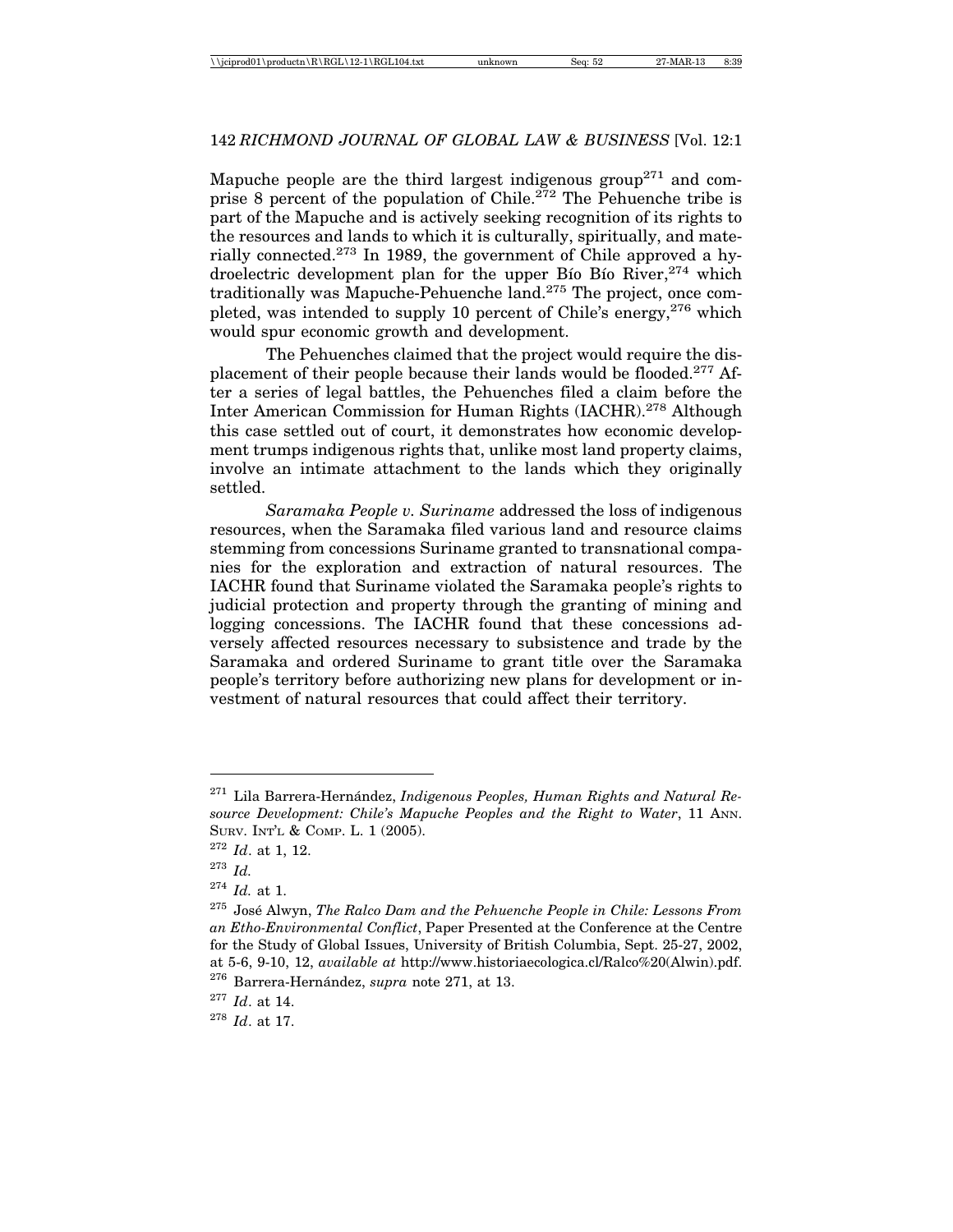According to the facts of the Yanomami case,  $279$  the Brazilian Constitution guaranteed the rights of the Indians to own their territory and it gave them exclusive use of the natural resources in that territory. Nonetheless, the Yanomami Indian inhabitants were displaced from their lands because of the building of a highway. Not only did the construction of the highway cause a considerable number of deaths from epidemics of influenza, tuberculosis, measles, and venereal diseases, it was later discovered that the area contained ores of tin and other metals, which technically belonged to the Yanomami. The displacement of the Yanomami from their lands deprived them of the benefit of these natural resources, making them unable to engage in trade that had brought such great benefit to Brazil's majority populations. This led to many of the Yanomami becoming beggars and prostitutes unable to contribute to the economic development of Brazil.

Indigenous peoples should be afforded equal access to assets and resources. Policies need to be enacted to take into account indigenous peoples' needs where they work and live. It is important to foster local communities by strengthening local cultural identities, economic capabilities, and the need to respect the rights of indigenous peoples.280 Indigenous peoples' rights over land and natural resources need to be recognized, and mechanisms need to be put in place to ensure this happens. Their lands and natural resources need to be conserved and protected in order to preserve the various indigenous groups, as well as their traditional knowledge.

Since 2005, the ILO has worked with the indigenous peoples' organizations and the Government of Cambodia to empower the indigenous communities by protecting their collective rights to land within the framework of a DANIDA funded project. The ILO supports the implementation of the Forestry Law and the Land Law through the provision of assistance and capacity building to indigenous communities and public officials throughout the steps involved in the process leading to land-titling. These steps include community identification, legal registration, and application for collective land title under the Land Law of 2001 and other related regulations. As of the time of the report, thirty-six communities were identified, and twenty had been registered as legal entities and are now working towards collective land titling.<sup>281</sup>

 $279$  Resolution No. 12/85, Case No. 7615 (Brazil), Mar. 5, 1985, printed in Annual Report of the IACHR 1984-85, OEA/Ser.L/V/II.66, doc. 10 rev. 1, Oct. 1, 1985, *available at* http://www.cidh.org/annualrep/84.85eng/brazil7615.htm.

<sup>280</sup> Fair Globalization, *supra* note 247, at 46.

<sup>281</sup> *Rural Development through Decent Work*, Rural Policy Brief, INTERNATIONAL LABOR ORGANIZATION, http://www.ilo.org/wcmsp5/groups/public/—-ed\_emp/docu ments/publication/wcms\_165311.pdf (last visited Feb. 16, 2012).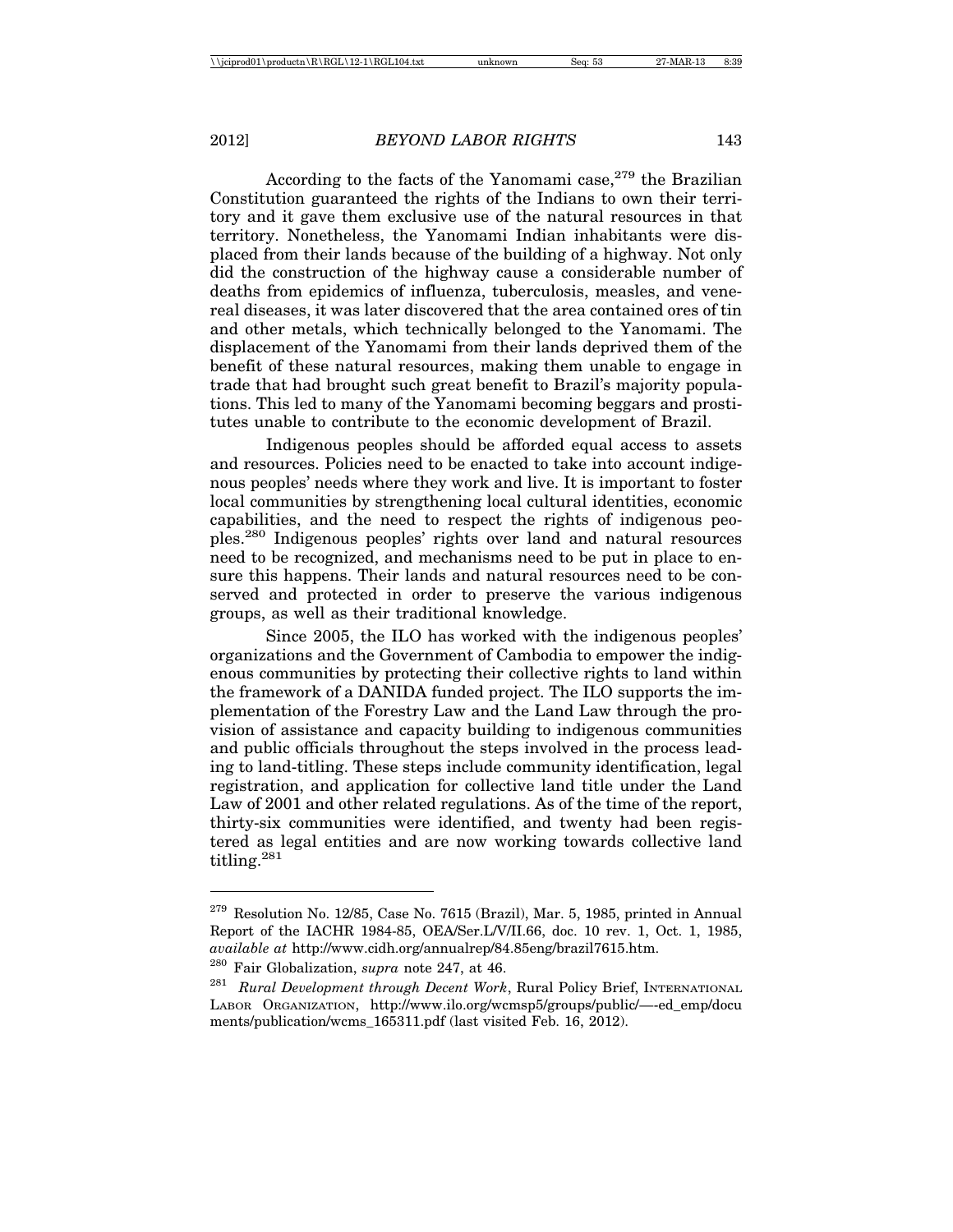In Australia, the Native Title Legislation has increased the negotiating powers of indigenous peoples by obliging mining companies to consult with the communities. This has led to improvements in the proportion of indigenous peoples employed in the mining sector within the indigenous communities.282 Licensing can facilitate the control and exercise over indigenous resources and assets, and can provide the foundation for indigenous entrepreneurship.283 Through licensing, indigenous entrepreneurs can cement in commerce the indigenous resources and assets to commercial market participants.<sup>284</sup>

### *2. Protection of Traditional Knowledge*

The second core right we consider fundamental is the protection of indigenous knowledge. The Indigenous Declaration provides a guarantee that also contains the definition of traditional knowledge. Article 31 of the Indigenous Declaration states:

> Indigenous peoples have the right to maintain, control, protect and develop their cultural heritage, traditional knowledge and traditional cultural expressions, as well as the manifestations of their sciences, technologies and cultures, including human and genetic resources, seeds, medicines, knowledge of the properties of fauna and flora, oral traditions, literatures, designs, sports and traditional games and visual and performing arts. They also have the right to maintain, control, protect and develop their intellectual property over such cultural heritage, traditional knowledge, and traditional cultural expressions.285

Traditional knowledge generally refers to intangible features of assets and resources that arise from indigenous existence.<sup>286</sup> It also refers to the innovations, <sup>287</sup> knowledge, <sup>288</sup> assets, <sup>289</sup> resources, and

<sup>282</sup> State of the World's Indigenous Peoples, at 17, UNFPII, *available at* http:// www.un.org/esa/socdev/unpfii/en/sowip.html (last visited Feb. 6, 2012).

<sup>&</sup>lt;sup>283</sup> Promoting Innovation, *supra* note 253, at 1116-1117.<br><sup>284</sup> *Id.* at 1117.<br><sup>285</sup> Indigenous Declaration, *supra* note 258, art. 31.<br><sup>286</sup> Promoting Innovation, *supra* note 253, at 1115.<br><sup>287</sup> See Naomi Roht-Arriaza *entific and Technical Knowledge of Indigenous and Local Communities*, 17. MICH. J. INT'L L. 919, 924 (1996). In recent years companies have sought to make their clothing using environmentally-friendly materials. *Id.* In 1990, scientist Sally Fox sought and received a U.S. patent for colored cotton, based on seeds she received from a United States Department of Agriculture collection from Latin America. *Id.* This patented colored cotton resulted from centuries of cultivation and breeding by indigenous groups in Latin America. *Id.* While these indigenous groups are the true inventors of colored cotton, Sally Fox receives all of the proceeds of the pat-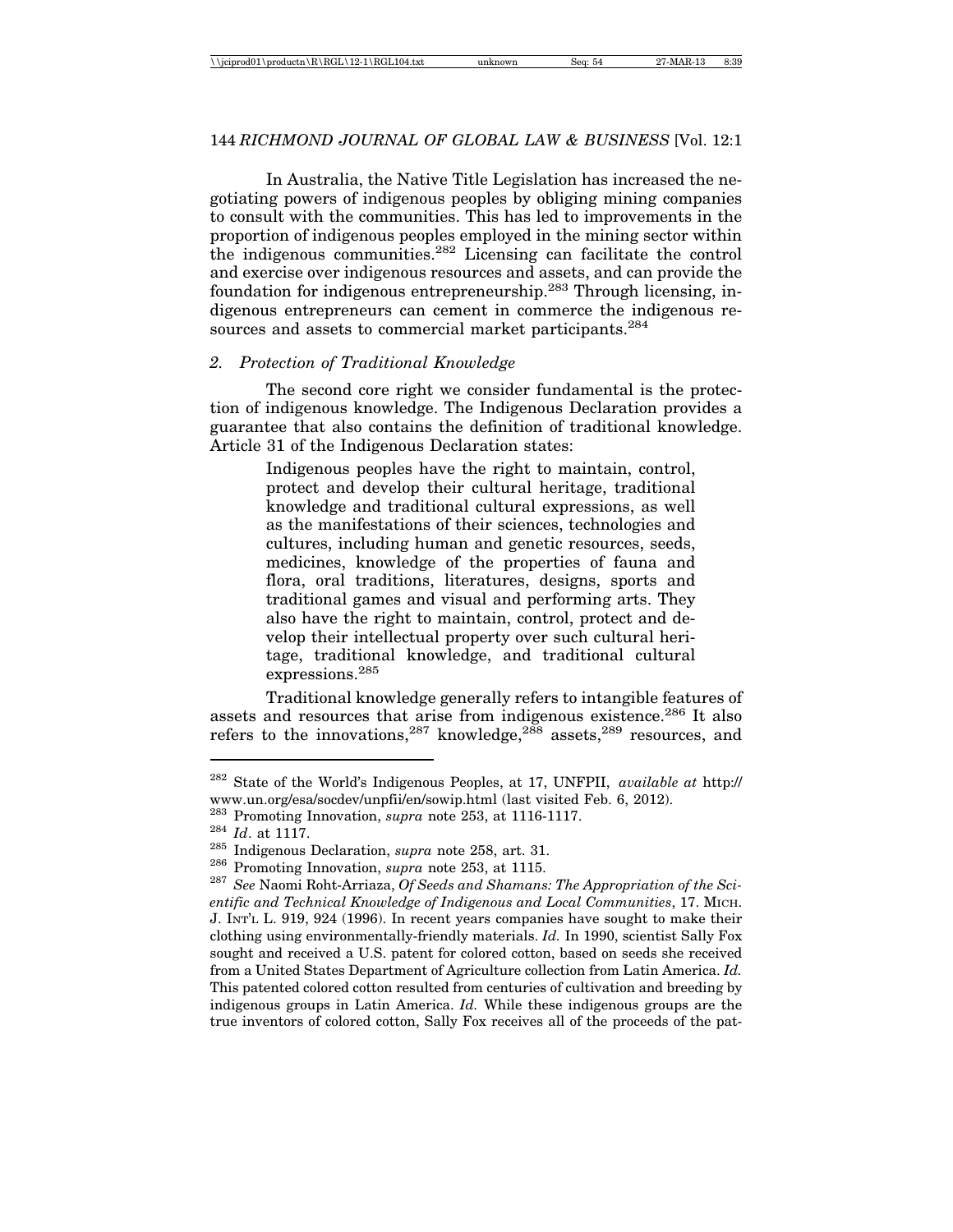practices290 of local and indigenous populations around the world that have been developed over time and passed from generation to generation.291 It is generally practical in nature, especially in fields such as fisheries, agriculture, forestry, horticulture, and health,<sup>292</sup> and can also include manufacturing and handicrafts.293

Indigenous assets and resources are referred to as indigenous intellectual property ("indigenous  $IP$ ").<sup>294</sup> The use of indigenous knowledge is recognized as a rich source of scientific information, <sup>295</sup> which can contribute to the global well-being. However, indigenous

<sup>289</sup> *See* Jonathan Vuotto*, One Year After Breakthrough Court Order, Nicaragua Government Still Ignores Awas Tingni Rights*, CULTURAL SURVIVAL, May 5, 2010, http://www.culturalsurvival.org/publications/cultural-survival-quarterly/nicarag

ua/one-year-after-breakthrough-court-order-nicaragua. The Awas Tingni is part of the larger Mayagna indigenous group in Nicaragua, which has inhabited the Atlantic coastal region for centuries. *Id.* The group holds their land communally and each family maintains several plots of land, which they cultivate using the slashand-burn system. *Id.* This method, which has been passed down for centuries, mimics the natural forest system. *Id.* Not only is this method ecologically sustainable, but is also economically productive. *Id.* It involves a rotating period of regeneration where the community does not use a specific plot of land. *Id.* It takes approximately 15 years of disuse for the land to regain its productive capacity. *Id.*

<sup>290</sup> *See* Roht-Arriaza, *supra* note 287, at 923-24. For centuries, indigenous African peoples have been using katempfe and the serendipity berry to sweeten their food and drink. *Id.* at 923. Thaumutin is the active ingredient in katempfe, is roughly 2,000 times sweeter as sugar, and is calorie free. *Id.* Lucky Biotech, a Japanese corporation, and the University of California, were granted patents over the proteins derived from the two plants, making no arrangements to compensate the African communities from which the knowledge of the plant originated. *Id.* at 923- 24.

<sup>291</sup> *Traditional Knowledge Information Portal: Background Material*, CONVENTION ON BIOLOGICAL DIVERSITY, http://www.cbd.int/tk/material.shtml (last visited Feb. 6, 2012) [hereinafter *Traditional Knowledge Information Panel*]. <sup>292</sup> *Id*.

 $^{293}$ INTERNATIONAL LABOR ORG., UNLOCKING INDIGENOUS PEOPLES' POTENTIAL FOR SUBSTANTIAL RURAL DEVELOPMENT 2 (2011) [hereinafter UNLOCKING INDIGENOUS PEOPLES' POTENTIAL], *available at* http://www.ilo.org/wcmsp5/groups/public/—-ed\_ emp/documents/publication/wcms\_165311.pdf.

<sup>294</sup> *Promoting Innovation*, *supra* note 253, at 1115.

<sup>295</sup> Geoffrey Scott, *A Protocol for Evaluating Changing Global Attitudes Toward Innovation and Intellectual Property Regimes*, 32 U. PA. J. INT'L L. 1165, 1170 n.9 (2011).

ents. *Id.* Even today thousands of farmers still grow colored cotton and thousands of indigenous women still spin and weave it. *Id.*

<sup>&</sup>lt;sup>288</sup> Andean indigenous cultures have long used quinine, which comes from the bark of the Peruvian cinchona tree. *Id.* at 921-22. They learned to use quinine to cure fever after seeing feverish jaguars eating it. However, its most-well known use is as a cure for malaria. *Id.*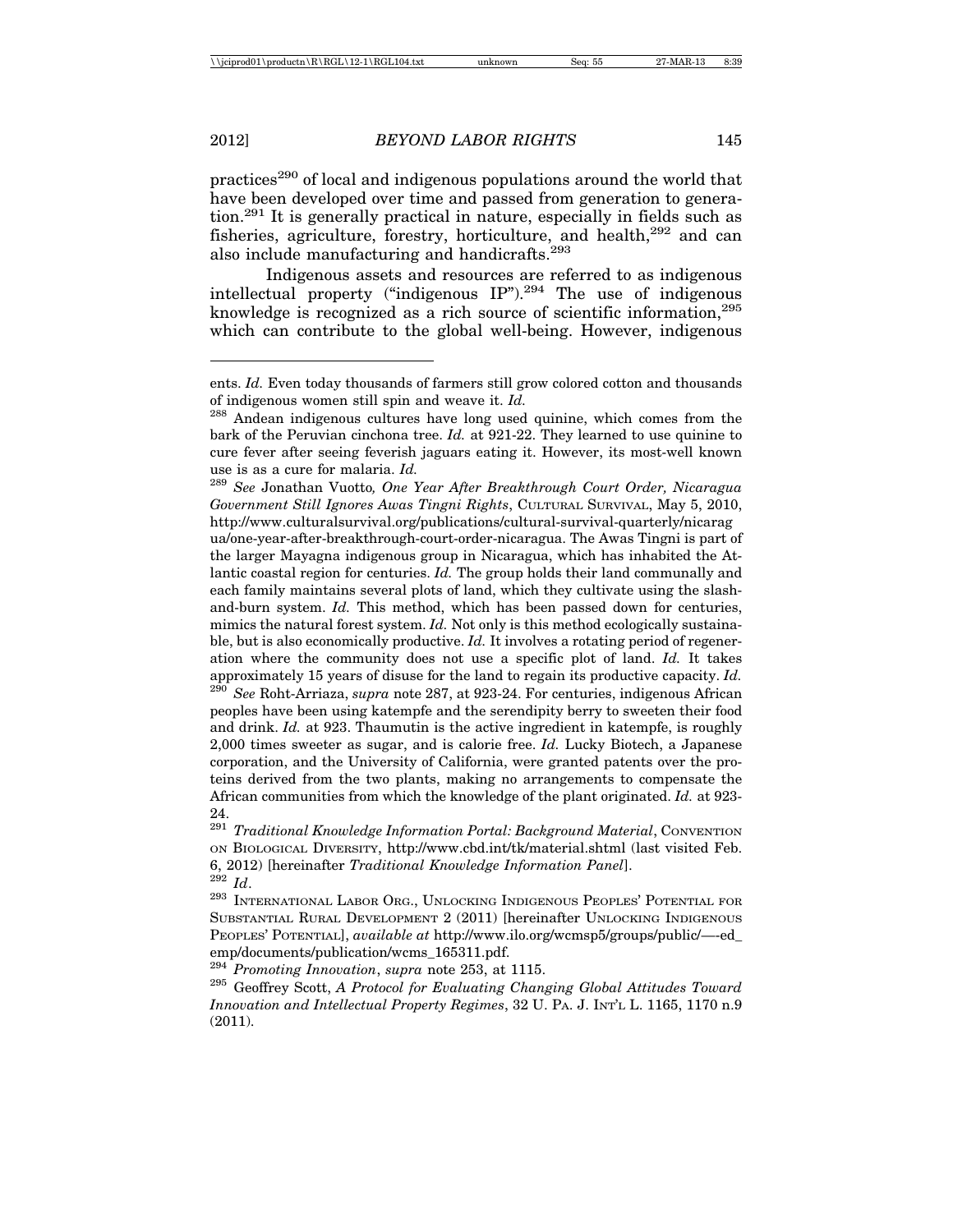peoples are not afforded the protection for their traditional knowledge as creators of new ideas in the West are. Western IP laws support the appropriation of indigenous property without any obligation to allow the originators of the knowledge a share in the proceeds.<sup>296</sup>

Western IP law is useful in protecting indigenous IP,<sup>297</sup> but it is currently inadequate to protect the non-commercial attributes of intangible assets and indigenous resources.298 Indigenous IPRs are violated because international rules open the door to privatization of indigenous knowledge.299 The TRIPS Agreement provides patent protection only to inventions that are new, involve an inventive step, and are capable of industrial application.<sup>300</sup>

Today, people are starting to recognize and appreciate the correlation between culture and biodiversity. The practices and knowledge that the indigenous and local populations have passed on through generations is closely linked to the sustainable use and conservation of biodiversity.<sup>301</sup> Today, industrialized agriculture favors uniformity, which means large areas are planted with a single, high-yielding variety through the use of pesticides, fertilizers, and irrigation to maximize the yield.<sup>302</sup> This can have disastrous effects on the ecosystem and other crops.<sup>303</sup> Genetic uniformity is dangerous because it is susceptible to attacks from pests.304 However, crop genetic diversity is crucial to food security.305 In developing countries, farmers who still practice traditional farming techniques cultivate local varieties of

<sup>305</sup> *See id.*

<sup>&</sup>lt;sup>296</sup> JOHN MUGABE, INTELLECTUAL PROPERTY PROTECTION AND TRADITIONAL KNOWL-EDGE: AN EXPLORATION IN INTERNATIONAL POLICY DISCOURSE (1999), *available at* http://www.wipo.int/tk/en/hr/paneldiscussion/papers/pdf/mugabe.pdf (quoting Thomas Greaves, *Tribal Rights*, *in* VALUING LOCAL KNOWLEDGE: INDIGENOUS PEO-PLES AND INTELLECTUAL PROPERTY RIGHT 25, 26 (Stephen B. Brush & Doreen Stabinsky eds., 1996)).

<sup>297</sup> *See* Conway, *supra* note 268, at 209.

<sup>298</sup> *Id*. at 238.

<sup>299</sup> Fair Globalization, *supra* note 247, at 22.

<sup>300</sup> Marrakesh Agreement Establishing the World Trade Organization, Annex 1C, TRIPS: Agreement on Trade-Related Aspects of Intellectual Property Rights, 1869 U.N.T.S. 319, 14331, art. 27(1) (1995).

<sup>301</sup> *Traditional Knowledge Information Panel*, *supra* note 291.

<sup>302</sup> U.N. Food and Agriculture Organization Director-General, *Harvesting Nature's Diversity: Biodiversity to Nurture People*, http://www.fao.org/DOCREP/004/ V1430E/V1430E04.htm (last visited Apr. 25, 2012).

<sup>303</sup> *See id.*

<sup>304</sup> *See id.* During the 1970s, a virus devastated rice field from India to Indonesia, endangering a critical food crop. *Id.* After years of research, scientists found a gene in one variety of rice that was resistant to the virus, leading to a virus resistant variety of rice being grown today. *Id.*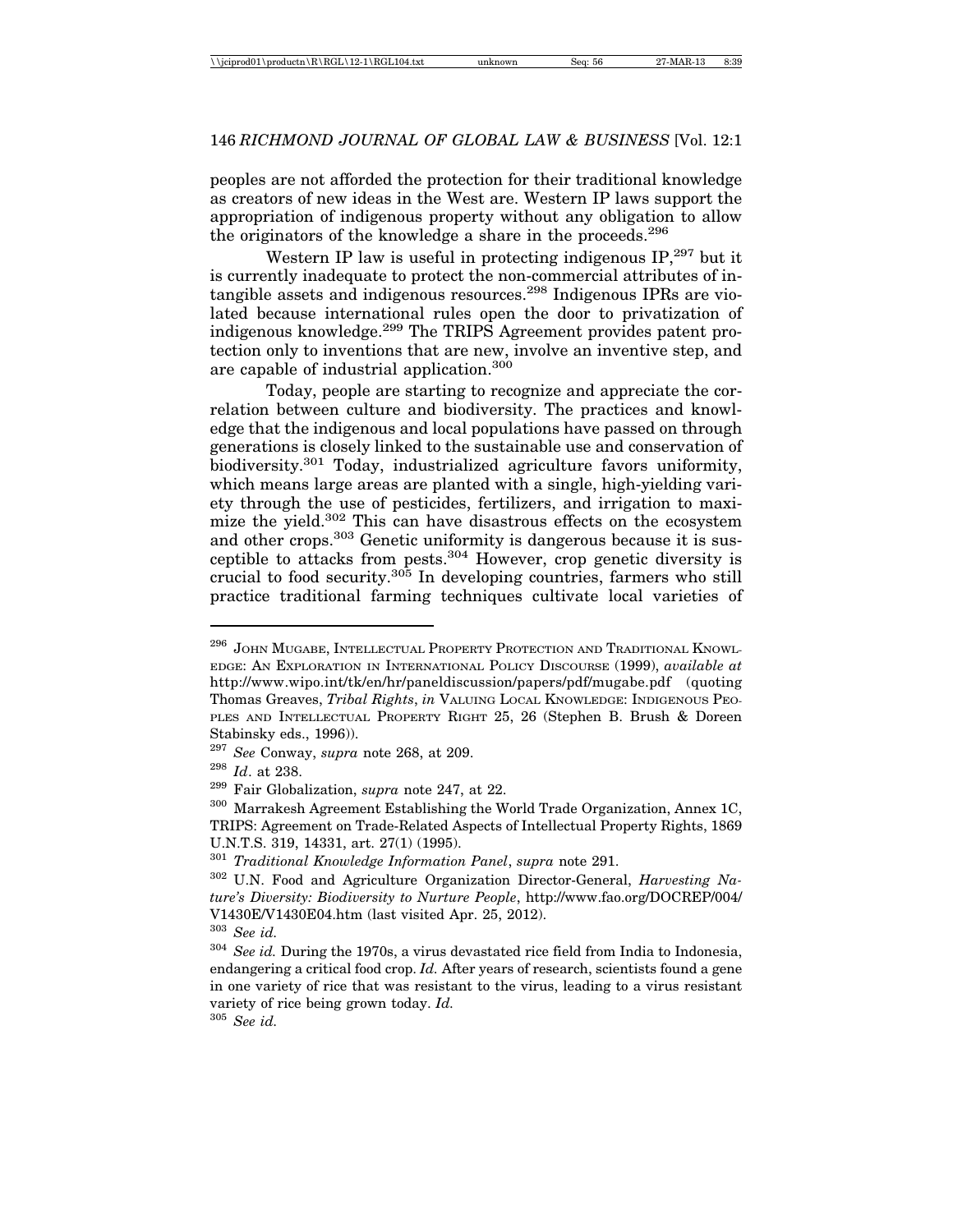crops called "land races."306 These land races are the result of generations of farming.<sup>307</sup> There are also closely related varieties that survive in the wild, which are known as "wild relatives" of the crops.308 These two species form the "richest repositories of crop genetic diversity."309 In various parts of the world, women play an important role in preserving and maintaining diversity because of their role in seed selection, vegetative propagation, and livestock management.<sup>310</sup>

Knowledge, including indigenous knowledge, produces information, which in turn produces an intangible asset.<sup>311</sup> This asset production can create opportunities and wealth in the indigenous  $commu$  this increase in opportunity and wealth creation assists in building infrastructure, which allows the indigenous communities to participate in the global economy.313 For example, in India, an effort was made to stop transnational bio-prospectors from acquiring IPRs over traditional knowledge.314 A searchable database of traditional medicine was created to serve as evidence of prior art for patent examiners in examining patent applications so that the pirated use would be shown not to be novel.<sup>315</sup> This followed a case in which the U.S. Patent and Trademark office granted, but later revoked, a patent for the use of turmeric to treat wounds <sup>316</sup>

Traditional knowledge is valuable not only to those who depend on it for their daily lives, but also to agriculture and modern industry.<sup>317</sup> Products such as plant-based cosmetics and medicines<sup>318</sup>

<sup>309</sup> *Id.*

<sup>306</sup> *Id.*

<sup>307</sup> *Id.*

<sup>308</sup> *Id.*

<sup>310</sup> Roht-Arriaza, *supra* note 287, at 932.

<sup>311</sup> *See* Conway, *supra* note 268, at 209.

<sup>312</sup> *Id.*

<sup>313</sup> *Id*.

<sup>314</sup> *See Traditional Knowledge and Intellectual Property*, WORLD INTELL. PROP. ORG. NEWS & EVENTS, *available at* http://www.wipo.int/pressroom/en/briefs/tk\_ip. html (last visited Feb. 9, 2013).

<sup>315</sup> *Id.*

<sup>316</sup> *Id.*

<sup>317</sup> *Traditional Knowledge Information Portal*, *supra* note 291.

<sup>318</sup> *See* Shayana Kadidal, *Plants, Poverty, and Pharmaceutical Patents*, 103 YALE L.J. 223, 223-24 (1993). One of the most notable examples is the discovery of the rosy periwinkle plant, which is unique to Madagascar. *Id.* at 223*.* Scientists discovered that it had cancer-treating properties. *Id.* From that, the drugs vinblastine and vincristine were developed. *Id.* at 224*.* These drugs have resulted in annual sales of \$100 million for Eli Lily, without so much as a dollar going to Madagascar. *Id.*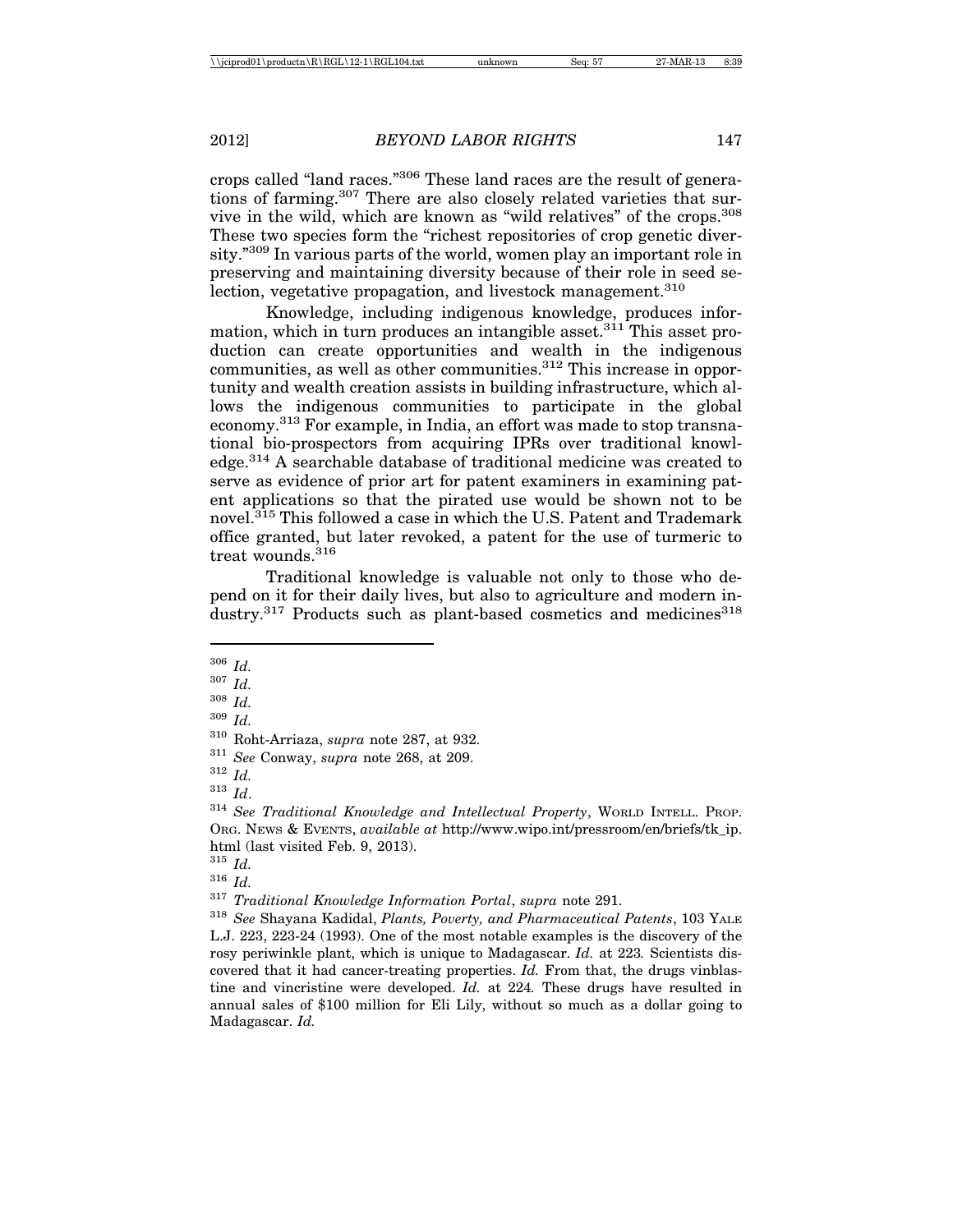are derived from traditional knowledge. $319$  Additionally, it is well known that indigenous peoples have the ability to identify the exact uses of local herbs to cure specific illnesses.<sup>320</sup> Because of their longstanding observations, indigenous peoples are able to find the exact means of preparation, the specific dosages, and the required conditions which can yield the best results.<sup>321</sup> This information is critical to the development of drugs, because without this knowledge, investigators would have to test all of the approximately one quarter of a million species of plants in existence.<sup>322</sup> This indigenous knowledge is crucial to the survival of people around the globe because it helps create cures for diseases, allowing people to live longer and participate in the global economy.

Recognizing and fostering the abilities of indigenous peoples can contribute to their individual growth as well as the growth of the national economy. Creating new and improved processes and technology, especially with respect to indigenous peoples' new adaptations of existing knowledge or processes, is considered the cornerstone of innovation.323 Indigenous peoples are in a unique position to instigate indigenous economic development by adapting and harnessing indigenous resources and assets to build and sustain enterprises.<sup>324</sup>

### *3. Access to Education*

Indigenous peoples face extreme disadvantages and barriers in the labor market because their skills and knowledge are not valued and they lack access to educational and vocational training.325 Because of this they are often unemployed or underemployed and may even have to resort to exploitative sectors such as trafficking, bonded labor, hazardous work, discrimination at work and child labor.<sup>326</sup> Indigenous peoples need access to educational and vocational training in order to increase their job opportunities and improve their standing in the economy.

The Indigenous Declaration addresses the right of education for indigenous peoples by stating that "[i]ndigenous peoples have the right, without discrimination, to the improvement of their economic

<sup>319</sup> UNLOCKING INDIGENOUS PEOPLES' POTENTIAL, *supra* note 293. <sup>320</sup> Mohammad Hossein Erfanmanesh, *Traditional Medicines and the Requirement of Patentability: Do They Have a Technical Character? The European Approach*, 17 INT'L PROC. ECON. DEV. & RES. 305, 306 (2011). <sup>321</sup> *Id.* <sup>322</sup> Michael J. Huft, *Indigenous Peoples and Drug Discovery Research: A Question*

<sup>%</sup> of Intellectual Property Rights, 89 Nw. U.L. REV. 1678, 1723 (1995).<br>  $^{323}$  Promoting Innovation, supra note 253, at 1116.<br>  $^{324}$ Id.<br>  $^{325}$  UNLOCKING INDIGENOUS PEOPLES' POTENTIAL, supra note 293, at 1.<br>  $^{326}$ Id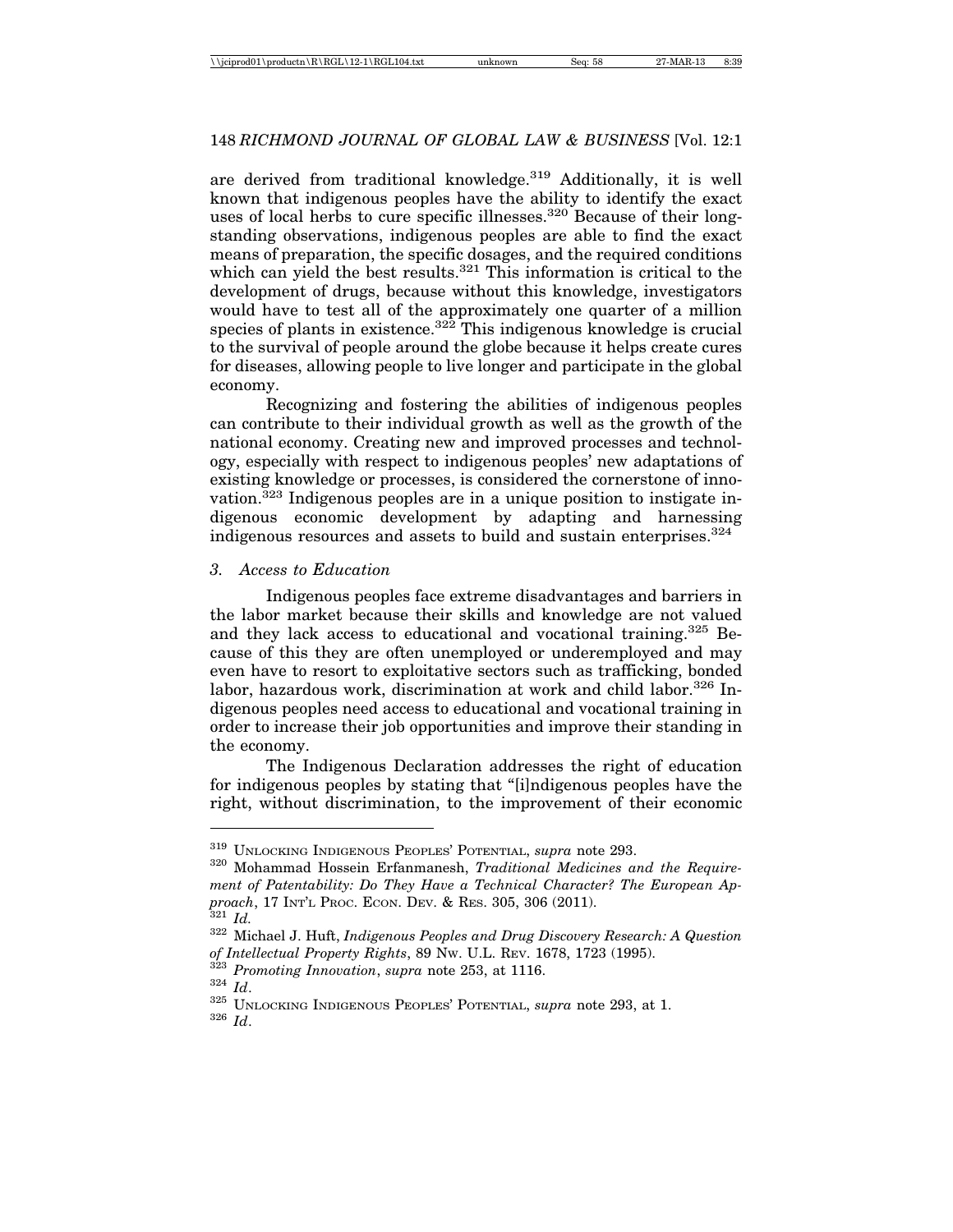and social conditions, including, inter alia, in the areas of education. . . . <sup>"327</sup> Access to education for indigenous peoples is also discussed in a number of international human rights instruments such as the International Covenant on Economic, Social and Cultural Rights, the Universal Declaration, the Convention on the Rights of the Child, the International Covenant on Civil and Political Rights, the International Convention on the Elimination of All Forms of Racial Discrimination, and the Convention on the Elimination of All Forms of Discrimination against Women.<sup>328</sup>

Despite these international instruments, the right to education has not been afforded to indigenous peoples on a large-scale basis. A critical educational gap exists between the general population and indigenous peoples.  $329 \text{ In a majority of countries, indigenous children}$ have low school enrollment, poor performance in school, high dropout rates, low literacy rates, and generally lag behind other groups in terms of academic achievements.330 Illiteracy is generally caused by educational exclusion in the form of poor access, inadequate funding, and ill-equipped instructors.<sup>331</sup> A 2009 study found that indigenous peoples are deprived access to quality education, which leads to their social marginalization, increased poverty, and the dispossession of indigenous peoples.<sup>332</sup>

In general, indigenous girls are more disadvantaged than indigenous boys, but both groups suffer from inadequate education.<sup>333</sup> The Hmong in Vietnam are among the most marginalized of the country's indigenous groups and approximately 97 percent of the women and 83 percent of the men are illiterate.<sup>334</sup> In Ecuador, the indigenous illiteracy rate in 2001 was 28 percent as compared to the national average of 13 percent. In Venezuela, the non-indigenous illiteracy rate is approximately 6.4 percent while the indigenous illiteracy rate is 32 percent.335 Additionally, in Nicaragua, out of the 5400 primary schools in the country, only 200 are in the Autonomous Regions, and the rate

<sup>335</sup> *Id*.

<sup>327</sup> Indigenous Declaration, *supra* note 258, art. 21.

 $328\,$  U.N. Office of the Special Adviser on Gender Issues and Advancement of WOMEN AND THE SECRETARIAT OF THE UNITED NATIONS PERMANENT FORUM ON IN-DIGENOUS ISSUES, GENDER AND INDIGENOUS PEOPLES' EDUCATION, BRIEFING NOTE NO. 3 at 1 (2010) [hereinafter BRIEFING NOTE NO. 3], *available at* http://www.un. org/esa/socdev/unpfii/documents/BriefingNote3\_GREY.pdf.

<sup>329</sup> *Id*.

<sup>330</sup> UNFPII, *supra* note 259, at 132.

<sup>331</sup> *Id*.

<sup>332</sup> BRIEFING NOTE NO. 3, *supra* note 328, at 13.

<sup>333</sup> *Id.* at 13-14.

<sup>334</sup> UNFPII, *supra* note 259, at 132.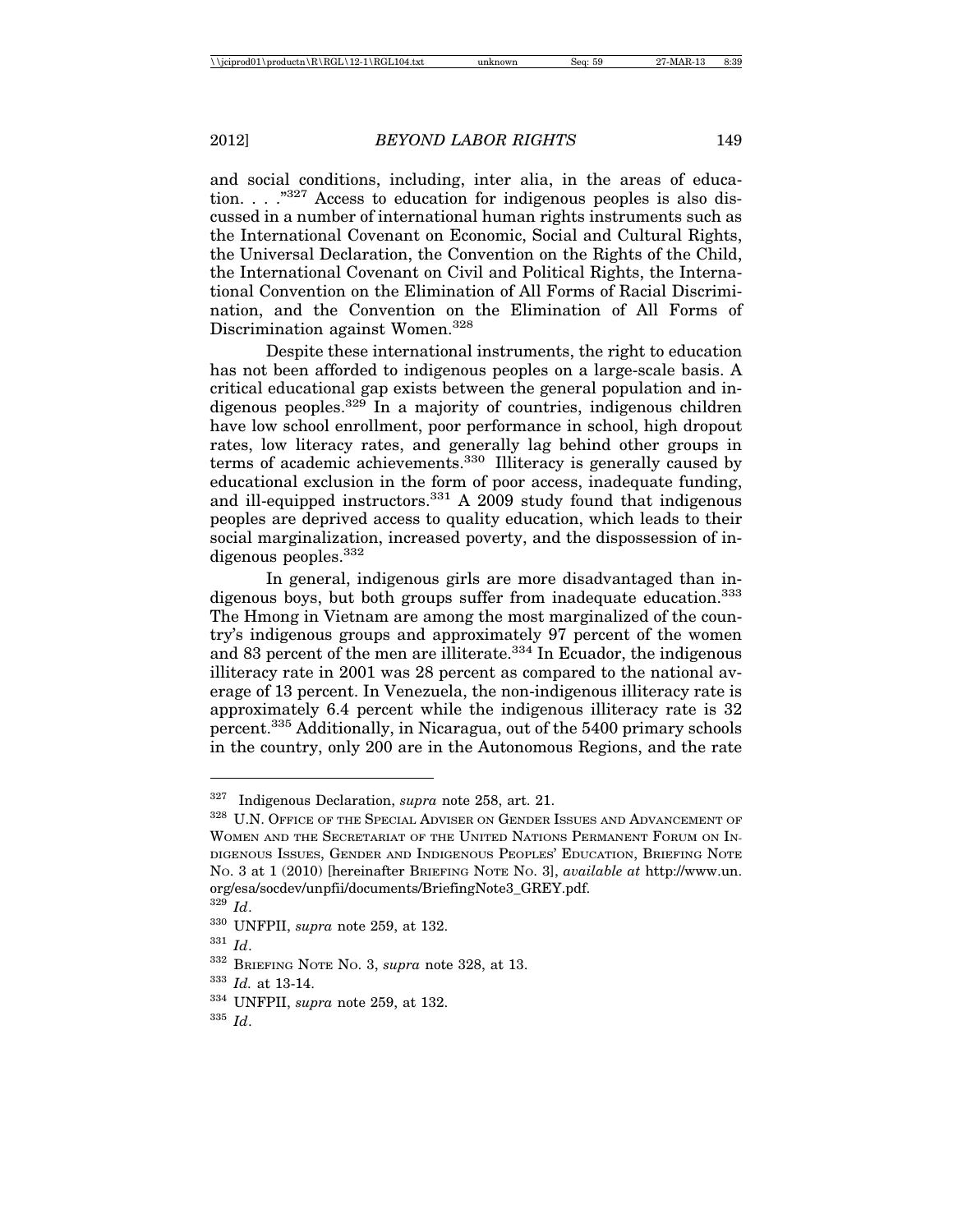of illiteracy in these Regions is 40 percent as opposed to 23 percent for the rest of the country.<sup>336</sup>

Educating indigenous peoples is a critical step toward achieving economic development and improving their situation. With an education, indigenous peoples can increase their entrepreneurial and employment opportunities, and their access to higher levels of education.<sup>337</sup> An education can empower them, leading to increased standards of living. Education also allows indigenous peoples to better develop skills crucial to managing the development of their communities and to actively participating in all levels of the decision-making process.338

#### *4. Participation in Decision-Making*

We believe that the fourth core right for indigenous people is the right to participate in decision-making because everyone should have input into policies that affect them. Indigenous peoples face discrimination and exclusion from the political and economic process.<sup>339</sup> The World Commission on the Social Dimension of Globalization sought to analyze globalization from a wide range of perspectives. This included dialogues with groups across and within countries, including indigenous peoples.340 One issue was the conflict between the indigenous peoples and the mining corporations because of the liberalization of mining efforts.341 For example, the 1997 Mining Law in Guatemala failed to consider the rights of indigenous peoples such as the right to prior consultation about major development investment in their communities. The Mining Law also made no provision for closing the mine and did not include any obligations to repair the environmental impact caused by the mining.342

One very recent example of the need for prior consultation is the plight of the Ngöbe Buglé people, who demanded the right to participate in discussions to decide whether to allow large-scale development projects. Approximately one year after the Panamanian government agreed to ban hydroelectric dam projects and mining in the Ngöbe Buglé territory, the president of Panama reversed the agreement in late 2011, leading to a bloody protest that could have

<sup>336</sup> World Directory of Nicaragua, *supra* note 232.

<sup>337</sup> BRIEFING NOTE NO. 3, *supra* note 328, at 3.

<sup>338</sup> *Id*.

<sup>339</sup> UNFPII, *supra* note 259.

<sup>340</sup> Fair Globalization, *supra* note 247, at 12.

<sup>341</sup> *Id*. at 17.

<sup>342</sup> Raquel Aldana, *Transforming Students, Transforming Self: The Power of Teaching Social Justice Struggles in Context*, 24 PAC. MCGEORGE GLOBAL BUS. & DEV. L.J. 53, 59 (2011).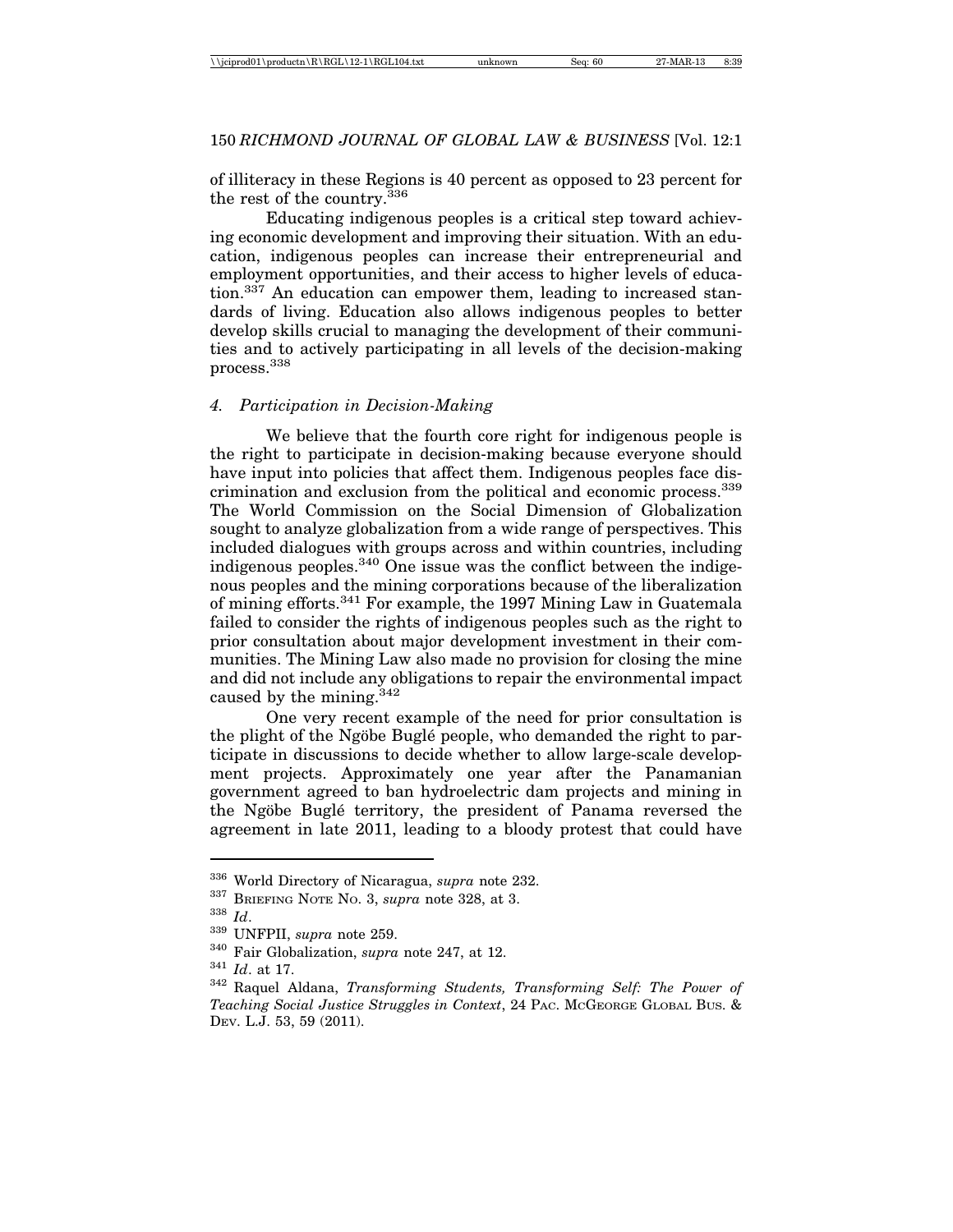been avoided by more involvement of the Ngöbe people in the new decision<sup>343</sup>

In conclusion, mechanisms need to be put into place to ensure participation of indigenous peoples in political decision-making and in institutions.344 Indigenous peoples need to be ensured full and effective participation on administrative measures, legislative measures, and programs that affect them directly.345

The Latin American rural indigenous communities developed a network called the Redturs in 2000, which promotes tourism-led development based upon the inclusion and sovereignty of these communities in decision-making. This program ensures that indigenous peoples are involved in decisions regarding the extent, nature, and speed of touristic endeavors. The Redturs now have programs in about 14 Latin American countries.<sup>346</sup> The programs connect the indigenous communities to advanced technology, modern economic trends, and market opportunities.

#### *E. Conclusion*

It is critical that national and local authorities ensure the rights of indigenous peoples. Authorities need to enact policies to prevent discrimination and ensure that indigenous peoples are a protected group.347 Indigenous peoples have begun making their voices heard by building partnerships with the UN system and beyond.<sup>348</sup> Although advances have been made in protecting and recognizing the rights of indigenous peoples, more still needs to be done. Implementation in future RTAs of the four core indigenous rights is necessary because of their high importance and their close connection to trade.

### VII. TRADE AND WORKER RIGHTS

### *A. Introduction*

Human rights and labor lawyers argue that some labor laws are fundamental to human dignity.<sup>349</sup> In response, the WTO renewed its commitment to "the observance of internationally recognized core

<sup>&</sup>lt;sup>343</sup> CIEL Stands with Ngöbe Buglé People of Panama: Repression Cannot Replace *Consent*, CTR. FOR INT'L ENVTL. L. (Feb. 28, 2012), *available at* http://www.ciel.org/

Law\_Communities/Panama\_27Feb2012.html*.*

<sup>&</sup>lt;sup>345</sup> *Id.*<br><sup>346</sup> *Id.* at 3.<br><sup>347</sup> Fair Globalization, supra note 247, at 70.<br><sup>348</sup> UNFPII, supra note 259, at 1.<br><sup>349</sup> Philip Alston, "*Core Labour Standards" and the Transformation of the International Labour Rights Regime*, 15 EUR. J. INT'L L. 457, 471 (2004).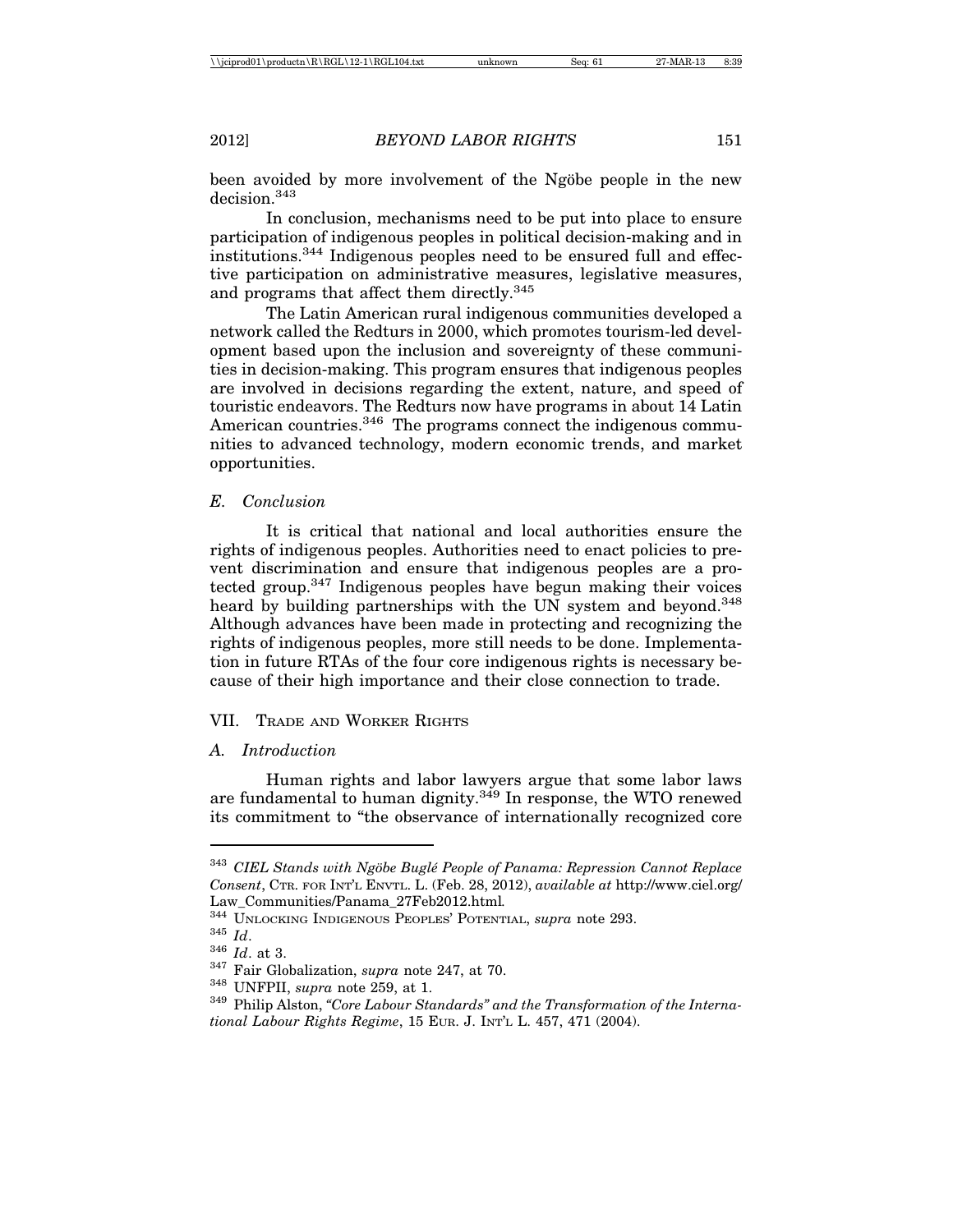labour standards."<sup>350</sup> Even so, ministers declared the task of identifying these core standards should rest with the ILO, not with the trade  $body.<sup>351</sup>$ 

Worker rights encompass both procedural and substantive rights. The substantive rights include the rights to minimum wages, maximum working hours, and health and safety protections, while the procedural rights include the rights to collective bargaining and union formation.352 Workers face many impediments to achieving labor rights and better workplace standards because they lack bargaining power in contractual relationships and are unable to push for the implementation of labor rights and better working conditions.353 The creation and implementation of labor laws can decrease bargaining disparities and substandard labor conditions by mandating labor conditions and regulating the bargaining process.<sup>354</sup>

The ILO Declaration on Fundamental Principles and Rights at Work and its Follow-up, adopted in Geneva in 1998 in direct response to the WTO Singapore Ministerial Declaration, identified the core labor standards of international labor law.<sup>355</sup> The four core labor standards consisted of the following: 1) freedom of association and the effective recognition of the right to collective bargaining; 2) elimination of all forms of compulsory or forced labor; 3) effective abolition of child labor; and 4) elimination of discrimination in respect of employment and occupation.<sup>356</sup> These four rights were chosen from among the hundreds agreed to in the sixty-five conventions adopted by the ILO as the most closely linked to international trade.

Their adoption has made the subject of worker rights in post-1998 RTAs a hopeful exception to the general rule that human rights provisions in trade agreements are simply aspirational. However, critics of these provisions claim that they are vague and ambiguous. They argue that the ILO Work Declaration promotes undefined and openended principles, which inherently undermine ILO rights, and encourage the proliferation of ephemeral, divergent, and inadequate labor standards.<sup>357</sup> The rights under the ILO Work Declaration are meant to establish procedures for workers to achieve substantive rights as opposed to outcome-oriented rights such as minimum wage

<sup>350</sup> Singapore Declaration, *supra* note 10. <sup>351</sup> *See id.* <sup>352</sup> *See* Brian Langille, *Core Labour Rights – The True Story (Reply to Alston)*, 16 EUR. J. INT'L L. 409, 428-29 (2005).<br>
<sup>353</sup> *Id.* at 428.<br>
<sup>354</sup> See id.<br>
<sup>355</sup> ILO Work Declaration, *supra* note 11.<br>
<sup>356</sup> See id.<br>
<sup>356</sup> See id.<br>
<sup>356</sup> See Philip Alston, *Facing up to the Complexities of the ILO's Cor* 

*dards Agenda*, 16 EUR. J. INT'L L. 467, 476-77 (2005).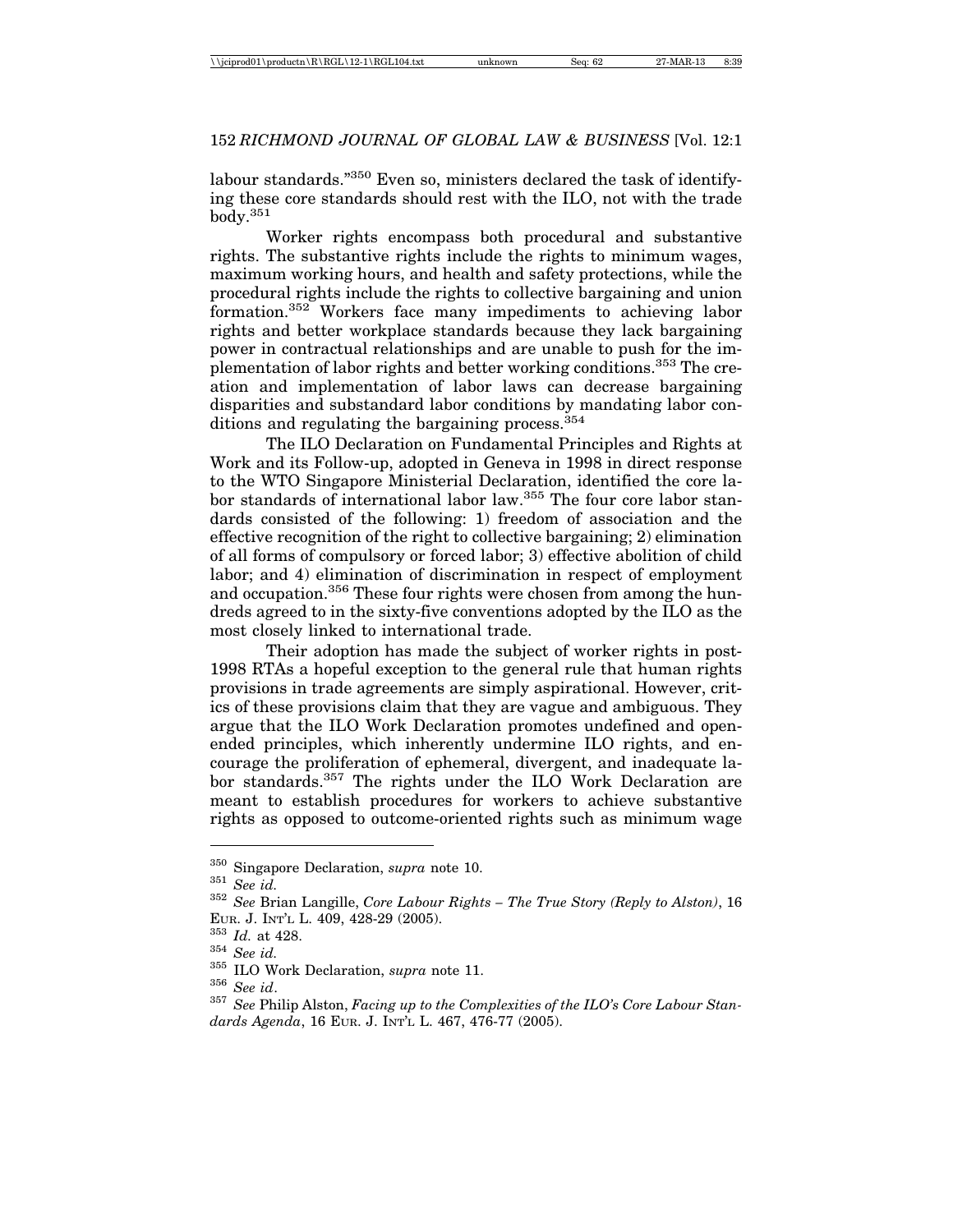and occupational health and safety standards. Its focus is to ensure that workers can participate in setting substantive standards.<sup>358</sup> Conversely, proponents of the ILO Work Declaration argue that these rights are not concerned with setting detailed substantive standards, and, therefore, the ILO Work Declaration's ambiguity was intentional<sup>359</sup>

In addition to the core principles enumerated under the ILO Work Declaration, this paper proposes that other labor rights should be considered core rights. It will also discuss the ambiguities involved in some of the current core principles under the ILO Work Declaration.

#### *B. Link Between Trade and Labor*

Trade and labor are linked in a variety of ways. The two main arguments behind the linkage are a human rights-based approach and a competition-based approach.360 Supporters of the competition-based argument claim that it is based on unfair competition and a race to the bottom. Countries with lower labor standards will necessarily have lower production costs, hence giving them a competitive advantage.<sup>361</sup> This could potentially cause other countries to lower their labor standards in order to maintain a competitive edge and attract foreign direct investment. What the WTO and ILO had recognized in the Work Declaration was that unfair labor practices can distort free trade, which is contrary to the goal of trade liberalization. This link between trade and labor continues to be undeniable. Free trade maximizes the wealth of all nations because it encourages each one to produce those services and goods in which it has a "comparative advantage," such that it can produce those services and goods most efficiently.<sup>362</sup> A "comparative advantage" can be because of climate or natural resources, or it can be the result of accumulated expertise and investment.363

The human rights argument views violations of the core labor standards as violations of fundamental human rights.<sup>364</sup> It is important to consider both arguments because they help explain the importance of fundamental rights and their impact on international trade.

<sup>358</sup> Michael A. Cabin, *Labor Rights in the Peru Agreement: Can Vague Principles Yield Concrete Change?*, 109 COLUM. L. REV. 1047, 1079 (2009).

<sup>359</sup> *Id.*

<sup>360</sup> Junlin Ho, *The International Labour Organization's Role in Nationalizing the International Movement To Abolish Child Labor*, 7 CHI. J. INT'L L. 337, 343 (2006). <sup>361</sup> *Id.*

<sup>362</sup> David M. Smolin, *Conflict and Ideology in the International Campaign Against Child Labour*, 16 HOFSTRA LAB. & EMP. L.J. 383, 387 (1999). <sup>363</sup> *Id.*

<sup>364</sup> *See* Ho, *supra* note 360, at 343.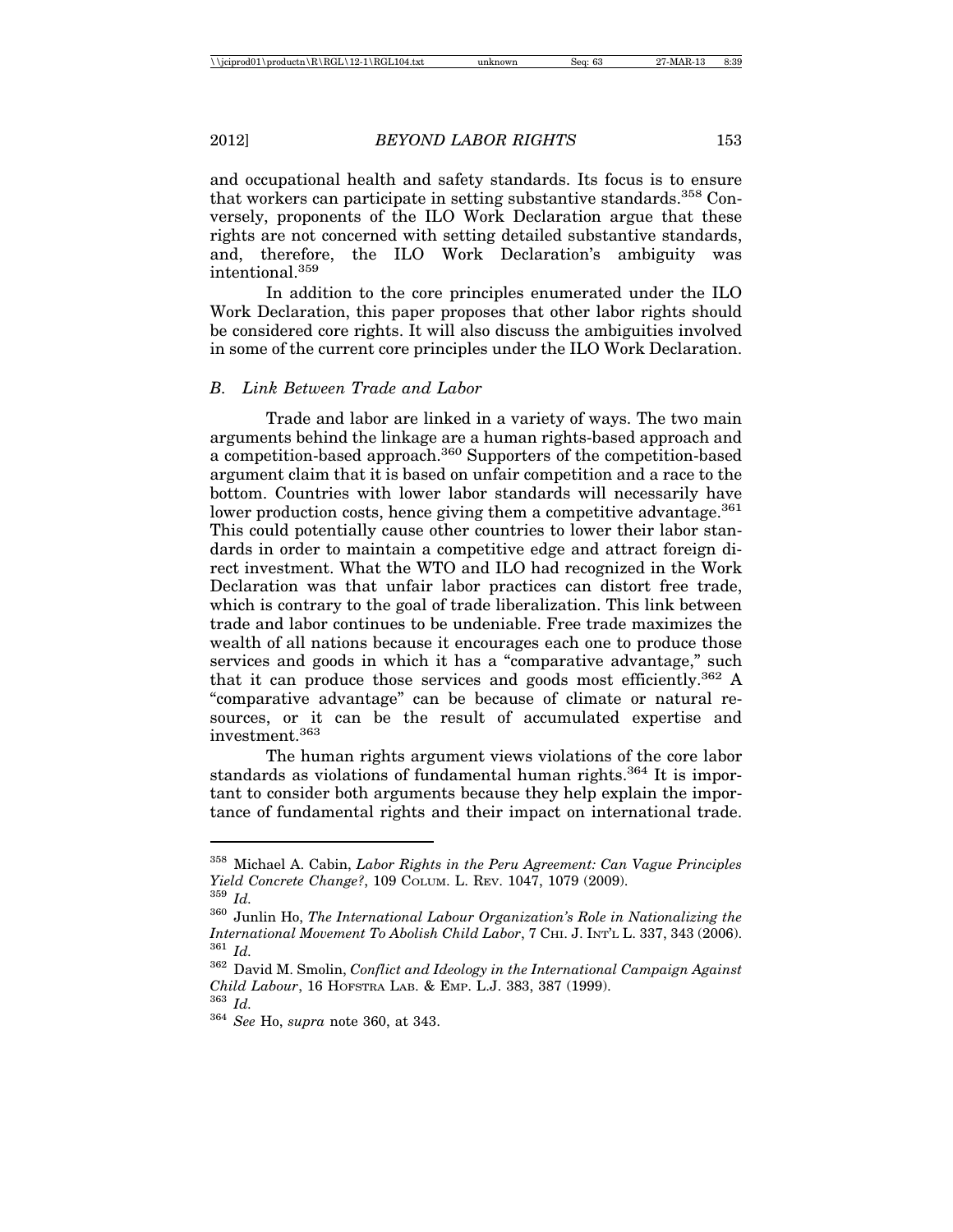Additionally, the global interest in improving workers' bargaining positions was meant to benefit their social welfare, thereby improving the economy by increasing their purchasing power.<sup>365</sup> This global concern led to the ILO Work Declaration.

### *C. Core Labor Principles under the ILO*

The ILO Work Declaration was considered a breakthrough because of its identification of core labor rights that are universally applicable and universally endorsed whether or not a particular state has ratified the corresponding ILO conventions.<sup>366</sup> Delegates to the 86th International Labour Conference reaffirmed the commitment of the international community to uphold fundamental rights in the workplace.367 By an overwhelming vote, the ILO Work Declaration committed the Organization's 174 member States to respecting the principles inherent in the core labor standards and to promoting their universal application.<sup>368</sup> The vote was 273 for, and 0 against, with  $43$ abstentions.<sup>369</sup> In the view of the authors of this article, such identification, responding to the challenge thrown down by the WTO in 1996, carries with it the recognition that these basic rights are inseparable from trade and should be included in all trade agreements.

### *1. Freedom of Association and Collective Bargaining*

Serving as an example of the need for efforts with respect to freedom of association, until 1990, Colombian workers were among the most organized in Latin America, and their trade unions were among the strongest, winning significant economic benefits for the workers.<sup>370</sup> The unions attempted to create a democratic worker's voice: however, they were subjected to unrelenting violence.<sup>371</sup> Since the mid-1980s, approximately 4,000 labor union members have been killed

<sup>365</sup> Cabin, *supra* note 358, at 1051-52. <sup>366</sup> ILO Work Declaration, *supra* note 11, para. 2 ("[A]ll Members, even if they have not ratified the Conventions in question, have an obligation arising from the very fact of membership in the Organization to respect, to promote and to realize. . . the principles concerning the fundamental rights which are the subject of th[e] [core] Conventions. . .").

<sup>367</sup> *Fundamental Rights Declaration Clears Final Hurdle ILO Conference Seeks End to Child Labour Abuses*, ILO NEWS, June 18, 1998, *available at* http://www. ilo.org/global/about-the-ilo/press-and-media-centre/news/WCMS\_007990/lang en/index.htm.<br> $\frac{368}{Id}$ .

<sup>368</sup> *Id.* <sup>369</sup> *Id.* <sup>370</sup> AM. CTR. FOR INT'L LABOR SOLIDARITY, JUSTICE FOR ALL: THE STRUGGLE FOR WORKER RIGHTS IN COLOMBIA 11 (2006), *available at* http://www.solidaritycenter. org/files/ColombiaFinal.pdf.

<sup>371</sup> *Id.*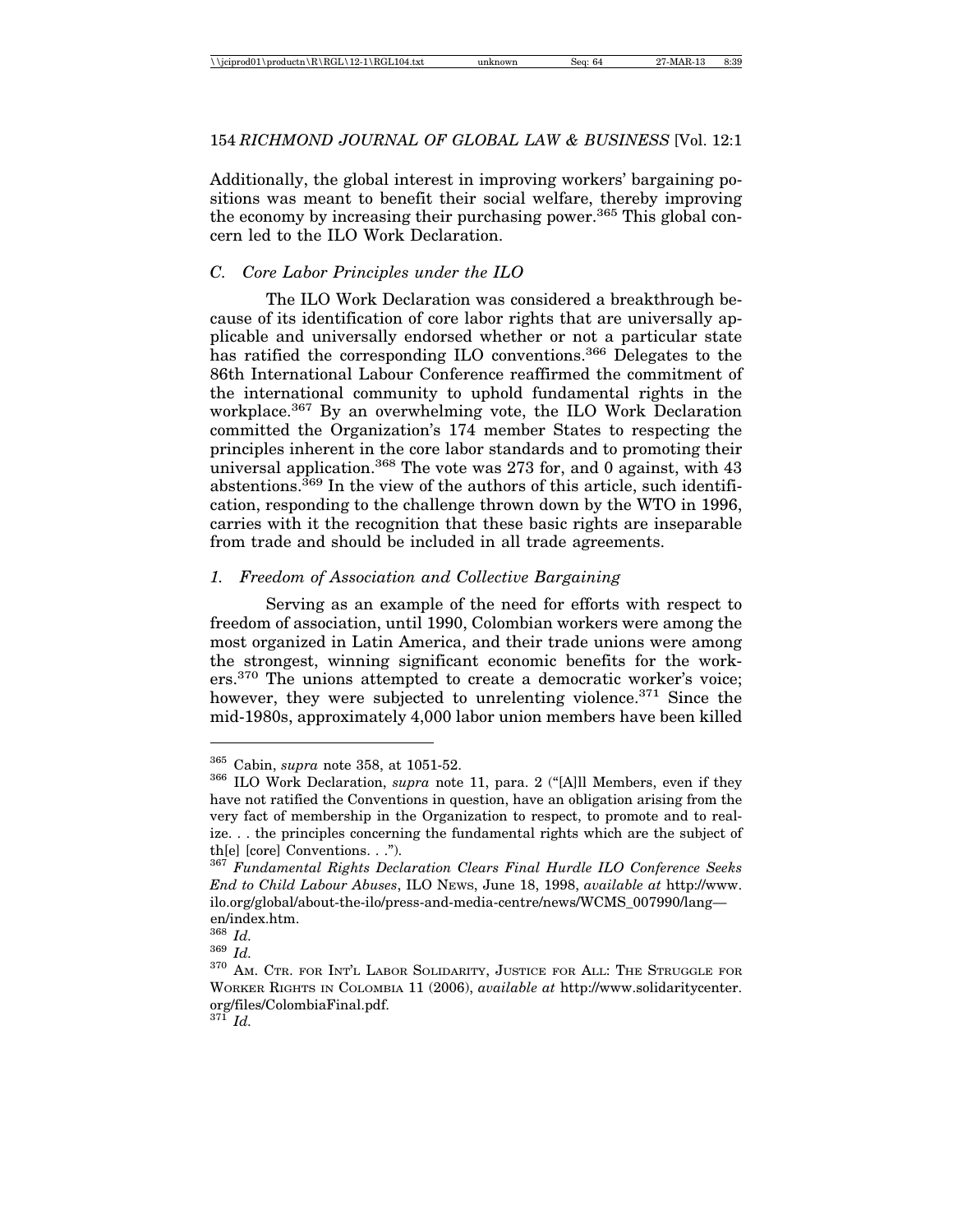in Colombia, with more than half of those killings occurring since 1991.372 Bleak statistics show that more trade unionists are killed each year in Colombia than in the rest of the world combined.<sup>373</sup> Perhaps in response, the percentage of workers covered by collective bargaining in South and Central America has dropped to less than 15 percent.374 This demonstrates that RTAs have an important role to play in protecting the rights of freedom of association and collective bargaining.

As a fundamental ILO principle, freedom of association and the recognition of the right to collective bargaining involves the right of workers to create and participate in organizations that protect and promote their interests.  $375$  Collective bargaining is a way of attaining productive solutions to potentially conflicting relations between workers and employers.<sup>376</sup> These rights were defined under ILO Conventions 87 and 98.377 These Conventions also established necessary accompaniments to the core right of freedom of association.378 We believe that these important additions to the right of association explicate its meaning in the context of trade and should join the core right in trade agreements. The right of association, which is an important right in and of itself, is also a prerequisite of collective bargaining.<sup>379</sup> It should grant workers and employers the right to establish independent organizations representing their benefits in the social dialogue.<sup>380</sup> Reinvigorating organizational efforts to enforce freedom of association is a central issue in international labor law.381

The rights articulated under Convention No. 87 are considered extremely fundamental to freedom of association as a whole. The pre-

<sup>372</sup> *Id.*

<sup>373</sup> *Id.*

<sup>374</sup> ILO, GLOBAL WAGE REPORT 2008/2009 at 38 (2008), *available at* http://www. ilo.org/wcmsp5/groups/public/@dgreports/@dcomm/documents/publication/wcms\_1 00786.pdf.

<sup>375</sup> ILO, FREEDOM OF ASSOCIATION IN PRACTICE: LESSONS LEARNED ix (2008) [hereinafter FREEDOM OF ASSOCIATION REPORT], *available at* http://www.ilo.org/wcmsp5/ groups/public/—-dgreports/—-dcomm/documents/publication/wcms\_096122.pdf. <sup>376</sup> *Id.* at 5.

 $377$  ILO, Freedom of Association and Protection of the Right to Organise Convention, 1948, No. C87, *available at* http://www.ilo.org/ilolex/cgi-lex/convde.pl?C087 [hereinafter Convention No. C87]; ILO, Right to Organise and Collective Bargaining Convention, 1949, No. C98, *available at* http://www.ilo.org/ilolex/cgi-lex/con vde.pl?C098 [hereinafter Convention No. C98].

<sup>378</sup> *Id.*

<sup>379</sup> Faina Milman-Sivan, *Freedom of Association as a Core Labor Right and the ILO: Toward a Normative Framework*, 3 LAW & ETHICS HUM. RTS. 109, 111 (2009).

<sup>380</sup> FREEDOM OF ASSOCIATION REPORT, *supra* note 375, at 5.

<sup>381</sup> Milman-Sivan, *supra* note 379, at 110.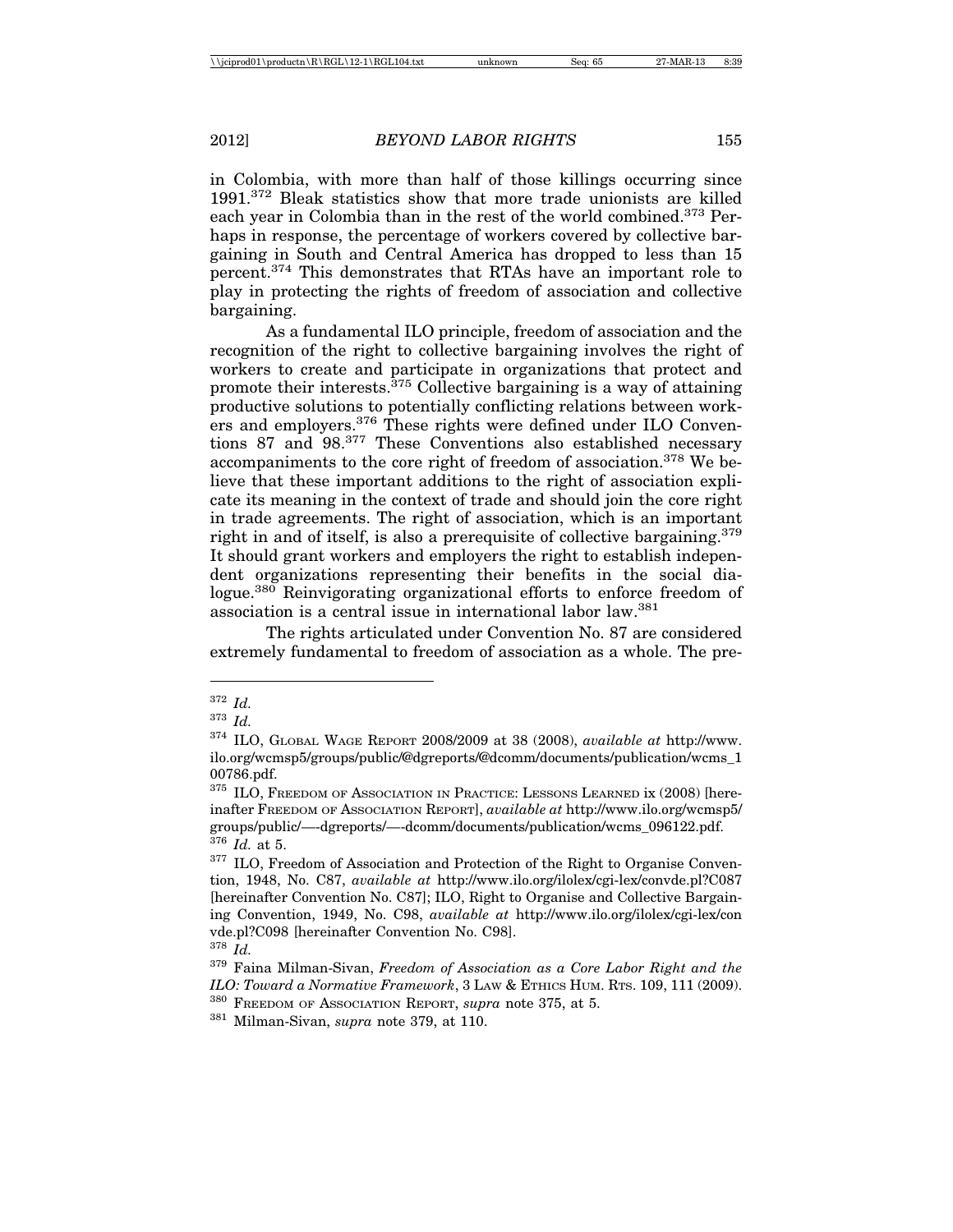amble expressly recognizes the right to freedom of association as a means of improving labor conditions and establishing peace between the parties.382 Convention No. 87 provides workers the rights to establish and join any organization of their choosing without prior authorization, organize their own activities, formulate their own programs, elect their own representatives, and draft their own rules and constitutions.383 It also includes union rights to join and affiliate with other organizations.384

Convention No. 98 ensures that workers enjoy adequate protection against acts of anti-union discrimination<sup>385</sup> including conditioning employment on the prerequisite that a worker refrain from joining a union or relinquish existing membership.<sup>386</sup> It also precludes dismissal of a worker because of union membership or participation. Convention No. 98 further recognizes the need for trade unions to be independent of company interference<sup>387</sup> to prevent company influence and to protect anonymity.

Recognizing and promoting strong and independent workers' and employers' organizations are key elements for the right of collective bargaining.<sup>388</sup> Freedom of association includes the right to information necessary for collective bargaining, including access to the economic status of the company.<sup>389</sup> The rights to freedom of association and collective bargaining are fundamental principles because they allow workers to gain some power vis-à-vis their employer, which increases the chances that their rights will be protected and allows them to push for more outcome-oriented rights.

#### *2. Elimination of All Forms of Compulsory or Forced Labor*

According to the ILO, over 12 million people are victims of forced labor each year, including over one million in Latin America and the Caribbean.<sup>390</sup> An important problem in this area is the definition and minimum standards of "forced labor."391 Each country's trade

<sup>391</sup> *See id.* at 5.

<sup>382</sup> Convention No. C87, *supra* note 377.

<sup>383</sup> *Id*.

<sup>384</sup> *Id*.

<sup>385</sup> Convention No. C98, *supra* note 377.

<sup>386</sup> *Id*.

<sup>387</sup> *Id*.

<sup>388</sup> *See* Owen E. Herrnstadt, *Voluntary Corporate Codes of Conduct: What's Missing?*, 16 LAB. LAW. 349, 353 (2001).

<sup>389</sup> *Id.* at 353-54.

<sup>&</sup>lt;sup>390</sup> ILO, A GLOBAL ALLIANCE AGAINST FORCED LABOUR 12-13 (2005) [hereinafter FORCED LABOUR REPORT], *available at* http://www.ilo.org/public/english/standards/ relm/ilc/ilc93/pdf/rep-i-b.pdf.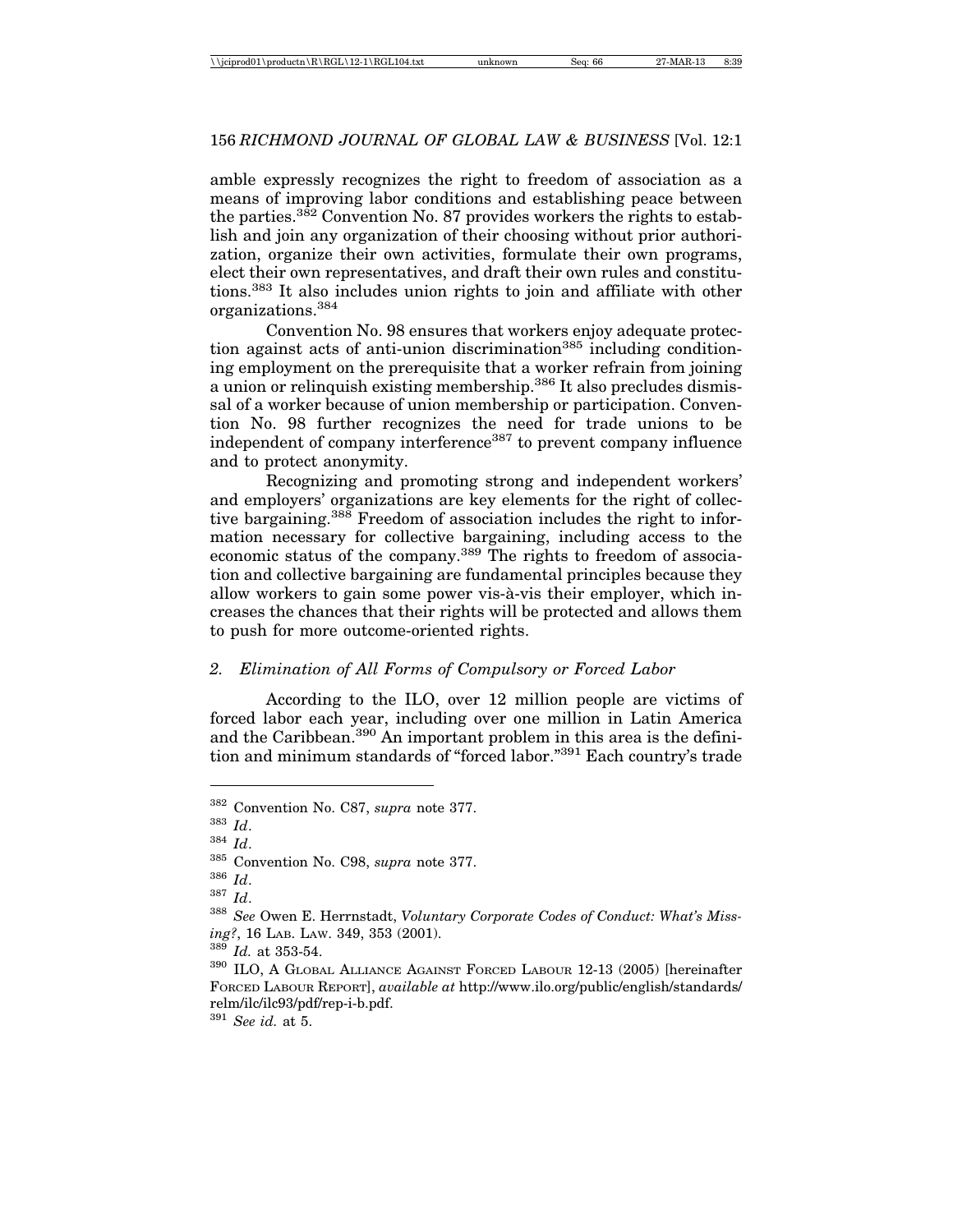agreement may have its own definition of "forced labor."392 However, the definition should be consistent with the ILO's minimum standard, which has been recognized by a number of countries around the globe. ILO Convention No. 105 on the Abolition of Forced Labor<sup>393</sup> covers a variety of cases of forced labor including: (a) as a means of political coercion or education or as punishment for holding or expressing opposing political views; (b) as a method of organizing labor to use for economic development; (c) as a means of labor discipline; (d) as a punishment for participating in strikes; and (e) as a means of social, racial, religious, or national discrimination.<sup>394</sup>

The ILO defines compulsory or forced labor as any work or service compelled from any person under the threat of a penalty and for which the person has not volunteered himself.<sup>395</sup> Human trafficking is a form of forced labor, which the ILO estimates claims nearly two and one-half million victims each year, including 250,000 in Latin America and the Caribbean.<sup>396</sup>

While forced labor inarguably is linked to international trade, trafficking across national borders is international trade. Provisions to eliminate or reduce both inarguably belong in RTAs.

#### *3. Abolition of Child Labor*

Peru is the largest producer of gold in Latin America, mining some fifteen tons per year with a value of \$120 million. The sad fact is that as many as 50,000 children, some as young as six, work in these mines under labor-intensive, dangerous, and risky conditions.<sup>397</sup> A CBS documentary exposed the use of child labor in soccer ball manufacturing in Pakistan, primarily for Nike and Adidas.<sup>398</sup> The documentary showed images of children stitching soccer balls in substandard conditions, with the ILO estimating that 15,000 children were involved in the industry. In both of these examples and hundreds of others, not only are the children being exploited—and in many case trafficked— because their small bodies can enter spaces adults cannot

<sup>&</sup>lt;sup>392</sup> *See id.* 393 International Labor Organization [ILO], Abolition of Forced Labour Convention, 1957, No. C105, *available at* http://www.ilo.org/ilolex/cgi-lex/convde.pl?C105.<br><sup>394</sup> *Id.* International Labor Organization [ILO], Forced Labour Convention, 1930, No.

C29, art. 2, *available at* http://www.ilo.org/ilolex/cgi-lex/convde.pl?C029. <sup>396</sup> FORCED LABOUR REPORT, *supra* note 390, at 14. <sup>397</sup> International Labor Organization [ILO], *Peru: Child Labor in Gold Mines*

<sup>(</sup>June 23, 2005), http://www.ilo.org/global/about-the-ilo/press-and-media-centre/ videos/video-news-releases/WCMS\_067872/lang—en/index.htm.

<sup>398</sup> Farzad R. Khan & Kamal A. Munir, *How the West Was Won: The De-institutionalization of Child-Labor in Pakistan's Soccer Ball Industry* (Working Paper 4, 2005), *available at* http://papers.ssrn.com/sol3/papers.cfm?abstract\_id=882395.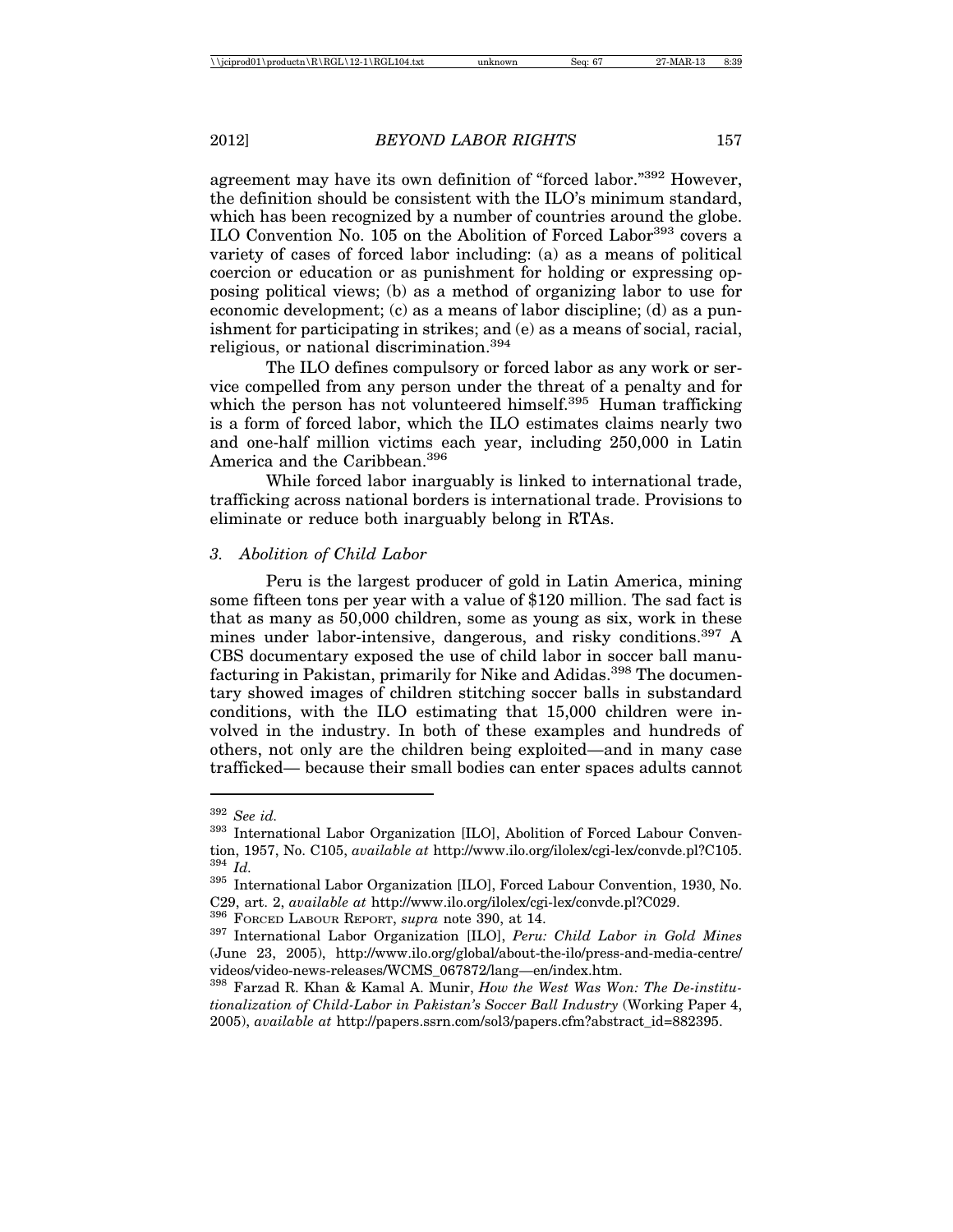reach or their tiny fingers can make stitches too small for adults to manage, in any event they are also not receiving the education that would make at least possible a future escape from poverty and abuse.

The ILO's 1973 Minimum Age Convention sets the general minimum age for admission to employment or work at 15 years (13 for light work) and the minimum age for hazardous work at 18, or 16 under certain strict conditions. In countries where the economy and educational facilities are "insufficiently developed," it allows the initial minimum age to be 14, or 12 for light work.<sup>399</sup> The ILO's 1999 Convention on the Worst Forms of Child Labor defines a "child" for its purposes as a person under 18 years, and requires states to eliminate all forms of slavery or practices similar to slavery, such as the sale and trafficking of children, debt bondage and serfdom, and forced or compulsory labor, including forced or compulsory recruitment of children for use in armed conflict; child prostitution and pornography; using children for illicit activities, in particular for the production and trafficking of drugs; and work which is likely to harm the health, safety, or morals of children.<sup>400</sup> The fact that each of us has likely encountered at least one of these worst forms of child labor is witness to the need for trade's power to assist in implementation to ensure that children acquire through school the human capital needed to ensure that every child has the opportunity to develop physically and mentally to his or her full potential.

These, too, are the kinds of crimes, legislated or not, that trade agreements are eminently prepared to prohibit and to enforce with meaningful financial penalties on companies that engage in them.

### *4. Elimination of Employment and Occupational Discrimination*

ILO Conventions 100 and 111 aim at eliminating discrimination in employment. ILO Convention 100 on Equal Remuneration is based on the principle of "equal remuneration for men and women workers for work of equal value."<sup>401</sup> Remuneration is broadly defined as "the ordinary, basic, or minimum wage or salary and any additional emoluments payable directly or indirectly, whether in cash or in kind, by the employer to the worker and arising out of the worker's employment."402

<sup>399</sup> International Labor Organization [ILO], Minimum Age Convention, 1973, No. C138, *available at* http://www.ilo.org/ilolex/cgi-lex/convde.pl?C138.

<sup>400</sup> International Labor Organization [ILO], Worst Forms of Child Labour Convention, 1999, No. C182, *available at* http://www.ilo.org/ilolex/cgi-lex/convde.pl? C182.

<sup>401</sup> Convention No. 100, *supra* note 99.

<sup>402</sup> *Id*.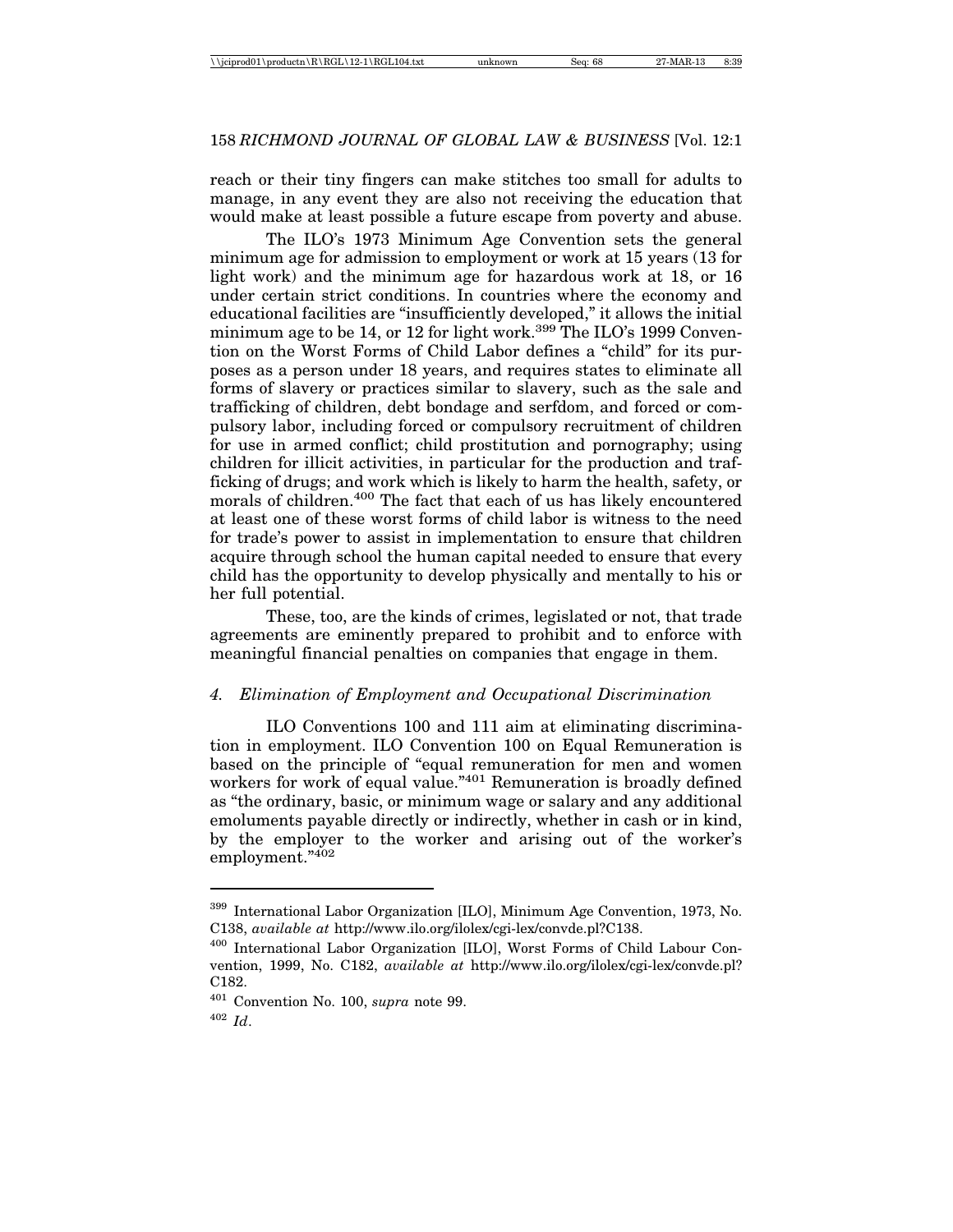Convention 111 on Discrimination defines discrimination as any exclusion, distinction, or preference made on the basis of sex, color, race, political opinion, religion, social origin, or national extraction.403 This broad definition of discrimination allows room for flexibility.404 Direct discrimination includes regulations that explicitly disadvantage or exclude workers based on characteristics such as age, sex, or disability.405 Examples include job advertisements with age requirements or requiring women to submit to pregnancy tests to obtain or keep a job.<sup>406</sup>

Indirect discrimination refers to laws that on the surface appear to be gender neutral, but that negatively affect a disproportionate number of members within a particular group of workers.<sup>407</sup> It includes situations where particular categories of workers receive different treatment compared to other workers without justification.<sup>408</sup> One example is offering training courses outside of working hours which excludes workers who cannot attend because they have family or other responsibilities.409 This limits the career prospects of that group within the company.<sup>410</sup> Another example is requiring applicants to be a certain height, thereby disproportionately excluding women and members of some ethnic groups. Unless the specified height is absolutely necessary to perform the particular job, this evidences discrimination.

Each nation needs to ensure equality regarding labor issues such as access to training, education, and practices related to hiring, assignment of tasks, working conditions, pay, benefits, promotions, lay-offs, and termination of employment. Convention No. 111 leaves too much room for interpretation and does not take into account other forms of discrimination. With respect to the fourth core human right, elimination of discrimination, we believe that more effort needs to be applied to eliminating discrimination based on age, disabilities, and HIV/AIDS infection. The definition of discrimination is ambiguous with respect to those categories, although they clearly qualify, in our view, as workplace discrimination.411 Some countries have used this

<sup>403</sup> Convention No. 111, *supra* note 95.

<sup>404</sup> *Id*.

<sup>405</sup> Matteo Borzaga, *Accommodating Differences: Discrimination and Equality at Work in International Labor Law*, 30 VT. L. REV. 749, 764 (2006).

<sup>406</sup> ILO DIRECTOR-GENERAL, EQUALITY AT WORK: TACKLING THE CHALLENGES 9 (2007) [hereinafter ILO Report], *available at* http://www.ilo.org/public/portugue/ region/eurpro/lisbon/pdf/equality\_07.pdf.

<sup>407</sup> Borzaga, *supra* note 405. <sup>408</sup> *Id*. <sup>409</sup> ILO Report, *supra* note 406. <sup>410</sup> *Id*. <sup>411</sup> *See id*.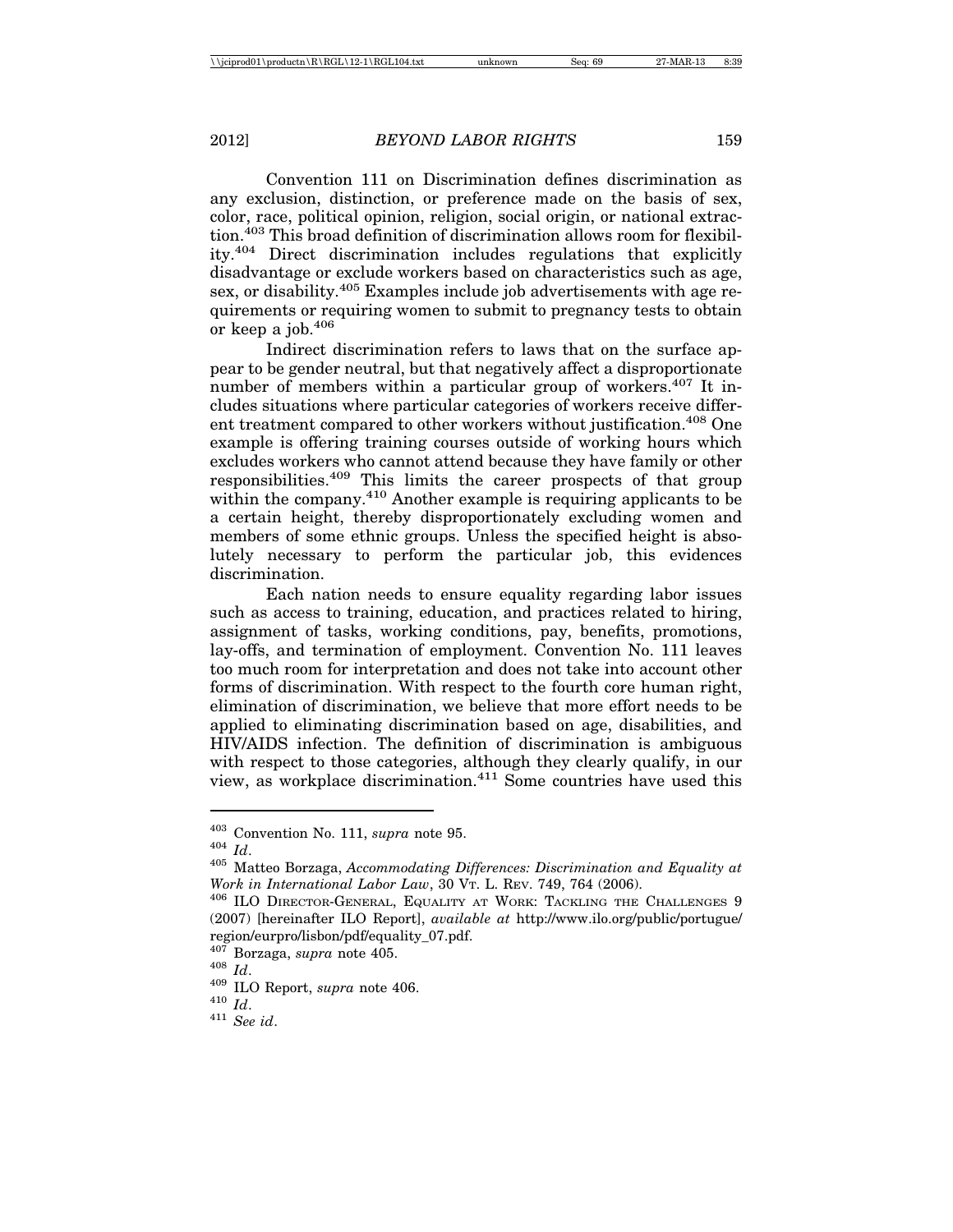as an opportunity to expand the number of grounds on which discrimination is prohibited, beyond those in Convention No. 111. For example, sub-Saharan Africa protected workers with HIV/AIDS from discrimination at work, and many jurisdictions prohibit sexual harassment and discrimination based on family status.<sup>412</sup>

Discrimination at work is a violation of human rights because it demeans personhood, emasculates the right to self-determination, and wastes human talent. It also has detrimental effects on a country's economic growth and productivity.413

#### *D. Additional Labor Rights*

The fact that the core rights discussed above are exclusively procedural has led to the diminishment in progress toward outcomeoriented worker rights of a more substantive nature. In addition, there are an increasing number of infringements of labor rights other than the fundamental labor rights discussed above. For example, sweatshops operate under substandard working conditions where low wages, unsanitary work environments, 15-hour workdays, rape, coerced labor, and even death are regular occurrences.<sup>414</sup> The substantive rights implicated in these incidents include minimum wages, maximum working hours, and health and safety protections; however, the ILO Work Declaration does not address these important issues. For this reason we contend that other labor rights should be considered core rights.

With approximately 1.2 million workers, Foxconn Technology (Foxconn) is China's largest exporter and employer.<sup>415</sup> The Foxconn suicide incidents, which took place in China in 2010 and resulted in the death of 14 employees, resulted from sweatshop conditions that would not have violated any of the core ILO standards.<sup>416</sup> Research indicates that there were excessively long working hours, low wages, high production quotas, poor living conditions,  $4^{17}$  and a lack of work-

<sup>412</sup> *See id*.

<sup>413</sup> *Id*. at 7.

<sup>414</sup> Annette Burkeen, *Private Ordering and Institutional Choice: Defining the Role of Multinational Corporations in Promoting Global Labor Standards*, 6 WASH. U. GLOBAL STUD. L. REV. 205, 206 (2007).

<sup>415</sup> Charles Duhigg & David Barboza, *In China, Human Costs Are Built into an iPad*, N.Y. TIMES, Jan. 25, 2012, http://www.nytimes.com/2012/01/26/business/ ieconomy-apples-ipad-and-the-human-costs-for-workers-in-china.html?pagewant ed=all.

<sup>416</sup> NICHOLAS "NICK" HIU FUNG CHAN, NEW CONSIDERATIONS FOR COMPANIES EN-TERING THE CHINESE MARKET 1 (2011).

<sup>417</sup> Duhigg & Barboza, *supra* note 415.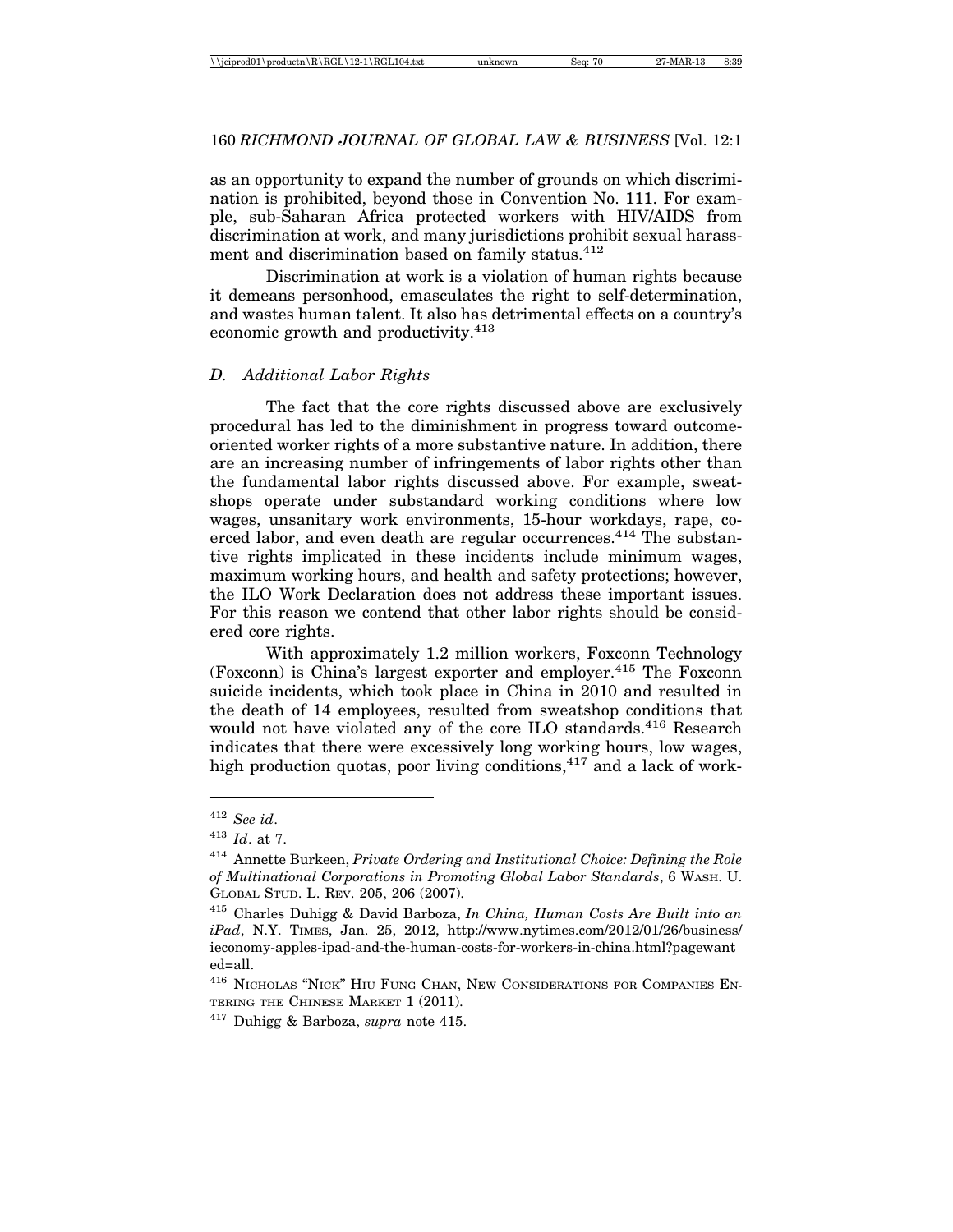ing relationships.418 These incidents serve to remind the global community that these issues need to be addressed.

This case shows that a number of problems regarding wages, working hours, and safety and health have become grave problems in practice. Routine inclusion of the core standards of the ILO Work Declaration in RTAs has not ameliorated this dire situation. In our view, experience since ILO adoption of the Work Declaration some 16 years ago argues strongly for expansion of the four core labor standards to include minimum wages and acceptable working conditions.

#### *1. Right to Minimum Wages*

Globalization has increased the volume of trade among countries due to a reduction in trade interests.<sup>419</sup> This has a strong effect on workers' rights. For example, foreign direct investment (FDI) that produces exports can increase demand for workers, thereby providing incentives for employers to improve working conditions to retain and attract workers.420 However, FDI that produces for the domestic market can increase competition, causing employers to lower their costs to remain competitive at the expense of proper working conditions.  $421$ The right to a minimum wage has been neglected because emerging market countries believe that low wages are their comparative advantage, which has spurred the so called "race to the bottom."422 The right was first addressed in the Universal Declaration in 1948 and defined as "just and favorable remuneration ensuring for himself and his family an existence worthy of human dignity." $423$  Additionally, the Economic Covenant included the right to a minimum wage in the context of the right to "just and favourable conditions of work."424

However, the right to a minimum wage is critical, especially to disadvantaged workers who otherwise would receive a significantly low wage. This can lead to their continued poverty, so a minimum wage is needed to ensure that the employee and his family can enjoy a

<sup>418</sup> *Foxconn Called to Account for Another Employee Suicide*, WANTCHINATMES. COM, Nov. 26, 2011, http://www.wantchinatimes.com/news-subclass-cnt.aspx?id= 20111126000001&cid=1103.

 $^{419}$  RUWAN JAYASURIYA, THE EFFECTS OF GLOBALIZATION ON WORKING CONDITIONS IN DEVELOPING COUNTRIES: AN ANALYSIS FRAMEWORK AND COUNTRY STUDY RE-SULTS 1 (2008), *available at* http://siteresources.worldbank.org/INTLM/214578- 1103128720951/21692675/EPPNoteNo9\_Eng.pdf.  $^{420}$   $\,See$   $id.$  at 4.

<sup>&</sup>lt;sup>421</sup> *Id.* **See 1. 422** Hani Ofek Ghendler, *Globalization and Social Justice: The Right to Minimum Wage*, 3 LAW & ETHICS HUM. RTS. 266, 267-68 (2009).<br><sup>423</sup> Universal Declaration, *supra* note 25, art. 23.<br><sup>424</sup> G.A. Res. 2200A (XXI), U.N. GAOR, 21st Sess., Supp. No. 16, U.N. Doc A/6316,

at art.7 (Dec. 16, 1966).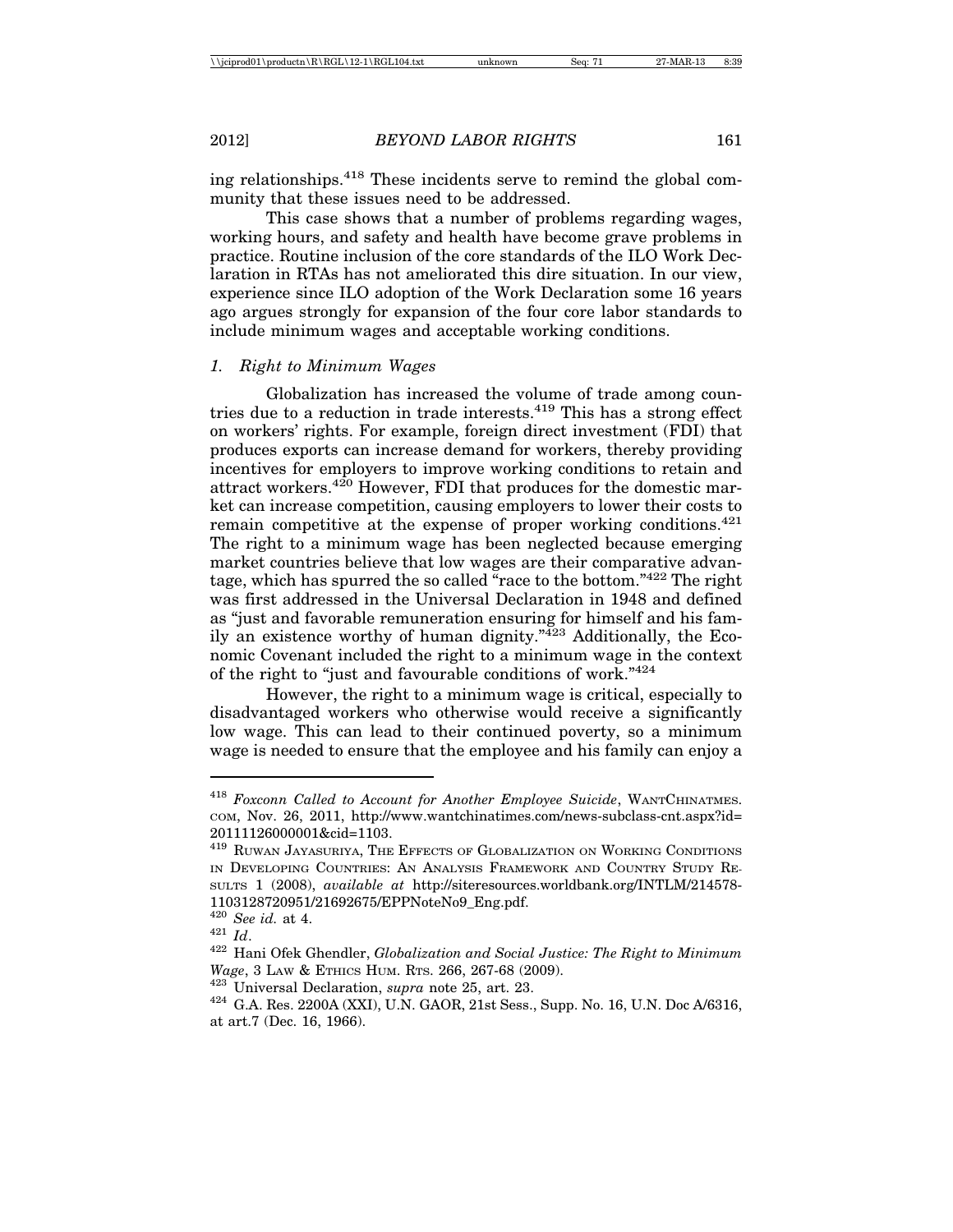basic means of existence. The right to a minimum wage has been an agreed worker right in ILO treaties for at least 90 years. Minimum wage policies can ensure the purchasing power of vulnerable workers and reduce instances of low pay, and therefore should be considered a core labor right for trade agreements.

But what does "minimum wage" mean? When the ILO Work Declaration defined its four core labor standards, the right to a minimum wage was conspicuously absent.<sup>425</sup> Three ILO Conventions discussed the right to a minimum wage, one being general in nature.<sup>426</sup> the second focusing on minimum wages in the agricultural sector,  $427$ and the third focusing on minimum wages in emerging market nations.428 Some developing countries such as Brazil, China, and South Africa have been increasing their minimum wages to provide social protection to vulnerable workers.429 This demonstrates that countries are beginning to take the issue of minimum wages seriously.

In 1992, the Committee of Experts of the ILO revised Convention No. 131's requirements by identifying four criteria for determining minimum wages: 1) the worker's needs for subsistence in light of the cost of living in the local economy; 2) the capacity of the employer to pay, with an eye to wages in the nation's economy as a whole; 3) a comparison among various social groups of their standard of living, including the pay for unionized workers in similar trades; and 4) the requirements of economic development including the effect of wages on the total number of jobs.<sup>430</sup>

To achieve a minimum wage system, that system needs to provide general coverage through a national minimum wage or through minimum wages within occupational or comprehensive sectors.<sup>431</sup> A national minimum wage can facilitate coordination with other economic development policies, simplify the application of the system,

<sup>425</sup> Ghendler, *supra* note 422, at 282.

<sup>426</sup> International Labor Organization [ILO], Minimum Wage-Fixing Machinery Convention, 1928, No. 26, *available at* http://www.ilo.org/dyn/normlex/en/f?p= NORMLEXPUB:12100:0::NO:12100:P12100\_INSTRUMENT\_ID:312171:NO.

 $427$  International Labor Organization [ILO], Minimum Wage Fixing Machinery (Agriculture) Convention, 1951, No. C99, *available at* http://www.ilo.org/dyn/ normlex/en/f?p=1000:12100:0::NO::P12100\_INSTRUMENT\_ID:312244.

 $428$  International Labor Organization [ILO], Minimum Wage Fixing Conventions, 1970, No. C131, *available at* http://www.ilo.org/ilolex/english/convdisp1.htm.

<sup>429</sup> GLOBAL WAGE REPORT 2008/2009, *supra* note 374, at 35.

 $430$  International Labor Organization [ILO], General Survey: Minimum Wages,  $\P$ 274 (1992), *available at* http://www.ilo.org/ilolex/english/surveyq.htm.

<sup>&</sup>lt;sup>431</sup> Andrés Marinakis, The Role of ILO in the Development of Minimum Wages 17 (2008).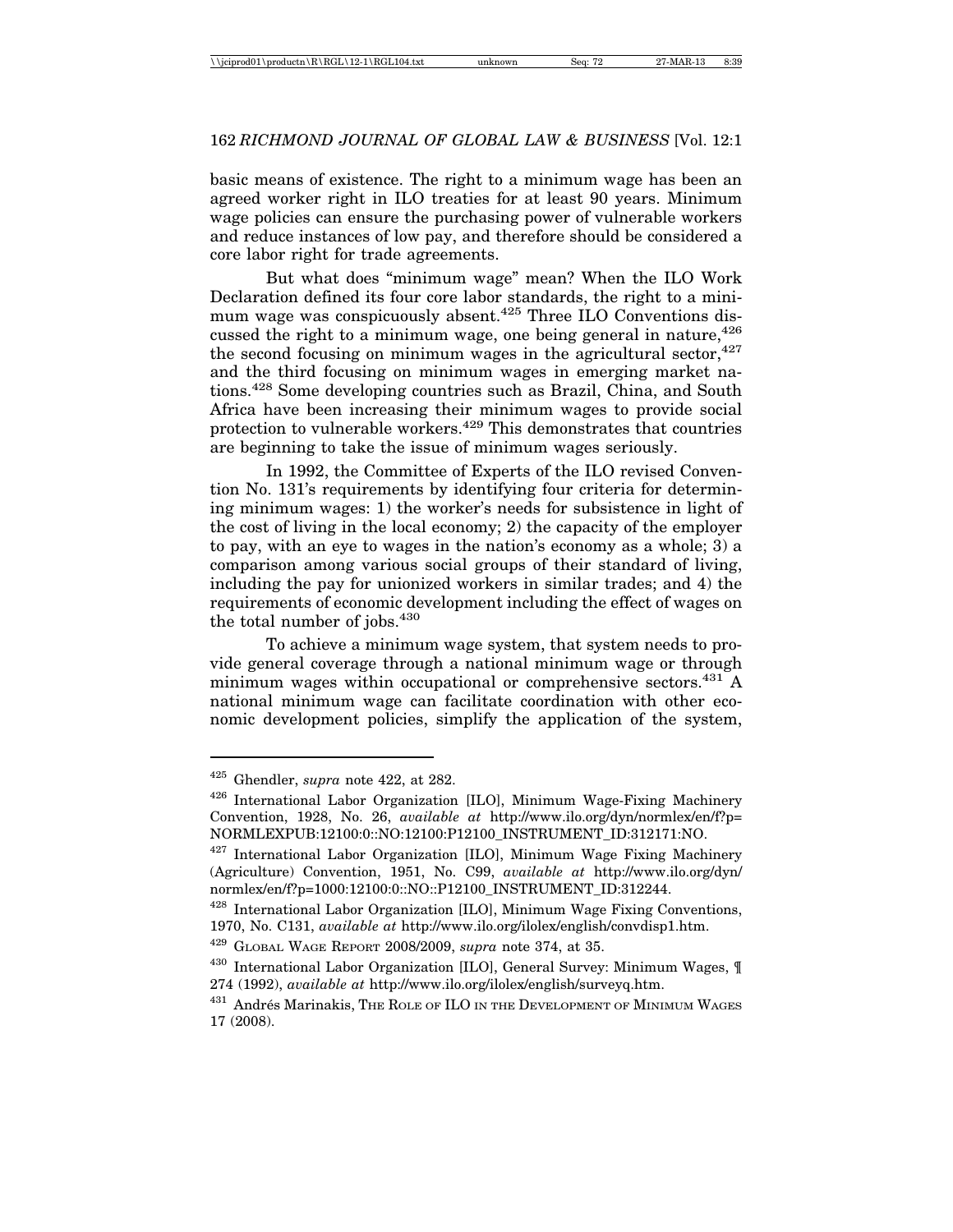and improve equity through raising wages of the lowest paid workers<sup>432</sup>

It is critical that the minimum wage-fixing machinery be set up and operated in consultation with organisations of employers, workers,<sup>433</sup> and social partners.<sup>434</sup> For example, the United Kingdom increased its minimum wages by 25 percent between 2000 and 2007. This increase did not have any demonstrable adverse effects on employment.435 The United Kingdom Low Pay Commission provides recommendations to the government on minimum wage adjustments and involves social partners and academics in the same consultative forum.436

A minimum wage policy is only useful if minimum wages are actually paid. The effectiveness of the enforcement mechanism depends upon such factors as just compensation for workers whose rights have been breached, penalties for the violators, and adequate funding of the enforcement authority.  $\rm ^{437}$ 

### *2. Right to Acceptable Working Conditions*

Acceptable working conditions should be considered a fundamental right. Two aspects of acceptable working conditions that have been identified as closely linked to trade are the right to maximum working hours and the right to occupational health and safety standards<sup>438</sup>

#### *a) Right to Maximum Working Time*

Setting maximum working hours protects workers from becoming overworked to the point of exhaustion or sickness. An example can be found in the scandal from the recent suicide incidents at Foxconn. One of the most significant labor violations identified was excessively long working hours. In peak periods, substantial numbers of the

<sup>432</sup> *Id*.

<sup>433</sup> *See* ILO, General Survey: Minimum Wages, *supra* note 430, ¶ 186.

<sup>434</sup> *Id*. ¶ 230.

<sup>435</sup> ALAN MANNING, MINIMUM WAGE: MAXIMUM IMPACT 1 (2012).

<sup>&</sup>lt;sup>436</sup> INT'L LABOUR OFFICE, UPDATE ON MINIMUM WAGE DEVELOPMENTS 8 (2009), *available at* http://www.ilo.org/wcmsp5/groups/public/—-ed\_norm/—-relconf/docu ments/meetingdocument/wcms\_101713.pdf.

<sup>437</sup> *Id*. at 9.

<sup>438</sup> Marisa Anne Pagnattaro, *Leveling the Playing Field: Labor Provisions in CAFTA*, 29 FORDHAM INT'L L.J. 386, 403 (2006).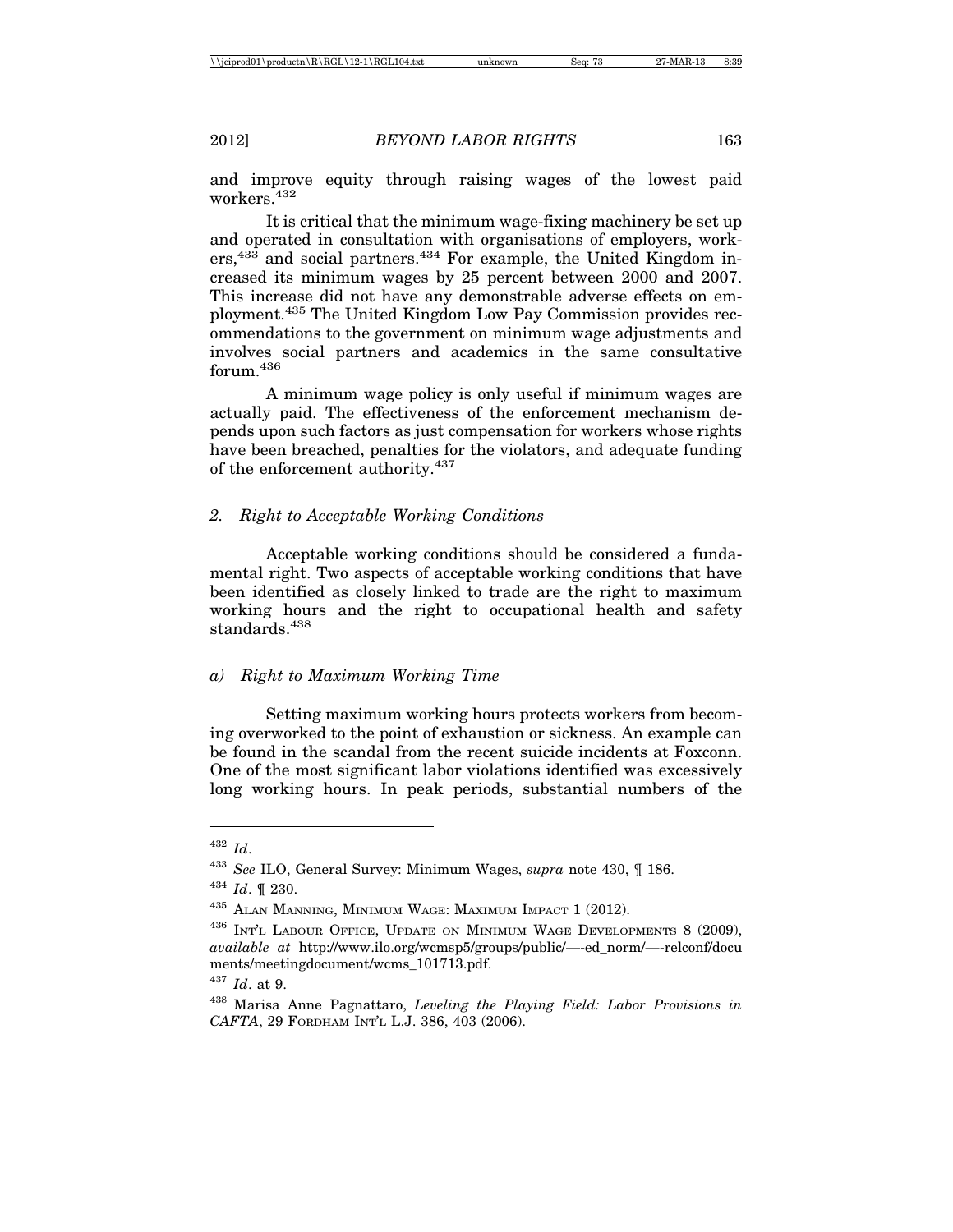workforce were engaged in continuous production activities without rest breaks for 70 or more hours per week.<sup>439</sup>

ILO Convention No. 1 provides a standard of 48 regular hours of work per week, with a maximum of eight hours per day.440 ILO Convention No. 14 provides for a rest period of at least 24 consecutive hours every seven days.<sup>441</sup> Other lesser-known ILO Conventions cover paid annual holidays,<sup>442</sup> protections for night workers,<sup>443</sup> and protections for part-time workers in access to employment, working conditions, and social security.444

The Conventions only require that the contracting parties set the work week at the 48-hour standard because it is the essential part and the basic right under "hours of work."445 As countries may face different economic and social conditions, it is not practical to set the same maximum working hours standards for night work, holidays, and rest periods. In a majority of countries, working hours are governed by regulations and are sometimes supplemented by collective agreements.

## *b) Right to Occupational Health and Safety Standards*

One of the principles of the ILO Constitution is that "workers should be protected from sickness, disease, and injury arising out of their employment."446 However, this principle is in stark contrast to

<sup>439</sup> *Independent Investigation of Apple Supplier, Foxconn Report Highlights,* FAIR LABOR ASSOC., Mar. 2012, at 8, *available at* http://www.fairlabor.org/sites/default/ files/documents/reports/foxconn\_investigation\_report.pdf*.* <sup>440</sup> International Labor Organization [ILO], Hours of Work (Industry) Conven-

tion, 1919, (No. 1) No. C001, *available at* http://www.ilo.org/dyn/normlex/en/f?p= 1000:12000:2103630277745507::::P12000\_INSTRUMENT\_SORT:4 [hereinafter Hours of Work Convention].

<sup>441</sup> International Labor Organization [ILO], Weekly Rest (Industry) Convention, 1921, No. C14, *available at* http://www.ilo.org/dyn/normlex/en/f?p=NORMLEX PUB:12100:0::NO:12100:P12100\_INSTRUMENT\_ID:312159:NO.

<sup>442</sup> International Labor Organization [ILO], Holidays with Pay Convention (Revised), 1970, No. C132, *available at* http://www.ilo.org/dyn/normlex/en/f?p=NORM LEXPUB:12100:0::NO:12100:P12100\_INSTRUMENT\_ID:312277:NO.

<sup>443</sup> International Labor Organization [ILO], Night Work Convention, 1990, No. C171, *available at* http://www.ilo.org/dyn/normlex/en/f?p=NORMLEXPUB:12100: 0::NO:12100:P12100\_INSTRUMENT\_ID:312316:NO.

<sup>444</sup> International Labor Organization [ILO], Part-Time Work Convention, 1994, No. C175, *available at* http://www.ilo.org/dyn/normlex/en/f?p=NORMLEXPUB: 12100:0::NO:12100:P12100\_INSTRUMENT\_ID:312320:NO.

<sup>445</sup> *See* Hours of Work Convention, *supra* note 441. <sup>446</sup> International Labor Organization [ILO], *Occupational Safety and Health* (Apr. 9, 2012), *available at* http://www.ilo.org/global/standards/subjects-covered-by-in ternational-labour-standards/occupational-safety-and-health/lang—en/index.htm [hereinafter ILO Summary].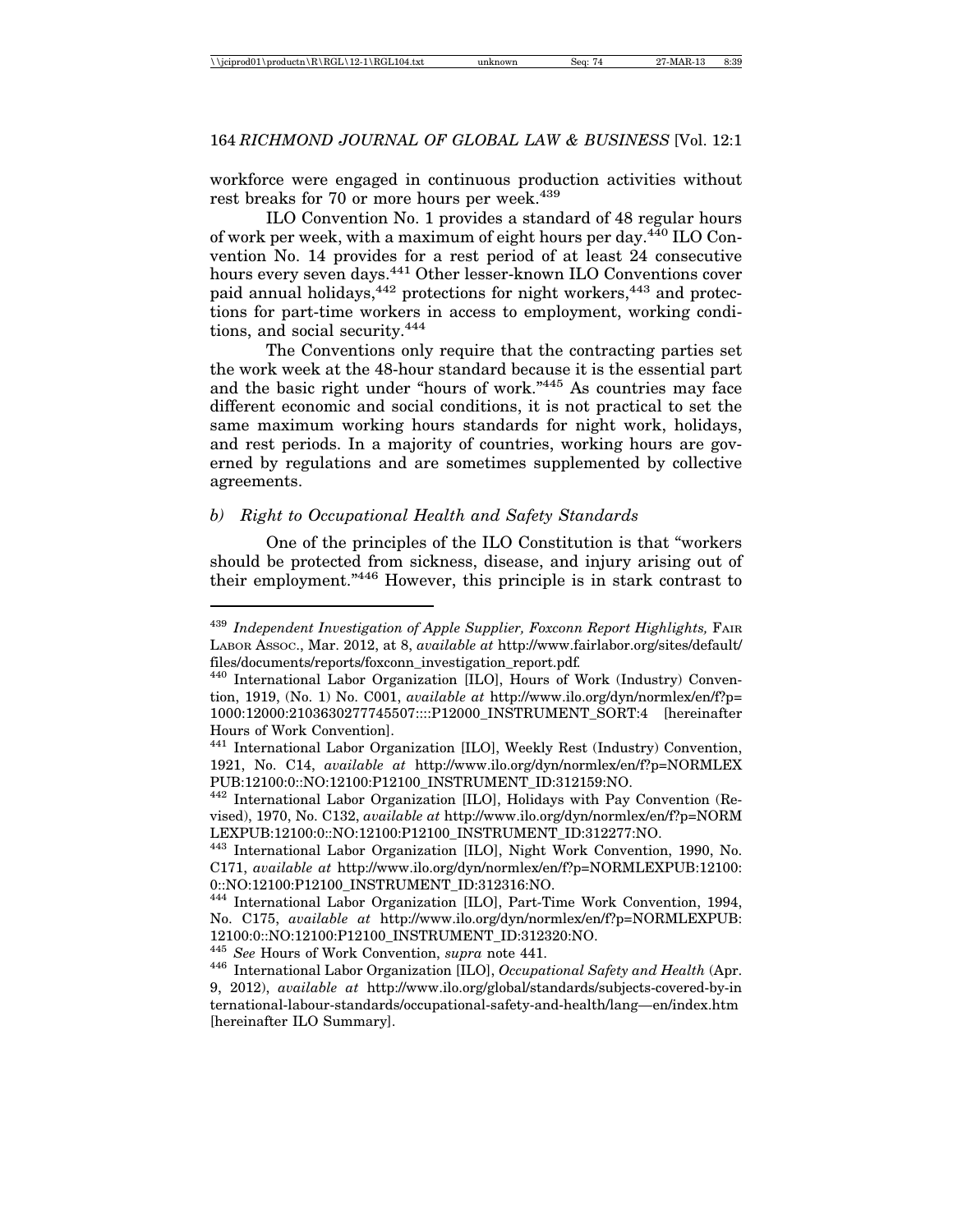reality. Studies have shown that people spend approximately onethird of their time at work each day.  $447$  It is clearly evident that working conditions directly affect the health of the approximately 210 million workers in Latin America and the Caribbean.<sup>448</sup> These health effects include accidents, deaths, and work-generated illnesses.<sup>449</sup> These health and safety conditions are referenced as occupational safety and health conditions for the remainder of this article.

Numbers indicate poor working conditions are thriving throughout the world while worker safety is not at the forefront of human rights issues. ILO data reveal that approximately two million people die every year from work-related accidents and diseases, amounting to an average of 6,000 people a day.<sup>450</sup> Indeed, this record of workplace danger is evidence of poor implementation of the Universal Declaration's assurance that each of us should have the chance to work under just and favorable conditions.<sup>451</sup> Occupational safety and health issues have not been readily addressed in Latin America and the Caribbean because of a lack of institutions<sup>452</sup> responsible for promoting work safety standards, and a lack of knowledge and awareness on the part of the workers.453 These same challenges generally exist throughout the world.

Another aspect of the Foxconn incident involved multiple explosions at the Apple manufacturing plant. About 2 years ago, 137 workers were injured after they were forced to use a poisonous chemical to clean iPhone screens.<sup>454</sup> In addition and more recently, two explosions killed 4 workers and injured 77.455

Employers face costly early retirements, loss of skilled staff, absenteeism, and high insurance premiums from work-related accidents and diseases. A nation's economy cannot prosper with a crippled

<sup>447</sup> ROBERTO FONTES IUNES, OCCUPATIONAL HEALTH AND SAFETY IN LATIN AMERICA AND THE CARIBBEAN: OVERVIEWS, ISSUES AND POLICY RECOMMENDATIONS 2 (2001), *available at* http://idbdocs.iadb.org/wsdocs/getdocument.aspx?docnum=354332. <sup>448</sup> *Id.*

<sup>449</sup> *Id*.

<sup>450</sup> International Labor Organization [ILO], *Facts on Safety at Work*, *available at* http://www.ilo.org/wcmsp5/groups/public/—-dgreports/—-dcomm/documents/publi cation/wcms\_067574.pdf.

<sup>451</sup> Universal Declaration, *supra* note 25, at art. 23.

<sup>452</sup> *See Deliberate Indifference: El Salvador's Failure to Protect Workers' Rights*, Hum. Rts. Watch Vol.15, No. 5(B), Dec. 4, 2003, *available at* http://www.hrw.org/ sites/default/files/reports/elsalvador1203.pdf. In 2003 in El Salvador, there were only 37 labor inspectors covering a workforce of 2.6 million. *Id.*

<sup>453</sup> IUNES, *supra* note 447, at 2.

<sup>454</sup> Duhigg & Barboza, *supra* note 415.

<sup>455</sup> *Id.*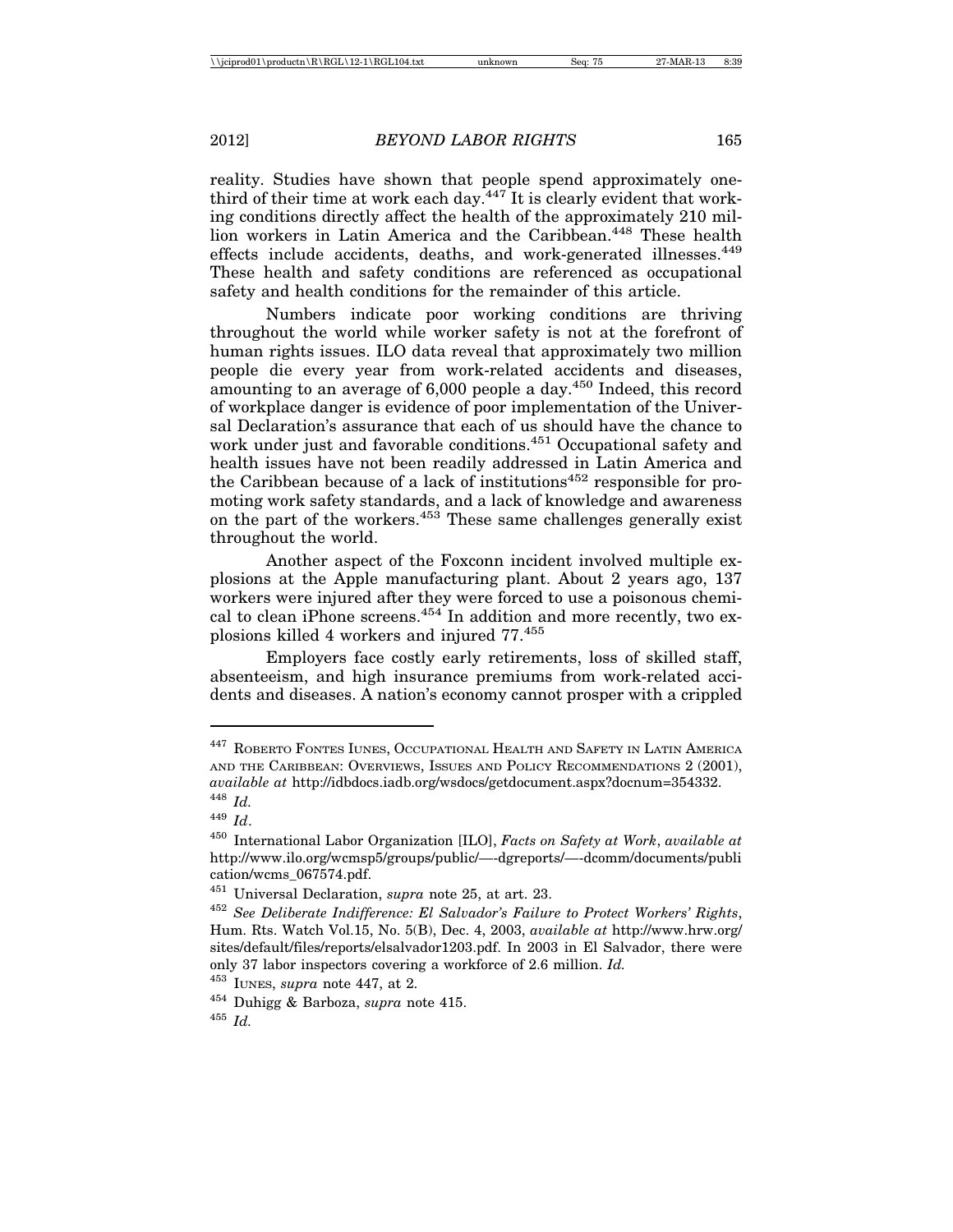or poisoned workforce.<sup>456</sup> Yet many of these tragedies are preventable through the implementation of prevention, reporting, and inspection practices. The ILO has adopted more than 40 standards specifically dealing with occupational safety and health, as well as over 40 Codes of Practice.457

The right to occupational health and safety standards is one of the most important issues in the area of labor rights. Article 4 of the ILO Convention No. 155 Concerning Occupational Safety and Health and the Working Environment contains a general and comprehensive statement on occupational safety and health with the aim of preventing accidents and injuries to health "arising out of, linked with or occurring in the course of work" through the minimization of hazards inherent in the workplace.<sup>458</sup>

To prevent occupational accidents and diseases, and to continuously improve the working environment, Article 5 of another ILO Convention lists five main spheres where action must be taken. These criteria include: 1) controlling the material elements of work; 2) creating a working environment conducive to the workers' physical and mental capacities; 3) training workers; 4) communicating and cooperating at all levels of the working group; and 5) protecting workers and their representatives from disciplinary measures.<sup>459</sup>

The Occupational Health Services Convention (No. 161) provides for the establishment of occupational health services which are responsible for advising the employer, workers, and their representatives on maintaining a safe and healthy working environment.<sup>460</sup> The Promotional Framework for Occupational Safety and Health Convention (No. 187) aims at promoting a preventive safety and health cul-

<sup>456</sup> *See* Alan Hyde, *The International Labor Organization in the Stag Hunt for Global Labor Rights*, 3 LAW & ETHICS HUM. RTS. 153, 163 (2009). <sup>457</sup> *See* International Labor Organization [ILO], *List of Instruments by Subject*

*and Status*, NORMLEX, *available at* http://www.ilo.org/dyn/normlex/en/f?p=1000: 12030:0::NO::: ; ILO, *Codes of Practice*, *available at* http://www.ilo.org/safework/ info/standards-and-instruments/codes/lang—fr/index.htm.

<sup>458</sup> *See* International Labor Organization [ILO], Occupational Safety and Health Convention, 1981, No. C155, *available at* http://www.ilo.org/ilolex/cgi-lex/convde. pl?C155 (convention concerning occupational safety and health and the working environment).<br><sup>459</sup> See id.

<sup>&</sup>lt;sup>460</sup> International Labor Organization [ILO], Occupational Health Services Convention, 1985, No. C161, *available at* http://www.ilo.org/dyn/normlex/en/f?p= NORMLEXPUB:12100:0::NO:12100:P12100\_INSTRUMENT\_ID:312306:NO.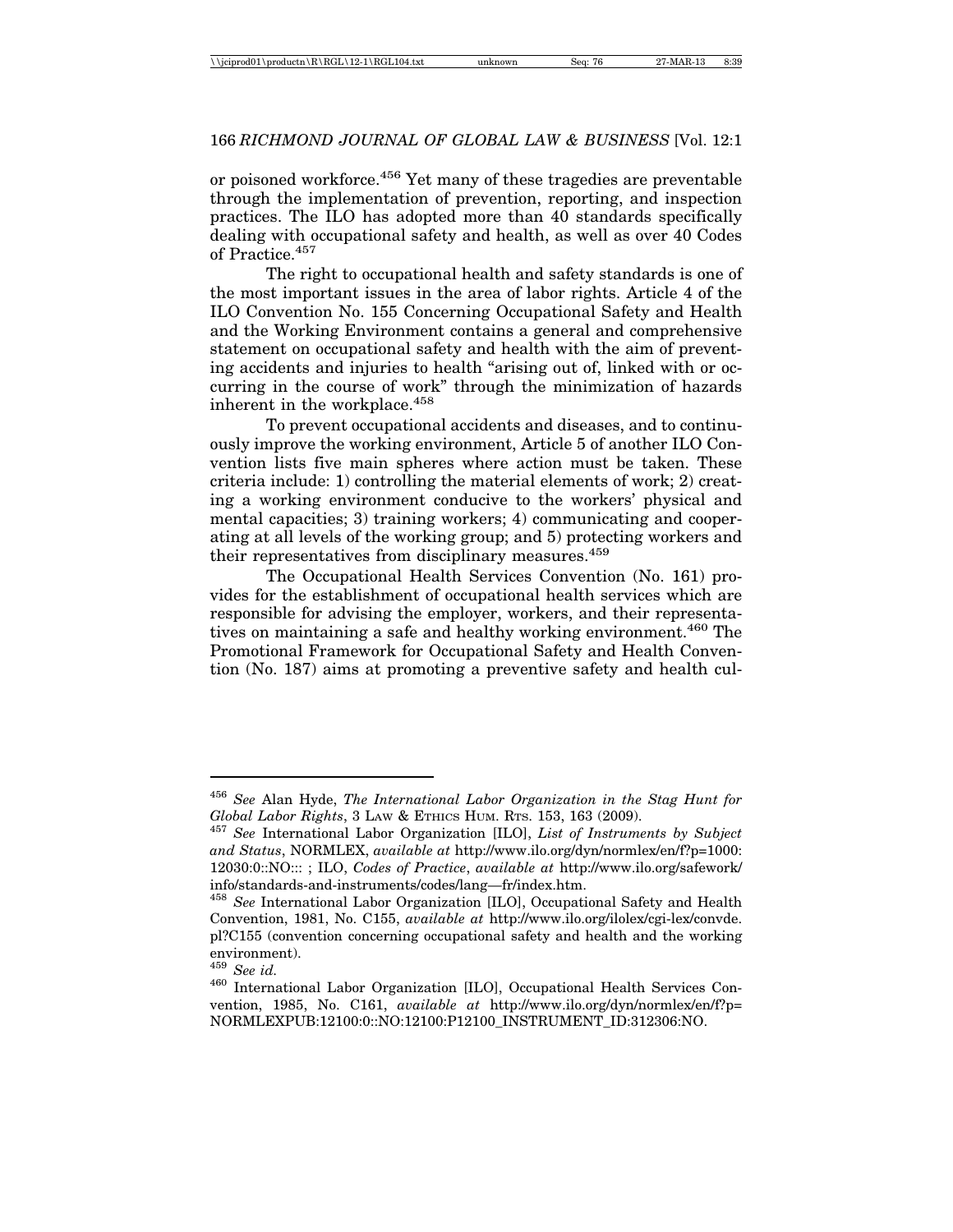ture and progressively achieving a safe and healthy working environment.<sup>461</sup>

This goal requires the development of a national policy on occupational safety and health to provide the infrastructure for implementing national policy and programs, such as regulations, authorities, compliance mechanisms, and arrangements.

Although the intersection between trade and working conditions may seem to be tenuous, they are, in fact, intimately intertwined. In economic terms, the ILO has estimated that 4 percent of the world's annual GDP is lost as a consequence of occupational diseases and accidents.462 A study found that in the United States alone the direct consequence of occupational injuries was upwards of \$40 billion and indirect costs were estimated at over \$200 billion per year.<sup>463</sup> If the moral consequences do not provide enough impetus to push nations towards stricter working conditions, the numbers and what they mean for businesses is staggering. These numbers represent lost profits for the company instead of increased productivity.<sup>464</sup>

Countries have a responsibility to maintain conditions that foster a healthy and safe working environment.<sup>465</sup> The relationship between safe working conditions and trade is self-evident and definitional. Working hazards refers to different risks arising from the job, including physical and biological/chemical risks.466

*3. Physical Risks*

Physical risks include ergonomically poor working conditions and heavy physical labor, all of which can lead to musculoskeletal diseases and injuries.<sup>467</sup> It was estimated that between 50 percent and 70 percent of the workforce of emerging market countries has been exposed to these risks, with the most exposed types of workers being farmers, miners, fisherman, construction workers, and lumberjacks.468 Other major physical hazards include vibration, noise, heat,

<sup>461</sup> *See* International Labor Organization [ILO], Promotional Framework for Occupational Safety and Health Convention, 2006, No. 187, *available at* http://www. ilo.org/ilolex/cgi-lex/convde.pl?C187.

<sup>462</sup> ILO Summary, *supra* note 460.

<sup>463</sup> Orly Lobel, *Interlocking Regulatory and Industrial Relations: The Governance of Workplace Safety*, 57 ADMIN. L. REV. 1071, 1079-80 (2005).

<sup>464</sup> *See id.* at 1080.

<sup>465</sup> *See* World Health Org., *The Right to Health: WHO Fact Sheet No. 323* (Aug. 2007), *available at* http://www.who.int/mediacentre/factsheets/fs323/en/index. html.

<sup>466</sup> IUNES, *supra* note 447, at 3.

<sup>467</sup> *Id.*

<sup>468</sup> *Id.*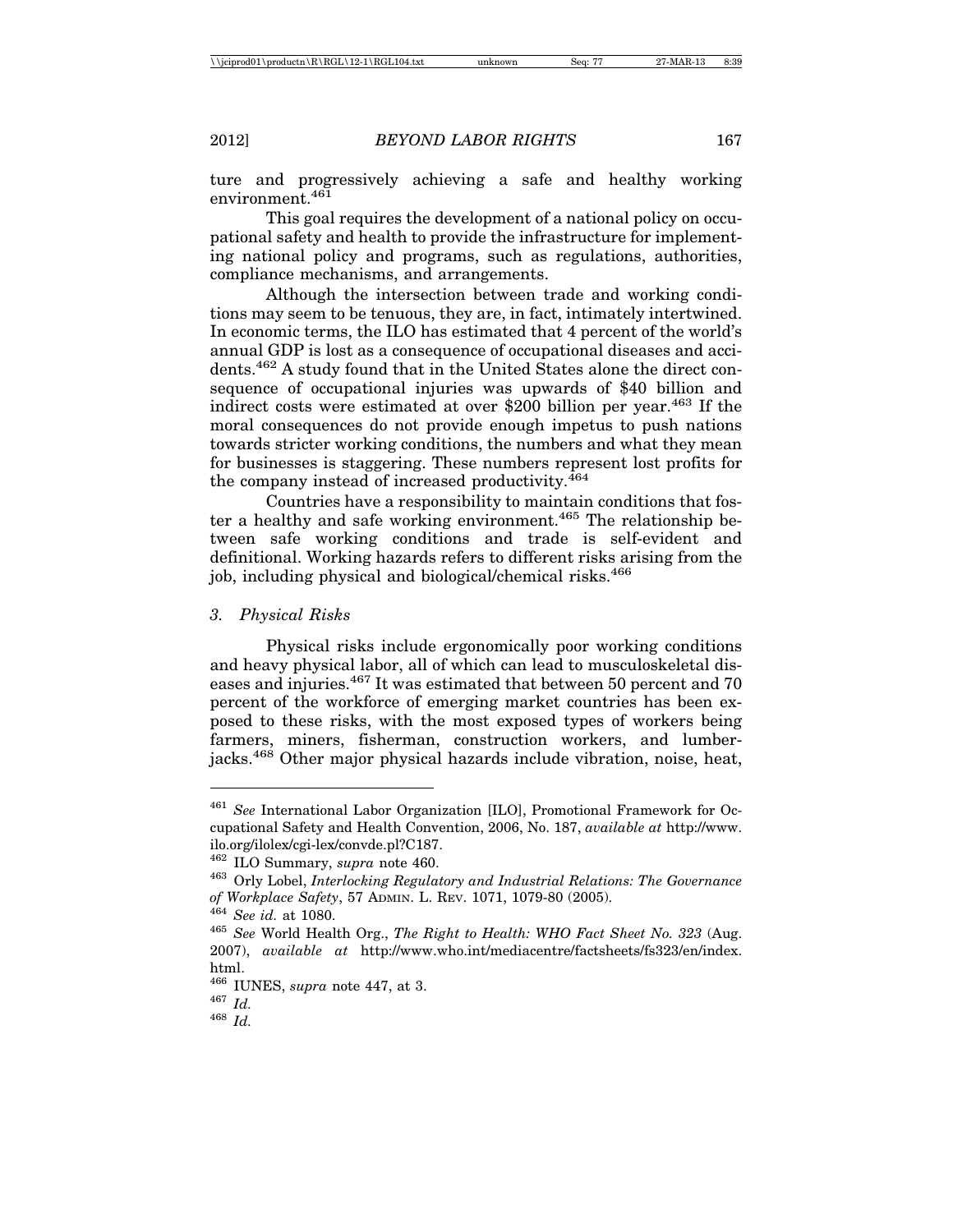radiation, and other microclimatic conditions.<sup>469</sup> In 2004, more people died at work than from wars. In the United States alone, over a dozen workers were killed each day due to workplace accidents and over a hundred from work-related diseases.<sup>470</sup>

An example of physical hazards directly related to trade is the 1993 fire at the Kadar Industrial Toy plant near Bangkok.<sup>471</sup> Kadar employed 3,000 workers producing Bart Simpson dolls, Sesame Street dolls, and Muppets.472 The fire exits were all blocked, forcing the workers to jump from the upper stories as their hair and clothes caught fire.<sup>473</sup> Approximately 188 workers died and 469 were seriously injured.474

#### *4. Chemical and Biological Risks*

Chemical and biological risks $475$  pose a significant threat to workers' health and include exposure to pesticides, solvents, and metal dusts.476 Exposure can result in skin and respiratory diseases, cancer, and infertility.477 One WHO study estimated that pesticides cause more than 1 million poisonings and 10,000 deaths of agricultural workers every year in Latin America and the Caribbean.<sup>478</sup> For example, pesticides used in banana plantations have caused higher than average rates of cancer in Costa Rica. $479$  The ILO estimated that the annual costs from occupational deaths and injuries in Latin America and the Caribbean amount to \$76 billion. $480$ 

In the electronics industries, electronic components contain both toxic and valuable metals. Previously, the industry recycled electronics to retrieve the precious metals contained inside them.481 To reduce costs, manufacturers reduced the quantities of precious metals, making it less economically efficient to retrieve the precious metals

<sup>&</sup>lt;sup>469</sup> *Id.*<br><sup>470</sup> Lobel, *supra* note 463, at 1079.

<sup>&</sup>lt;sup>471</sup> Jonathan P. Hiatt & Deborah Greenfield, *The Importance of Core Labor Rights in World Development*, 26 MICH. J. INT'L L. 39, 39 (2004).<br><sup>472</sup> *Id.*<br><sup>473</sup> *Id.*  $H$ <sup>17</sup> *Id.* 475 In this paper, chemical and biological hazards will be considered as one in the

same.

<sup>&</sup>lt;sup>476</sup> IUNES, *supra* note 447, at 3.<br><sup>477</sup> *Id.* (noting respiratory diseases can be caused by inhalation of dusts such as silica, coal dust, asbestos, molds, and fungi).  $^{478}$   $Id.$  at 2.

<sup>478</sup> *Id*. at 2. <sup>479</sup> *Id*. <sup>480</sup> *Id.* <sup>481</sup> Eric V. Hull, *Poisoning the Poor for Profit: The Injustice of Exporting Electronic Waste to Developing Countries*, 21 DUKE ENVTL. L. & POL'Y F. 1, 30-31 (2010).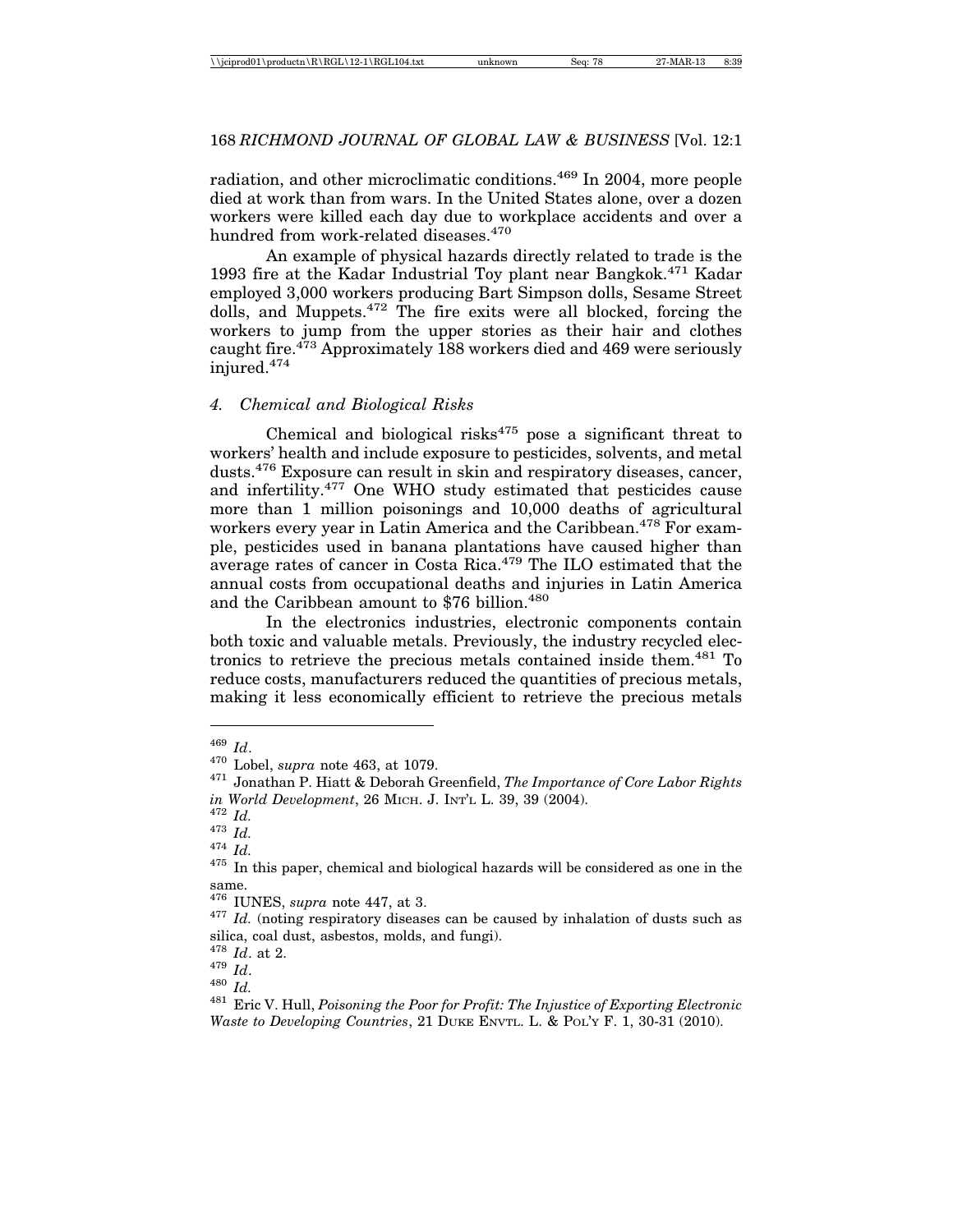without the most expensive equipment.<sup>482</sup> In order to extract the minimal precious metal components, informal recycling plants arose in developing countries.483 The workers use extremely primitive retrieval techniques including open air burning, breaking components apart, and dissolving component parts in strong acids, all of which expose the workers to chemicals through inhalation and skin contact.<sup>484</sup>

A study conducted by the ILO in 2001 found that the cost of accidents in the manufacturing sector in the United States amounted to \$190 billion each year, while the cost of work related accidents and diseases amounted to \$25.4 billion per year in Germany and \$4.4 billion in Norway.<sup>485</sup>

Diseases, accidents, and deaths arising from work can be prevented through management systems that control the risks and hazards in the workplace. These systems can be made actionable in RTAs. In light of trade's significant contribution to the reduction in standards of living for the injured workers and the decrease in GDP for the countries in which work-related accidents occur, such management systems must become a requirement of RTAs. For these reasons, we identify a safe workplace as one of the core worker rights that must be accounted for in RTAs.

Poor working conditions not only affect individuals, but the economy as well. Occupational injuries and illnesses are undesirable by-products caused by the production process.<sup>486</sup> These economic costs place a large burden on both the employee and the worker.<sup>487</sup> The costs employers face consist of damage to the plant and equipment, and profit losses due to interruptions in the production process<sup>488</sup> because of lost days of work.<sup>489</sup> Costs to employers also include a loss of the competitiveness of the business, $490$  unemployment compensation payments,491 and the incursion of fixed labor costs, such as the costs

<sup>491</sup> *Id.*

<sup>482</sup> *Id.*

<sup>&</sup>lt;sup>483</sup> These dumps were originally concentrated in China but are emerging in Nigeria, Ghana, Pakistan, and India. *Id.*

<sup>484</sup> *Id.*

 $^{485}$  Benjamin O. Alli, Fundamental Principles of Occupational Health and SAFETY 7 (2001), *available at* http://www.ilo.org/wcmsp5/groups/public/@dgreports/ @dcomm/@publ/documents/publication/wcms\_093550.pdf.

<sup>486</sup> Terry Thomason & Silvana Pozzebon, *Determinants of Firm Workplace Health and Safety and Claims Management Practices*, 55 INDUS. & LAB. REL. REV. 286, 287 (2002).

<sup>487</sup> *Id*.

<sup>488</sup> *Id*.

<sup>489</sup> ALLI, *supra* note 485.

<sup>490</sup> *Id.*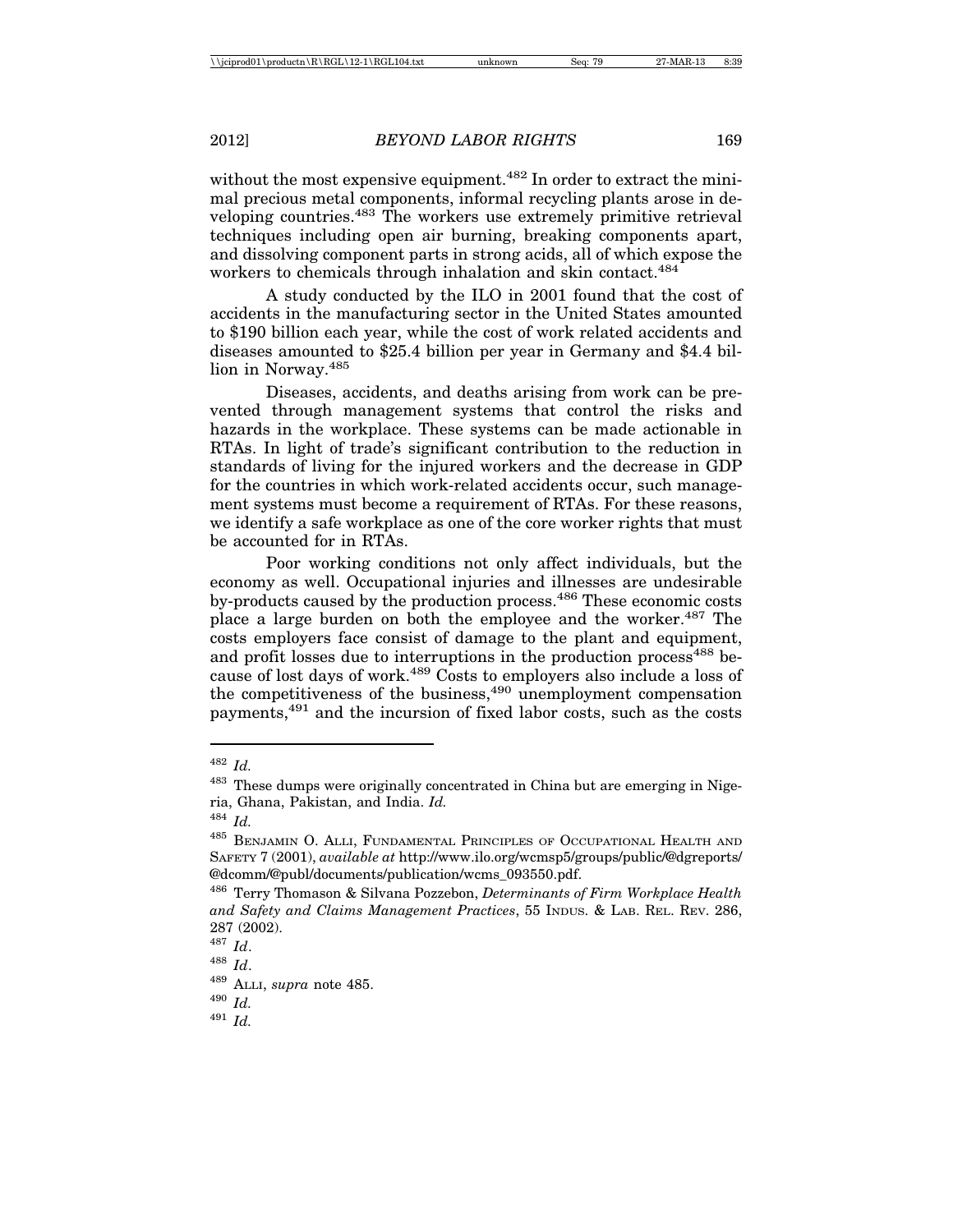associated with recruiting and training replacement workers.<sup>492</sup> The costs to workers include loss of wages and future wage earning capacity, rehabilitative and medical expenses, and non-pecuniary losses such as pain and suffering,  $etc.<sup>493</sup>$ 

Although the right to a safe workplace should be considered a fundamental right, employers also have a monetary incentive to provide a safe working environment. We believe that respect for human rights and safe working conditions contribute to social and economic growth. Happy and healthy workers produce higher quality items. Although some may argue that increasing labor standards necessarily raises costs, thereby decreasing the amount of jobs available, access to fair work is critical in accomplishing social and economic stability. As discussed in other parts of this paper, more money in the hands of workers increases economic and sustainable development.

## *E. Conclusion*

Trade and labor rights are intricately linked because trade can only be accomplished through the provision of goods and services by people. Therefore, labor can be considered one of the most important factors in advancing trade liberalization. Without a healthy workforce, trade liberalization could be significantly stunted. A healthy workforce requires labor standards because without appropriate standards, trade could be at risk due to a reduction in the workforce from substandard labor conditions, as demonstrated in this paper.

Because of the prominent role of labor in promoting trade liberalization, it is an issue that cannot afford to go unaddressed. Trade negotiators need to be armed with this information to create and enforce labor standards in RTAs. While the idea of "competitive advantage" is useful to some degree, it is a short-sighted approach that can create a race to the bottom with respect to labor rights. It is shortsighted because it fails to take into account the effect of the long term health and safety of the workforce on global wealth.

We believe that additional steps through trade agreements need to be taken to create the infrastructure for implementing national policy and programs promoting occupational safety and health. While some argue that the ILO Work Declaration is vague and ambiguous, it provides a step in the right direction by enumerating four core principles with respect to labor. The ILO Work Declaration demonstrates the importance of labor conditions, and makes it a global issue. The authors of this paper believe that further attention should be paid to conventions regarding health and safety in particular branches of economic activity such as construction, mining, and agricultural

 $^{492}$  Thomason & Pozzebon,  ${supra}\,$  note 486.  $^{493}$   $Id$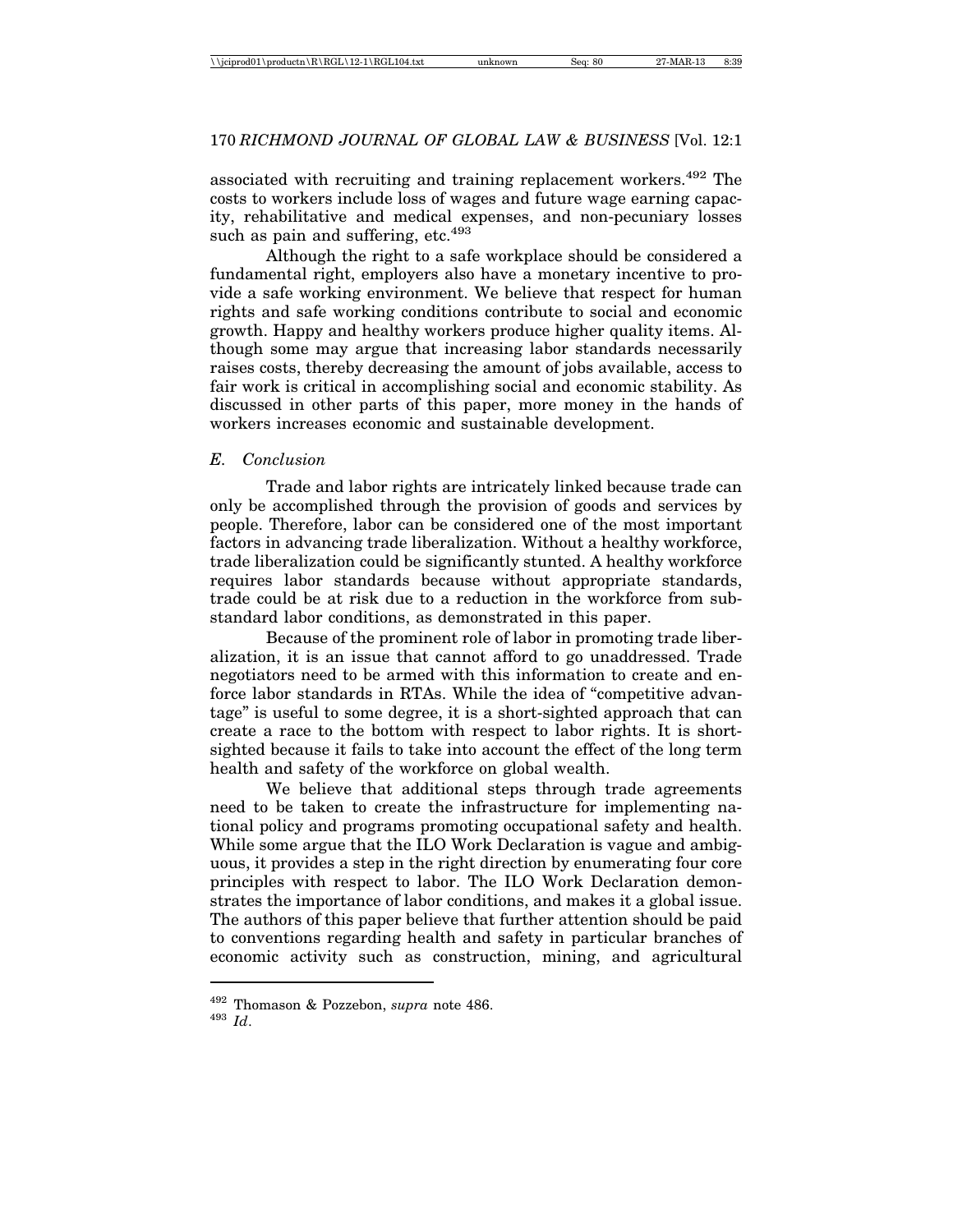safety, as well as to protection against specific risks such as radiation and chemicals. In conclusion, we believe that the four core ILO principles, although vague, provide a framework for trade negotiators. However, we argue that there are additional core principles with respect to labor that must also be taken into account because of their importance to workers and their close connection to trade.

### VIII. TRADE AND A HEALTHY ENVIRONMENT

#### *A. Introduction*

Our next subject has been addressed in trade agreements since the first global rules of the GATT in 1947. Unlike the situation with labor rights, however, as we have noted, no effort has been undertaken to identify core environmental rights so closely linked to trade and so important that they should be included in trade agreements. The result has been that trade agreements have not been as useful to environmental protection as trade has been harmful to the environment. Trade liberalization has unintentionally led to abuses in the spheres of environmental protection and human rights. Generally, when experts analyze the intersection between trade and the environment, they do not consider a healthy environment a human right.<sup>494</sup> These experts tend to address environmental protection as a separate issue from human rights, although some concede that it has links to human rights.495 The intersection of environmental protection with trade and with human rights reflects the collision of competing forces and raises the question of how we may bring these forces into equilibrium.<sup>496</sup>

Human rights and a healthy environment are closely linked because an unhealthy environment threatens the existence of human life on earth. For example, drinking contaminated water and inhaling toxic fumes cause illness, and pregnant women can even pass the contaminants on to their unborn babies. The right to life can be rendered useless if the environment is so degraded that people are deprived of this right.

Like democratic governance, the right to a healthy environment is an emerging human right. Some environmental scholars believe a healthy environment is part of other, more established, human rights, such as the rights to life and health.<sup>497</sup> In our view, clean air,

<sup>494</sup> JUST TRADE, *supra* note 2, at 86. <sup>495</sup> *Id.* <sup>496</sup> David Barnhizer, *The Trade, Environment and Human Rights: The Paradigm Case of Industrial Aquaculture and the Exploitation of Traditional Communities*, MANGROVE ACTION PROJECT, *available at* http://mangroveactionproject.org/issues/ shrimp-farming/the-trade-environment-and-human-rights/ (last visited Feb. 16, 2012).

<sup>497</sup> *See* Jeffrey Atik, *Commentary*, HUM. RTS. DIALOGUE 26 (2004).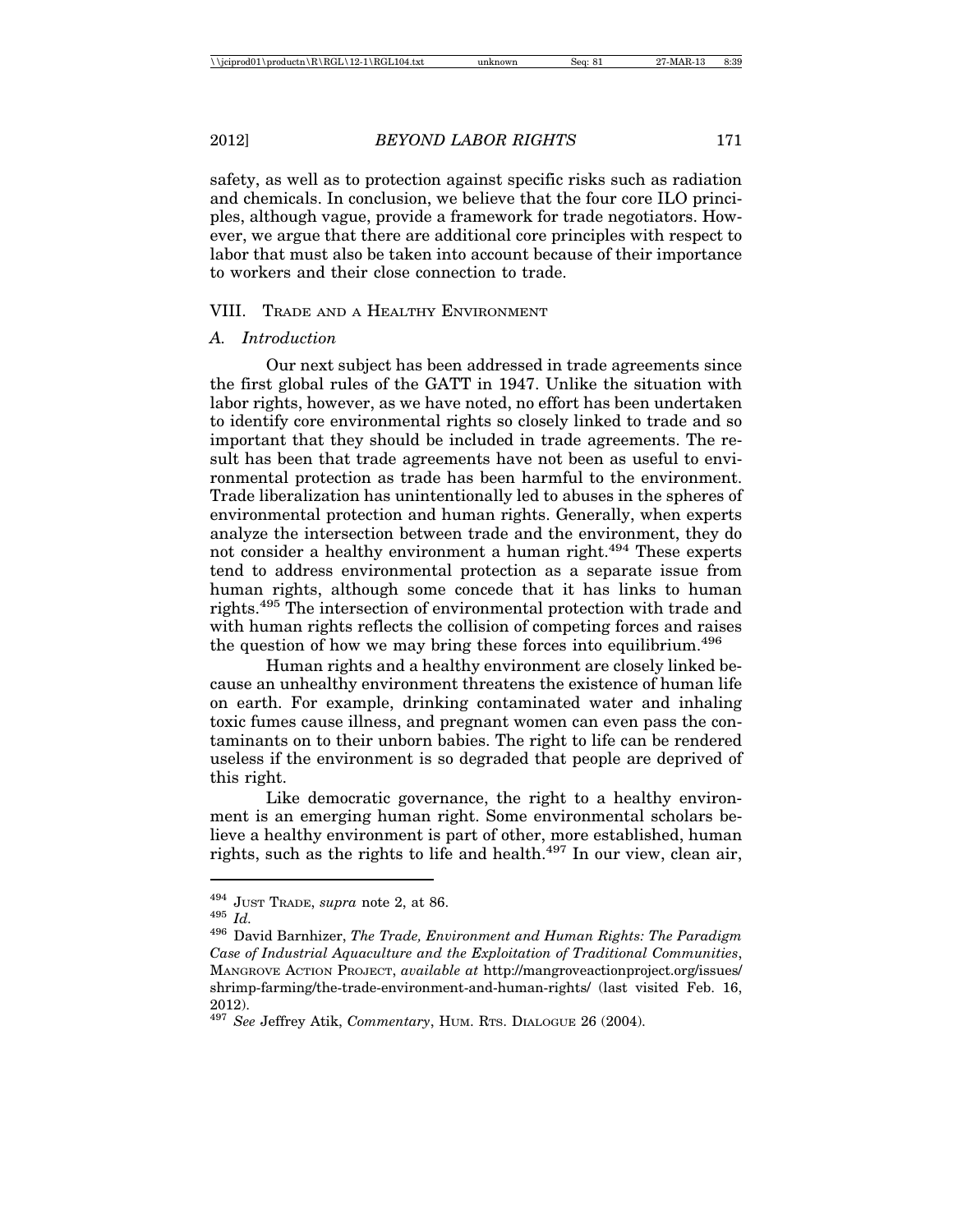clean water, and an adequate supply of safe food, the necessities that are guaranteed by a healthy environment, qualify it as a separate human right. Other environmental scholars see a healthy environment as a right belonging to the environment itself.<sup>498</sup> With respect to this view, a healthy environment is only a human right in so much as a human is needed to enforce the right.<sup>499</sup> This paper will focus on a healthy environment as a separate human right. As international Court of Justice Judge Weeremantry observed, "The protection of the environment is a vital part of contemporary human rights doctrine, for it is a *sine qua non* for numerous human rights such as the right to health and the right to life itself."<sup>500</sup>

The San Salvador Protocol to the American Convention on Human Rights in the Area of Economic, Social and Cultural Rights<sup>501</sup> recognizes that every person has the right to "live in a healthy environment."502 Additionally, Article 24 of the African Charter on Human and People's Rights recognizes that "all peoples shall have the right to a general satisfactory environment favorable to their development."503 In a case involving a complaint by Nigeria's Ogoni peoples of human rights violations caused by oil development, this Article was interpreted by the African Commission on Human Rights as a right to a healthy environment.<sup>504</sup>

Further proof that a healthy environment is an emerging human right is found in a number of national constitutions in the Americas that provide for some version of a right to live in a healthy environment independent of other rights.<sup>505</sup> The European Union has proposed an amendment to its Human Rights Charter that would add the human right to a healthy environment:

<sup>498</sup> *See id.*

<sup>499</sup> *Id*.

<sup>500</sup> JUST TRADE, *supra* note 2, at 87.

<sup>501</sup> Org. of Am. States [OAS], *Additional Protocol to the American Convention on Human Rights in the Area of Economic, Social and Cultural Rights "Protocol of San Salvador"*, art. 11, O.A.S.T.S. No. 69 (1988), *available at* http://www.oas.org/ juridico/english/treaties/a-52.html.

<sup>502</sup> *Id*. art. 11(1).

<sup>503</sup> African [Banjul] Charter on Human and Peoples' Rights, June 27, 1981, *available at* http://www.africa-union.org/official\_documents/treaties\_%20conventions\_ %20protocols/banjul%20charter.pdf.

<sup>504</sup> African Commission on Human Rights, Comm. No. 155/96, Social & Econ. Rts. Action Center & Center for Econ. & Social Rts. Nigeria, ACHPR/COMM/A044/1, para. 55-56 (May 27, 2002).

<sup>505</sup> Environmental Rights Report, EARTHJUSTICE (2005), *available at* http:// earthjustice.org/sites/default/files/library/references/2005\_ENVIRONMENTAL\_ RIGHTS\_REPORTrev.pdf.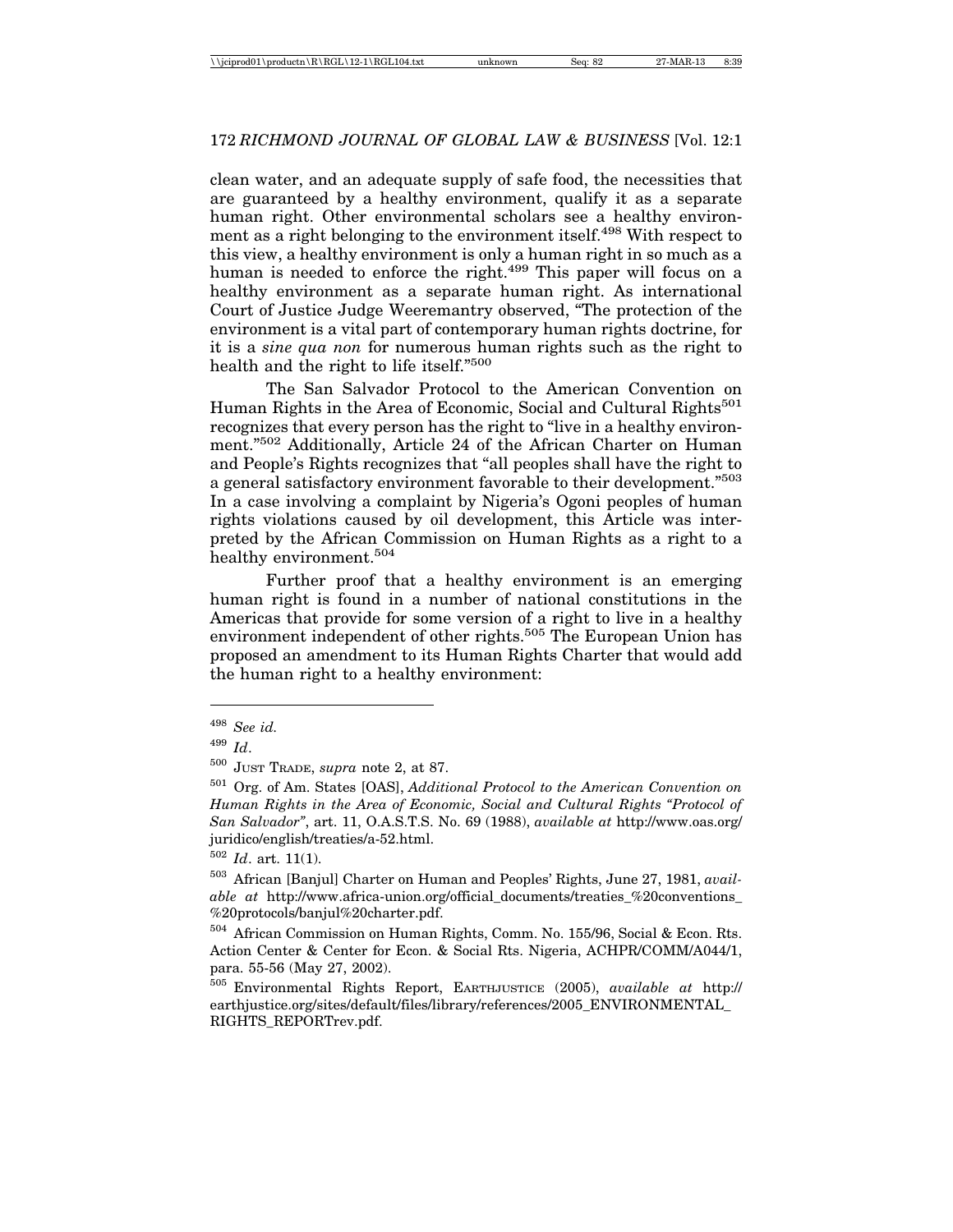The Parliamentary Assembly notes the close relationship that exists between human rights and quality of the environment and observes that enjoyment of these rights is often jeopardised by degradation of the environment. This interconnection between the environment and human rights clearly highlights their interdependence and indivisibility and so requires us to recognise that people have a right to a healthy environment. The Assembly points out that . . . the European Court of Human Rights has itself indirectly upheld the right to a healthy environment through its case law.<sup>506</sup>

#### *B. International Conventions Addressing a Healthy Environment*

According to Article 3 of the Universal Declaration, everyone has the right to life<sup>507</sup> and "the right to a standard of living adequate for the health and well-being of himself and of his family, including food, clothing, housing and medical care. . . ."508 This right to life can only be accomplished through the provision of clean water, clean air, and adequate shelter and food, which are directly linked to a healthy environment.

The Organization of American States and the African Union have adopted it as a separate human right and the EU is in the process of adopting a similar amendment to its Human Rights Charter, following precedent from the EU Human Rights Court, which has upheld the human right to a healthy environment. According to Article 11 of the OAS Declaration of the Rights and Duties of Man, "Every person has the right to the preservation of his health through sanitary and social measures relating to food, clothing, housing and medical care, to the extent permitted by public and community resources."509

The relationship between human rights and a healthy environment has been on the global agenda since the 1972 Stockholm Conference where Principle 1 of the Declaration of the United Nations Conference on the Human Environment stated that man has the fundamental right to "adequate conditions of life, in an environment of a quality that permits a life of dignity and well-being, and he bears a

<sup>506</sup> Drafting an Additional Protocol to the European Convention on Human Rights Concerning the Right to a Healthy Environment, EUR. PARL DOC. (COM 12003) 1 (2009), *available at* http://assembly.coe.int/Documents/WorkingDocs/Doc09/EDOC 12003.pdf.

<sup>507</sup> Universal Declaration *supra* note 25. <sup>508</sup> *Id*. art. 25. <sup>509</sup> OAS, *Declaration of the Rights and Duties of Man*, art. XI, OEA/Ser.L.V/II.82, doc. 6, rev.1, at 17 (1948), *available at* http://www.hrcr.org/docs/OAS\_Declaration/ oasrights3.html.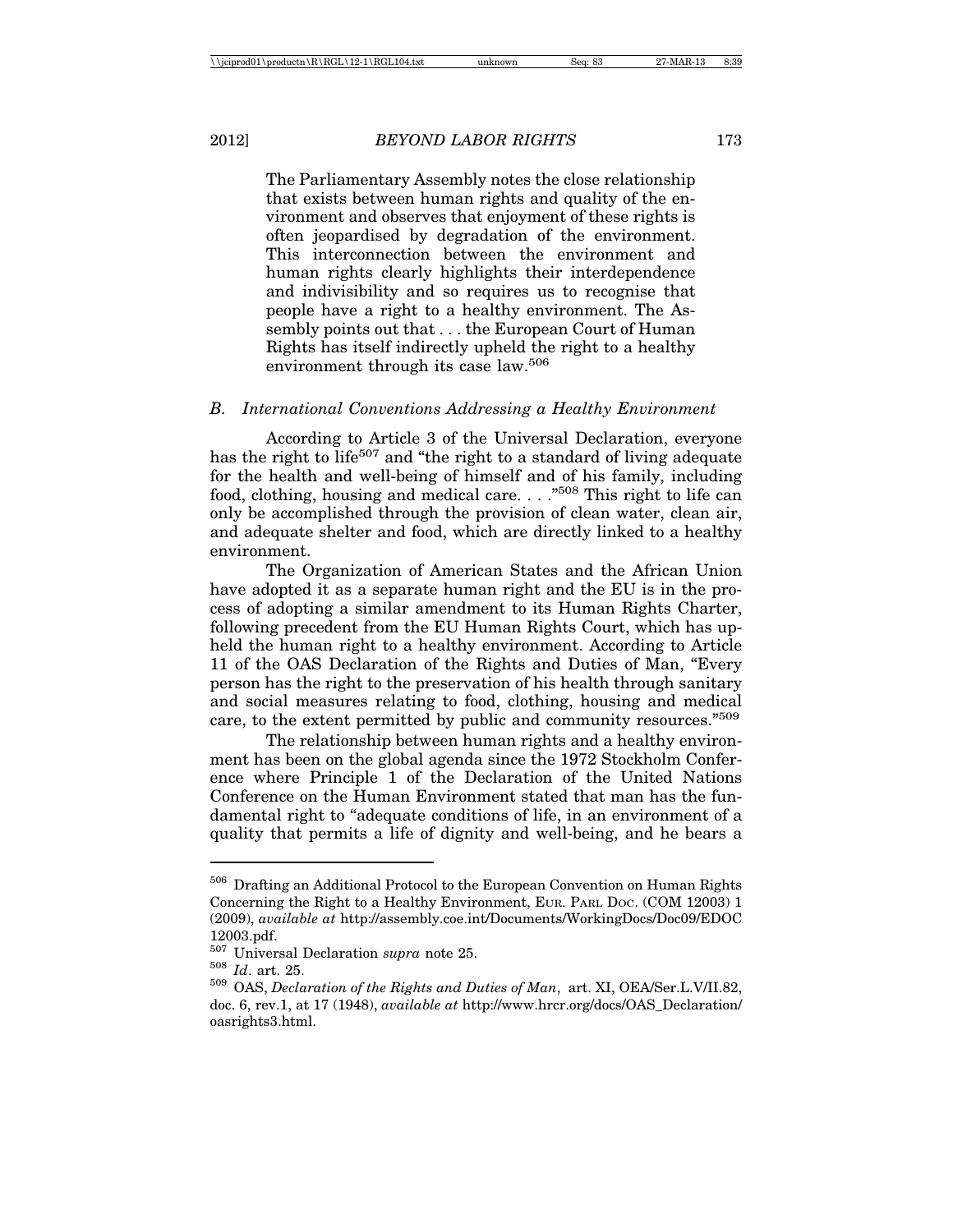solemn responsibility to protect and improve the environment for present and future generations."510 The proclamation section noted that man has to continue advancing in order to achieve economic development.<sup>511</sup>

However, when these advancements are improperly implemented, it can cause "dangerous levels of pollution in water, air, earth and living beings; major and undesirable disturbances to the ecological balance of the biosphere; destruction and depletion of irreplaceable resources; and gross deficiencies, harmful to the physical, mental and social health of man, in the man-made environment, particularly in the living and working environment."512 Despite these strong statements, the link between human rights and the environment have not been followed up in subsequent environmental conventions such as the 1992 Rio Declaration.513 These declarations linked human well-being to the state of the environment with no reference to human rights.  $514$ 

In 2009, the UNEP and the OHCHR organized a high level meeting on the topic.515 A series of resolutions drew attention to the relationship between a healthy and safe environment and the enjoyment of human rights.<sup>516</sup> Although these resolutions have drawn attention to how fundamental the environment is to the enjoyment of human rights, all of this language has proven to be merely aspirational at best.

The most recent development in furthering the linkage between a healthy environment and human rights was the Rio+20 U.N. Conference on Sustainable Development (Rio+20) which took place in June 2012. Rio+20 focused on two major themes with respect to sustainable development: a green economy and an institutional framework.<sup>517</sup> The objective of Rio+20 directly concerned environmental and

<sup>510</sup> U.N. Environment Programme, Declaration of the United Nations Conference on the Human Environment, Principle 1 (June 5-16, 1972), http://www.unep.org/ Documents.Multilingual/Default.asp?documentid=97&articleid=1503.

<sup>511</sup> *Id.* at Proclamation 3.

<sup>512</sup> *Id*.

<sup>513</sup> Christopher Holmes, *The New Future of Human Rights and Environment: Moving the Global Agenda Forward – High Level Experts Meeting*, LINKAGES (Mar. 4, 2010), http://www.iisd.ca/mea-l/guestarticle87.html. <sup>514</sup> *Id*.

<sup>515</sup> U.N. Environment Programme, High Level Experts Meeting on the New Future of Human Rights and Environment: Moving the Global Agenda Forward (Nov. 30 – Dec. 1, 2009), http://www.unep.org/environmentalgovernance/Events/ HumanRightsandEnvironment/tabid/2046/language/en-US/Default.aspx. <sup>516</sup> *Id*.

<sup>517</sup> United Nations Conference on Sustainable Development, Rio de Janeiro, Braz., June 20-22, 2012, *Report of the United Nations Conference on Sustainable Development*, p. 3, U.N. Doc. A/CONF.216/XX (2012).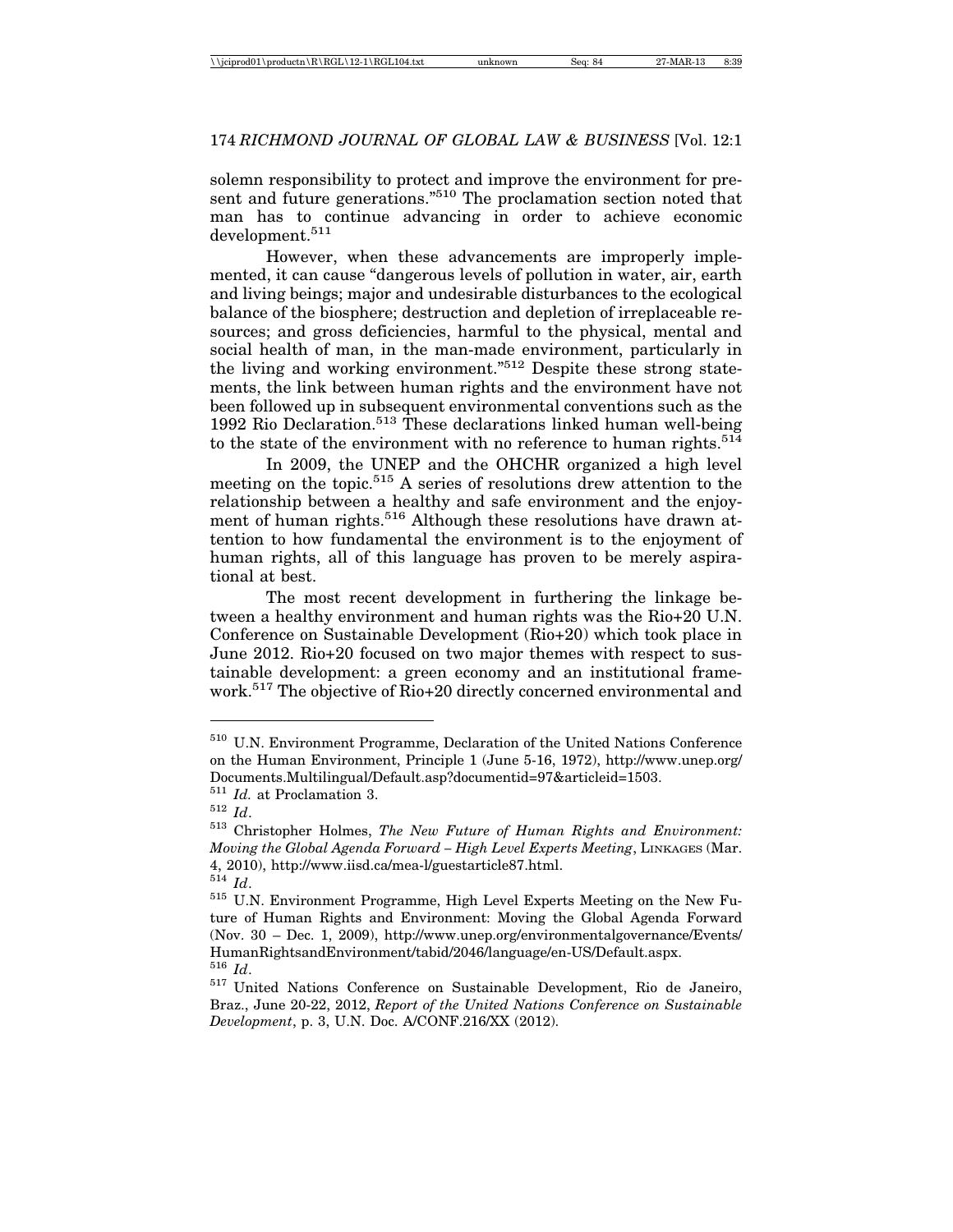human rights issues.<sup>518</sup> With respect to the theme of a green economy, Achim Steiner, the Executive Director of the U.N. Environment Programme, stated before the conference that it was to involve elaborating on the "growing recognition of a fundamental link between ecosystem services and human rights."519

Establishing an institutional framework for sustainable development presents the opportunity to define the linkages between governance and the procedural rights necessary to attain progress in the area. The link between human rights and the environment requires effective compliance with environmental laws, together with the need for institutional mechanisms designed to hold public authorities accountable for their decisions. This establishes the important linkage among the environment, human rights, and governance. Rio+20 reinforced this powerful and profound link between the environment and human rights.520

The Rio+20 outcome document needs specifically to recognize the right to a healthy and sustainable environment<sup>521</sup> and the responsibility of every nation to ensure such an environment, while emphasizing the importance of accountability mechanisms and institutional frameworks to enhance sustainable development outcomes.522 Additionally, Rio+20 reinforced the need for future trade agreements to address issues such as "access rights," including the right to information, with respect to environmental governance.<sup>523</sup>

### *C. Link Between Trade and a Healthy Environment*

We need not dwell on proving the link between international trade and the environment. There is a direct relationship between human rights, a healthy environment, and economic development.<sup>524</sup> They are so intertwined that problems with the environment can give rise to human rights abuses, while economic development can, and often does, cause environmental problems.525 As we all know, trade often results in the use of limited natural resources at a rate that cannot be sustained, and pollution of our air and water at levels that can-

 $518$  *Id.*, at 2,7.<br> $519$  Ctr. For Int'l Envtl. Law, Human Rights & Environment in the Rio+20 CONFERENCE ON SUSTAINABLE DEVELOPMENT (2012), *available at* http://ciel.org/ Publications/Rio+20\_IssueBrief\_Feb2012.pdf.<br><sup>520</sup> Id.

<sup>520</sup> *Id*. <sup>521</sup> *Id.* at 2. <sup>522</sup> *Id.* at 15. <sup>523</sup> *Id*. <sup>524</sup> Sumudu Atapattu, *The Right to a Healthy Life or the Right To Die Polluted?: The Emergence of a Human Right to a Healthy Environment Under International Law*, 16 TUL. ENVTL. L.J. 65, 70 (2002). <sup>525</sup> *Id.* at 70-71.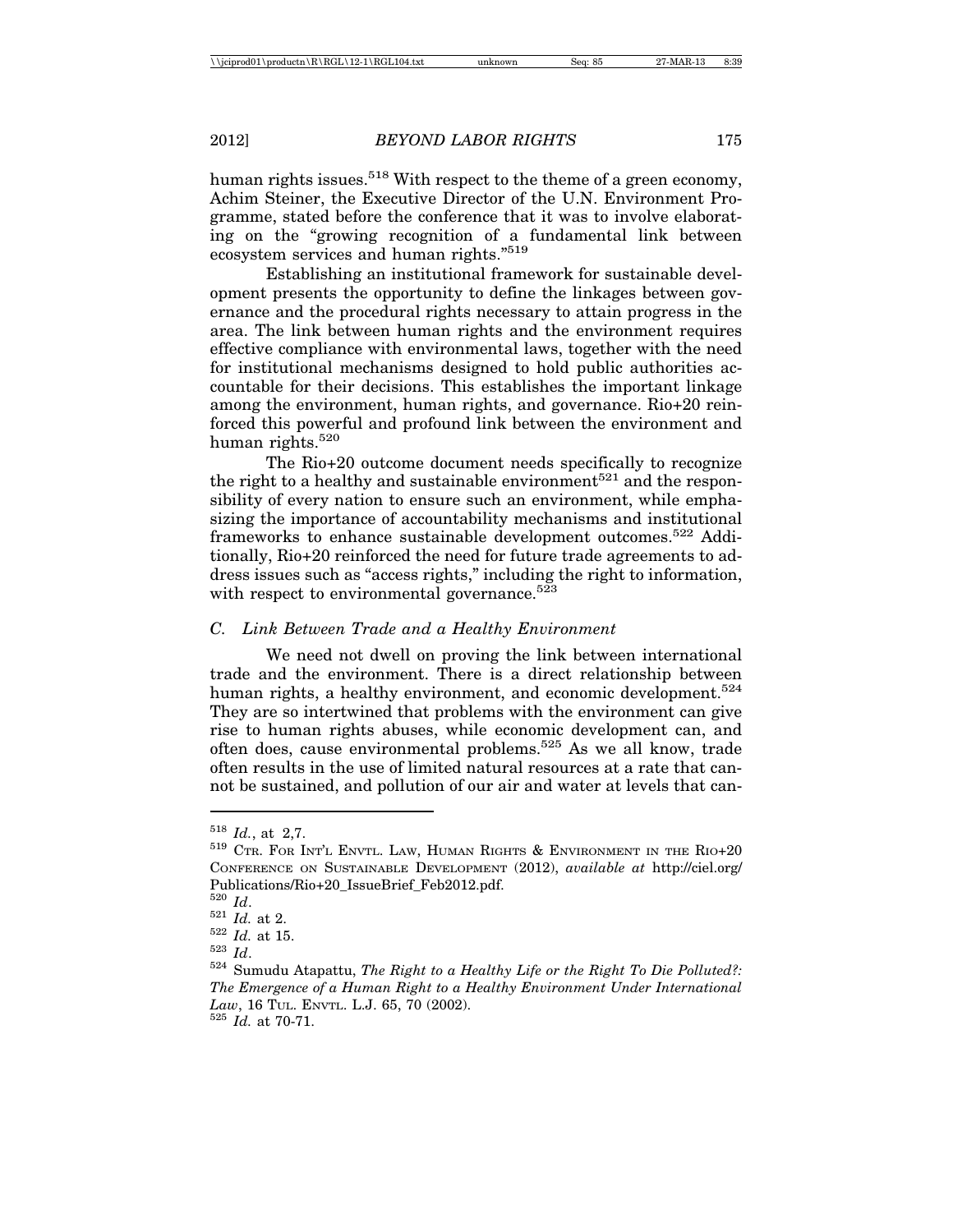not be corrected. Trade in certain products often leads to environmental destruction through abuses in logging, mining, and drilling.

On the other hand, trade liberalization can increase economic development, leading to higher national incomes and potentially giving rise to better environmental and human rights protections. Additionally, trade liberalization can have the unintended consequence of the dissemination of good environmental practices through the transfer of cleaner technology from countries with high environmental standards.

The key to economic productivity and development is a healthy population. People are needed at every stage in the institution of trade: from production to distribution to sales and beyond. Thus, it is important to balance trade with a healthy economy to ensure both global economic growth and the well-being of global civil society.

Additionally, the rules of international trade are based on the fundamental principle that countries may not discriminate in their trading patterns. For example, steel oil field pipes from Brazil must be regulated by an importing country in the same manner as the country regulates steel oil field pipes from China.

The problem with this principle is that most environmental treaties and national environmental laws rely for their enforcement on discriminating against products that are produced in a manner that is environmentally unfriendly. For example, a country trying to prevent air pollution might want to import steel pipe from countries that make steel with low carbon and sulfur emissions, and not trade with countries whose steel was manufactured in a high-polluting factory. That discrimination is very difficult under trade rules, which makes environmental protection more complicated.

How can we alleviate these two aspects of the link between trade and the environment?

# *D. Core Rights with Respect to a Healthy Environment*

We propose five fundamental rights to a healthy environment so intertwined with trade that agreements to liberalize trade must address their implementation: 1) the right to safe food and water; 2) the right to participate in decision-making; 3) the right to sustainable development; 4) the right to the application of the polluter pays principle; and 5) the right to the application of the precautionary principle.

# *1. Right to Safe Food and Water*

While even the healthiest environments contain some harm, setting thresholds will allow for the identification of violations of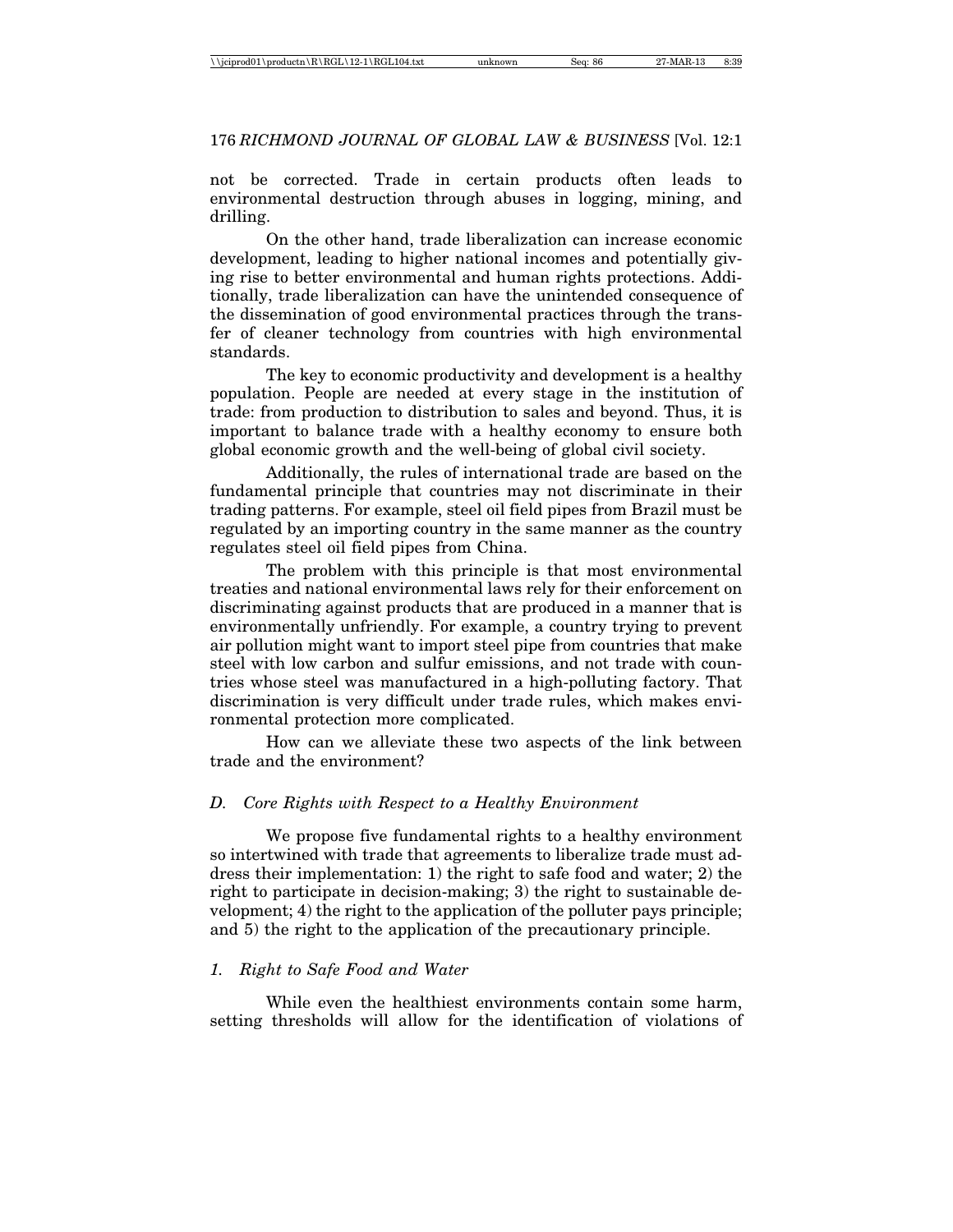human rights.<sup>526</sup> As noted, a healthy environment consists of the right to clean water and air, and more generally, the right to a safe environment.<sup>527</sup> Quite often, development projects provide an example where states fail to respect the right to water, especially if the projects render the water undrinkable through pollution or deprive the population of its water resources.<sup>528</sup> It is inconsistent with human rights law to deprive people of access to water that they have enjoyed, without finding alternatives or compensating them.<sup>529</sup> Because water is an essential ingredient of human life, RTAs must help prevent economic activities that render water undrinkable or that deprive the population of its water resources.<sup>530</sup>

The right to a healthy environment is inconsistent with degradation of natural resources as demonstrated by the *Ecuador* case. The Inter-American Commission on Human Rights conducted a comprehensive study in Ecuador after receiving complaints in 2002 of extensive pollution caused by oil exploration.531 The inhabitants claimed the exploration was polluting the air, soil, and water, which put individuals in the region at greater risk of becoming seriously ill.<sup>532</sup> The inhabitants and the government agreed that the oil was polluting the environment and exposing the people to toxic byproducts of oil exploitation.533 These toxins were absorbed into the soil, the air, and their water supplies.534 Many claimed that water pollution contaminated fish and drove away wildlife, thereby threatening their food supplies.<sup>535</sup>

The Commission found serious human rights violations in this disastrous situation, holding that the rights to life, physical integrity, and security are closely related to one's physical environment.<sup>536</sup>

<sup>534</sup> *Id.*

<sup>535</sup> *Id.*

<sup>536</sup> *Id.*

<sup>526</sup> Atik, *supra* note 497, at 26.

<sup>527</sup> *Id*.

<sup>528</sup> *Water Sanitation and Health: State Obligations Regarding the Human Right to Water*, World Health Org., *available at* http://www.who.int/water\_sanitation\_ health/humanrights/en/index3.html (last visited Feb. 21, 2012). <sup>529</sup> *Id.*

<sup>530</sup> *See id.*

<sup>531</sup> DINAH SHELTON, HUMAN RIGHTS, HEALTH & ENVIRONMENTAL PROTECTION: LINKAGES IN LAW AND PRACTICE – A BACKGROUND PAPER FOR THE WORLD HEALTH ORGANIZATION 17 (2002), *available at* http://www.who.int/hhr/information/en/Se ries\_1%20%20Human\_Rights\_Health\_Environmental%20Protection\_Shelton.pdf [hereinafter LINKAGES IN LAW AND PRACTICE].

<sup>532</sup> *Id.* (The inhabitants claimed the byproducts of oil exploitation caused them to have rashes, gastrointestinal problems, skin diseases, and chronic infections.) <sup>533</sup> *Id.*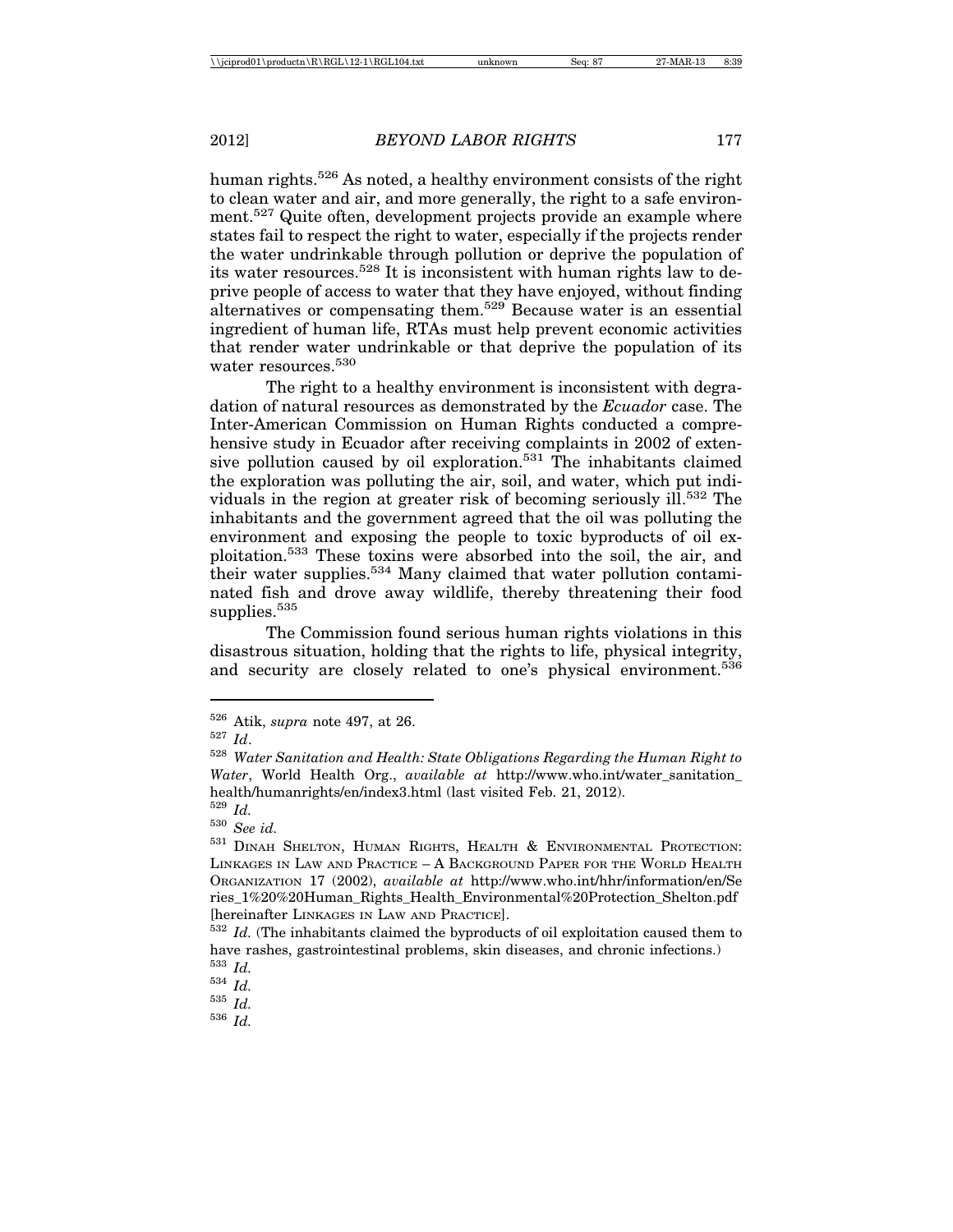When environmental degradation poses a persistent threat to life and health, those rights are implicated.<sup>537</sup> Oil, the main revenue earner of the country, plays an extremely valuable role in Ecuador's economic development as its economy is largely dependent on foreign exchange earnings from oil.<sup>538</sup> Therefore, trying to eradicate all of the effects of the oil facilities would stunt the nation's economic development. This situation is by no means uncommon because oil exploration, copper and diamond mining, and other investment activities are vital to the economic development of many countries. The lesson is that RTAs, which encourage and facilitate these economic activities that have adverse effects on a healthy environment, must take responsibility for these human rights violations<sup>539</sup> by requiring transnational companies and the host government to put into effect systems that will prevent these long-term threats to clean water, clean air, and a safe food supply. We believe that the emerging right to a healthy environment and trade are so closely linked, and that safe food and water are so important, that RTAs must balance a healthy environment with economic development.540

## *2. Right to Participate in Decision-Making*

One feature of the interrelationship between trade and a healthy environment that necessitates special attention is the procedural right of participation and consultation.<sup>541</sup> Procedural environmental rights need to be guaranteed through participation in environmental decision-making, provision of access to environmental information, and remedies for environmental harm.542 Underpinning these rights is the notion that a healthy environment cannot be achieved by governments alone; instead, it requires an open society which allows citizens access to decision-making institutions and processes.543 Citizens need to be able to both influence decisions affecting the environment and to correct, and obtain redress for, environmental harm.544

For example, in 2007, the U.N.'s Sustainable Development Foundation, the ILO, and the WHO, launched a project aimed at

<sup>&</sup>lt;sup>537</sup> LINKAGES IN LAW AND PRACTICE, *supra* note 531, at 17.<br><sup>538</sup> INTER-AMERICAN COMM'N ON HUMAN RIGHTS, ECUADOR, para. 5 (2000), *availa*-

ble at http://www.cidh.org/annualrep/99eng/Chapter4a.htm.<br><sup>539</sup> See LINKAGES IN LAW AND PRACTICE, supra note 531.<br><sup>540</sup> Water Sanitation and Health, supra note 528.<br><sup>541</sup> David Kinley & Junko Tadaki, *From Walk to Talk: Th Rights Responsibilities for Corporations at International Law*, 44 VA. J. INT'L L.  $931, 985$  (2004).<br><sup>542</sup> *Id*.

<sup>542</sup> *Id*. 543 *Id.* 544 *Id.*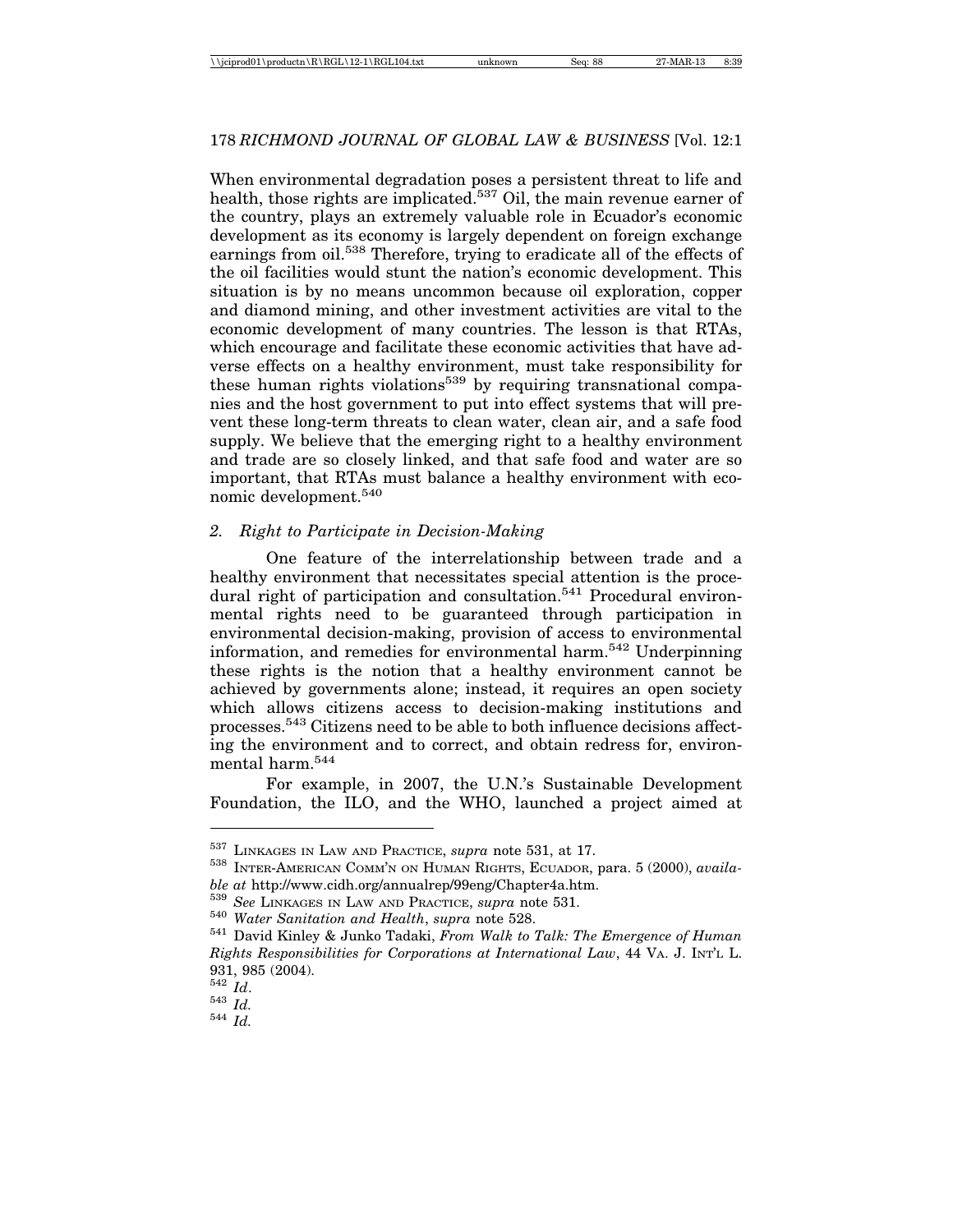strengthening participation in international environmental processes.545 The goal was to improve the engagement of trade unions and workers in developing and implementing environmental policy.<sup>546</sup> In Latin America and the Caribbean, Project "Sustainlabour" works with trade unions to promote a search for sustainable development options that ensure decent living conditions for all.<sup>547</sup>

Access to information is a crucial prerequisite to meaningful decision-making in the environmental sector by the community.<sup>548</sup> As we mentioned with respect to democratic governance, governmental organizations have an obligation to disclose all records they hold that will be used to make the decision.<sup>549</sup> The right also needs to reasonably guarantee access to information by all bodies with public responsibilities for the environment.<sup>550</sup> Environmental issues need to be addressed by all concerned citizens to ensure that all views are presented.

The case of *Maya Indigenous Communities v. Belize* is instructive in this regard. There, the IAHCR found that Belize violated the rights of the Maya Indigenous Communities by "granting logging and oil concessions to third parties to utilize the property and resources that could fall within [lands traditionally used and occupied by the Maya people]. . . in the absence of effective consultations with and the informed consent of the Maya people."551 The loss of their land would have devastating effects on the community.

We believe it is clear that participation in civil society in environmental decisions is a core right to a healthy environment that is both basic and closely linked to international trade.

## *3. Right to Sustainable Development*

A healthy environment and sustainable development are symbiotically related and should be pursued in tandem. The concept of sustainable development reconciles the right to a healthy environment with economic development, including for future generations.<sup>552</sup>

<sup>545</sup> SUSTAINLABOUR PROJECT, http://www.unep.org/labour\_environment/features/ trade-unions-project.asp (last visited July 15, 2012).<br> $^{546}$  *Id.* 

<sup>546</sup> *Id*. <sup>547</sup> *Id.* <sup>548</sup> Kinley & Tadaki, *supra* note 541. <sup>549</sup> INT'L COUNCIL ON HUMAN RIGHTS POLICY, BEYOND VOLUNTARISM: HUMAN RIGHTS AND THE DEVELOPING INTERNATIONAL LEGAL OBLIGATIONS OF COMPANIES 40 (2002), *available at* http://www.ichrp.org/files/reports/7/107\_report\_en.pdf. <sup>550</sup> Kinley & Tadaki, *supra* note 541. <sup>551</sup> Maya Indigenous Communities of the Toledo District v. Belize, Merits, Inter-

Am. Ct. H.R. (ser. C) No. 40, ¶ 153 (Oct. 12, 2004), *available at* http://www1. umn.edu/humanrts/cases/40-04.html.

<sup>552</sup> *See* Atapattu, *supra* note 524, at 70.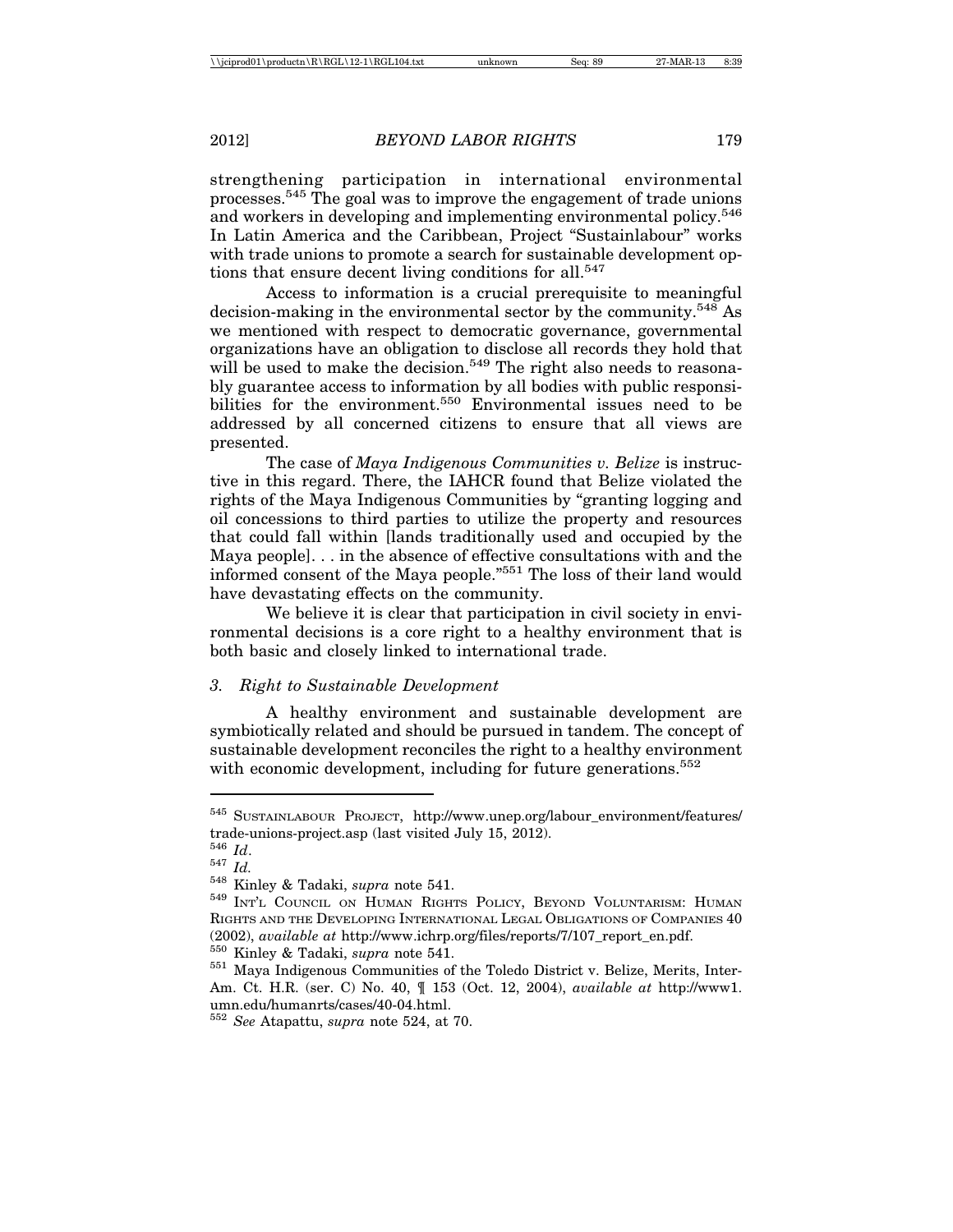## 180 *RICHMOND JOURNAL OF GLOBAL LAW & BUSINESS* [Vol. 12:1

The term "sustainable development" is not easily defined. It encompasses a variety of concepts, such as promotion of socially and environmentally sustainable economic growth, respect for human rights, and protection of the natural environment.<sup>553</sup> While dozens of competing definitions have been offered, that proposed by a Commission created by the UN General Assembly, headed by Norwegian Prime Minister Gro Brundtland, has been the most influential. The Report craftily defines sustainable development as "development that meets the needs of the present without compromising the ability of future generations to meet their own needs."554 Two key concepts are incorporated in this definition. First, economic development cannot stop as long as people live in poverty.<sup>555</sup> Second, such development cannot outpace the ability of our ecosystem, aided by our technology, to sustain itself.556

We know that trade can accomplish the first part, by increasing economic development through the use of its natural resources. We also know, however, that such use promotes pollution and introduces the danger of over-exploitation of natural resources. For this reason, we identify sustainable development as a core environmental right so closely linked to trade that RTAs must address its implementation.

For some countries, shrimp aquaculture is extremely lucrative. However, large-scale shrimping destroys fragile coastlines and ecosystems because they were not designed to sustain such heavy burdens. In many places, including Thailand, the shrimp ponds are placed sideto-side and end-to-end in ways that alter the coastlines and prevent local communities from accessing coastal resources.<sup>557</sup> Before shrimp aquaculture, the coasts used to be filled with mangrove forests, upon which the local communities depended.<sup>558</sup> Because the ponds have changed, they pollute the water, deplete the ecosystem, introduce salt into freshwater supplies, destroy the mangrove forests together with their productive capacity, reduce the quality of fishing, and generally harm local agriculture.<sup>559</sup>

However, while many of these ocean fisheries are already fully exploited or over-exploited, aquaculture is still increasing rapidly to

<sup>&</sup>lt;sup>553</sup> CTR. FOR INT'L ENVTL. LAW, ONE SPECIES, ONE PLANET: ENVIRONMENTAL JUS-TICE AND SUSTAINABLE DEVELOPMENT 2 (2002), *available at* http://www.ciel.org/ Publications/OneSpecies\_OnePlanet.pdf (last visited Feb. 20, 2012).

<sup>554</sup> World Commission on Environment and Development, *Our Common Future, Chapter 2: Towards Sustainable Development*, ¶ 1, U.N. Doc.*,* A/42/427 (1987), *available at* http://www.un-documents.net/ocf-02.htm#I. <sup>555</sup> *See id.* <sup>556</sup> *See id.* <sup>557</sup> *Id.* <sup>558</sup> *Id.* <sup>559</sup> Barnhizer, *supra* note 496.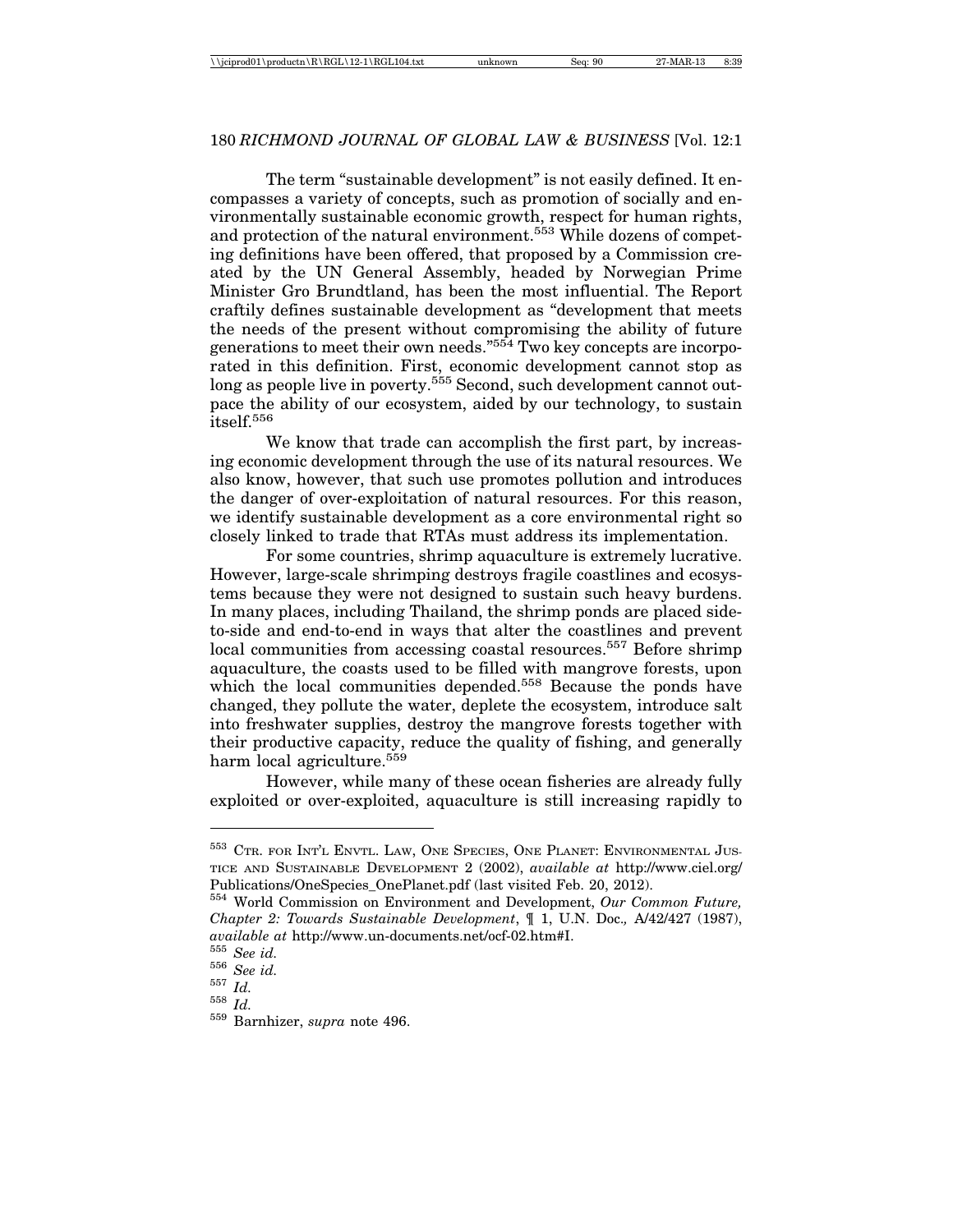keep up with the demand.<sup>560</sup> Future use will have to consider the competing demands for limited resources, the protection of these water resources, and the management of the destruction of the environment.<sup>561</sup> RTAs must play their part, even if it is small and difficult, to accomplish sustainable development.

Trade agreements can help in this respect by ensuring oversight of resource use facilitated by the agreement by agencies operating under the sustainable development principle. For this reason, we identify sustainable development as a core environmental right so closely linked to trade that RTAs must address its implementation.

### *4. Right to Application of Polluter Pays Principle*

We all know that pollution is an unavoidable byproduct of both production and consumption.562 It is also obvious that controlling pollution requires restraints on polluting activities.<sup>563</sup> The question is how best to apportion the responsibility for minimizing and remediating this pollution. The most widely-accepted, though politically difficult, economic principle for this purpose is the "polluter pays principle" (PPP). It is an economic rule of cost allocation or internalization that requires the polluter to take responsibility for the external costs, or costs to society in general, of its polluting activity.<sup>564</sup> By shifting the economic burden of, for example, a stream poisoned by chemical runoff, or the Gulf of Mexico imperiled by a huge oil spill, to the company that caused the problem, the company is given a strong economic incentive to prevent the polluting activity in the first place.<sup>565</sup> The premise for the PPP is that the production of goods and services produces not only a monetary value, but also inflicts social and environmental costs on society.566 The liability placed by the PPP includes the costs of preventing future damage that the polluter's actions may cause.<sup>567</sup>

<sup>560</sup> U.N. DEP'T OF ECON. & SOC. AFFAIRS, GLOBAL CHALLENGE, GLOBAL OPPORTU-NITY: TRENDS IN SUSTAINABLE DEVELOPMENT 11 (2002), *available at* http://www.un. org/esa/sustdev/publications/critical\_trends\_report\_2002.pdf.

<sup>561</sup> *Id*.

<sup>562</sup> Kurt A. Strasser, *Pollution Control in an Era of Economic Redevelopment: An Overview*, 8 CONN. J. INT'L L. 425, 427 (1993).

<sup>563</sup> *Id*.

<sup>564</sup> Margaret Rosso Grossman, *Agriculture and the Polluter Pays Principle: An Introduction*, 59 OKLA. L. REV. 1, 3 (2006).

<sup>565</sup> Michael R. Parker, *Two Sides of the Same Coin: Considering Human Rights When Designing Environmental Policy*, 25 J. LAND USE & ENVTL. L. 109, 126 (2009).

<sup>566</sup> *Id*.

<sup>567</sup> *Id.*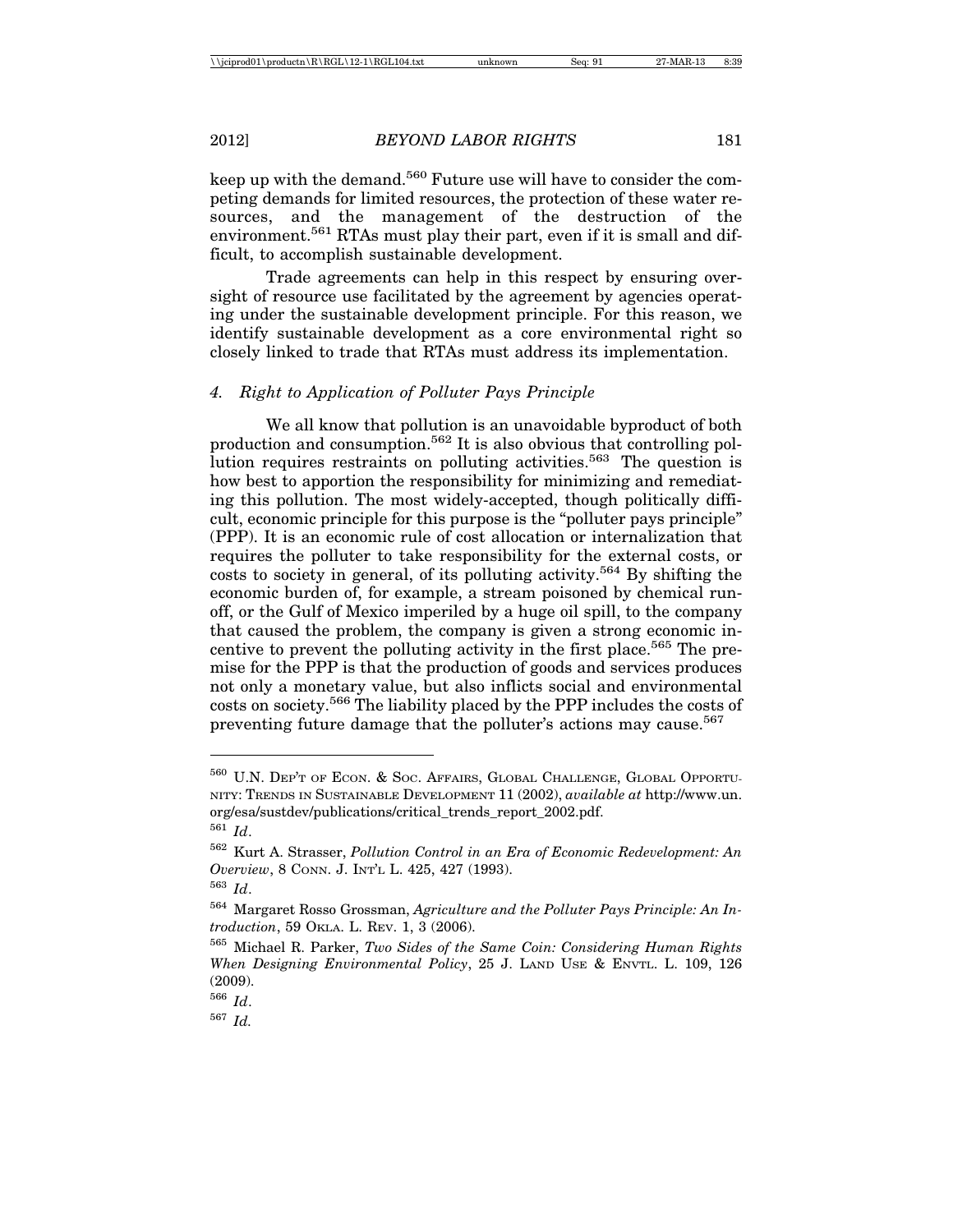# 182 *RICHMOND JOURNAL OF GLOBAL LAW & BUSINESS* [Vol. 12:1

The PPP appears in several international agreements,<sup>568</sup> the 1992 Rio Declaration on Environment and Development,569 and the Council of Europe's 1993 Convention on Civil Liability for Damage Resulting from Activities Dangerous to the Environment.<sup>570</sup> The Rio Declaration introduces two important warnings or conditions – first, that due regard must be taken of the public interest.<sup>571</sup> For example, BP Oil Company has paid many billions of dollars to clean up and to compensate fisherman and others from economic losses caused by the Gulf Oil Spill.

However, many billions more have been spent by governments in safety net and research activities where it is not considered to be in the public interest to charge the company. This condition also implicates the political difficulty previously mentioned. At some point, it becomes politically impossible to place all of the social and future environmental costs onto one company.

The second condition is that trade and investment must not be "distorted" by the cost internalization. This is similar to the first condition in that it introduces a limit to charging producers for their pollution.572

The PPP also operates to prevent transnational companies from seeking pollution havens – countries that are willing to allow the company to cause pollution without controlling their pollution.573 Under the PPP, any pollution the company causes will be factored into the costs no matter where it operates.<sup>574</sup>

The PPP is closely tied to trade and is critically important to environmental protection. Additionally, preventing pollution havens likely will require international agreements such as RTAs that encourage companies to enforce environmental laws if they want access to larger export markets. For these reasons, we believe that RTAs must hold transnational companies responsible for internalizing pollution costs consistently with the PPP.

<sup>574</sup> *Id*.

<sup>568</sup> *See* Jonathan Remy Nash, *Too Much Market? Conflict Between Tradable Pollution Allowances and the "Polluter Pays" Principle*, 24 HARV. ENVTL. L. REV. 465, 469 n.8 (2000).

<sup>569</sup> United Nations Conference on Environment and Development, Rio de Janeiro, Braz., June 3-14, 1992, *Rio Declaration on Environment and Development*, U.N. Doc. A/CONF.151/26/Rev. 1 (Aug. 12, 1992) [hereinafter *Rio Declaration*].

 $\,$  570 Convention on Civil Liability for Damage Resulting from Activities Dangerous to the Environment, June 21, 1993, 32 I.L.M. 1228 (1993).

<sup>571</sup> *Rio Declaration*, *supra* note 569, at 879.

<sup>572</sup> *Id*.

<sup>573</sup> Parker, *supra* note 565, at 127.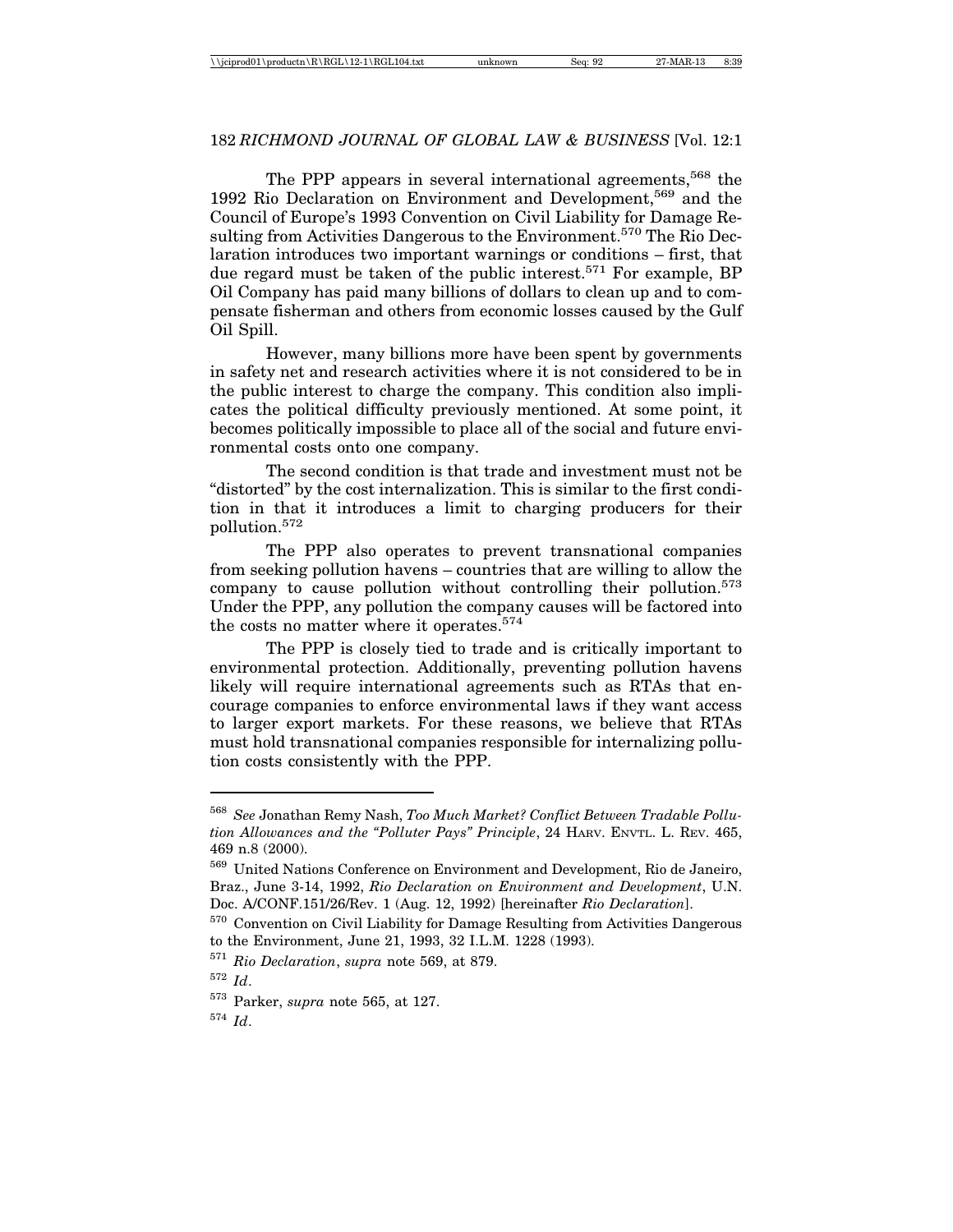## *5. Right to Application of Precautionary Principle*

According to Principle 15 of the Rio Declaration "where there are threats of serious or irreversible damage, lack of full scientific certainty shall not be used as a reason for postponing cost-effective measures to prevent environmental degradation."575 This is known as the precautionary principle and involves assessing the risk and determining how to manage it.<sup>576</sup> At the core of the precautionary principle is the notion that the lack of scientific certainty as to potential damage should not be invoked in the decision-making process because avoiding risk is the main concern.577

However, this principle is extremely controversial not only because it requires a country to act first and ask questions later to prevent serious environmental harm,<sup>578</sup> but also because no one really knows what the terms of the definition mean.<sup>579</sup> Global climate change is a good example, where the scientific community in general has one view and political leaders have quite another.

Although treaties such as the WTO and others are intended to promote trade liberalization, it is improper to assume that such trade is to be at the expense of fundamental human rights. Many of these conventions contain exceptions for the protection of the environment, health, and human life, including Article  $XX(b)$  of the GATT<sup>580</sup> and Article 30 of the Treaty Establishing the European Community ("EC Treaty"),<sup>581</sup> while attempting to prevent the application of the principle in an arbitrary way. Article XX of the GATT provides standards of determination of the exceptions with components such as 'necessary' or 'related to.'582

In addition, the WTO Agreement on Sanitary and Phytosanitary Measures (SPS Agreement) enumerates a series of requirements that must be satisfied to utilize an exception and to qualify as WTO-

<sup>575</sup> *Rio Declaration*, *supra* note 569, at 879.

<sup>576</sup> Global Compact Principle U.N. GLOBAL COMPACT, 7 (Feb. 12, 2009), *available at* http://www.unglobalcompact.org/aboutthegc/thetenprinciples/principle7.html.

<sup>577</sup> Miguel A. Recuerda, *Dangerous Interpretations of the Precautionary Principle and the Foundational Values of European Union Food Law: Risk Versus Risk*, 4 J. FOOD L. & POL'Y 1, 3 (2008).

<sup>578</sup> *Id.* at 42.

<sup>579</sup> *Id.* at 41-42.

<sup>580</sup> General Agreement on Tariffs and Trade, Oct. 30, 1947, 61 Stat. A-11, 55 U.N.T.S. 194, art. XX(b), *available at http://www.wto.org/english/docs\_e/legal\_ e/gatt47\_e.pdf* [hereinafter GATT].

<sup>581</sup> Hans-Joachim Priess & Christian Pitschas, *Protection of Public Health and the Role of the Precautionary Principle Under WTO Law: A Trojan Horse Before Geneva's Walls?*, 24 FORDHAM INT'L L.J. 519, 519 (2000).

<sup>582</sup> GATT, *supra* note 580, art. XX.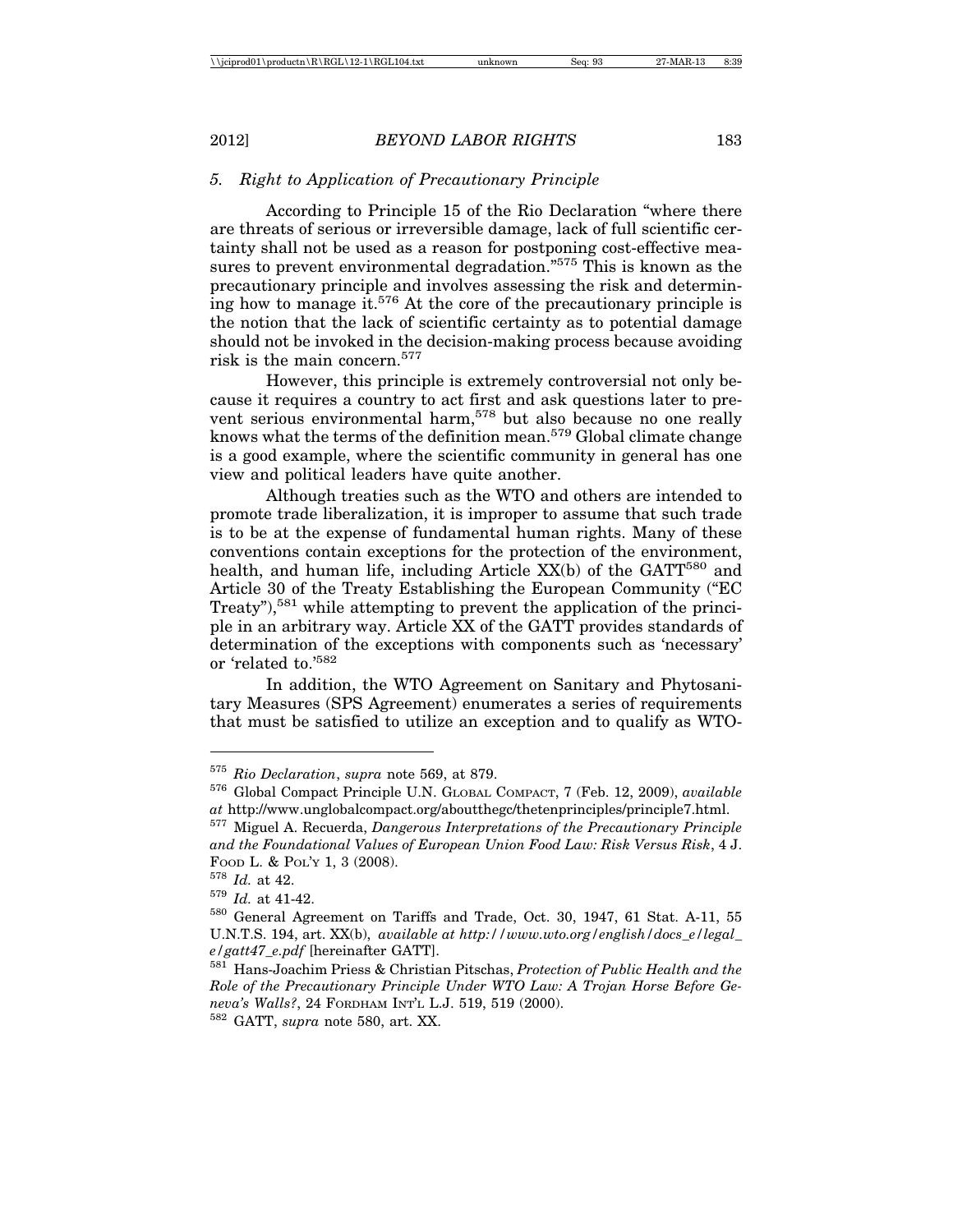compatible.583 Technological advancements have provided important benefits by providing Member States access to information they would not have had access to otherwise.<sup>584</sup> The SPS Agreement allows Member states to provisionally adopt phytosanitary or sanitary measures on the basis of available pertinent information, where relevant scientific evidence is insufficient. This includes information from international organizations as well as from measures applied by other Member states. In those circumstances, the Member states still have a responsibility to try to obtain relevant information for a more objective assessment of risk and to review the measures taken within a reasonable period of time.<sup>585</sup>

One example of a case in which Article XX(b) of the GATT was at issue is what has become known as the *Brazil-Tyres* case. In 2005, the European Communities filed a complaint against Brazil because of its import restrictions on refurbished tires.<sup>586</sup> The EC also challenged several of Brazil's measures related to retreaded tires including: 1) prohibiting issuing import licenses for used tires, which sometimes applied against imports of retreaded tires, even though they were not used tires; 2) imposing fines on the importation, marketing, transportation, storage, keeping, or keeping in deposit or warehouses of imported, but not of domestic retreaded tires; and 3) exempting retreaded tires from other MERCOSUR countries, in response to the ruling of a MERCOSUR panel established at the request of Uruguay.587 The Panel issued its opinion in June 2007, and in September 2007, the European Communities filed an appeal.588

<sup>583</sup> *Agreement on the Application of Sanitary and Phytosanitary Measures*, Apr. 15, 1994, Final Act Embodying the Results of the Uruguay Round of Multilateral Trade Negotiations, *available at* http://www.wto.org/english/docs\_e/legal\_e/15-sps. pdf [hereinafter SPS Agreement].

<sup>584</sup> *See* WORLD HEALTH ORGANIZATION, THE PRECAUTIONARY PRINCIPLE: PROTECT-ING PUBLIC HEALTH, THE ENVIRONMENT AND THE FUTURE OF OUR CHILDREN 1 (2004), *available at* http://www.euro.who.int/\_\_data/assets/pdf\_file/0003/91173/E8 3079.pdf.

<sup>585</sup> SPS Agreement, *supra* note 582, at art. 5(7).

<sup>586</sup> Appellate Body Report, *Brazil – Measures Affecting Imports of Retreaded Tyres*, WT/DS332/AB/R (Dec. 3, 2007), DS332 (Sept. 25, 2009) (*adopted* Dec. 17, 2007), *available at* http://www.wto.org/english/tratop\_e/dispu\_e/cases\_e/ds332\_e. htm; *see also* MARCEL VAILLANT, HOW TO ENCOURAGE THE NETWORK TRADE RULES INTERCONNECTIONS? AN APPLICATION TO THE CASE OF NON TARIFF BARRIERS 5 (2011), *available at* http://ictsd.org/downloads/2012/02/marcel-vaillant-how-toencourage-the-network-trade-rules-interconnections-an-application-to-the-case-ofnon-tariff-barriers.pdf (last visited July 23, 2012).

<sup>587</sup> *Brazil – Measures Affecting Imports of Retreaded Tyres*, *supra* note 586, at 2. <sup>588</sup> *Id*. at 3.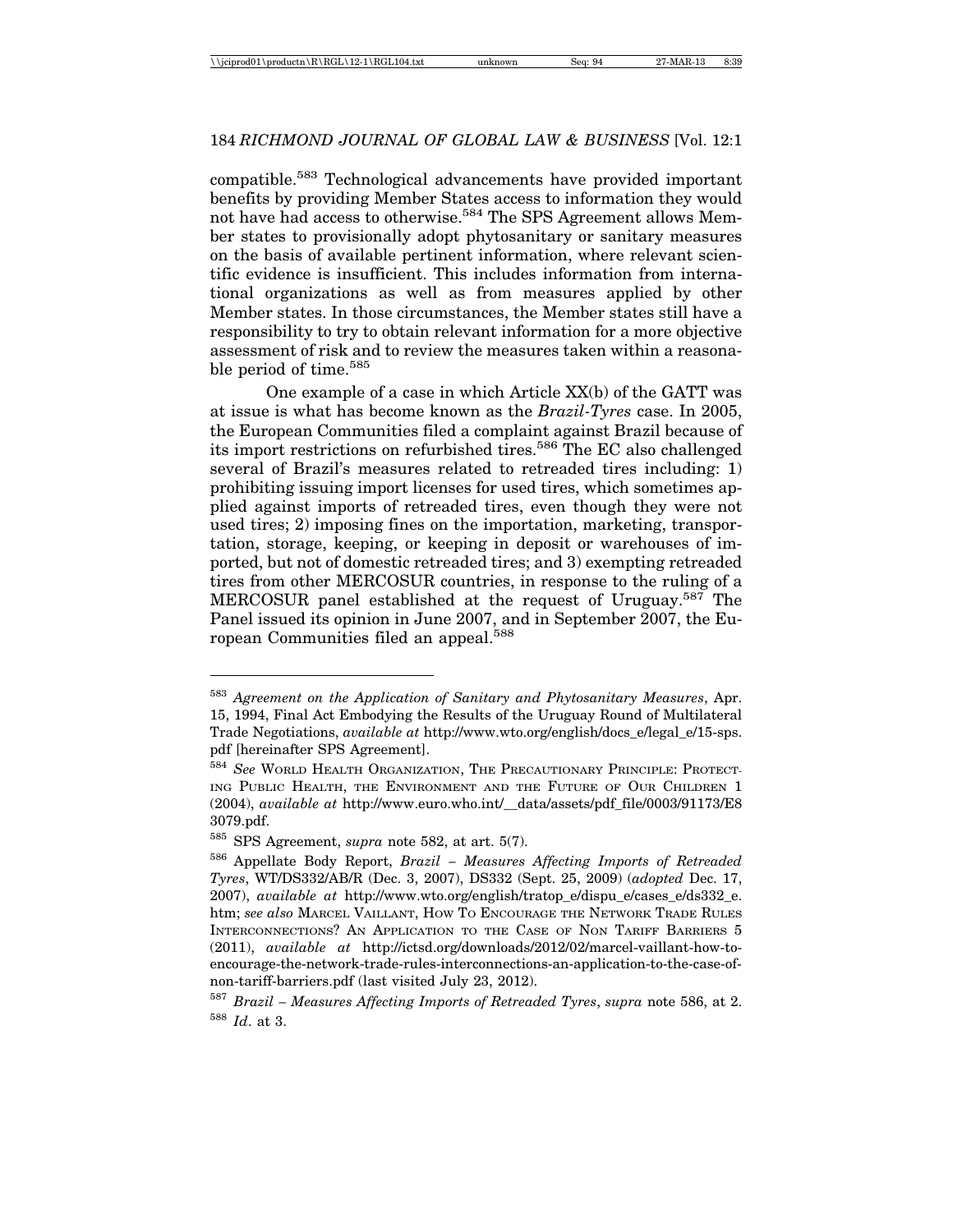Brazil claimed the tires polluted the environment because they were highly combustible and the toxic gases released from tire incineration contaminated its air, soil, and water.589 The accumulation of the tires also resulted in the propagation of mosquitoes, resulting in the transmission of yellow fever, dengue fever, and malaria.590 The EC claimed violations under the GATT and Brazil counterclaimed that Article XX of the GATT justified measures otherwise inconsistent with GATT principles to protect health and the environment. When determining whether or not a GATT-inconsistent provision can be saved under the Art. XX(b) exception, panels must determine whether the measure is "necessary" to fulfill the objectives of protecting human, animal, or plant life or health.<sup>591</sup>

The Appellate Body had to determine whether Brazil could achieve the same level of health and environmental protection by using other reasonably available measures that could be less restrictive to trade.592 The Appellate Body determined that the import ban consisted of a comprehensive strategy to deal with waste tires and likely would achieve Brazil's objective of reducing exposure to risks from waste tires.<sup>593</sup> The Appellate Body also had to determine whether the measure was "necessary" within the meaning of Art. XX(b) and found that prevention of the accumulation of waste tires would be more apt to achieve Brazil's objective of reducing the "exposure to the risks to human, animal, or plant life or health arising from the accumulation of waste tyres" to the maximum extent possible.594

After determining that the import ban was provisionally justified under Art XX(b) of the GATT, the Appellate Body examined whether the provisionally justified measure met the requirements of the chapeau of Art.  $XX$ <sup>595</sup> The requirements are two-fold: 1) a measure provisionally justified under Article XX must not be applied in a manner that would constitute "arbitrary or unjustifiable discrimination" between countries where the same conditions prevail; and 2) the measure must not be applied in a manner that would constitute "a disguised restriction on international trade."596 These exceptions must be exercised in good faith to protect legitimate interests under Article

<sup>589</sup> CTR. FOR INT'L ENVTL. LAW, THE BRAZIL-RETREADED TIRES CASE: BACKGROUND PAPER 1 (2006), *available at* http://www.ciel.org/Publications/Brazil\_Tires\_3Apr06. pdf.<br> $^{590}$  Id.

<sup>590</sup> *Id*. <sup>591</sup> *Id*. at 4. <sup>592</sup> *Id*. <sup>593</sup> *See* Brazil – Measures Affecting Imports of Retreaded Tyres, *supra* note 586, para. 210.<br><sup>594</sup> *Id.* ¶ 136.

<sup>594</sup> *Id*. ¶ 136. <sup>595</sup> *Id*. ¶ 213. <sup>596</sup> *Id*. ¶ 215.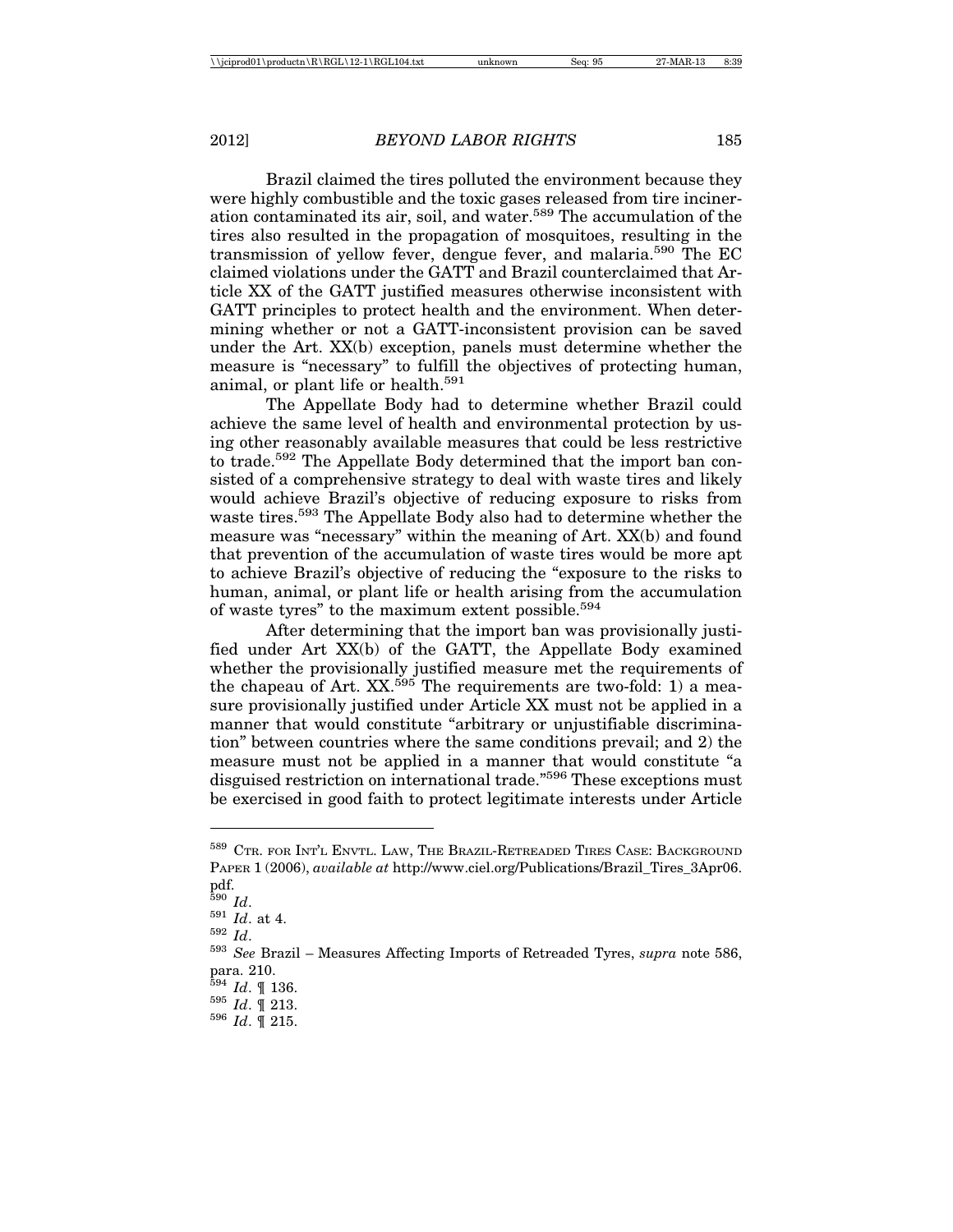XX, and not as a means to circumvent one Member's obligations toward other WTO Members.<sup>597</sup> Thus, the Appellate Body had to determine whether the MERCOSUR exemption fell within the chapeau.

Brazil's justification for the MERCOSUR exemption was that it was following the ruling of the MERCOSUR tribunal, and therefore, it provided a rationale for the exemption. The Appellate Body found that the MERCOSUR exemption constituted an abuse and was applied in a manner that constituted arbitrary or unjustifiable discrimination.<sup>598</sup> Even though the Court noted that Brazil's decision to comply with the MERCOSUR tribunal ruling was rational, it noted that a rational decision could still be arbitrary or unjustifiable if the rationale bears no relationship to the objective of a measure provisionally justified under Article XX, or if it goes against that objective.<sup>599</sup> The Appellate Body determined that the MERCOSUR exemption resulted in the import ban being applied in a manner that constituted arbitrary or unjustifiable discrimination.600 It also found that the exemption resulted in a disguised restriction on international trade.<sup>601</sup>

The Appellate Body then examined the issue of whether imports of used tires through court injunctions fell within the chapeau of Art. XX. It found that this resulted in the import ban being applied in a manner that constituted unjustifiable or arbitrary discrimination, and was applied in a manner that constituted a disguised restriction on international trade only to the extent that these imports took place in such quantities that they significantly undermined the objective of the import ban. Because of these findings, the Appellate Body determined that the import ban was not justified under Art. XX of the GATT 602

Nonetheless, we believe that a version of the Precautionary Principle should become an essential element of RTAs. The version we would adopt is that of the WTO's Food Safety or SPS Agreement. Article 5.7 of that Agreement permits action in the absence of the full scientific justification normally required by the Agreement, but with important safeguards.<sup>603</sup> The measures taken can only be temporary. The country must continue to search for full scientific justification within a reasonable period of time. We believe that, with these limitations, the most controversial aspects of the Precautionary Principle are

<sup>597</sup> *Id*. <sup>598</sup> *Id.* ¶ 228. <sup>599</sup> *Id.* ¶ 232. <sup>600</sup> *Id.* ¶ 233. <sup>601</sup> *Id.* ¶ 239. <sup>602</sup> *Id.* ¶ 228. <sup>603</sup> *See* SPS Agreement, *supra* note 583, art. 5(7).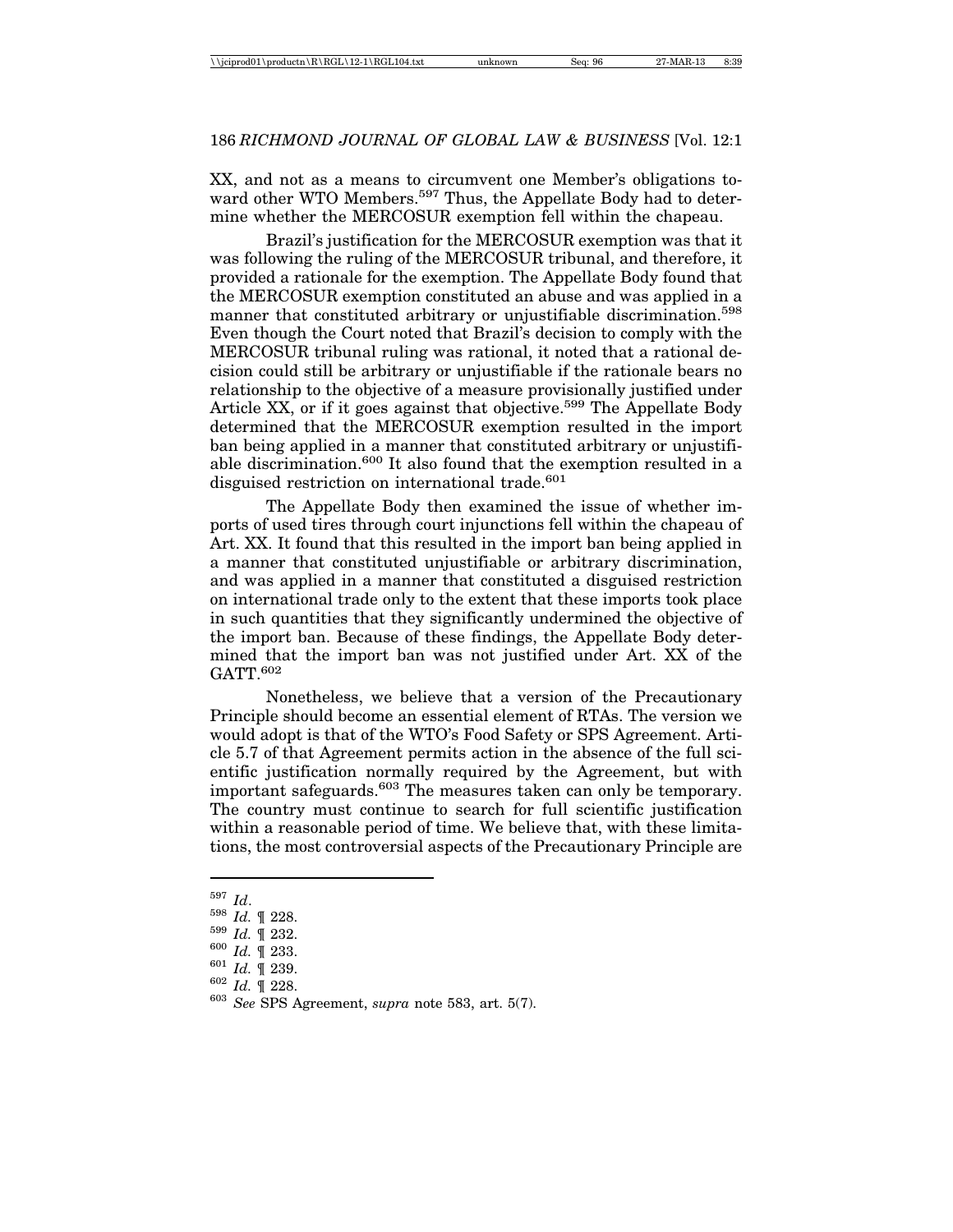eliminated, while the important requirement to act quickly to prevent serious environmental harm is preserved.

## *E. Conclusion*

The intersection between trade and the emerging human right to a healthy environment presents one of the most dynamic conflicts in international law. Managing these potential conflicts, and exploiting their potential synergies, will pose a continuing challenge in the international community.

RTAs need to be drafted in such a way that they do not conflict with human rights. Moreover, nations must recognize their obligation to regulate international trade in a way that promotes the human right to a healthy environment.<sup>604</sup> RTAs can accomplish this task in part by following the lead of NAFTA article 104, which contains a hierarchy of norms clause that puts environmental treaties signed by the Parties above the trade rules contained in NAFTA.<sup>605</sup> Because the protection of water, air, and other natural resources is necessary to the realization of human rights, environmental rights and obligations should also receive hierarchical priority.<sup>606</sup> The status of human rights norms can be acknowledged by including in the RTA a hierarchy specifying that human rights norms will prevail in the event of a conflict between human rights and trade norms.<sup>607</sup>

In addition, we maintain that an exceptionally strong case can be made for including in RTAs the five core environmental rights that we have identified. Their link to trade is undeniable and their reliance on the power of trade's enforceable rules is patently clear.

## IX. OVERALL CONCLUSION

The field of international human rights law contains challenging complexities. It often must operate without positive enforcement mechanisms, even though its tenets describe the very standards of right and wrong conduct for human society. Human rights advocates increasingly recognize the power of international trade instruments both to counter human rights implementation through its adverse effects and to advance human rights implementation through its positive enforcement mechanisms.

<sup>604</sup> Carmen G. Gonzalez, *An Environmental Justice Critique of Comparative Advantage: Indigenous Peoples, Trade Policy, and the Mexican Neoliberal Economic* Reforms, 32 U. P.A. J. INT'L L. 723, 776 (2011).<br><sup>605</sup> Id. at 779.<br><sup>606</sup> See Just Trane, supra note 2, at 86-87.<br><sup>607</sup> See Carmen G. Gonzalez, *Genetically Modified Organisms and Justice: The In*-

*ternational Environmental Justice Implications of Biotechnology*, 19 GEO. INT'L ENVTL. L. REV. 583, 627-28 (2007).